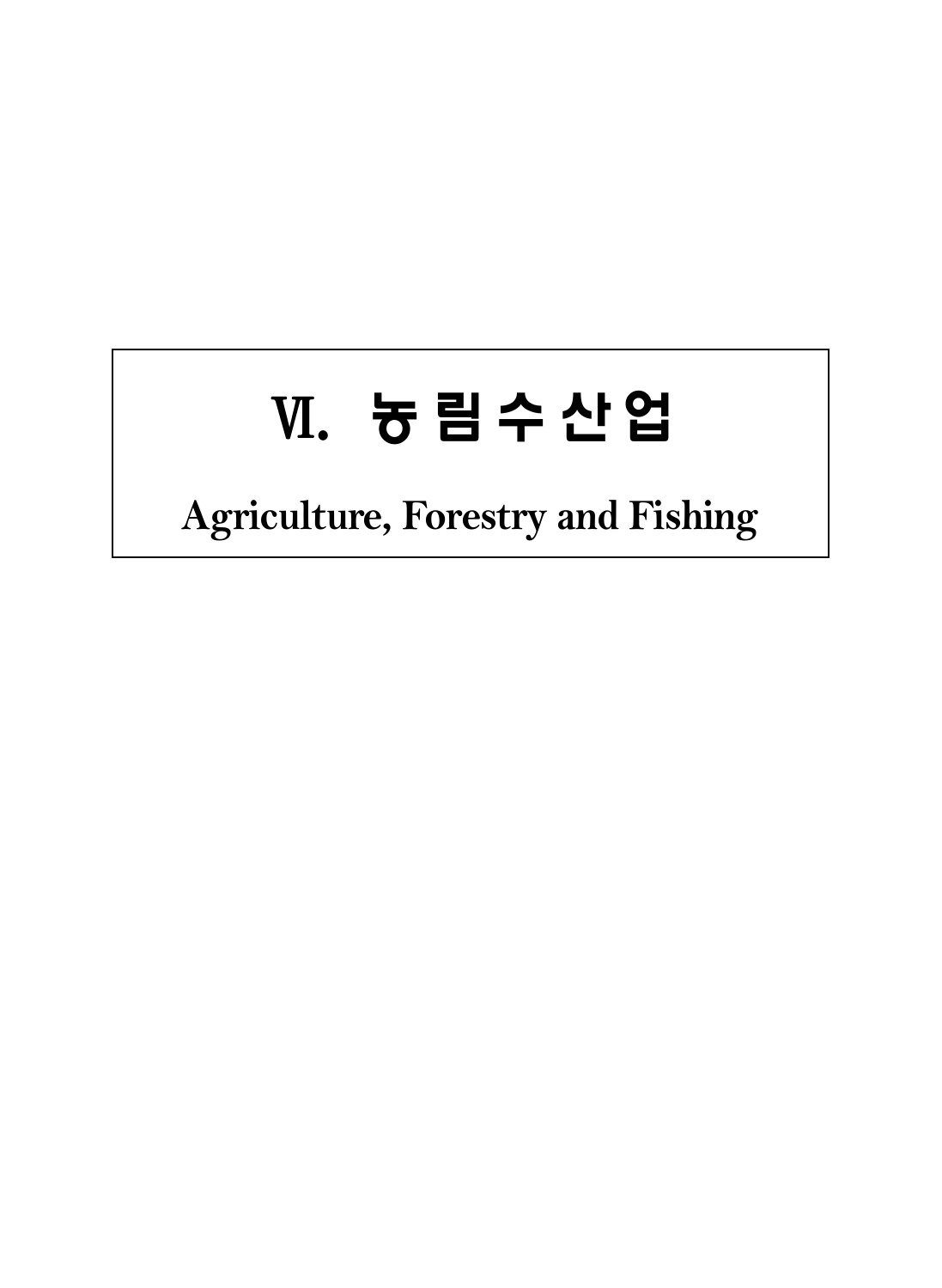## **1. 농 가 및 농 가 인 구**

단위 : 가구, 명

|        | Number of farm households<br>농 가 |               |                  |             |  |  |  |  |
|--------|----------------------------------|---------------|------------------|-------------|--|--|--|--|
| 연<br>별 | 계                                | 전 업           | 1종 겸 업           | 2종겸업        |  |  |  |  |
| 읍면별    |                                  |               | Class. 1         | Class. 2    |  |  |  |  |
|        | Total                            | $Full - time$ | part - time      | part - time |  |  |  |  |
| 2004   | 8,977                            | 8,752         | $103$            | 12          |  |  |  |  |
| 2005   | 6,998                            | 4,245         | 1,378            | 1,375       |  |  |  |  |
| 2006   | 8,930                            | 7,422         | 1,044            | 455         |  |  |  |  |
| 2007   | 12,562                           | 12,553        | $\boldsymbol{9}$ |             |  |  |  |  |
| 2008   | 9,168                            | 9,168         |                  |             |  |  |  |  |
| 2009   | 9,887                            | 9,887         |                  |             |  |  |  |  |

자료 : 친환경농업과 (통계청)

주 : 2005년은 농림어업총조사 자료임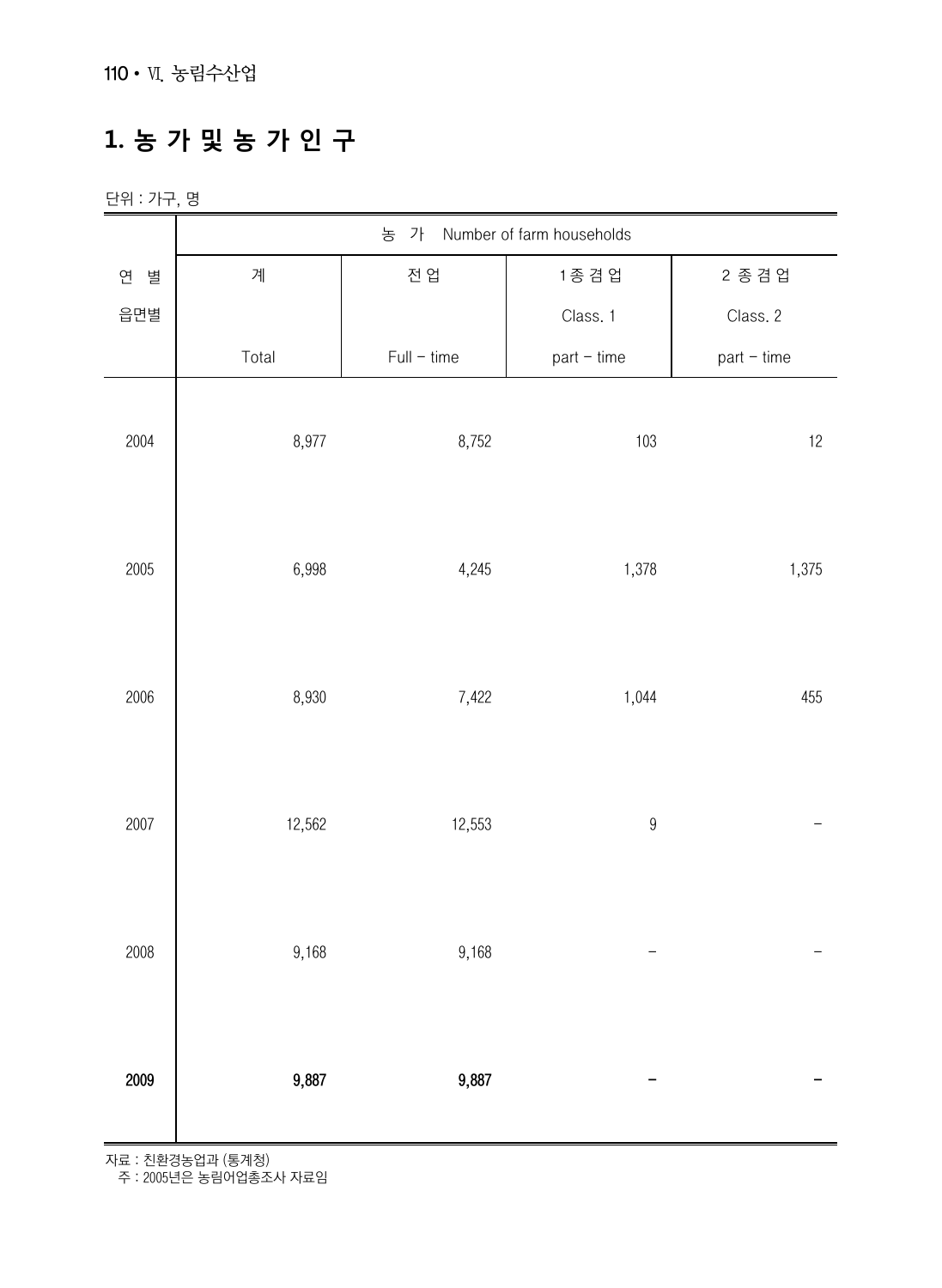|               | Unit: Household, Person |                         |        |
|---------------|-------------------------|-------------------------|--------|
|               |                         | 농 가 인 구 Farm population |        |
| Year &        | 여 자                     | 남자                      | 계      |
| Eup,<br>Myeon |                         |                         |        |
|               | Female                  | Male                    | Total  |
| 2004          | 12,547                  | 11,622                  | 24,218 |
| 2005          | 8,469                   | 7,116                   | 15,585 |
| 2006          | 12,795                  | 12,075                  | 24,870 |
| 2007          | 18,301                  | 19,308                  | 37,609 |
| 2008          | 11,573                  | 9,813                   | 21,386 |
| 2009          | 10,155                  | 8,610                   | 18,765 |

## **Farm Households and Population**

Source : Eup. Myeon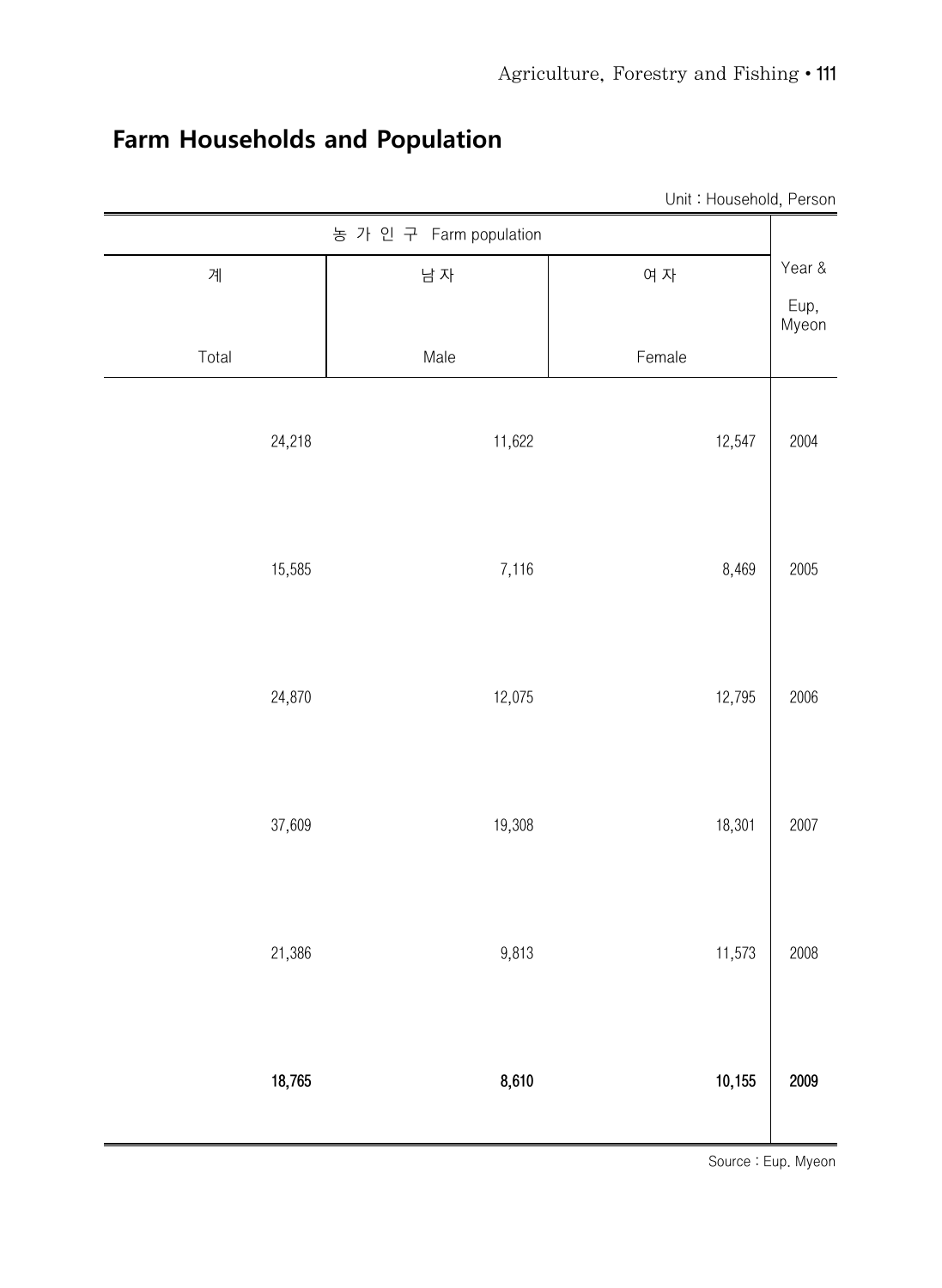#### **2. 경 지 면 적**

단위 : ha

|        | 합 계    | 논          | 밭         |
|--------|--------|------------|-----------|
| 연<br>별 |        |            |           |
|        | Total  | Rice paddy | Dry paddy |
| 2004   | 23,013 | 17,719     | 5,294     |
| 2005   | 22,981 | 17,667     | 5,314     |
| 2006   | 22,893 | 17,527     | 5,366     |
| 2007   | 22,810 | 17,410     | 5,400     |
| 2008   | 22,264 | 16,243     | 6,021     |
| 2009   | 22,699 | 17,159     | 5,540     |

자료 : 친환경농업과

주 : 1) 경지구성비는 전면적에 대한 구성비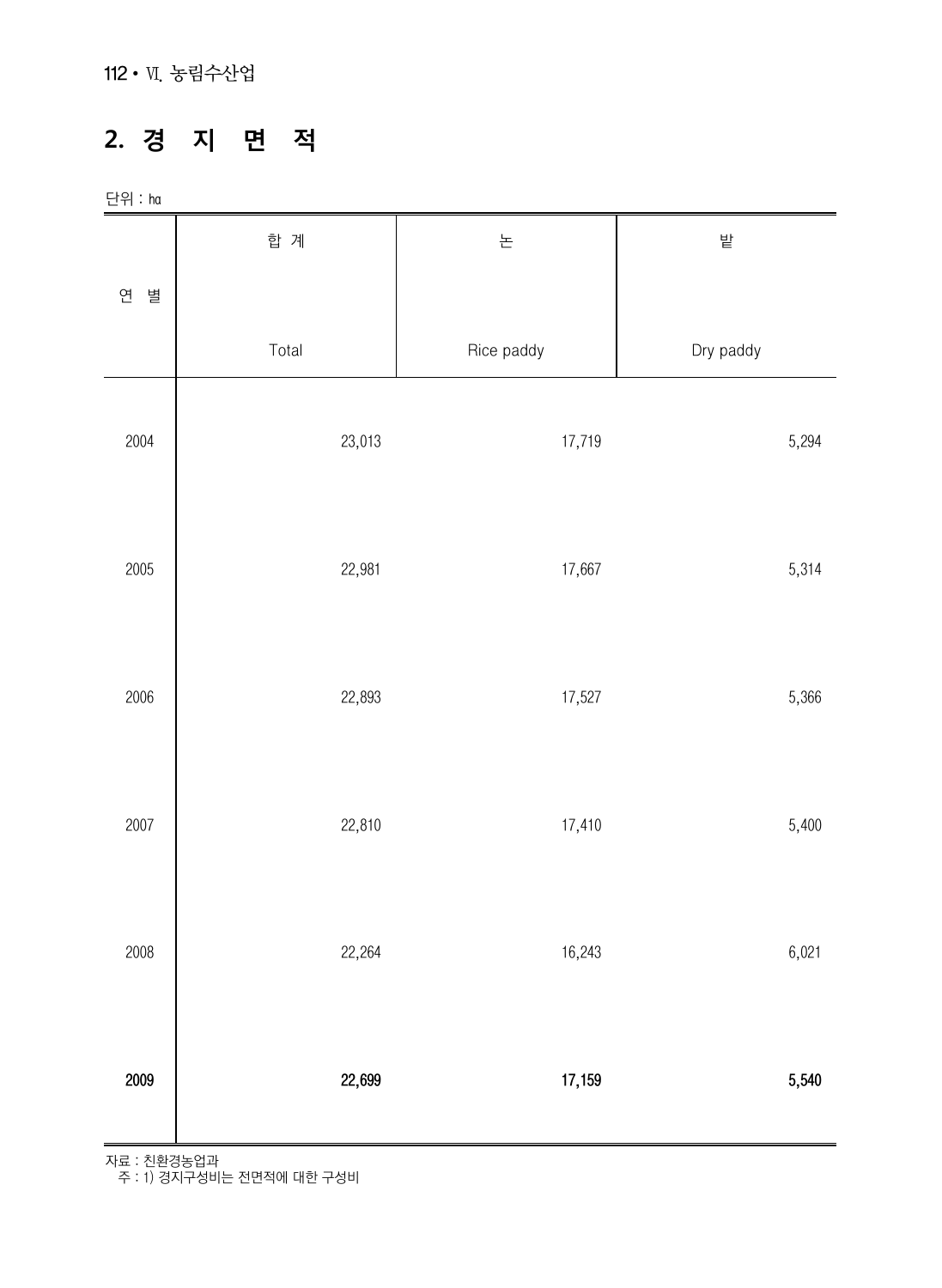|       |                                            |           | Unit: $ha$ |
|-------|--------------------------------------------|-----------|------------|
|       | 가구당 경지면적(ha)<br>Farm area by per horsehold |           |            |
| 계     | 논                                          | 밭         | Year       |
| Total | Rice paddy                                 | Dry paddy |            |
| 235   | $182$                                      | 53        | 2004       |
| 233   | 179                                        | 54        | 2005       |
| 251   | 192                                        | 59        | 2006       |
| $182$ | 139                                        | 43        | 2007       |
| 243   | 177                                        | 66        | 2008       |
| 229   | $173\,$                                    | 56        | 2009       |

## **Area of Cultivated Land**

 Source : Agricultural Products Transport Division Note : 1) Rate of Farmland are against whole area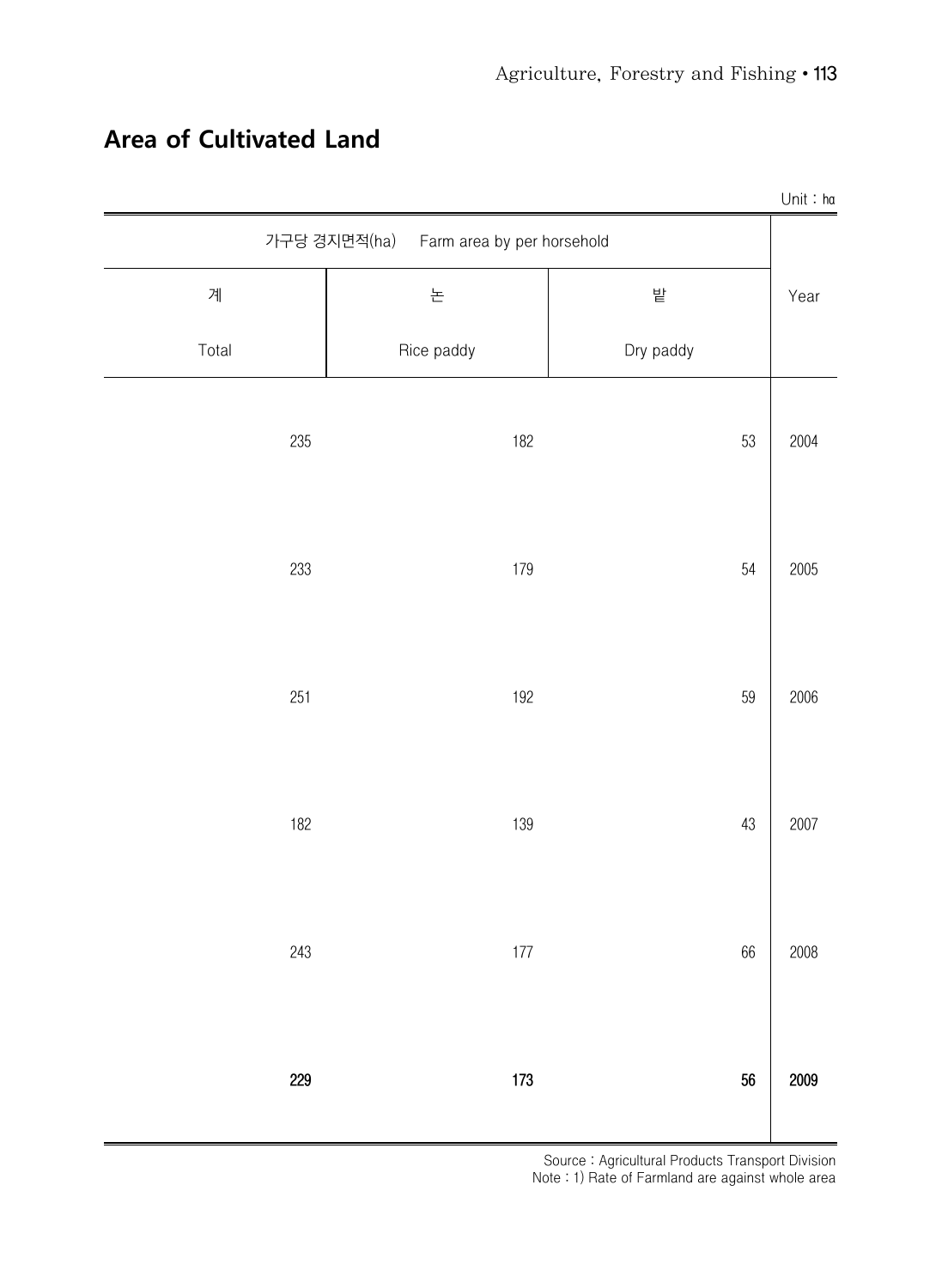#### **3. 농 업 진 흥 지 역 지 정 Land Designated for Agricultural Promotion**

| 단위 : ha |                 |                                          |                                             | Unit : $\hbox{\tt ha}$ |
|---------|-----------------|------------------------------------------|---------------------------------------------|------------------------|
| 연<br>별  | 합<br>계<br>Total | 농업진흥구역<br>Agricultural promotion<br>land | 농업보호구역<br>Agricultural<br>conservation land | Year &                 |
| 2004    | 10,031.0        | 7,324.6                                  | 2,706.5                                     | 2004                   |
| 2005    | 10,030.9        | 7,324.4                                  | 2,706.5                                     | 2005                   |
| 2006    | 10,030.9        | 7,324.4                                  | 2,706.5                                     | 2006                   |
| 2007    | 18,367.0        | 17,044.0                                 | 1,323.0                                     | 2007                   |
| 2008    | 18,367.2        | 17,361.5                                 | 1,005.7                                     | 2008                   |
| 2009    | 18,042.2        | 17,040.2                                 | 1,002.0                                     | 2009                   |

자료 : 친환경농업과 Source : Agricultural Products Transport Division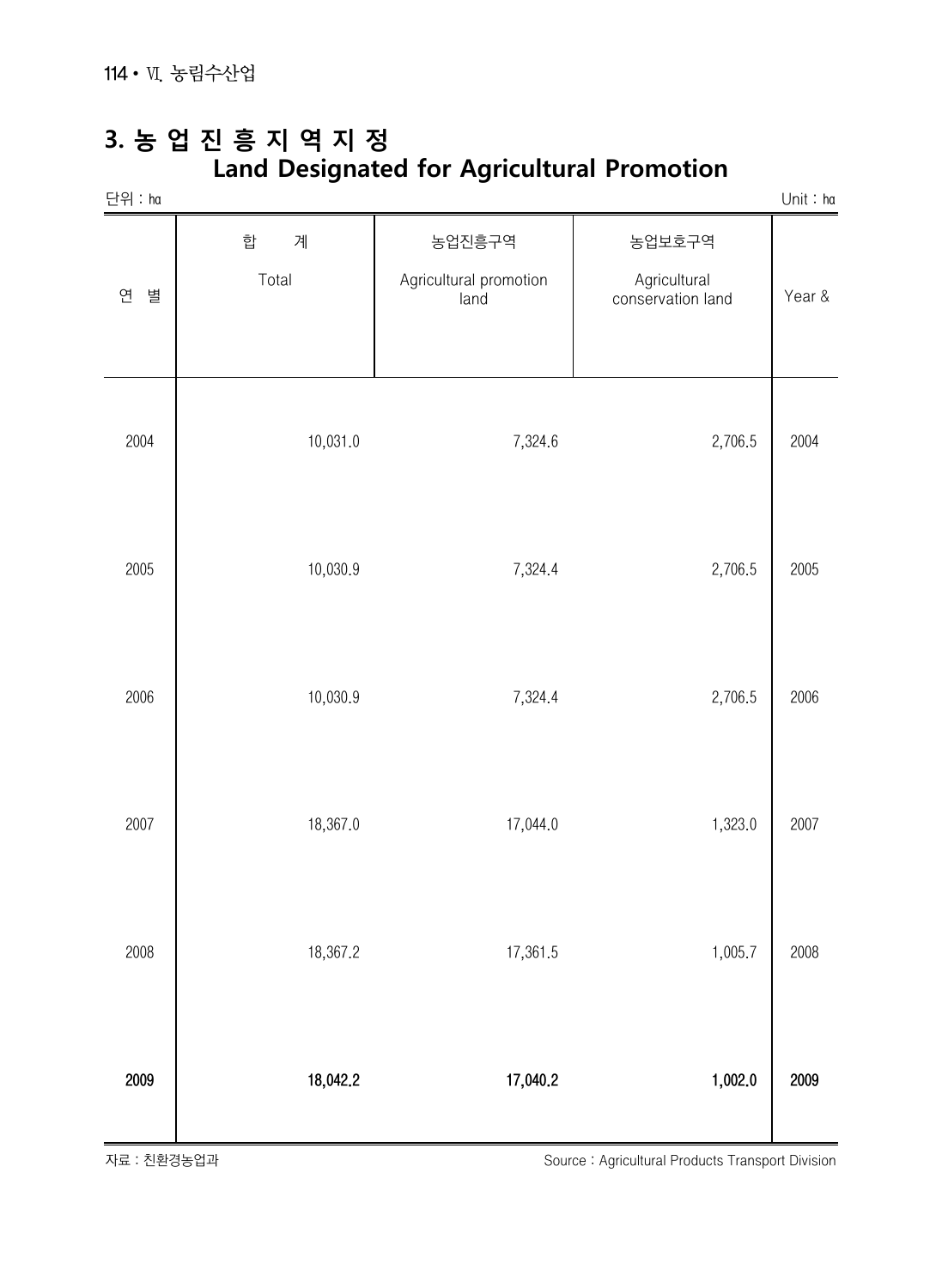### **4. 한 국 농 어 촌 공 사 Korea Rural Community & Agriculture Corporation**

| 단위 : ha, 명, 천원 |                         |                       | Unit: ha, person, 1,000won |      |
|----------------|-------------------------|-----------------------|----------------------------|------|
| 별<br>연         | 수혜면적<br>Benefitted area | 수혜자수<br>Beneficiaries | 예산액<br>Budget              | Year |
| 2004           | 13,581                  | 18,586                | 16,641,000                 | 2004 |
| 2005           | 13,581                  | 18,586                | 24,892,000                 | 2005 |
| 2006           | 13,582                  | 18,239                | 30,451,000                 | 2006 |
| 2007           | 13,581                  | 13,581                | 24,146,000                 | 2007 |
| 2008           | 13,581                  | 10,383                | 29,895,000                 | 2008 |
| 2009           | 13,581                  | 10,951                | 27,384,000                 | 2009 |

자료 : 한국농어촌공사 영암지사 Source : Korea Rural Community & Agriculture corporation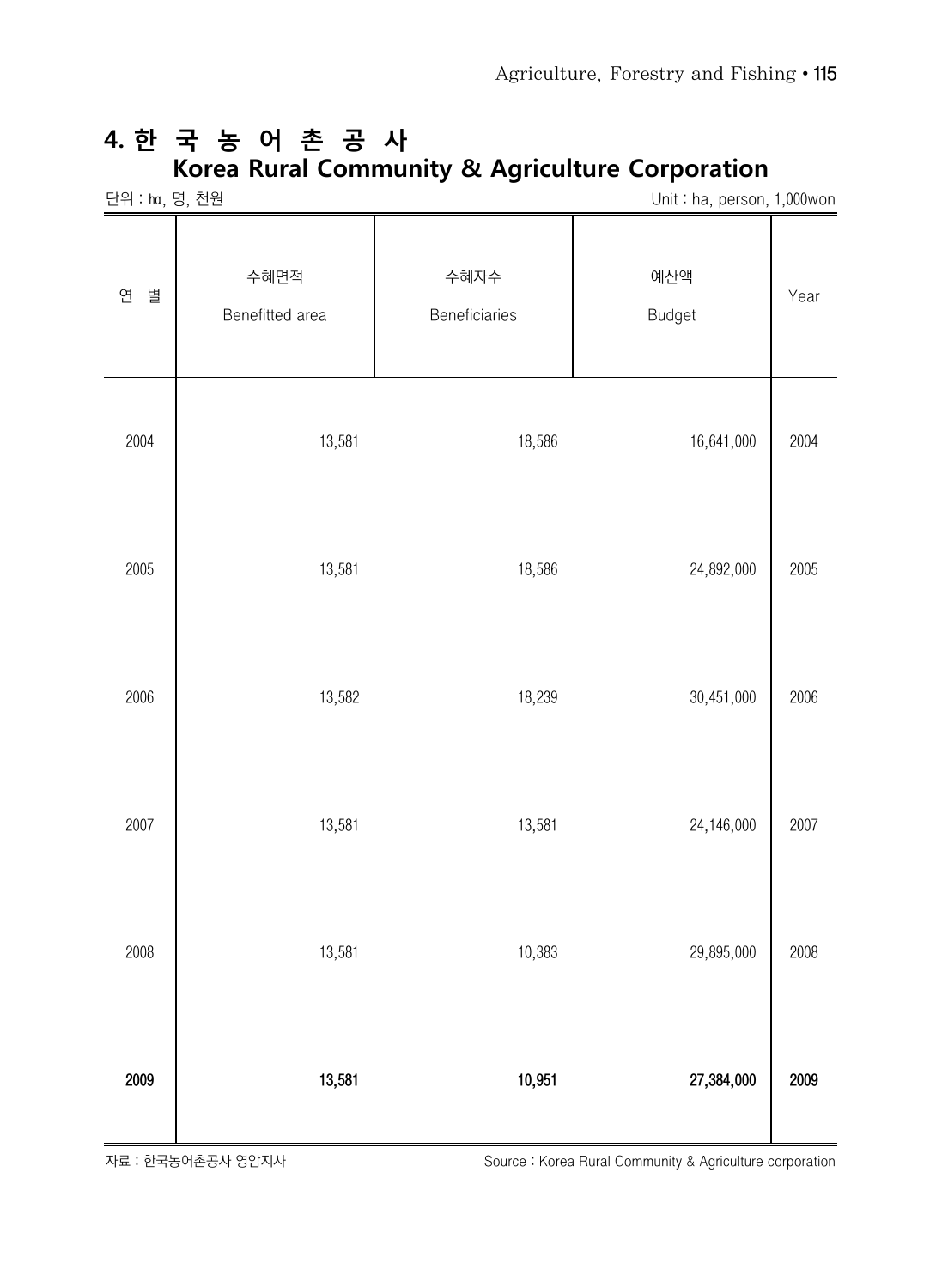## **5. 수리답 경지정리 현황 Status of Rice Paddy Irrigation and Land Cultivation**

단위 : ha, % Unit : ha, %

|        | 면 적 (Area)      |                 | 수리담수율      | 경지정리<br>대상면적 | 경지정리율       |      |
|--------|-----------------|-----------------|------------|--------------|-------------|------|
| 연<br>별 | 수리안전답           | 기타수리답           | Water-     | Area of land | Land        |      |
|        | Well-           | Other           | containing | subject to   | cultivation | Year |
|        | irrigated paddy | irrigated paddy | rate       | cultivation  | rate        |      |
| 2006   | 15,102.8        |                 |            | 13,614       | 88.9        | 2006 |
| 2007   | 15,113.8        |                 |            | 13,614       | 88.9        | 2007 |
| 2008   | 15,113.8        |                 |            | 13,614       | 88.9        | 2008 |
| 2009   | 15,113.8        |                 |            | 13,614       | 88.9        | 2009 |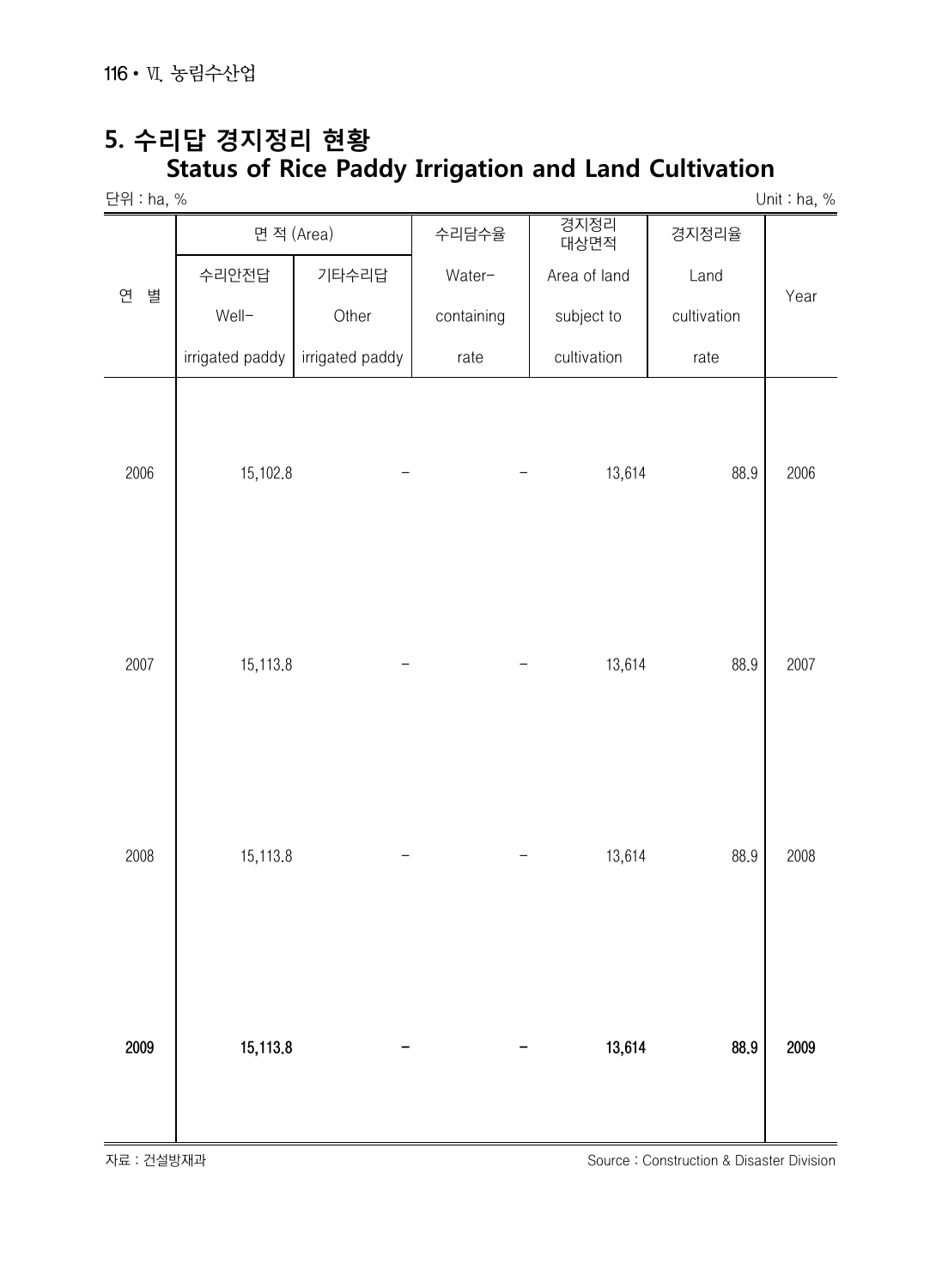#### **6. 수리시설 및 방조제 현황 Irrigation Facilities and Sea Walls**

| 난위∶ha  |           |                              |                                                                    |                         |                  |                         |                  |           | Unit : $ha$ |
|--------|-----------|------------------------------|--------------------------------------------------------------------|-------------------------|------------------|-------------------------|------------------|-----------|-------------|
|        | 저수지       | 양수장                          | 집수암거                                                               | 취입보                     |                  | 방조제 Sea wall management |                  |           |             |
| 연<br>별 | Reservoir | Water-<br>gathering<br>place | Underdrain<br>$\operatorname{\textsf{for}}$<br>collective<br>water | Irrigation<br>reservoir | 국가               | 도                       | 시군구              | 민간<br>관리자 | Year        |
|        |           |                              |                                                                    |                         | Nation-<br>run   | Province-<br>run        | Si and<br>Gun    | Civilian  |             |
| 2004   | 237       | 65                           | 27                                                                 | 59                      | $\overline{c}$   |                         | $\sqrt{2}$       |           | 2004        |
| 2005   | 237       | 65                           | 27                                                                 | 61                      | $\overline{c}$   |                         | $\sqrt{2}$       | —         | 2005        |
| 2006   | 236       | 66                           | 27                                                                 | 59                      | $\overline{c}$   |                         | $\sqrt{2}$       |           | 2006        |
| 2007   | 236       | $70\,$                       | 19                                                                 | 53                      | $\overline{c}$   |                         | $\overline{c}$   |           | 2007        |
| 2008   | 236       | 71                           | 19                                                                 | 53                      | $\overline{c}$   |                         | $\overline{c}$   |           | 2008        |
| 2009   | 236       | $73\,$                       | 19                                                                 | 53                      | $\boldsymbol{2}$ |                         | $\boldsymbol{2}$ |           | 2009        |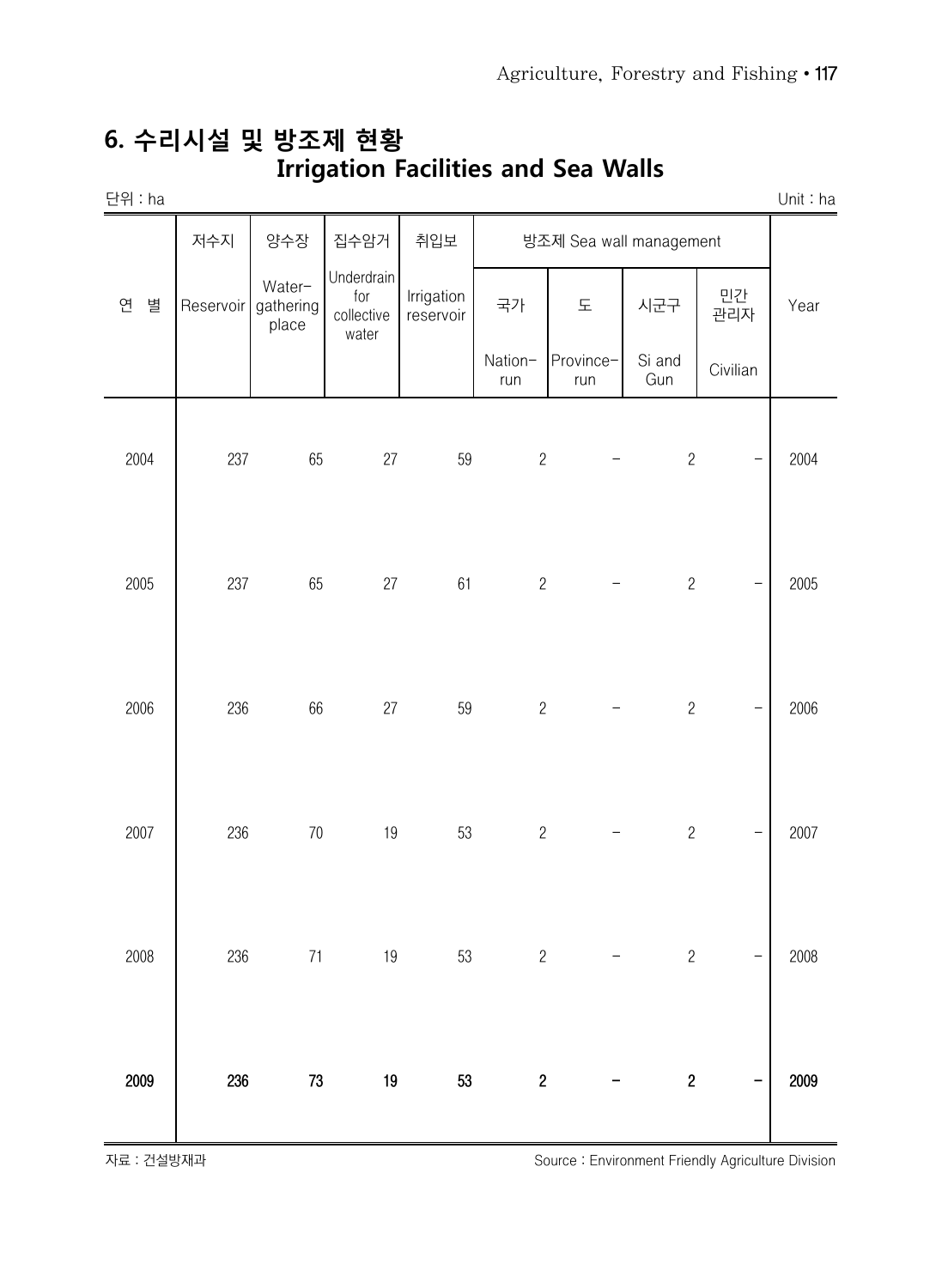## **7. 식 량 작 물 생 산 량**

단위 : ㏊, M/T

|        | 합 계      | Total      | 미 곡      | Rice       | 맥류 Wheat & Barley |            |
|--------|----------|------------|----------|------------|-------------------|------------|
| 별<br>연 | 면적       | 생산량        | 면적       | 생산량        | 면적                | 생산량        |
|        | Area     | Production | Area     | Production | Area              | Production |
| 2004   | 18,777.0 | 88,006.0   | 16,491.0 | 80,015.0   | 1,820.0           | 5,472.0    |
| 2005   | 18,822.0 | 92,357.0   | 16,584.0 | 78,940.0   | 1,597.0           | 5,241.0    |
| 2006   | 18,551.0 | 89,211.0   | 16,797.0 | 79,870.0   | 1,280.0           | 3,941.0    |
| 2007   | 19,541.4 | 95,092.9   | 16,718.0 | 72,910.0   | 1,613.0           | 4,702.0    |
| 2008   | 18,845.4 | 100,836.8  | 16,255.0 | 79,810.0   | 1,288.0           | 3,684.0    |
| 2009   | 17,499.8 | 86,120.0   | 15,916.0 | 69,712.0   | 709.5             | 2,387.0    |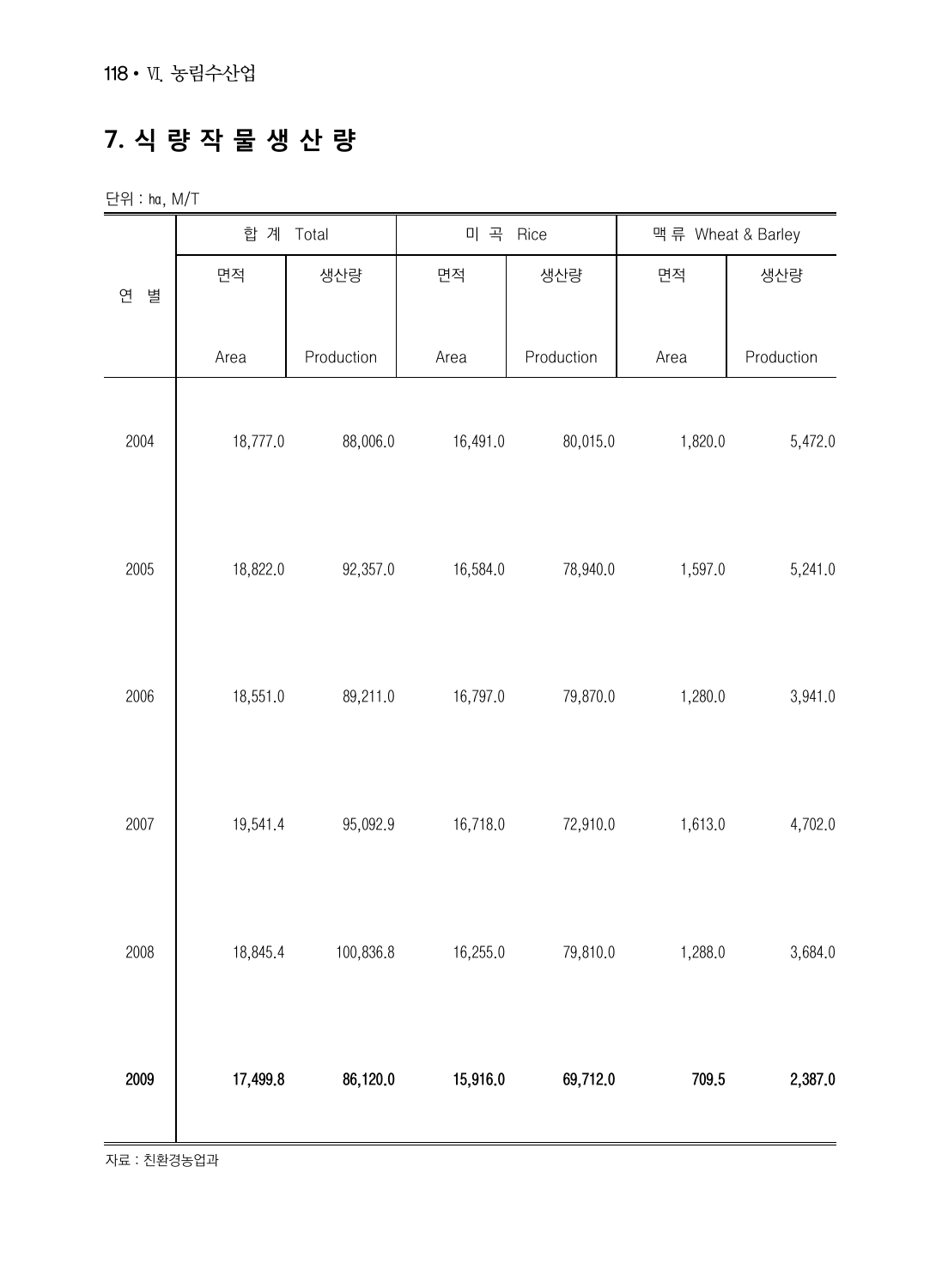# Unit : ha, M/T 잡곡 Miscellaneous grains | 두류 Beans | 서류 Potatoes Year 면석 | 생산량 | 생산량 | 면석 | 생산량 Area | Production | Area | Production | Area | Production 32.0 75.0 65.0 68.0 369.0 2,376.0 2004 51.0 117.0 224.0 316.0 366.0 7,743.0 2005 48.0 105.0 100.0 119.0 326.0 5,179.0 2006 33.9 67.9 224.5 267.0 952.0 17,146.0 2007 24.4 103.8 212.0 291.0 1,066.0 16,948.0 2008 33.3 73.8 116.1 209.6 724.9 13,737.6 2009

#### **Production of Food Grain**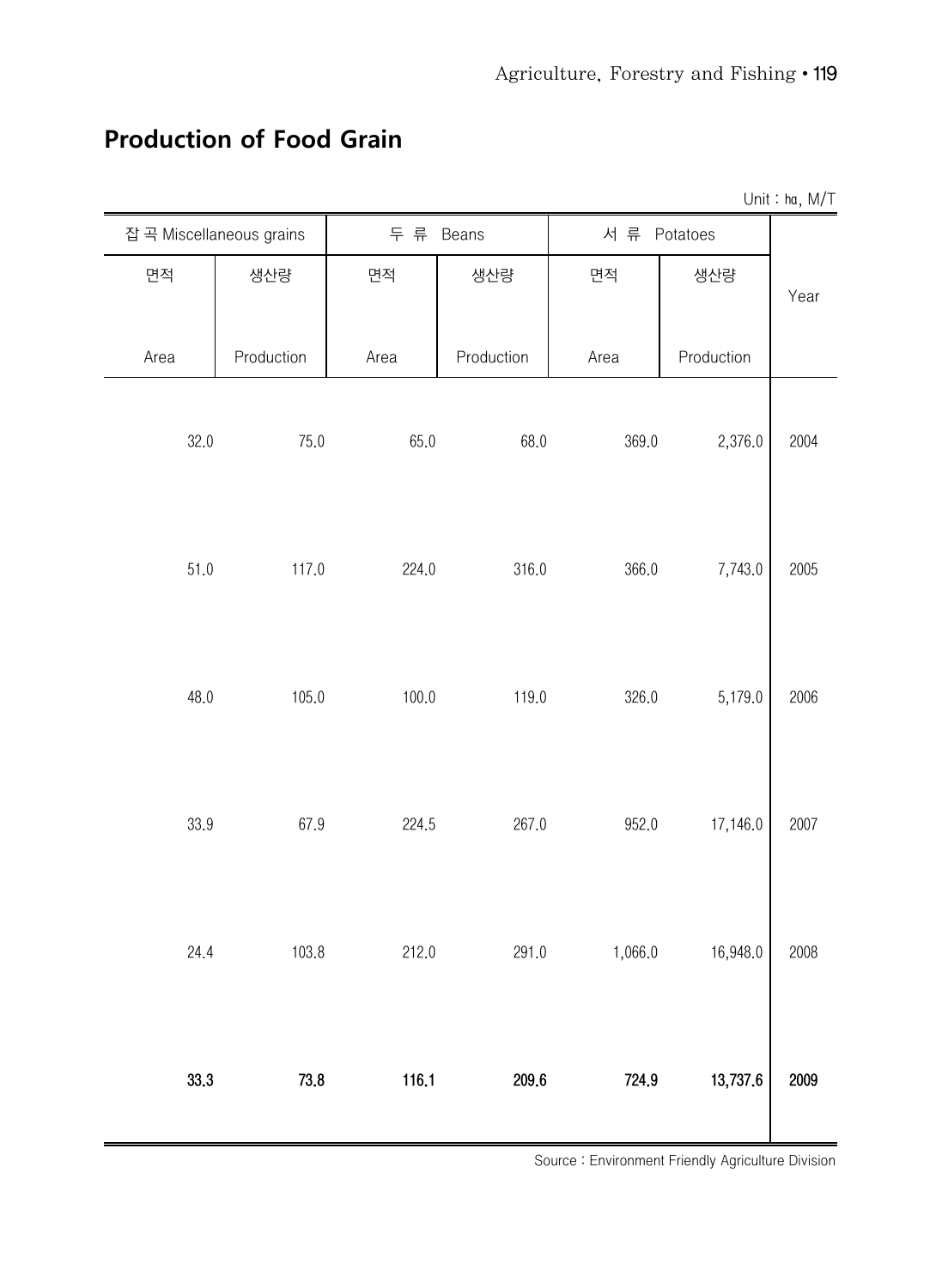120•Ⅵ. 농림수산업

### **7-1. 미 곡**

단위 : ㏊, M/T

|        | 합<br>계 | Total      | 논 벼    | Paddy Rice |
|--------|--------|------------|--------|------------|
| 별<br>연 | 면적     | 생산량        | 면적     | 생산량        |
|        | Area   | Production | Area   | Production |
| 2004   | 16,491 | 80,015     | 16,031 | 77,750     |
| 2005   | 16,184 | 78,940     | 16,324 | 77,702     |
| 2006   | 16,797 | 79,870     | 16,747 | 79,715     |
| 2007   | 16,718 | 72,910     | 16,668 | 72,839     |
| 2008   | 16,255 | 79,810     | 16,255 | 79,810     |
| 2009   | 15,916 | 69,712     | 15,916 | 69,712     |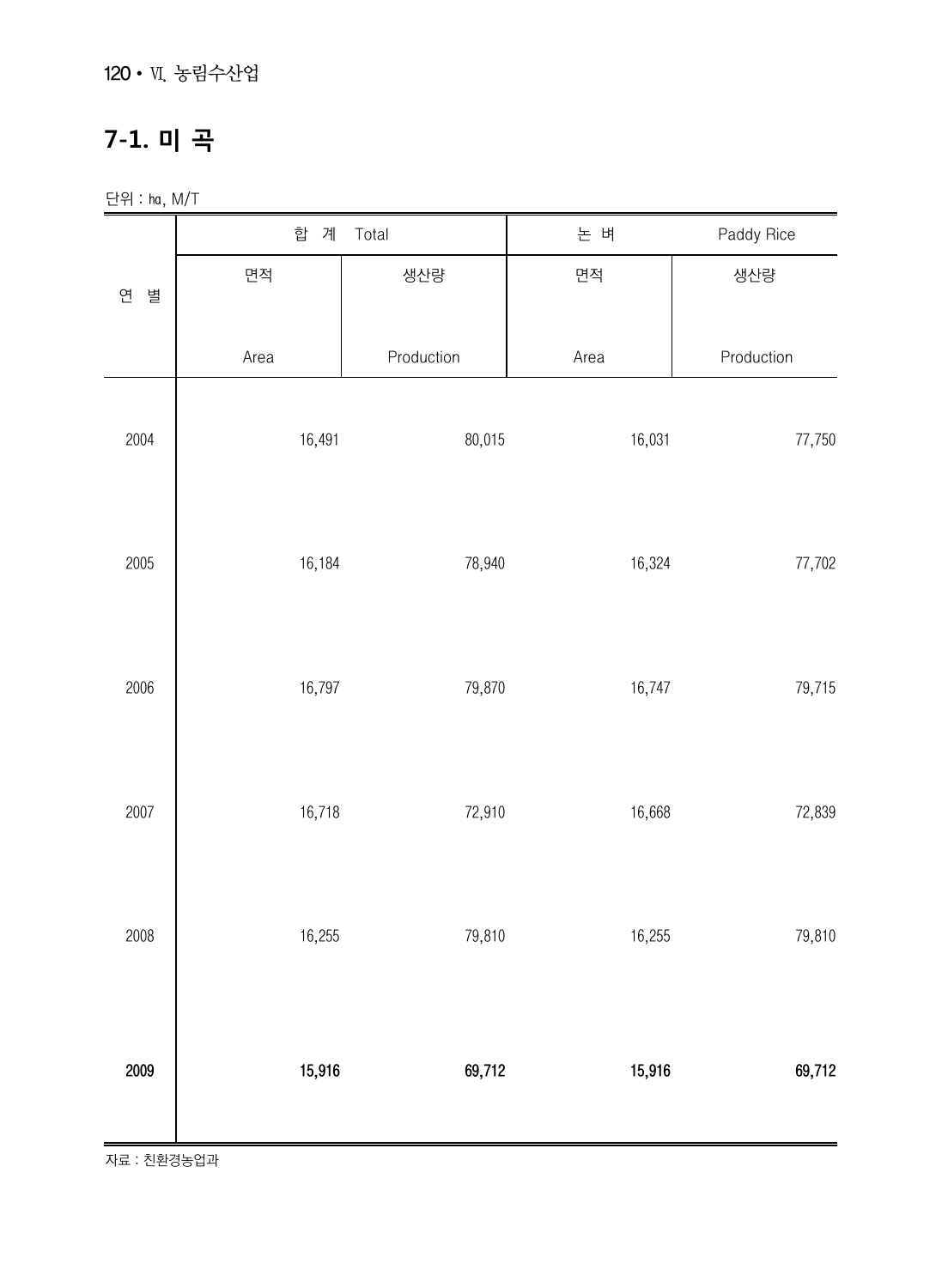#### **Rice**

|        |         |                    |         | Unit : $ha$ , $M/T$ |
|--------|---------|--------------------|---------|---------------------|
|        |         | 밭<br>벼 Upland rice |         |                     |
|        | 면적      | 생산량                |         |                     |
| kg/10a |         |                    | kg/10a  | Year                |
|        | Area    | Production         |         |                     |
|        |         |                    |         |                     |
| 485    | 460     | 2,265              | 490     | 2004                |
|        |         |                    |         |                     |
|        |         |                    |         |                     |
| 476    |         |                    | 476     | 2005                |
|        | $260\,$ | 1,238              |         |                     |
|        |         |                    |         |                     |
|        |         |                    |         |                     |
| 476    | $50\,$  | 155                | $310\,$ | 2006                |
|        |         |                    |         |                     |
|        |         |                    |         |                     |
| 437    | $30\,$  | $71\,$             | 237     | 2007                |
|        |         |                    |         |                     |
|        |         |                    |         |                     |
| 491    |         |                    |         | 2008                |
|        |         |                    |         |                     |
|        |         |                    |         |                     |
| 438    | -       |                    |         | 2009                |
|        |         |                    |         |                     |
|        |         |                    |         |                     |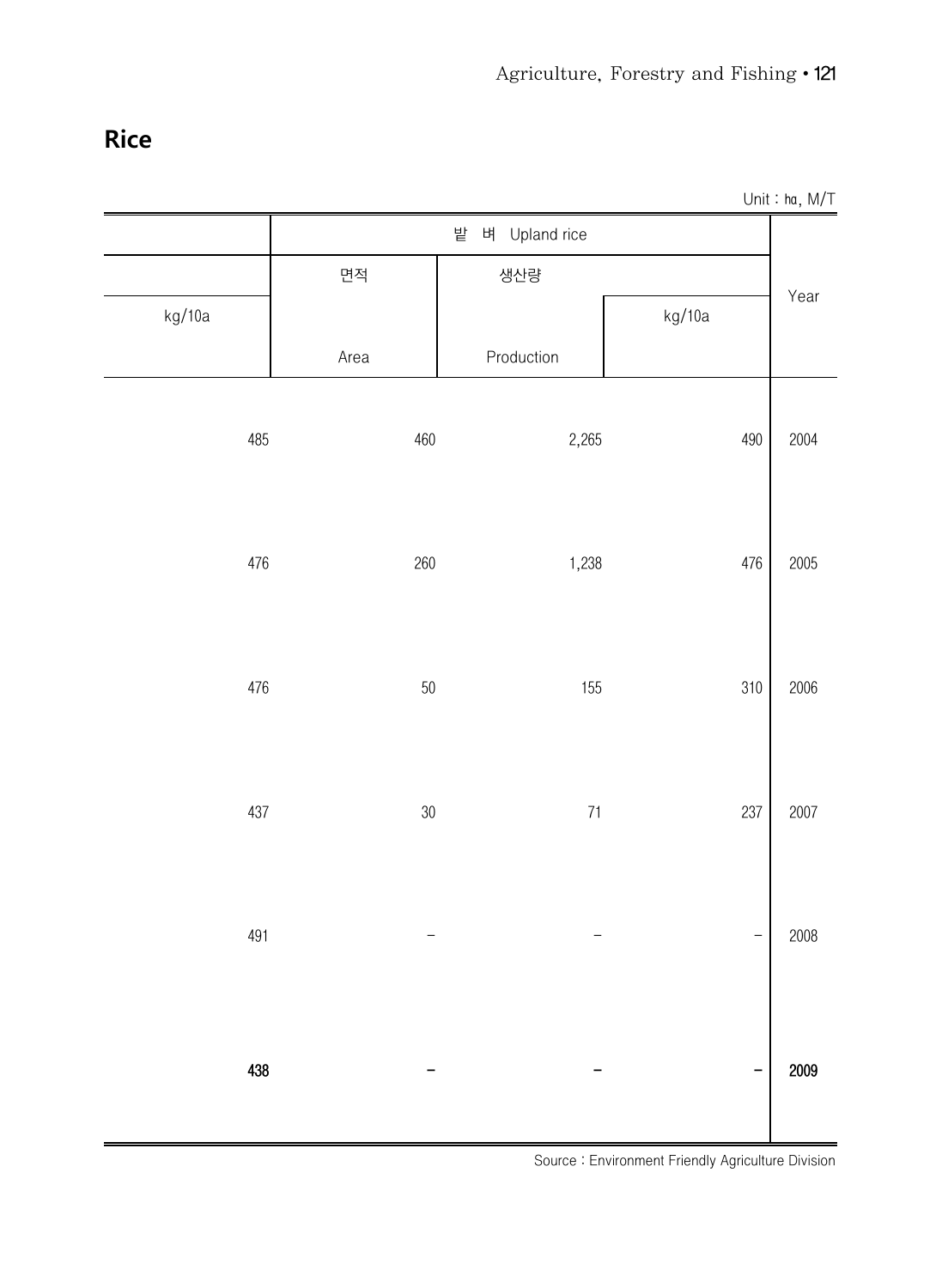122•Ⅵ. 농림수산업

### **7-2. 맥 류**

단위 : ㏊, M/T

|        |         | 합 계 Total  |      | 겉보리 Unhulled barley |         |       | 쌀보리 Naked Barley |        |
|--------|---------|------------|------|---------------------|---------|-------|------------------|--------|
|        | 면적      | 생산량        | 면적   | 생산량                 |         | 면적    | 생산량              |        |
| 연<br>별 |         |            |      |                     | kg/10a  |       |                  | kg/10a |
|        | Area    | Production | Area | Production          |         | Area  | Production       |        |
| 2004   | 1,820.0 | 5,472.0    | 18.0 | 45.0                | 250     | 820.0 | 2,525.0          | 308    |
| 2005   | 1,470.9 | 4,828.3    | 23.3 | 58.3                | 250     | 755.5 | 2,493.0          | 330    |
| 2006   | 1,280.3 | 3,940.8    | 19.6 | 58.8                | $300\,$ | 639.8 | 1,983.0          | 310    |
| 2007   | 1,613.0 | 4,702.0    | 18.0 | 54.0                | 301     | 607.0 | 1,596.0          | 263    |
| 2008   | 1,288.0 | 3,684.0    | 40.0 | 52.0                | 130     | 578.0 | 2,143.0          | 372    |
| 2009   | 709.5   | 2,387.0    | 13.5 | 44.0                | 306     | 366.0 | 1,336.0          | 365    |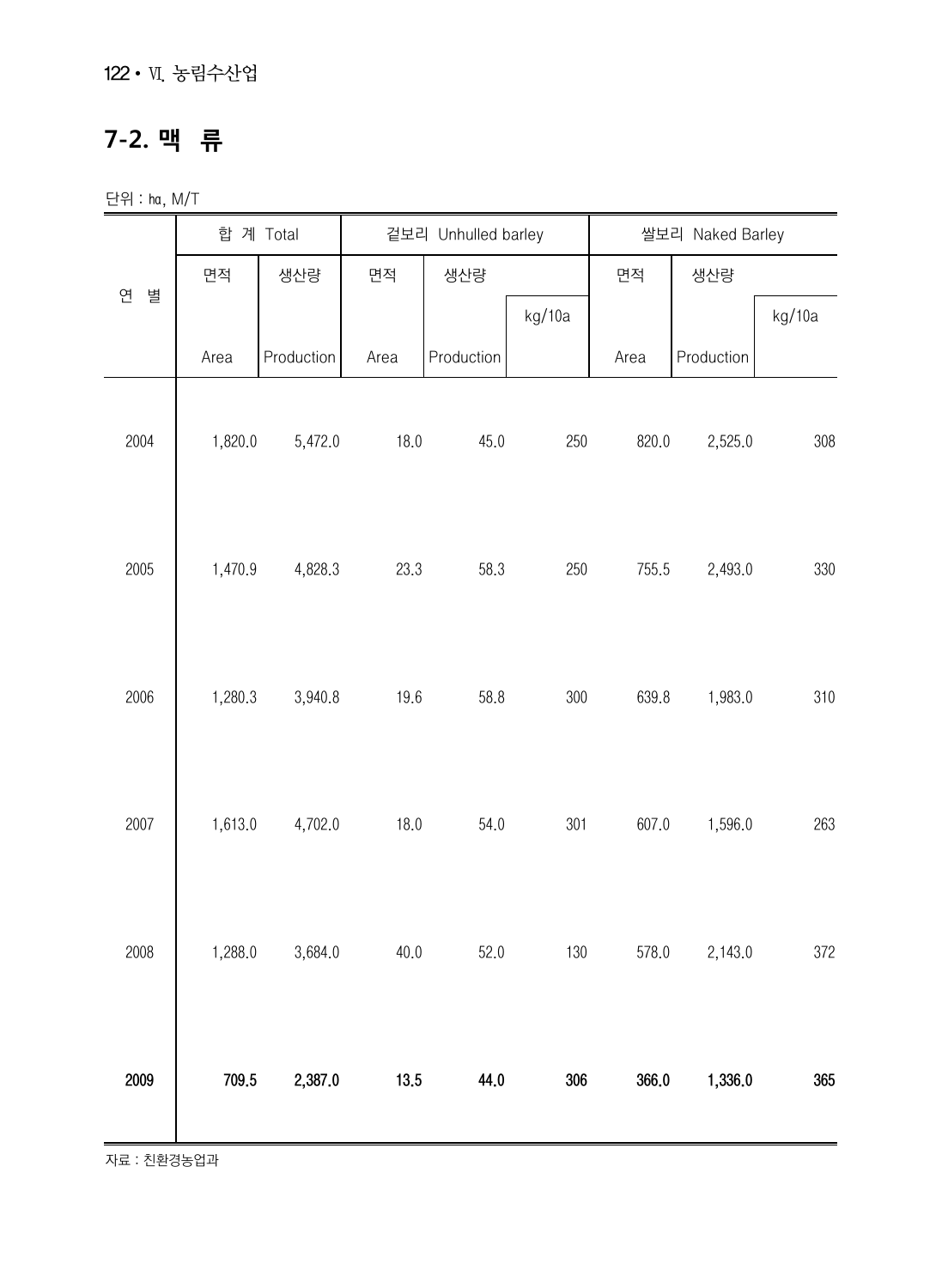## **Wheat and Barley**

Unit : ha, M/T

|      | 밀<br>Wheat |        |      | 호밀 Rye     |                   |       | 맥주보리 Beer barley |        |      |
|------|------------|--------|------|------------|-------------------|-------|------------------|--------|------|
| 면적   | 생산량        |        | 면적   | 생산량        |                   | 면적    | 생산량              |        | Year |
|      |            | kg/10a |      |            | kg/10a            |       |                  | kg/10a |      |
| Area | Production |        | Area | Production |                   | Area  | Production       |        |      |
|      |            |        | 36.0 | 74.0       | 205               | 946.0 | 2,828.0          | 299    | 2004 |
|      |            |        |      |            |                   | 692.1 | 2,277.0          | 329    | 2005 |
|      |            |        |      |            |                   | 620.9 | 1,899.0          | 278    | 2006 |
|      |            |        |      |            |                   | 988.0 | 3,052.0          | 309    | 2007 |
| 36.0 | 90.0       | 250    |      |            | $\qquad \qquad -$ | 634.0 | 1,399.0          | 220    | 2008 |
|      |            |        |      |            |                   | 330.0 | 1,007.0          | 305    | 2009 |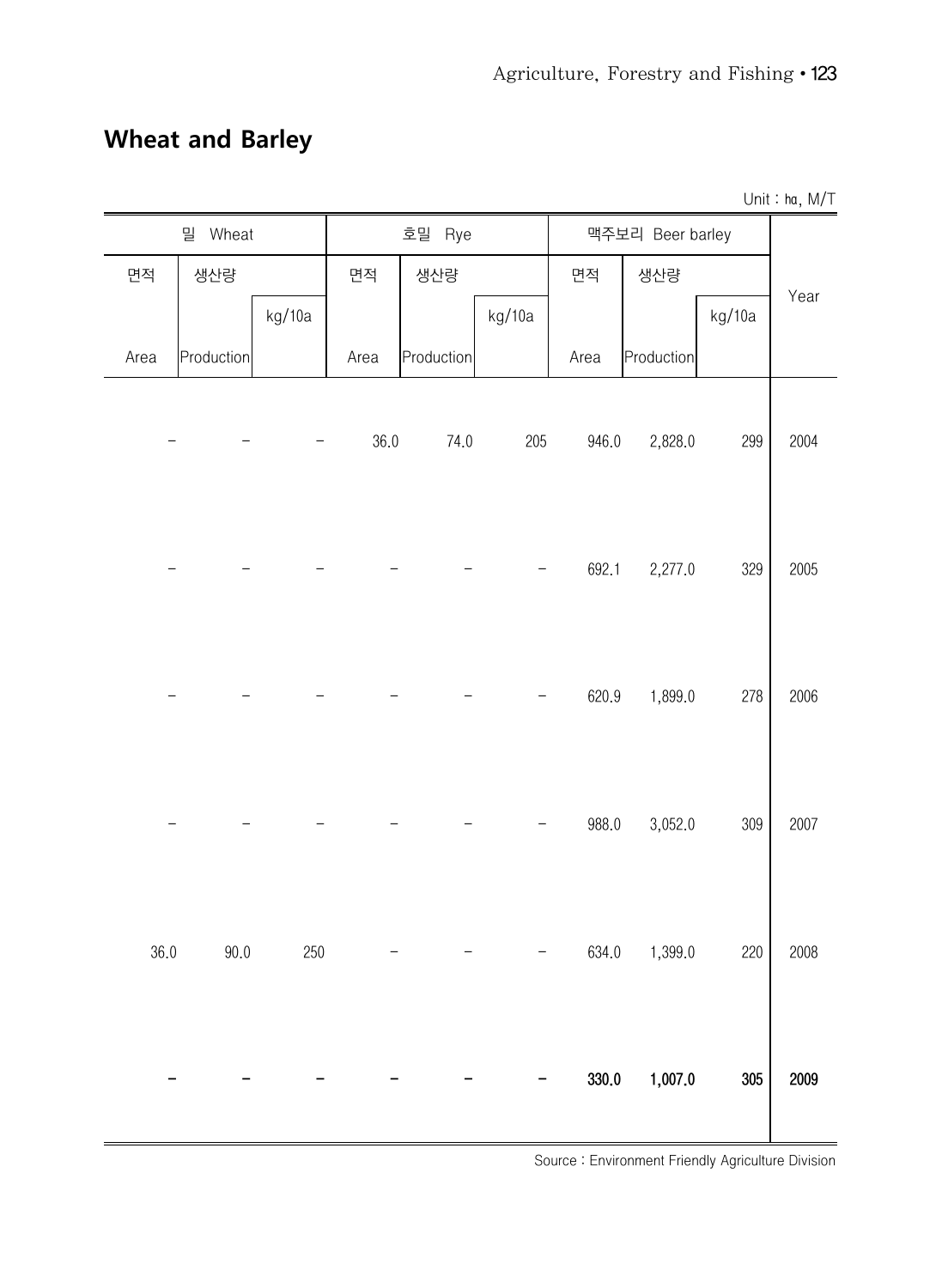124•Ⅵ. 농림수산업

## **7-3. 잡 곡**

단위 : ㏊, M/T

| 합계 Total<br>조 Millet |      |            |         |            |        |         | 수수 Sorghum |        |
|----------------------|------|------------|---------|------------|--------|---------|------------|--------|
|                      | 면적   | 생산량        | 면적      | 생산량        |        | 면적      | 생산량        |        |
| 연<br>별               |      |            |         |            | kg/10a |         |            | kg/10a |
|                      | Area | Production | Area    | Production |        | Area    | Production |        |
| 2004                 | 32.2 | 75.9       | $1.9$   | 2.5        | 133    | 3.1     | $3.9\,$    | 126    |
| 2005                 | 51.8 | 117.1      | 1.4     | $1.8\,$    | 131    | $3.0\,$ | 4.0        | 135    |
| 2006                 | 48.2 | 104.9      | $0.7\,$ | $0.9\,$    | 123    | 2.8     | 3.5        | 124    |
| 2007                 | 33.9 | 67.9       | $9.9\,$ | 11.8       | 119    | 4.0     | $4.8\,$    | 120    |
| 2008                 | 24.4 | 103.8      | 13.9    | 19.9       | 143    | 0.3     | 0.5        | 166    |
| 2009                 | 34.3 | 74.8       | $10.0$  | 12.0       | $120$  | $0.3\,$ | $\rm 0.3$  | 110    |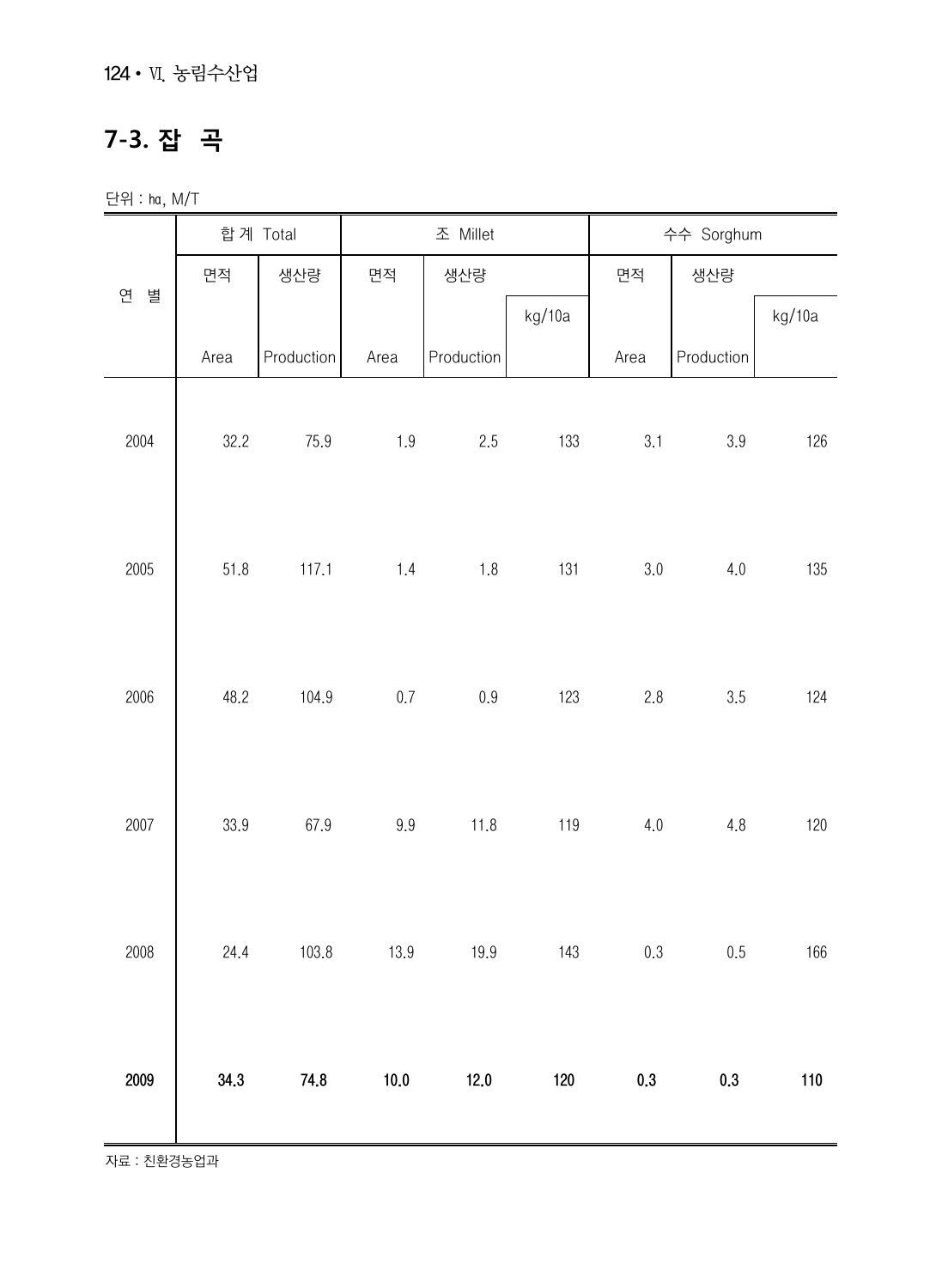| <b>Miscellaneous Grains</b> |  |
|-----------------------------|--|
|                             |  |

Unit : ha, M/T

|        | 옥수수 Corn   |        |         | 메밀 Buck wheat |        |         | 기타 Others  |        |      |
|--------|------------|--------|---------|---------------|--------|---------|------------|--------|------|
| 면적     | 생산량        |        | 면적      | 생산량           |        | 면적      | 생산량        |        | Year |
|        |            | kg/10a |         |               | kg/10a |         |            | kg/10a |      |
| Area   | Production |        | Area    | Production    |        | Area    | Production |        |      |
| 23.0   | 65.0       | 283    | $0.2\,$ | 0.1           | 69     | 4.0     | 4.4        | 110    | 2004 |
| 37.0   | 100.0      | 272    | 0.4     | 0.3           | $73\,$ | 10.0    | 11.0       | 110    | 2005 |
| 34.3   | 88.8       | 259    | 0.4     | 0.4           | 93     | 40.0    | 11.3       | 113    | 2006 |
| 19.6   | 51.0       | 260    | 0.4     | 0.3           | 83     |         |            |        | 2007 |
| 7.3    | 75.6       | 1,035  | 2.9     | $7.8$         | 268    |         |            | —      | 2008 |
| $22.6$ | 61.1       | 270    | 0.4     | $0.4\,$       | 108    | $1.0\,$ | $1.0\,$    | 110    | 2009 |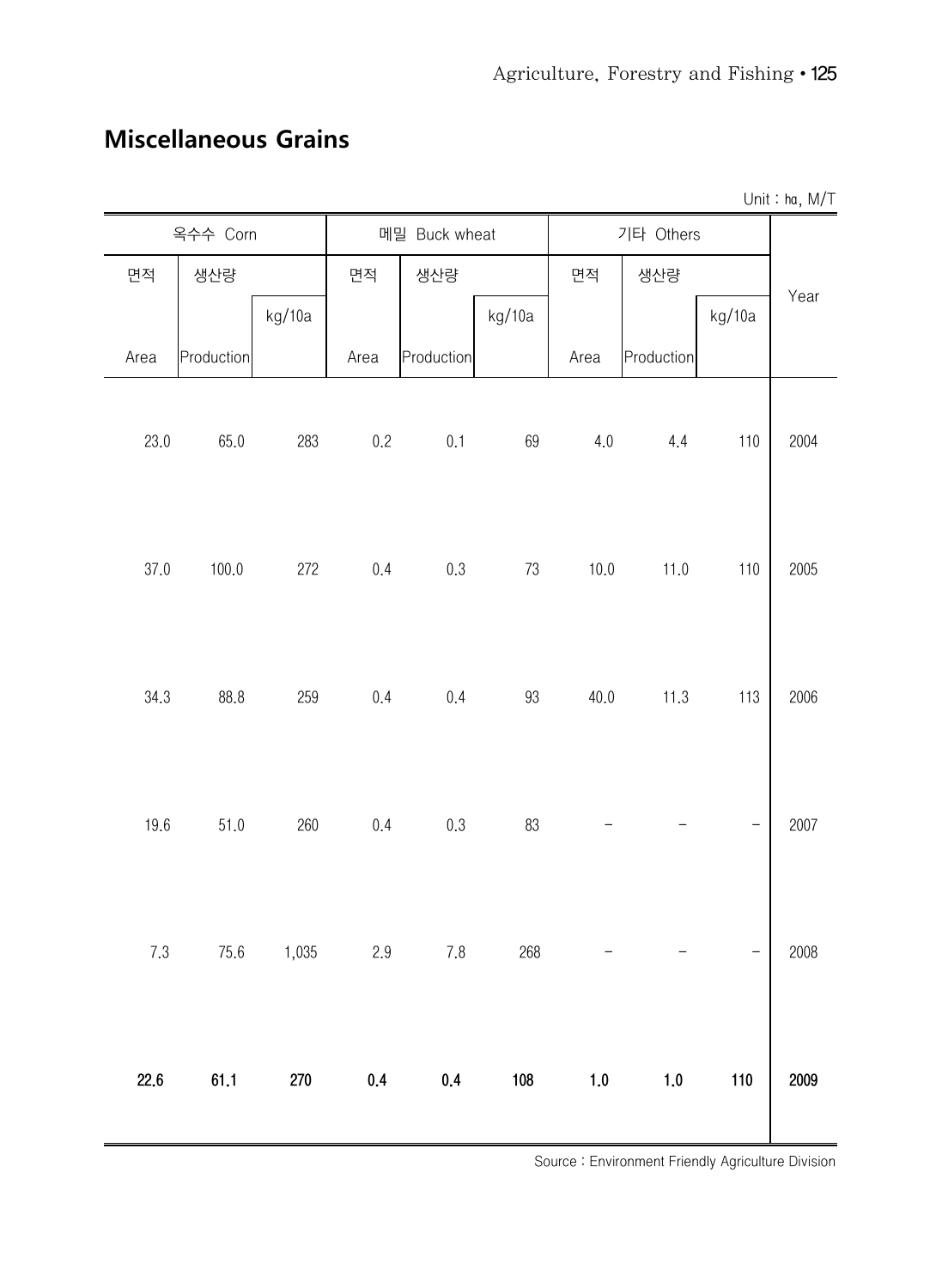### **7-4. 두 류**

단위 : ㏊, M/T

|        | 합 계   | Total      |       | Soy beans<br>콩 |        |      | 팥          |
|--------|-------|------------|-------|----------------|--------|------|------------|
|        | 면적    | 생산량        | 면적    | 생산량            |        | 면적   | 생산량        |
| 연<br>별 |       |            |       |                | kg/10a |      |            |
|        | Area  | Production | Area  | Production     |        | Area | Production |
| 2004   | 65.3  | 68.7       | 30.4  | 38.0           | 127    | 18.4 | 18.0       |
| 2005   | 224.7 | 316.5      | 196.0 | 290.0          | 148    | 21.9 | 20.0       |
| 2006   | 99.8  | 119.1      | 67.3  | 83.5           | 124    | 20.9 | 22.2       |
| 2007   | 224.5 | 267.0      | 211.2 | 253.0          | 120    | 8.0  | $8.2\,$    |
| 2008   | 212.0 | 291.0      | 184.1 | 263.0          | 143    | 16.6 | 15.9       |
| 2009   | 116.1 | 209.6      | 91.5  | 181.2          | 198    | 18.0 | 20.7       |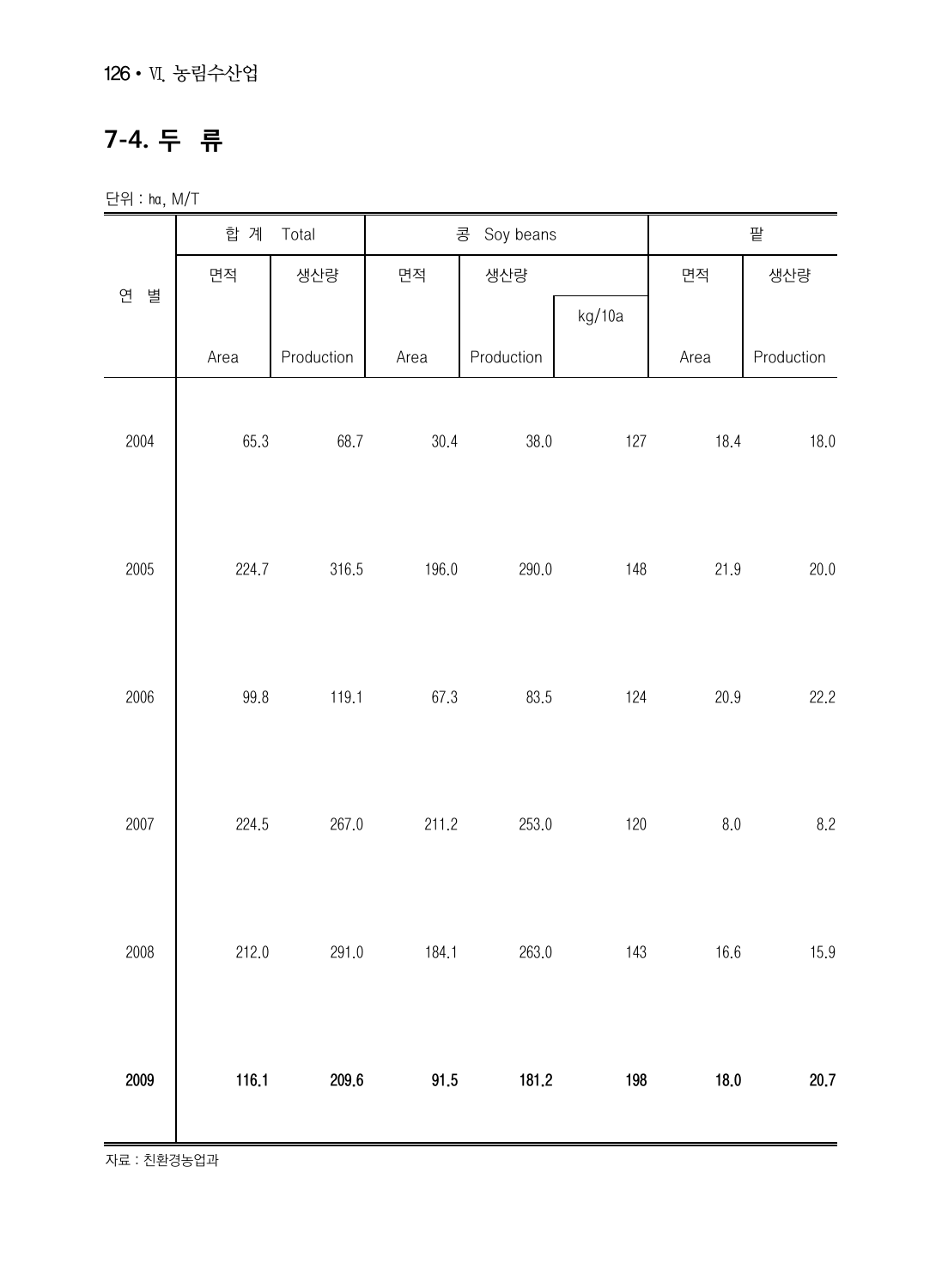#### **Beans**

| Unit: ha, M/T |  |  |  |  |
|---------------|--|--|--|--|
|---------------|--|--|--|--|

| Red beans |           | 녹 두 Green beans |        |         | 기 타 Others         |        |      |  |  |
|-----------|-----------|-----------------|--------|---------|--------------------|--------|------|--|--|
|           | 면적        | 생산량             |        | 면적      | 생산량                |        |      |  |  |
| kg/10a    |           |                 | kg/10a |         |                    | kg/10a | Year |  |  |
|           | Area      | Production      |        | Area    | Production         |        |      |  |  |
| $100\,$   | $9.3\,$   | 11.8            | 127    | 7.2     | $0.9\,$            | 127    | 2004 |  |  |
| $92\,$    | $6.4\,$   | $6.0\,$         | 95     | 0.4     | 0.5                | 127    | 2005 |  |  |
| 106       | $7.2\,$   | 8.1             | 113    | 4.4     | 5.3                | 121    | 2006 |  |  |
| $102$     | $5.3\,$   | 5.8             | 110    |         |                    |        | 2007 |  |  |
| 96        | $\rm 3.9$ | 4.1             | 105    | 7.4     | $\boldsymbol{8.0}$ | 108    | 2008 |  |  |
| 115       | $2.6\,$   | 2.9             | $110$  | $4.0\,$ | $4.8\,$            | 119    | 2009 |  |  |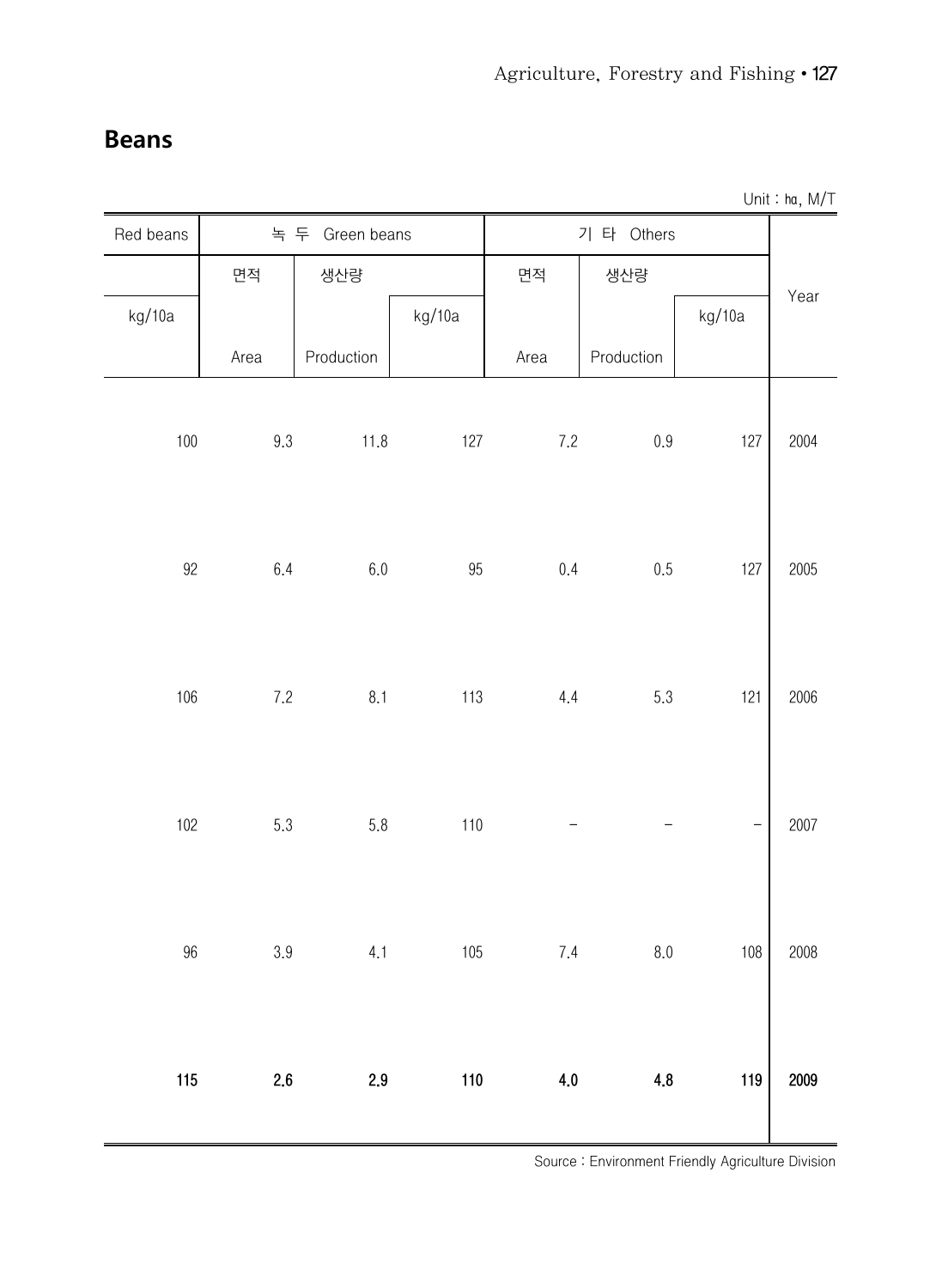128•Ⅵ. 농림수산업

## **7-5. 서 류**

단위 : ㏊, M/T

|        |         | 합 계 Total      |           |         | 고구마      |           |
|--------|---------|----------------|-----------|---------|----------|-----------|
|        | 면적      | 생산량 Production |           | 면적      | 생산량      |           |
| 별<br>연 |         | 생서             | 정곡        |         | 생서       | 정곡        |
|        | Area    | Fresh          | Converted | Area    | Fresh    | Converted |
| 2004   | 897.0   | 18,503.0       | 6,602.0   | 880.0   | 18,075.0 | 2,054.0   |
| 2005   | 366.0   | 7,743.0        | 2,429.0   | 327.0   | 6,801.0  | 2,080.0   |
| 2006   | 326.2   | 5,176.0        |           | 300.0   | 4,683.0  | 1,561.0   |
| 2007   | 952.0   | 17,146.0       |           | 931.0   | 16,758.0 |           |
| 2008   | 1,066.0 | 16,948.0       |           | 1,040.0 | 16,594.0 |           |
| 2009   | 724.9   | 13,737.6       |           | 690.0   | 12,756.0 |           |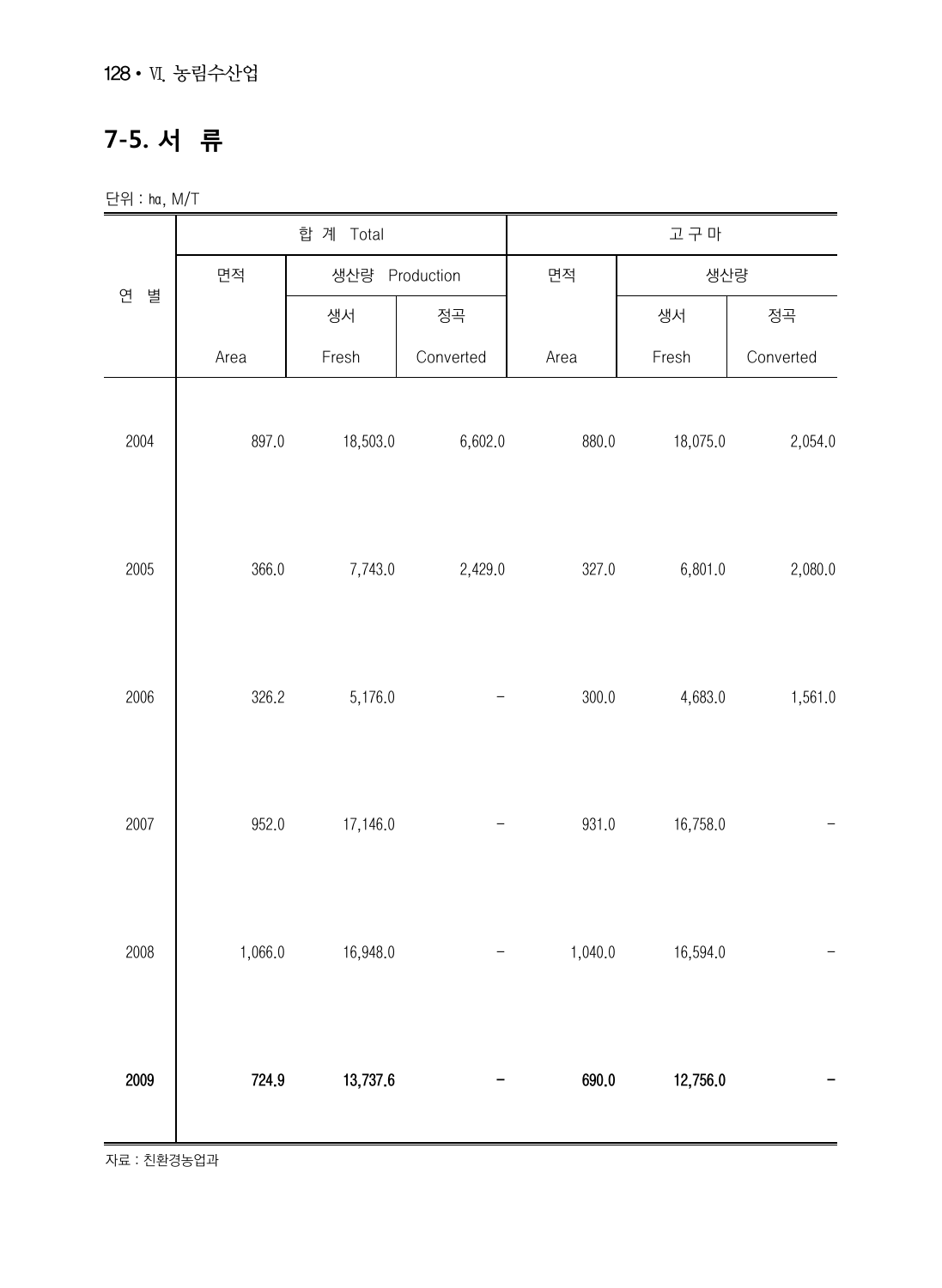#### **Potatoes**

|                |                 |      |       |                    |                |                 | Unit : $ha$ , M/T |
|----------------|-----------------|------|-------|--------------------|----------------|-----------------|-------------------|
| Sweet potatoes |                 |      |       | 감 자 White potatoes |                |                 |                   |
|                | Production      | 면적   |       |                    | 생산량 Production |                 |                   |
|                | kg / 10a        |      | 생서    | 정곡                 | kg / 10a       |                 | Year              |
| 생서 Fresh       | 정곡<br>Converted | Area | Fresh | Converted          | 생서 Fresh       | 정곡<br>Converted |                   |
| 6,072          | 690             | 17.0 | 428.0 | 2,519.0            | 90             | 530             | 2004              |
| 2,223          | 680             | 39.0 | 942.0 | 2,416.0            | 206            | 530             | 2005              |
|                |                 | 26.2 | 493.0 | 1,881.0            |                |                 | 2006              |
| 1,800          |                 | 21.0 | 388.0 |                    | 1,852          |                 | 2007              |
| 1,594          |                 | 26.0 | 354.0 |                    | 1,371          |                 | 2008              |
| 1,850          |                 | 34.9 | 981.6 |                    | 2,578          |                 | 2009              |

 $U_{\text{init}}$  :  $\mu_{\alpha}$ ,  $M/T$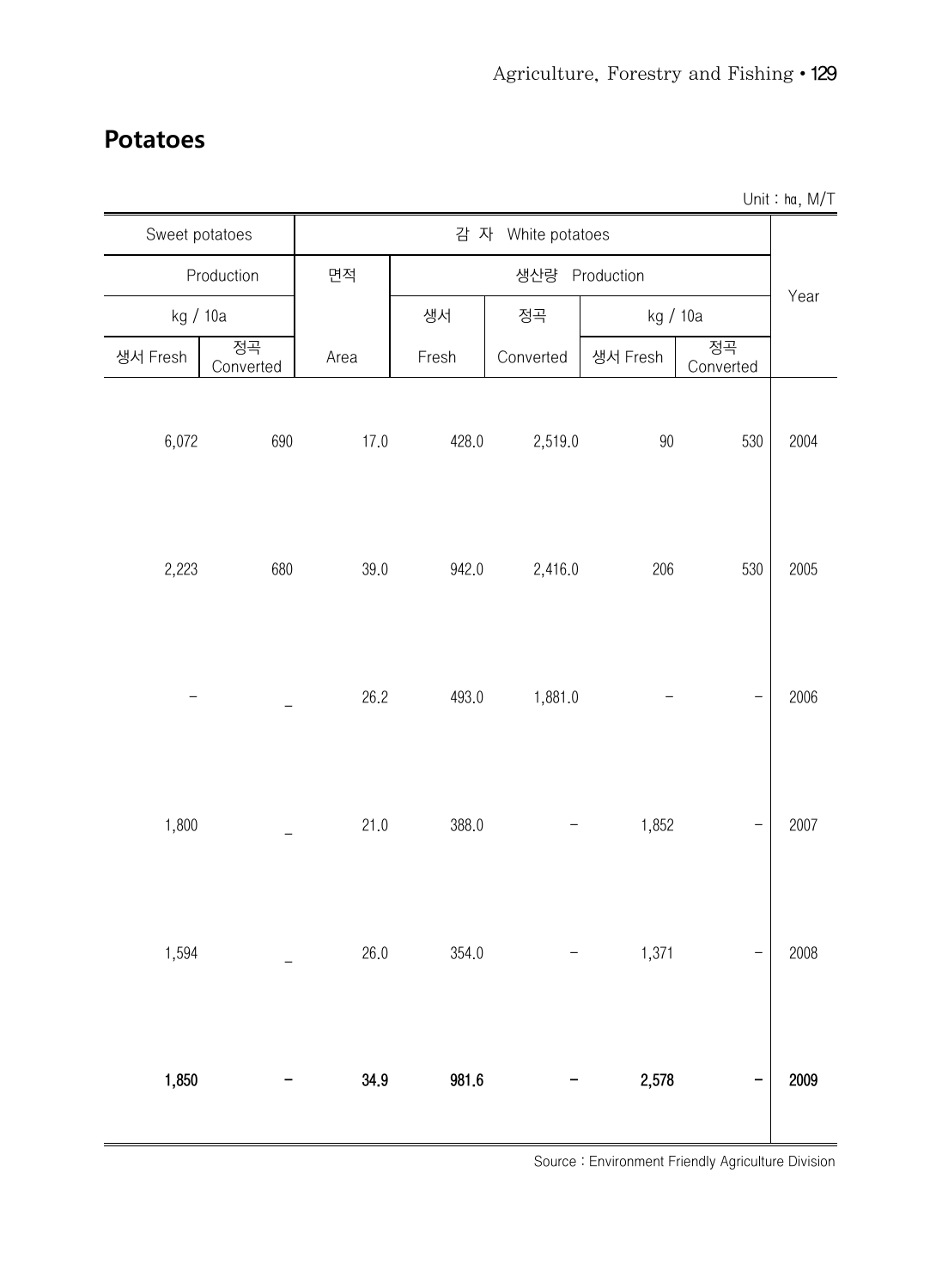## **8. 채 소 류 생 산 량(3-1)**

단위 : ㏊, M/T

|        |       |            |       |               | 과      | 채  | 류        |                          |         |                  |        |
|--------|-------|------------|-------|---------------|--------|----|----------|--------------------------|---------|------------------|--------|
|        |       | 합계 Total   |       | 수박 Watermelon |        |    | 참외 Melon |                          |         | 딸기 Strawberry    |        |
| 연<br>별 | 면적    | 생산량        | 면적    | 생산량           |        | 면적 | 생산량      |                          | 면적      | 생산량              |        |
|        | Area  | Production |       |               | kg/10a |    |          | kg/10a                   |         |                  | kg/10a |
| 2004   | 632.6 | 18,685     | 590.0 | 15,270        | 2,588  | -  | 10       | 2,499                    | 2.3     | 67               | 2,913  |
| 2005   | 735.2 | 29,016     | 584.4 | 18,816        | 3,220  |    |          |                          |         |                  |        |
| 2006   | 600.1 | 27,575     | 456.5 | 15,886        | 3,480  |    |          |                          |         |                  |        |
| 2007   | 482.4 | 21,851     | 385.0 | 13,587        | 3,529  |    |          | $\qquad \qquad -$        | $1.0\,$ | 12               | 2,400  |
| 2008   | 538.9 | 20,141     | 424.0 | 11,575        | 3,522  |    |          | $\overline{\phantom{a}}$ | $1.0$   | $\boldsymbol{9}$ | 2,960  |
| 2009   | 324.0 | 14,721     | 269.0 | 10,243        | 3,808  |    |          |                          | $1.0\,$ | 9                | 3,000  |

자료 : 친환경농업과

주 : 노지, 봄·가을 시설채소 포함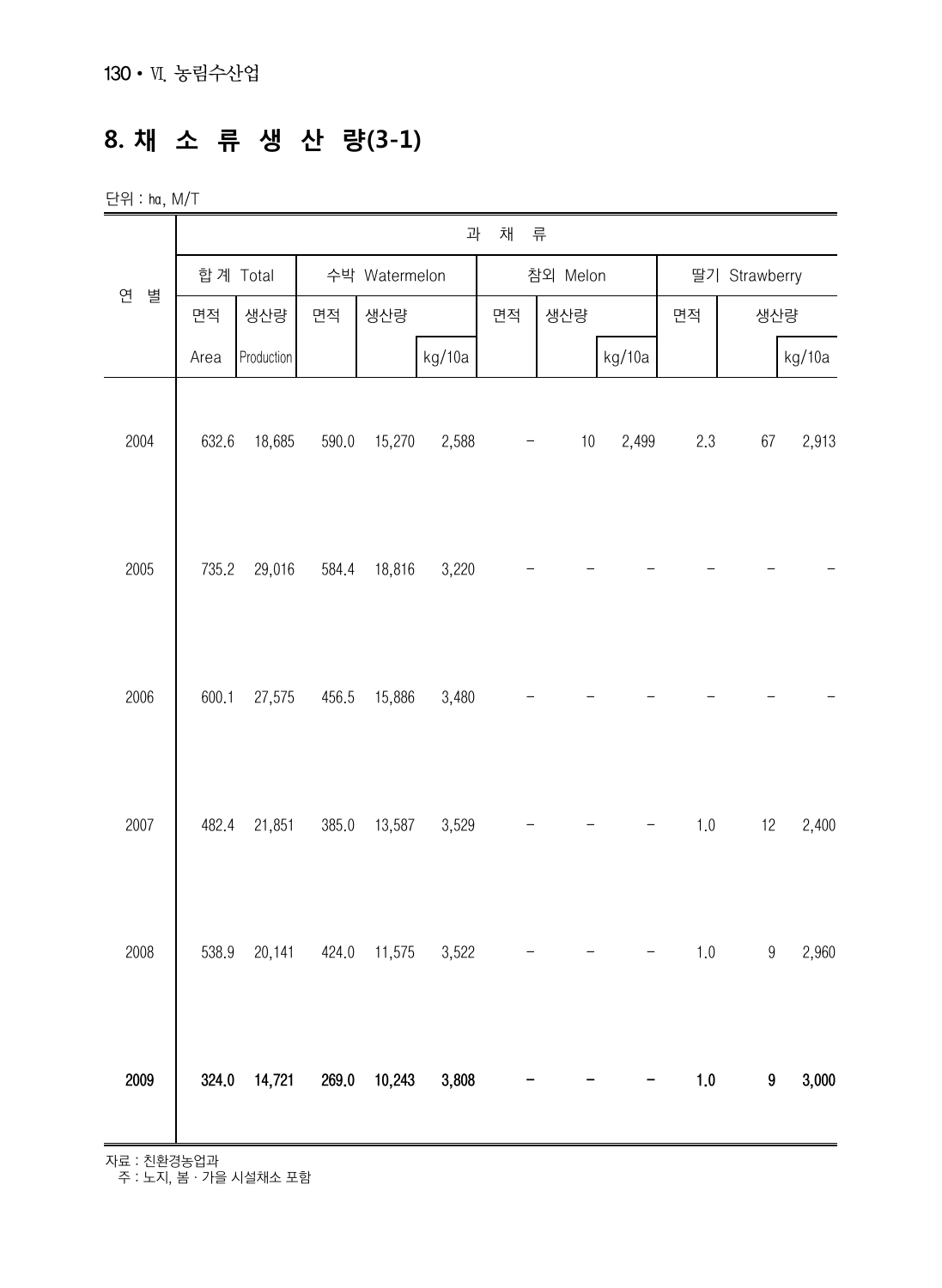|         |             |        |         |                    |        |          |            |        | Unit: ha, M/T |
|---------|-------------|--------|---------|--------------------|--------|----------|------------|--------|---------------|
|         |             |        |         | Fruit & Vegetables |        |          |            |        |               |
|         | 오이 Cucumber |        |         | 호박 Pumpkin         |        |          | 토마토 Tomato |        |               |
| 면적      | 생산량         |        | 면적      | 생산량                |        | 면적       | 생산량        |        | Year          |
|         |             | kg/10a |         |                    | kg/10a |          |            | kg/10a |               |
| $7.9\,$ | 907         | 11,481 | 4.4     | 139                | 3,159  | 29.9     | 2,292      | 7,665  | 2004          |
| 6.4     | 734         | 11,468 | 4.3     | 360                | 8,372  | 83.3     | 6,702      | 8,045  | 2005          |
| 5.6     | 664         | 1,185  | $3.0\,$ | 252                | 8,400  | 135.0    | 10,773     | 7,989  | 2006          |
| 12.7    | 1,230       | 9,685  | 3.1     | 234                | 7,548  | 81.6     | 6,800      | 8,333  | 2007          |
| 12.7    | 1,479       | 11,648 | 21.2    | 861                | 7,231  | 81.0     | 6,226      | 7,950  | 2008          |
| 12.0    | 1,398       | 11,650 | 11.0    | 606                | 5,509  | $31.0\,$ | 2,465      | 7,952  | 2009          |

## **Vegetable Production**

Source : Environment Friendly Agriculture Division

Note : Including House-vegetables in spring and fall term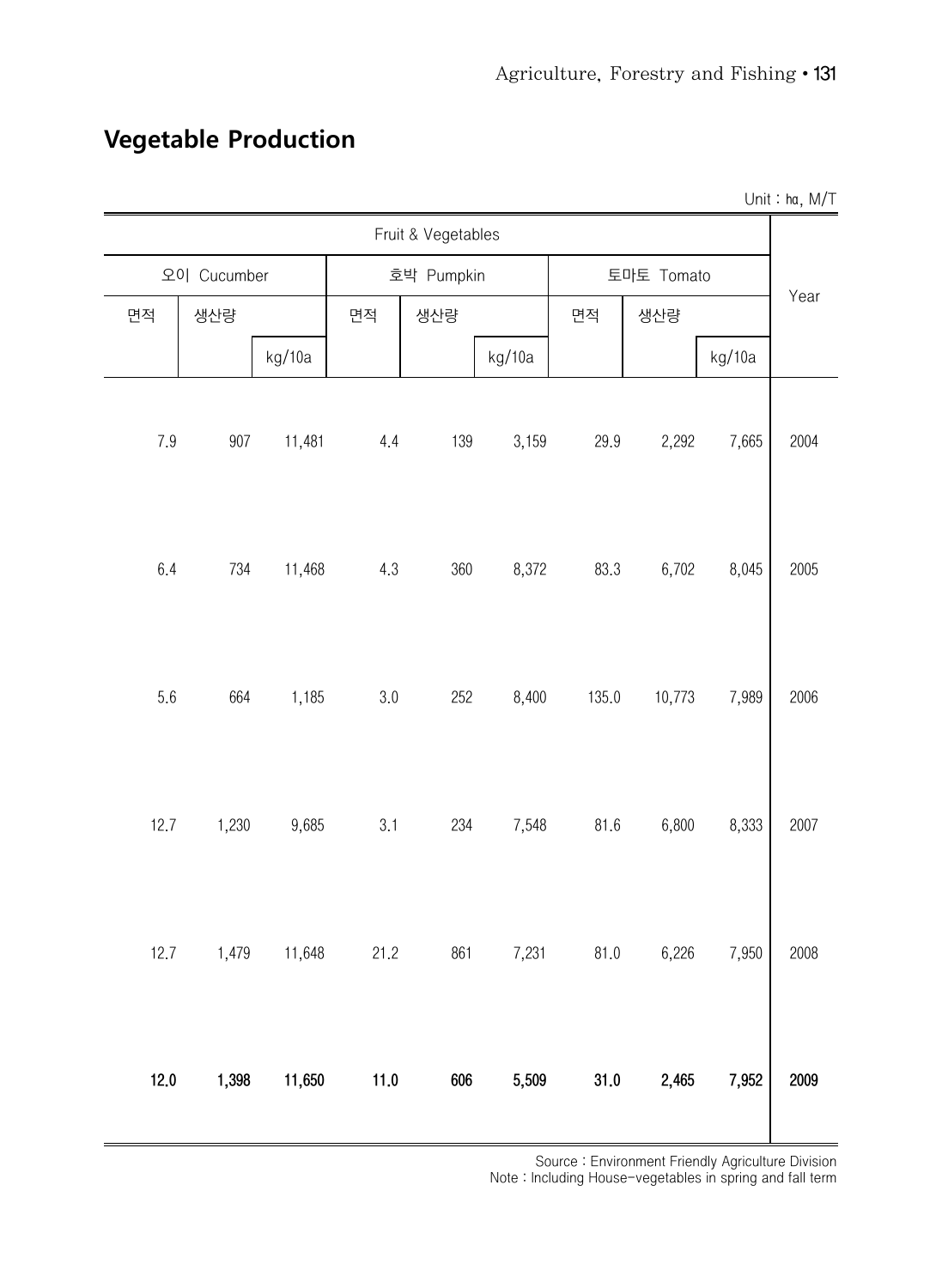## **8. 채 소 류 생 산 량(3-2)**

단위 : ㏊, M/T

|        |       |            |       | 엽<br>채 류            |        |     |             | Leafy and Stem Vegetables |                    |            |        |
|--------|-------|------------|-------|---------------------|--------|-----|-------------|---------------------------|--------------------|------------|--------|
|        |       | 합계 Total   |       | 배추 Chinese Cabbages |        |     | 시금치 Spinach |                           |                    | 상추 Lettuce |        |
| 별<br>연 | 면적    | 생산량        | 면적    | 생산량                 |        | 면적  | 생산량         |                           | 면적                 | 생산량        |        |
|        | Area  | Production |       |                     | kg/10a |     |             | kg/10a                    |                    |            | kg/10a |
| 2004   | 579.0 | 38,503     | 536.0 | 35,908              | 6,699  |     |             |                           | $\boldsymbol{8.0}$ | 318        | 3,975  |
| 2005   | 329.8 | 22,936     | 303.6 | 21,813              | 7,185  | 2.7 | 31          | 1,150                     | 8.3                | 294        | 3,542  |
| 2006   | 439.6 | 31,363     | 430.0 | 31,304              | 7,280  | 2.0 | 23          | 1,150                     | 1.3                | $36\,$     | 2,730  |
| 2007   | 435.5 | 31,540     | 430.2 | 31,304              | 7,277  |     |             |                           | 1.3                | 36         | 2,731  |
| 2008   | 476.0 | 34,686     | 451.0 | 33,403              | 7,267  |     |             |                           | 2.0                | 49         | 2,733  |
| 2009   | 326.0 | 25,860     |       | 322.0 25,762        | 8,001  |     |             |                           | 4.0                | 98         | 2,450  |

자료 : 친환경농업과

주 : 노지, 봄·가을 시설채소 포함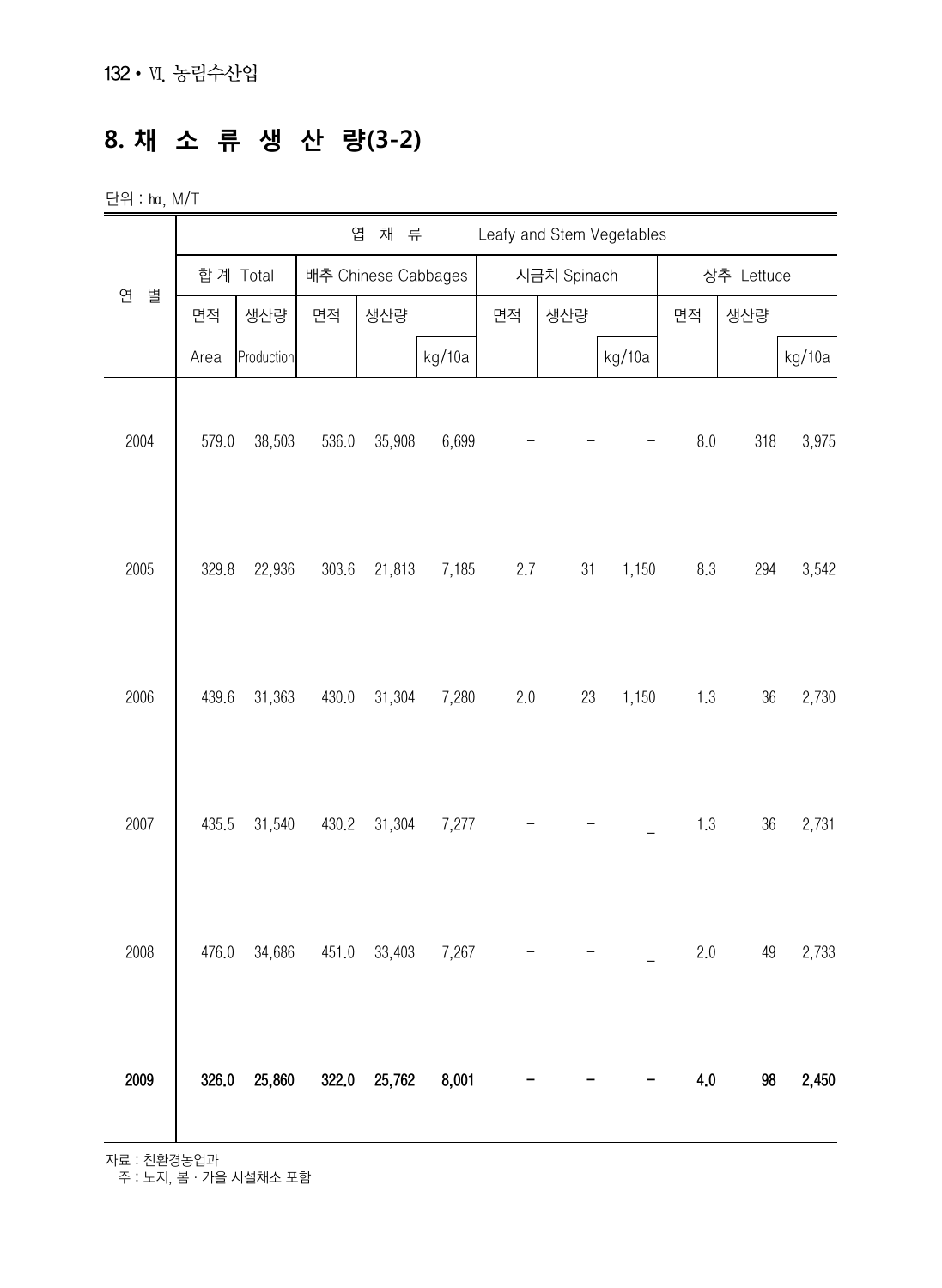| Unit: ha, M/T |        |           |         |                      |          |         |          |         |        |             |      |
|---------------|--------|-----------|---------|----------------------|----------|---------|----------|---------|--------|-------------|------|
|               |        |           |         | 근 채류 Root Vegetables |          |         |          |         |        |             |      |
| Year          |        | 당근 Carrot |         |                      | 무 Redish |         | 합계 Total |         |        | 양배추 Cabbage |      |
|               |        | 생산량       | 면적      |                      | 생산량      | 면적      | 수량       | 면적      |        | 생산량         | 면적   |
|               | kg/10a |           |         | kg/10a               |          |         | Quantity | Area    | kg/10a |             | Area |
| 2004          | 1,980  | 40        | 2.0     | 4,820                | 65,900   | 1,367.0 | 65,940   | 1,369.0 | 6,505  | 2,277       | 35.0 |
| 2005          | 1,975  | 73        | $3.7\,$ | 5,364                | 42,494   | 792.2   | 42,567   | 795.9   | 5,250  | 798         | 15.2 |
| 2006          | 2,057  | 72        | 3.5     | 5,385                | 31,395   | 583.0   | 31,467   | 586.5   | 5,750  | 3,623       | 6.3  |
| 2007          |        |           |         | 5,917                | 28,500   | 481.7   | 28,500   | 481.7   | 5,000  | 200         | 4.0  |
| 2008          |        |           |         | 4,186                | 22,108   | 528.0   | 22,108   | 528.0   | 5,252  | 1,234       | 23.0 |
| 2009          |        |           |         | 6,600                | 26,268   | 398.0   | 26,268   | 398.0   |        |             |      |

## **Vegetable Production(Cont'd)**

Source : Environment Friendly Agriculture Division

Note : Including House-vegetables in spring and fall term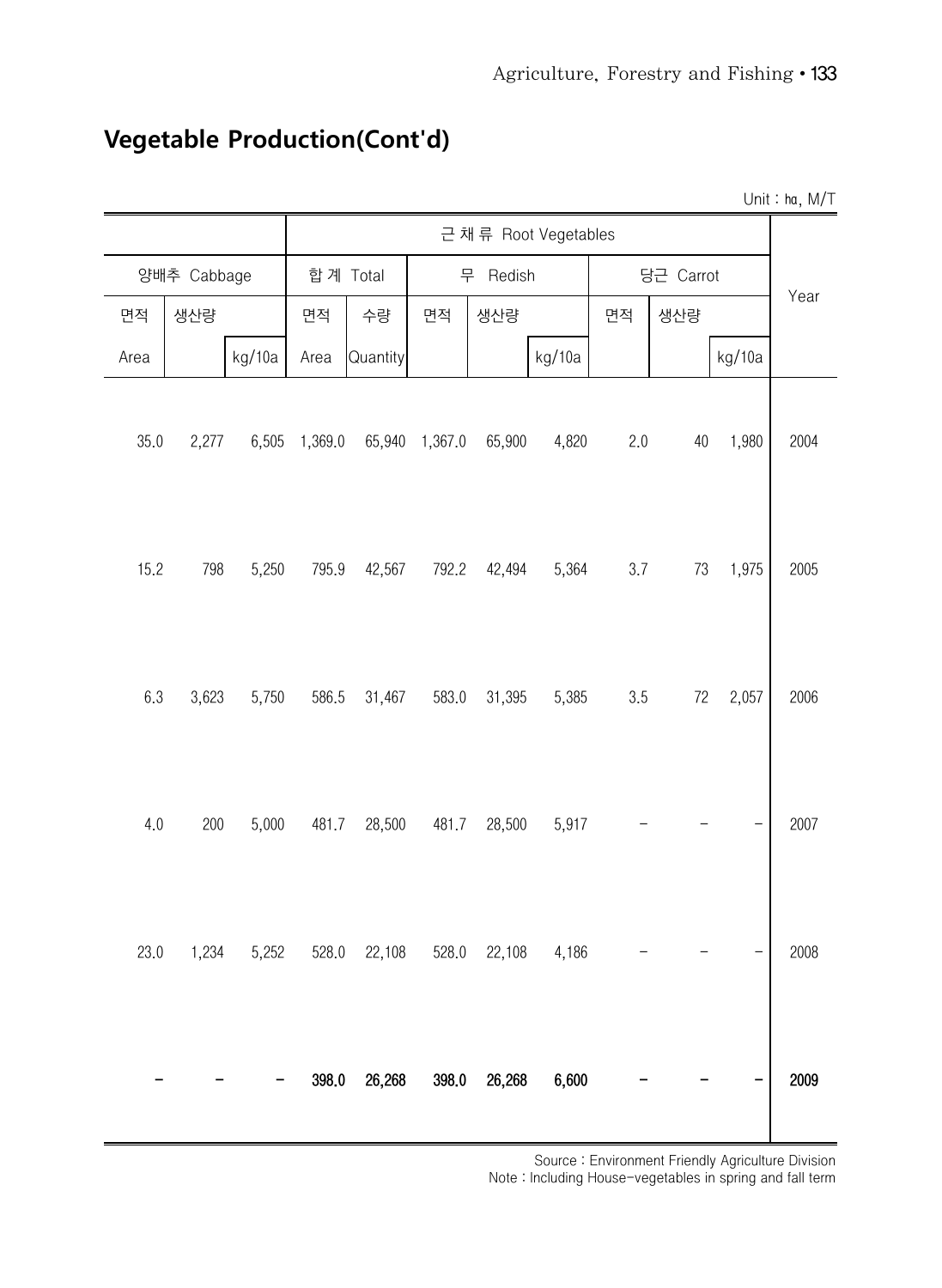## **8. 채 소 류 생 산 량(3-3)**

단위 : ㏊, M/T

|      | 조 미 채 소 |            |               |        |        |               |        |        |  |  |  |
|------|---------|------------|---------------|--------|--------|---------------|--------|--------|--|--|--|
|      |         | 합계 Total   | 고추 Red Pepper |        |        | 파 Welsh onion |        |        |  |  |  |
| 연 별  | 면적      | 생산량        | 면적            | 생산량    |        | 면적            | 생산량    |        |  |  |  |
|      | Area    | Production |               |        | kg/10a |               |        | kg/10a |  |  |  |
| 2004 | 723.6   | 5,237      | 606.0         | 3,086  | 509    | 2.0           | 53     | 2,650  |  |  |  |
| 2005 | 614.9   | 2,301      | 583.2         | 1,428  | 245    | 17.6          | 442    | 2,511  |  |  |  |
| 2006 | 693.1   | 16,336     | 584.0         | 13,899 | 2,380  |               |        |        |  |  |  |
| 2007 | 555.4   | 4,230      | 475.0         | 2,138  | 450    | 3.0           | $87\,$ | 2,900  |  |  |  |
| 2008 | 512.2   | 4,141      | 432.0         | 2,021  | 461    | 3.0           | 89     | 2,902  |  |  |  |
| 2009 | 242.0   | 7,923      | 145.0         | 4,752  | 3,277  | $3.0\,$       | 84     | 2,800  |  |  |  |

자료 : 친환경농업과

주 : 노지, 봄·가을 시설채소 포함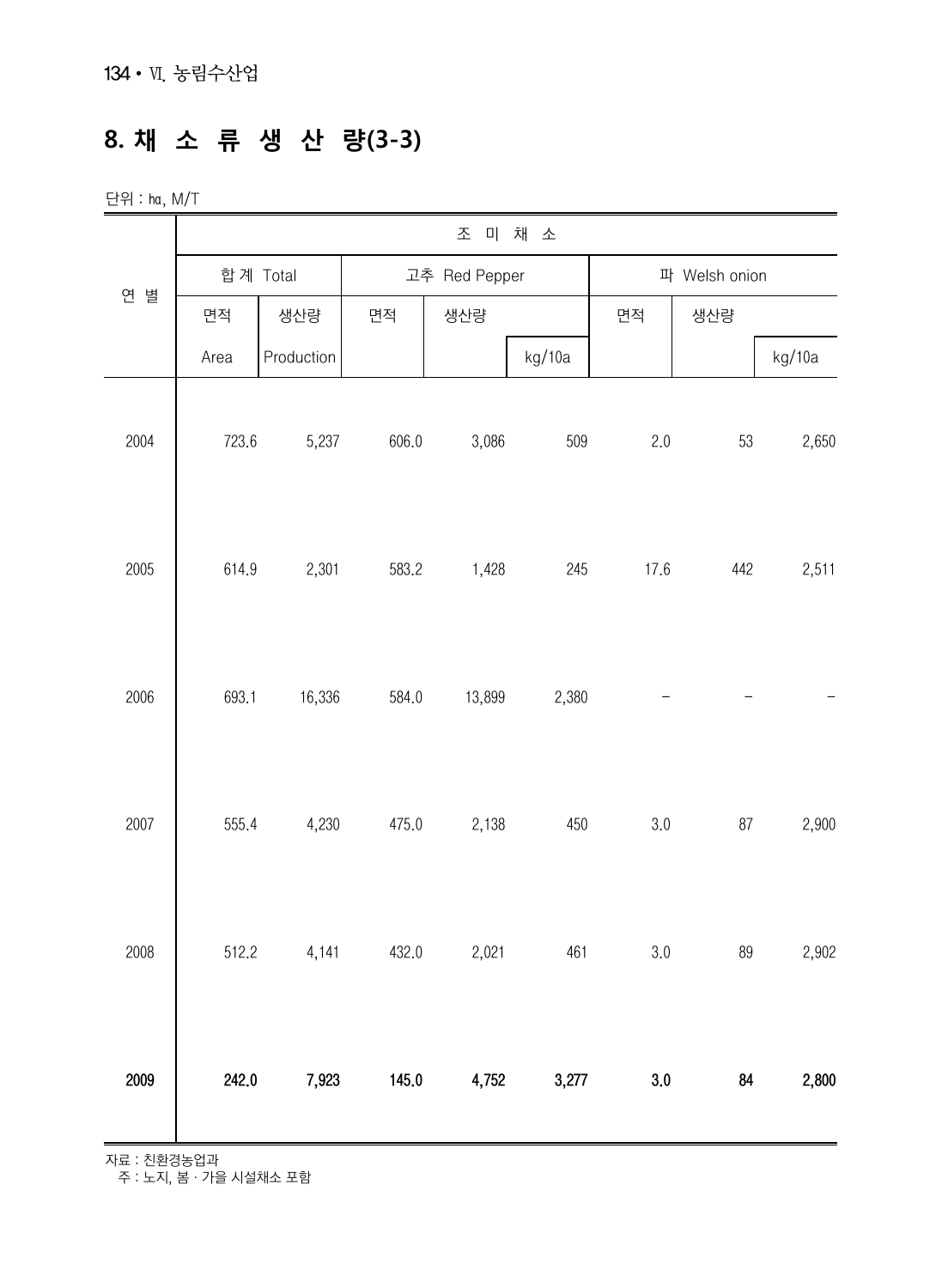| Unit: ha, M/T |        |           |         |        |                   |          |        |          |         |
|---------------|--------|-----------|---------|--------|-------------------|----------|--------|----------|---------|
|               |        |           |         |        | Flavor Vegetables |          |        |          |         |
|               |        | 생강 Ginger |         |        | 마늘 Gerlic         |          |        | 양파 Onion |         |
| Year          |        | 생산량       | 면적      |        | 생산량               | 면적       |        | 생산량      | 면적      |
|               | kg/10a |           |         | kg/10a |                   |          | kg/10a |          |         |
| 2004          | 1,500  | 85        | 5.7     | 1,184  | 1,130             | 95.4     | 6,089  | 883      | 14.5    |
| 2005          | 1,050  | 41        | $3.9\,$ | 1,250  | $51\,$            | 4.1      | 5,570  | 339      | $6.1\,$ |
| 2006          | 1,050  | $43\,$    | 4.1     | 1,260  | 1,018             | $80.8\,$ | 5,690  | 1,376    | 24.2    |
| 2007          |        |           |         | 1,199  | 638               | 53.2     | 5,649  | 1,367    | 24.2    |
| 2008          |        |           |         | 1,201  | 642               | 53.0     | 5,651  | 1,389    | 24.2    |
| 2009          |        |           |         | 1,192  | 596               | $50.0$   | 5,661  | 2,491    | 44.0    |

## **Vegetable Production(Cont'd)**

Source : Environment Friendly Agriculture Division

Note : Including House-vegetables in spring and fall term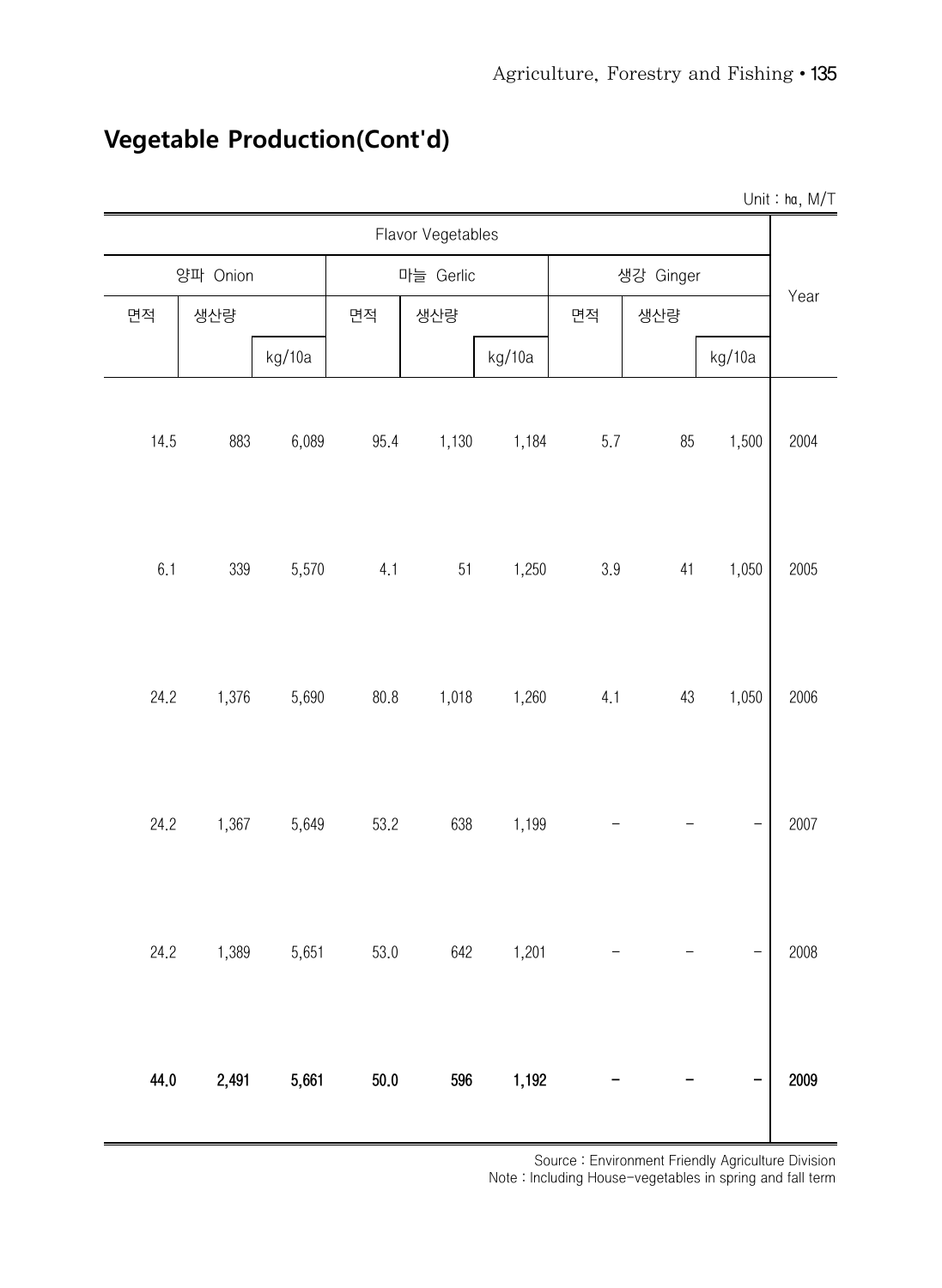## **9. 특 용 작 물 생 산 량**

단위 : ㏊, M/T

|        | 합 계   |            |        | 참 깨        |        |          | 들 깨         |        |  |
|--------|-------|------------|--------|------------|--------|----------|-------------|--------|--|
|        |       | Total      |        | Sesame     |        |          | Wild sesame |        |  |
| 연<br>별 | 면적    | 생산량        | 면적     | 생산량        |        | 면적       | 생산량         |        |  |
|        | Area  | Production | Area   | Production | kg/10a | Area     | Production  | kg/10a |  |
| 2004   | 641.0 | 388.0      | 546.0  | 300.0      | 54.9   | 85.0     | 51.0        | 60.0   |  |
| 2005   | 739.7 | 490.2      | 462.0  | 250.0      | 54.1   | $90.0\,$ | 51.0        | 56.6   |  |
| 2006   | 639.9 | 425.9      | 450.0  | 247.0      | 55.0   | 92.0     | 55.0        | 60.0   |  |
| 2007   | 227.4 | 154.3      | 204.0  | 49.8       | 24.0   | 5.3      | 2.8         | 53.0   |  |
| 2008   | 72.3  | 71.0       | $50.5$ | 36.3       | 72.2   | $5.0\,$  | 2.9         | 58.0   |  |
| 2009   | 35.7  | 65.6       | $13.0$ | 9.7        | 74.0   | 5.4      | 6.2         | 114.6  |  |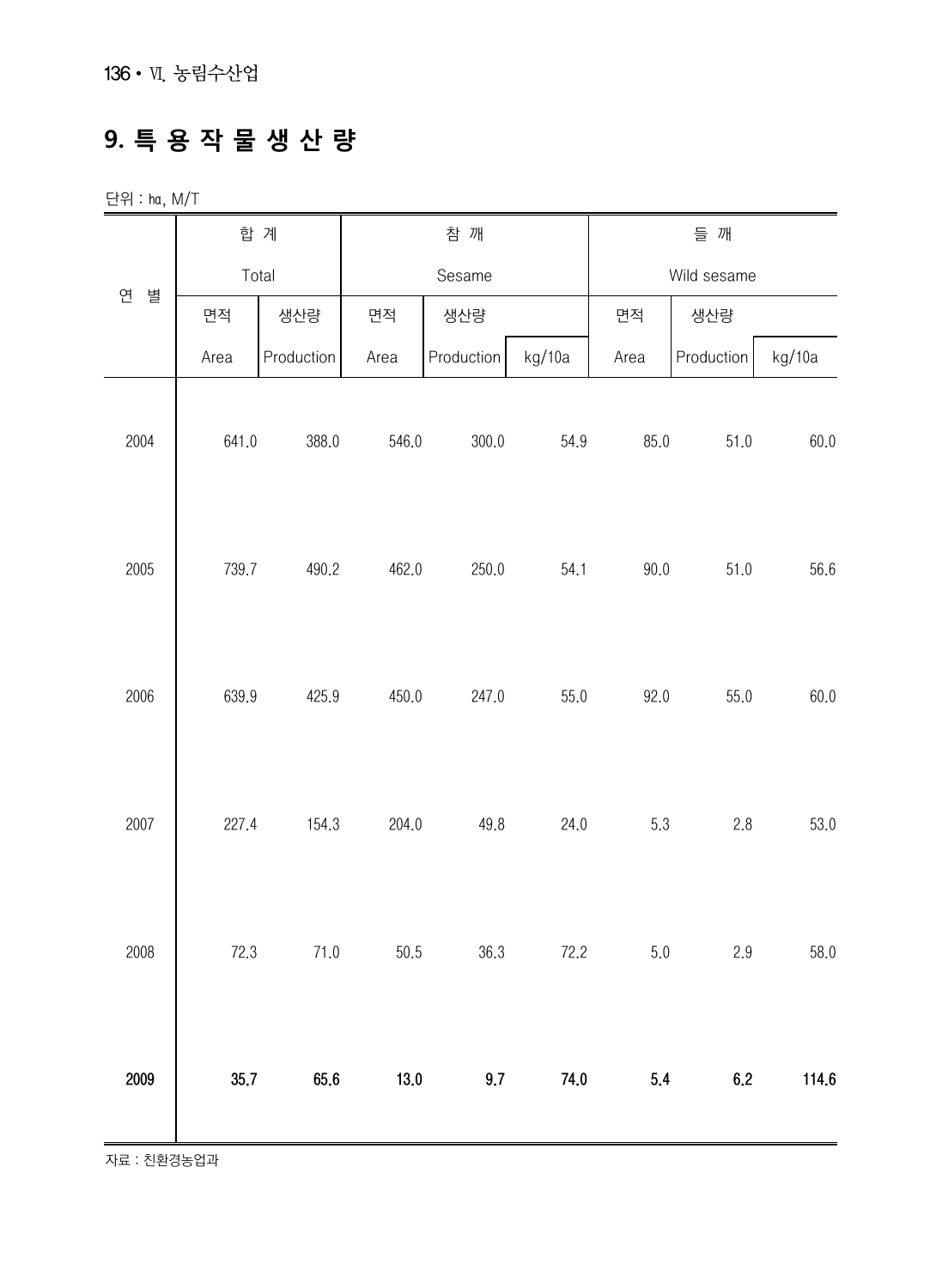|      |         |            |         |        |            |        | Unit: ha, M/T |
|------|---------|------------|---------|--------|------------|--------|---------------|
|      |         | 땅 콩        |         |        | 생 약        |        |               |
|      |         | Peanut     |         |        | Gukija     |        | Year          |
| 면적   |         | 생산량        |         | 면적     | 생산량        |        |               |
| Area |         | Production | kg/10a  | Area   | Production | kg/10a |               |
|      |         |            | -       | 10.0   | 37.0       | 370    | 2004          |
|      |         |            | —       | 10.3   | 91.3       | 1,343  | 2005          |
|      | $0.2\,$ | 0.5        | 250     | 10.0   | 135.0      | 1,350  | 2006          |
|      | 0.1     | 0.1        | $100\,$ | $18.0$ | 101.6      | 564    | 2007          |
|      | $0.1\,$ | $0.1\,$    | $100\,$ | 16.7   | 31.7       | 251    | 2008          |
|      |         |            |         | 17.3   | 49.7       | 29     | 2009          |

## **production of Oil seeds Cash crops**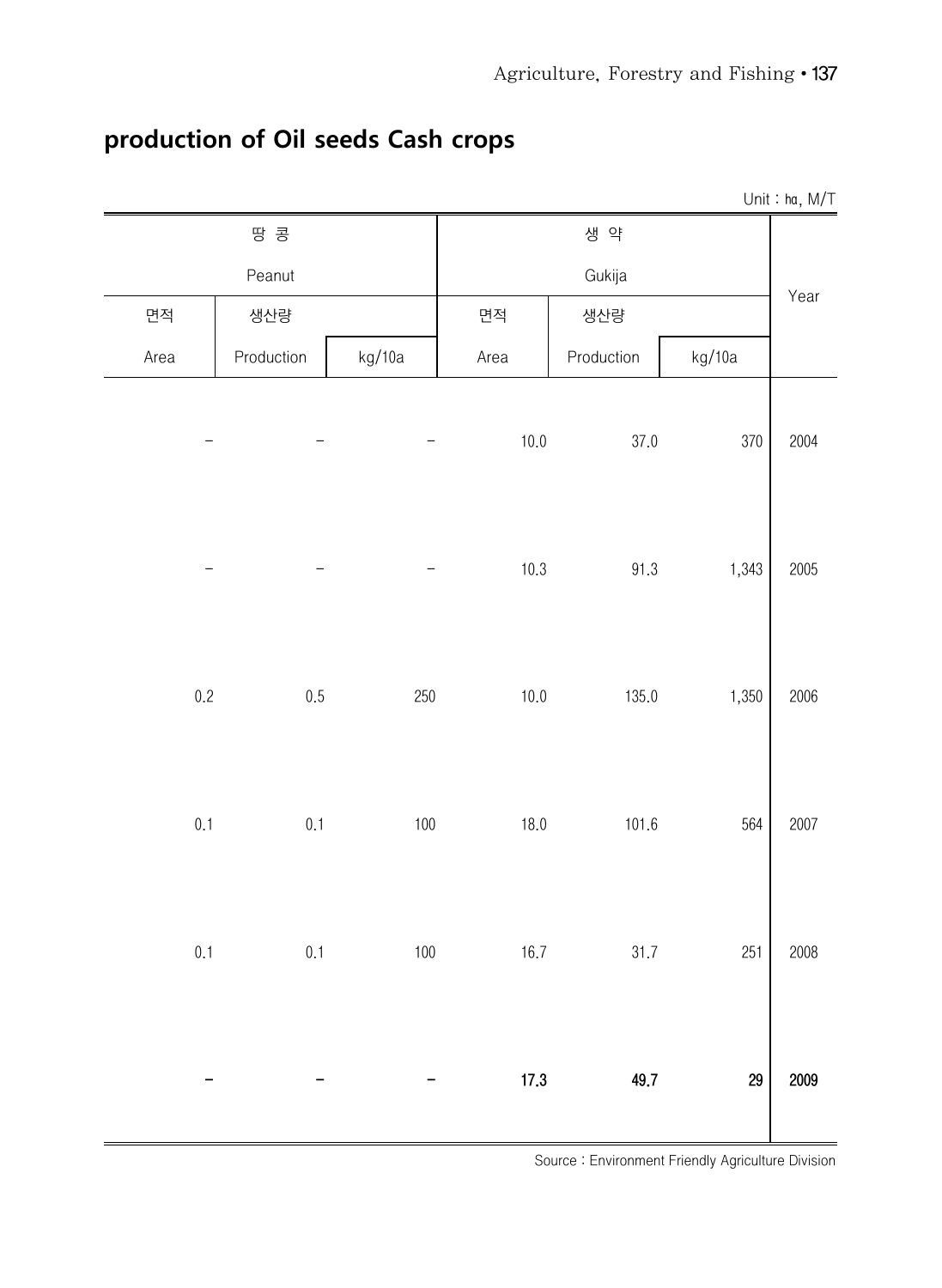138•Ⅵ. 농림수산업

## **10. 과실류 생산량**

단위 : ㏊, M/T

|        |         | 합 계        | 배<br>복숭아 |            |         |         |            |         |
|--------|---------|------------|----------|------------|---------|---------|------------|---------|
|        |         | Total      |          | Pear       |         |         | Peach      |         |
| 연<br>별 | 면적      | 생산량        | 면적       | 생산량        |         | 면적      | 생산량        |         |
|        | Area    | Production | Area     | Production | kg/10a  | Area    | Production | kg/10a  |
| 2004   | 1,302.4 | 17,553.0   | 545.9    | 7,632.0    | 1,398.0 | $6.0\,$ | 84.0       | 1,408.0 |
| 2005   | 1,394.0 | 21,019.0   | 547.0    | 9,536.0    | 1,753.0 | $6.0\,$ | 84.0       | 1,408.0 |
| 2006   | 1,442.0 | 18,785.0   | 524.0    | 9,097.0    | 1,736.0 | 4.0     | 48.0       | 1,203.0 |
| 2007   | 1,507.9 | 18,252.3   | 505.3    | 9,493.0    | 1,877.0 | $0.8\,$ | 10.3       | 1,288.0 |
| 2008   | 880.1   | 14,018.7   | 488.4    | 12,000.0   | 2,457.0 | $0.8\,$ | 13.3       | 1,662.5 |
| 2009   | 885.8   | 17,535.0   | 488.4    | 11,477.0   | 2,350.0 | 1.3     | 22.0       | 1,658.0 |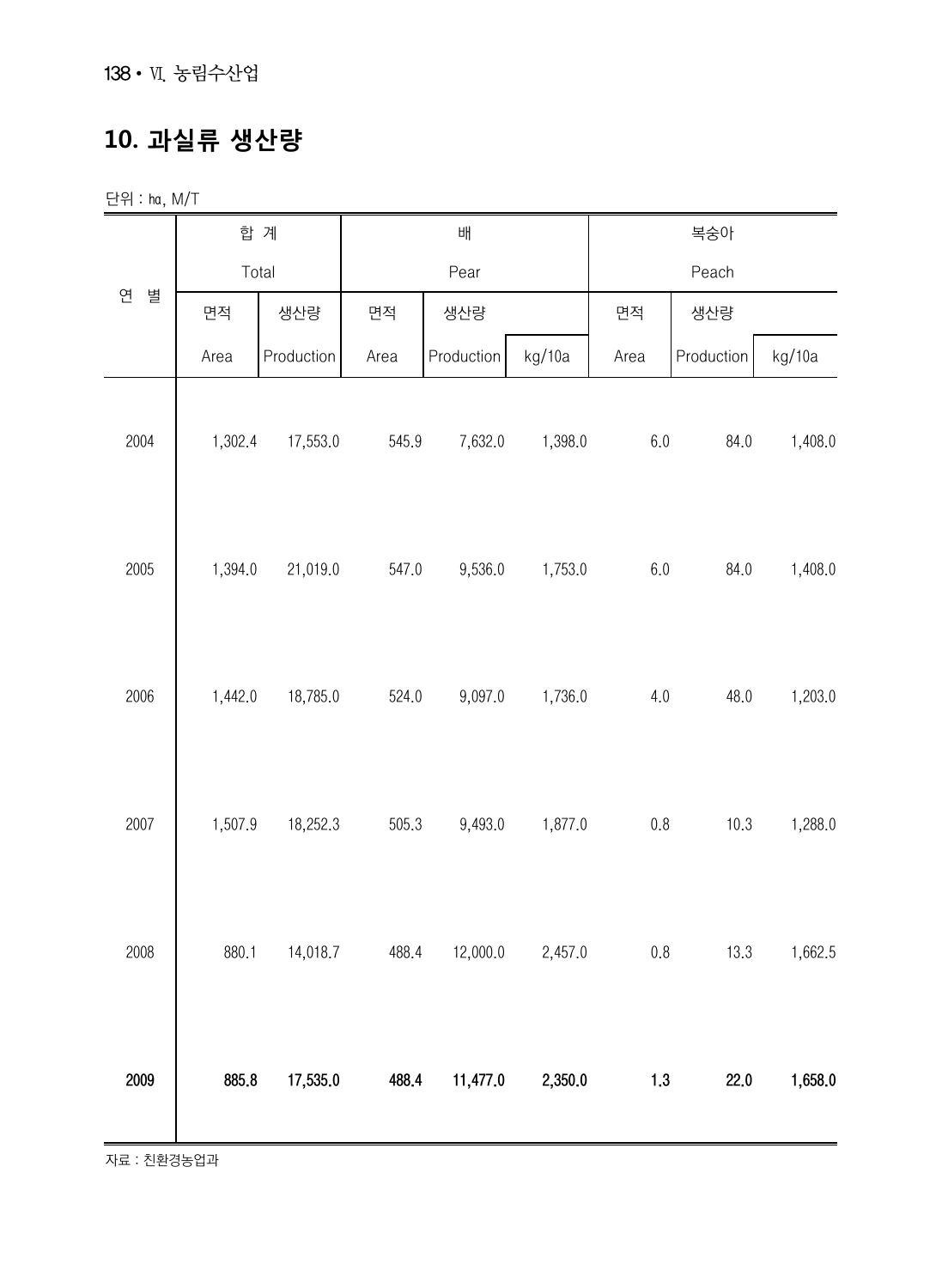#### **Fruit Production**

|      |            |         |       |            |         |       |            |         | Unit: ha, M/T |
|------|------------|---------|-------|------------|---------|-------|------------|---------|---------------|
|      | 포도         |         |       | 감          |         |       | 무화과        |         |               |
|      | Grape      |         |       | Persimmon  |         |       | Fig        |         |               |
| 면적   | 생산량        |         | 면적    | 생산량        |         | 면적    | 생산량        |         | Year          |
| Area | Production | kg/10a  | Area  | Production | kg/10a  | Area  | Production | kg/10a  |               |
| 8.0  | 107.0      | 1,258.0 | 636.0 | 6,237.0    | 988.0   | 122.0 | 1,467.0    | 1,243.0 | 2004          |
| 8.0  | 104.0      | 1,300.0 | 637.0 | 6,495.0    | 1,085.0 | 196.0 | 4,800.0    | 980.0   | 2005          |
| 4.0  | 56.0       | 1,400.0 | 638.0 | 6,946.0    | 1,088.0 | 272.0 | 2,638.0    | 970.0   | 2006          |
| 1.0  | 15.0       | 1,500.0 | 729.4 | 8,463.0    | 1,160.3 | 271.0 | 1,034.0    | 381.5   | 2007          |
| 1.8  | 18.2       | 1,011.1 | 143.7 | 1,741.8    | 1,212.1 | 245.4 | 4,248.4    | 1,731.2 | 2008          |
| 2.2  | 38.0       | 1,727.3 | 143.7 | 1,728.0    | 1,202.5 | 250.2 | 4,270.0    | 1,706.6 | 2009          |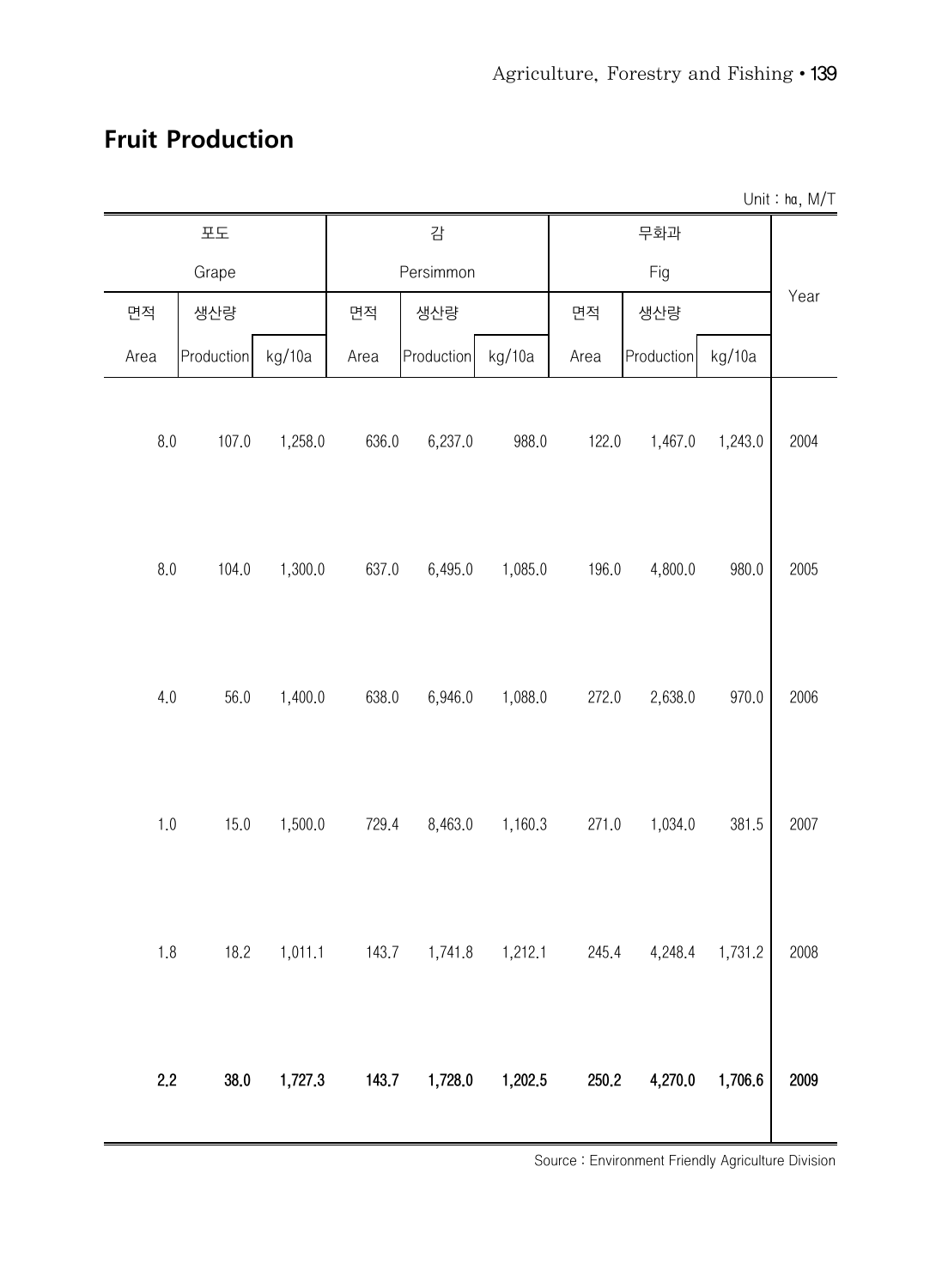## **11. 공 공 비 축 미 곡 매 입 실 적**

단위 : ㎏

|        | 실 적        | 등 급 별<br>By Class |            |                 |                 |  |  |
|--------|------------|-------------------|------------|-----------------|-----------------|--|--|
| 연<br>별 |            | 특등                | 1등         | $2\overline{5}$ | $3\overline{5}$ |  |  |
| 읍면별    | Purchased  |                   |            |                 |                 |  |  |
|        | quantity   | Premium           | 1st Grade  | 2nd Grade       | 3rd Grade       |  |  |
| 2004   | 15,344,560 | 3,839,040         | 9,650,560  | 1,705,840       | 134,360         |  |  |
| 2005   | 16,522,640 | 4,521,160         | 11,424,640 | 576,840         |                 |  |  |
| 2006   | 10,831,800 | 3,144,040         | 7,335,720  | 352,040         |                 |  |  |
| 2007   | 9,779,320  | 1,886,480         | 6,569,840  | 1,172,680       | 145,920         |  |  |
| 2008   | 9,537,560  | 4,086,960         | 5,387,280  | 61,000          | 2,320           |  |  |
| 2009   | 19,941,200 | 9,894,040         | 9,691,880  | 264,320         | 90,960          |  |  |
| 영암읍    | 1,826,640  | 980,240           | 828,160    | 15,000          | 3,240           |  |  |
| 삼호읍    | 2,917,040  | 1,105,680         | 1,730,880  | 56,880          | 23,600          |  |  |
| 덕진면    | 1,079,400  | 470,560           | 608,160    | 680             |                 |  |  |
| 금정면    | 1,485,680  | 703,400           | 768,000    | 7,040           | 7,240           |  |  |
| 신북면    | 1,509,920  | 809,360           | 666,440    | 33,880          | 240             |  |  |
| 시종면    | 2,334,520  | 1,394,960         | 878,640    | 39,880          | 21,040          |  |  |
| 도포면    | 1,610,480  | 884,160           | 662,120    | 29,400          | 34,800          |  |  |
| 군서면    | 2,249,760  | 1,113,720         | 1,108,360  | 26,880          | 800             |  |  |
| 서호면    | 1,764,640  | 1,014,760         | 716,840    | 33,040          |                 |  |  |
| 학산면    | 1,356,480  | 649,560           | 702,400    | 4,520           |                 |  |  |
| 미암면    | 1,806,640  | 767,640           | 1,021,880  | 17,120          |                 |  |  |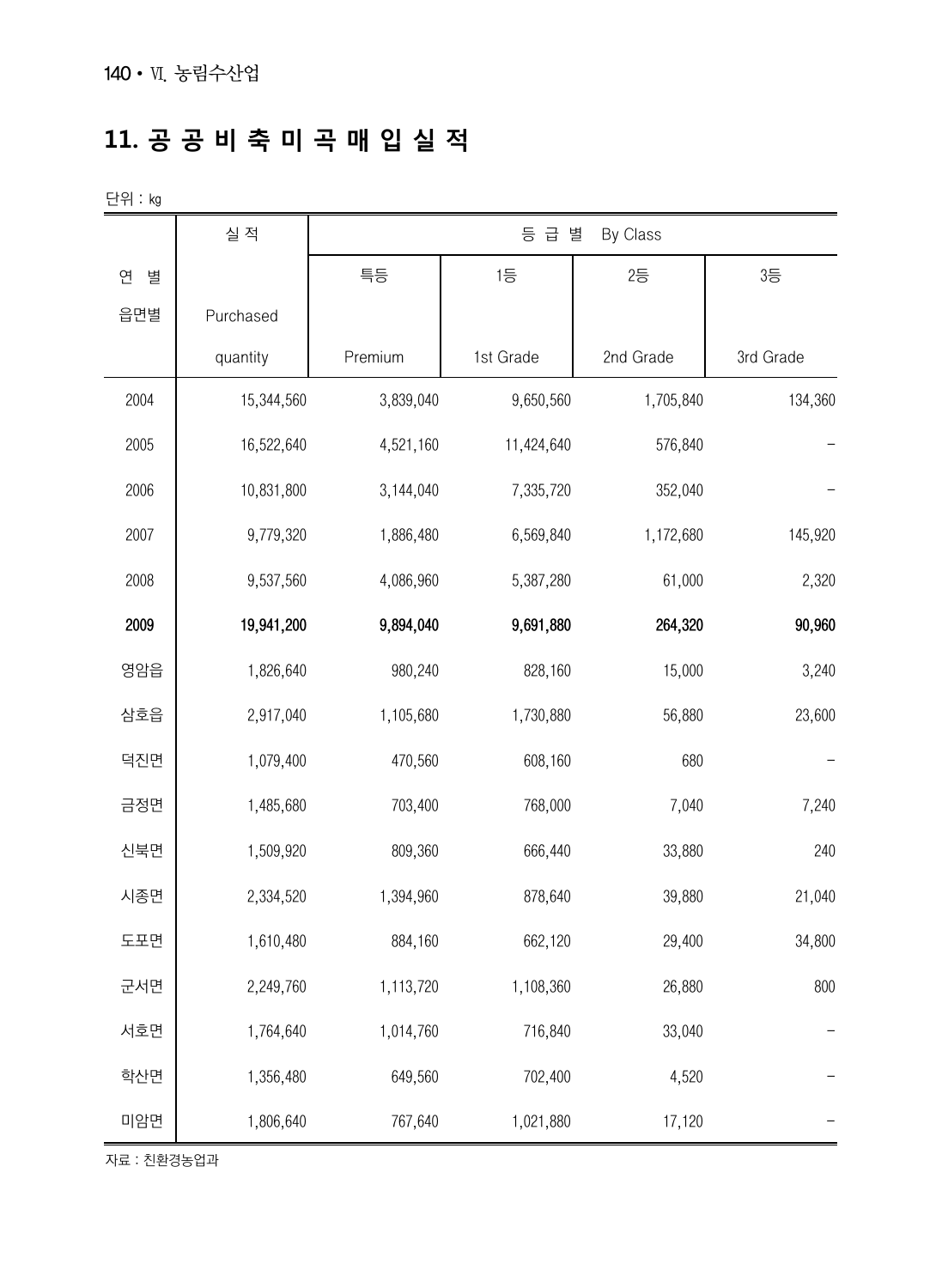|           |            |                  |        | Unit: kg            |
|-----------|------------|------------------|--------|---------------------|
|           |            | 종 류 별<br>By Kind |        |                     |
| 잠정 등 외    | 일반매입       | 종자               | 기타     | Year &              |
| Potential | Ordinary   |                  |        | Eup, Myeon          |
| off-grade | purchase   | Seed             | Others |                     |
| 14,760    | 15,344,560 |                  |        | 2004                |
|           | 16,522,640 |                  |        | 2005                |
|           | 10,831,800 |                  |        | 2006                |
| 4,400     | 9,779,320  |                  |        | 2007                |
|           | 9,537,560  |                  |        | 2008                |
|           | 19,941,200 |                  |        | 2009                |
|           | 1,826,640  |                  |        | Yeongam-eup         |
|           | 2,917,040  |                  |        | Samho-eup           |
|           | 1,079,400  |                  |        | Deokjin-myeon       |
|           | 1,485,680  |                  |        | Geumjeong-<br>myeon |
|           | 1,509,920  |                  | —      | Sinbuk-myeon        |
|           | 2,334,520  |                  |        | Sijong-myeon        |
|           | 1,610,480  |                  |        | Dopo-myeon          |
|           | 2,249,760  |                  |        | Gunseo-myeon        |
|           | 1,764,640  |                  |        | Seoho-myeon         |
|           | 1,356,480  |                  |        | Haksan-myeon        |
|           | 1,806,640  |                  |        | Miam-myeon          |

## **Government-purchased Rice by Class and Kind**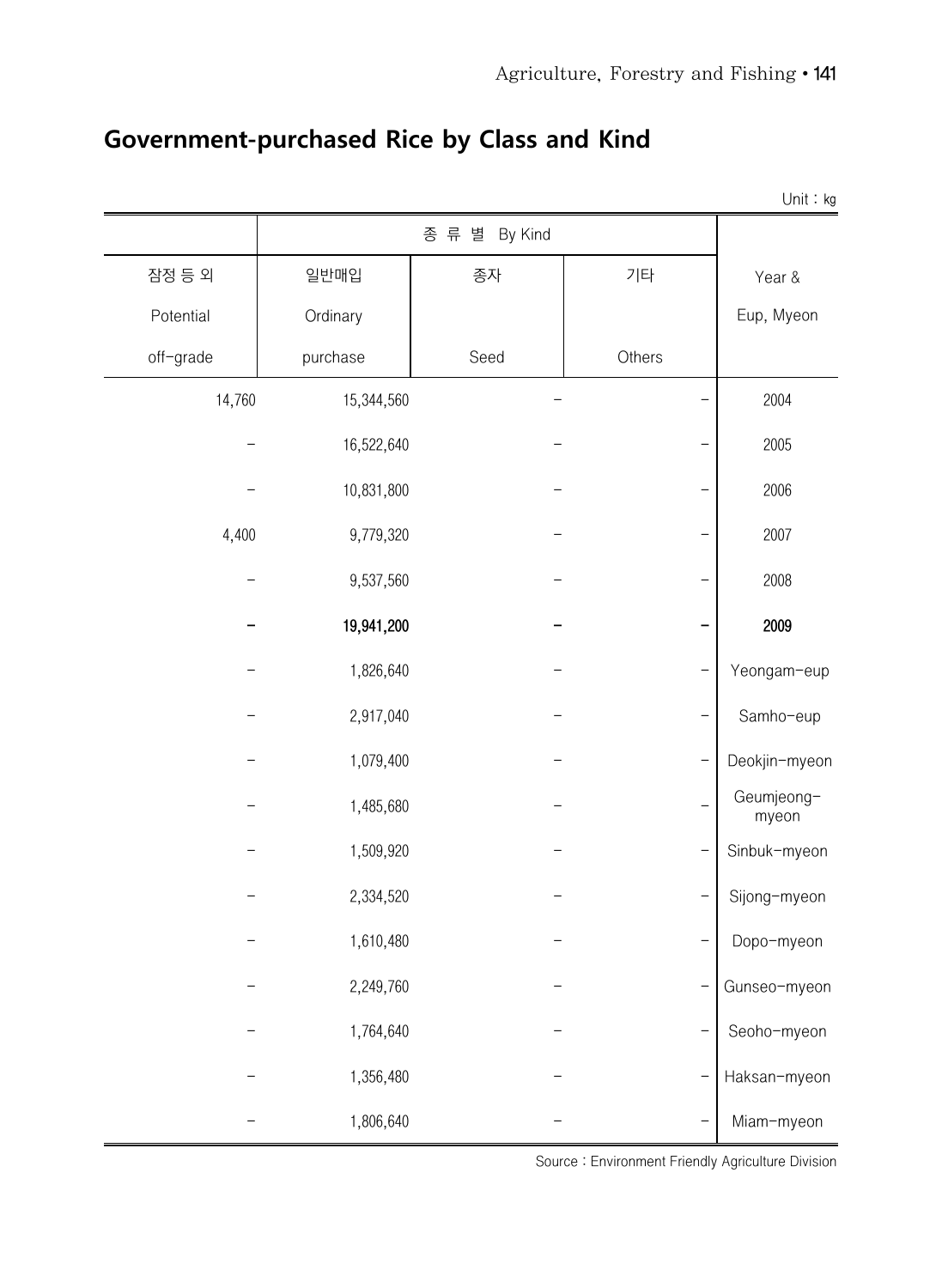## **12. 보 리 매 입 실 적(2-1)**

단위 : ㎏

|        |           | 합 계 Total       |                 |         |
|--------|-----------|-----------------|-----------------|---------|
| 연<br>별 | 계         | $1\overline{5}$ | $2\overline{5}$ | 등 외     |
| 읍면별    |           | 1th             | 2nd             | $of f-$ |
|        | Total     | Grade           | Grade           | Grade   |
| 2004   | 5,260,716 | 2,541,725       | 2,514,431       | 204,560 |
| 2005   | 6,165,400 | 3,385,400       | 2,579,600       | 200,400 |
| 2006   | 3,566,360 | 1,224,280       | 1,477,040       | 865,040 |
| 2007   | 4,535,880 | 2,700,960       | 1,487,920       | 347,000 |
| 2008   | 4,534,120 | 2,685,440       | 1,668,600       | 180,080 |
| 2009   | 83,731    | 44,978          | 31,787          | 6,966   |
| 영암읍    | 9,110     | 4,477           | 3,388           | 1,245   |
| 삼호읍    | 3,679     | 1,446           | 1,720           | 513     |
| 덕진면    | 4,025     | 3,172           | 796             | 57      |
| 금정면    | 3,997     | 3,075           | 766             | 156     |
| 신북면    | 4,265     | 3,147           | 1,026           | 92      |
| 시종면    | 1,288     | 1,121           | 167             |         |
| 도포면    | 538       | 538             |                 |         |
| 군서면    | 7,164     | 3,846           | 2,665           | 653     |
| 서호면    | 18,347    | 11,838          | 5,233           | 1,276   |
| 학산면    | 15,406    | 6,894           | 6,975           | 1,537   |
| 미암면    | 15,912    | 5,424           | 9,051           | 1,437   |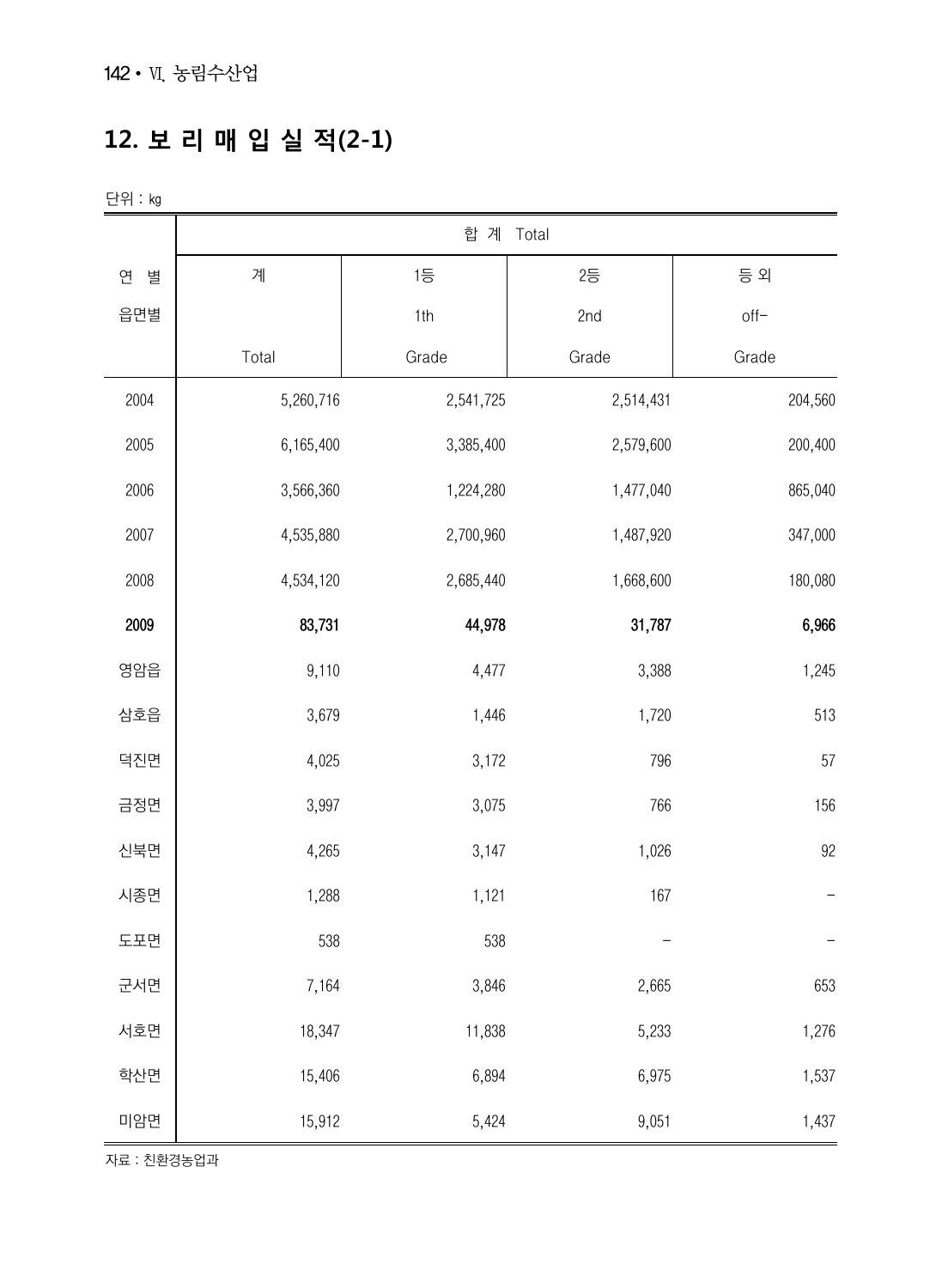|        |                 |                 |        | Unit: kg        |
|--------|-----------------|-----------------|--------|-----------------|
|        | 겉 보 리 Barley    |                 |        |                 |
| 계      | $1\overline{5}$ | $2\overline{5}$ | 등 외    | Year &          |
| Sub    | 1th             | 2nd             | $off-$ | Eup, Myeon      |
| total  | Grade           | Grade           | Grade  |                 |
| 71,400 | 69,880          | 1,520           |        | 2004            |
| 71,400 | 69,880          | 1,520           |        | 2005            |
| 49,760 | 49,760          |                 |        | 2006            |
| 43,240 | 43,240          | 1,200           |        | 2007            |
| 42,600 | 42,000          | 600             |        | 2008            |
| 1,117  | 1,094           | 23              |        | 2009            |
| 187    | 187             |                 |        | Yeongam-eup     |
|        |                 |                 |        | Samho-eup       |
| 143    | 143             |                 |        | Deokjin-myeon   |
| 17     | 17              |                 |        | Geumjeong-myeon |
|        |                 |                 |        | Sinbuk-myeon    |
|        |                 |                 |        | Sijong-myeon    |
|        |                 |                 |        | Dopo-myeon      |
| 131    | 108             | 23              |        | Gunseo-myeon    |
| 260    | 260             |                 |        | Seoho-myeon     |
| 121    | 121             |                 |        | Haksan-myeon    |
| 258    | 258             |                 |        | Miam-myeon      |

## **Government-purchased Barley Grains by Class(Cont'd)**

Source : Agricultural Products Transport Division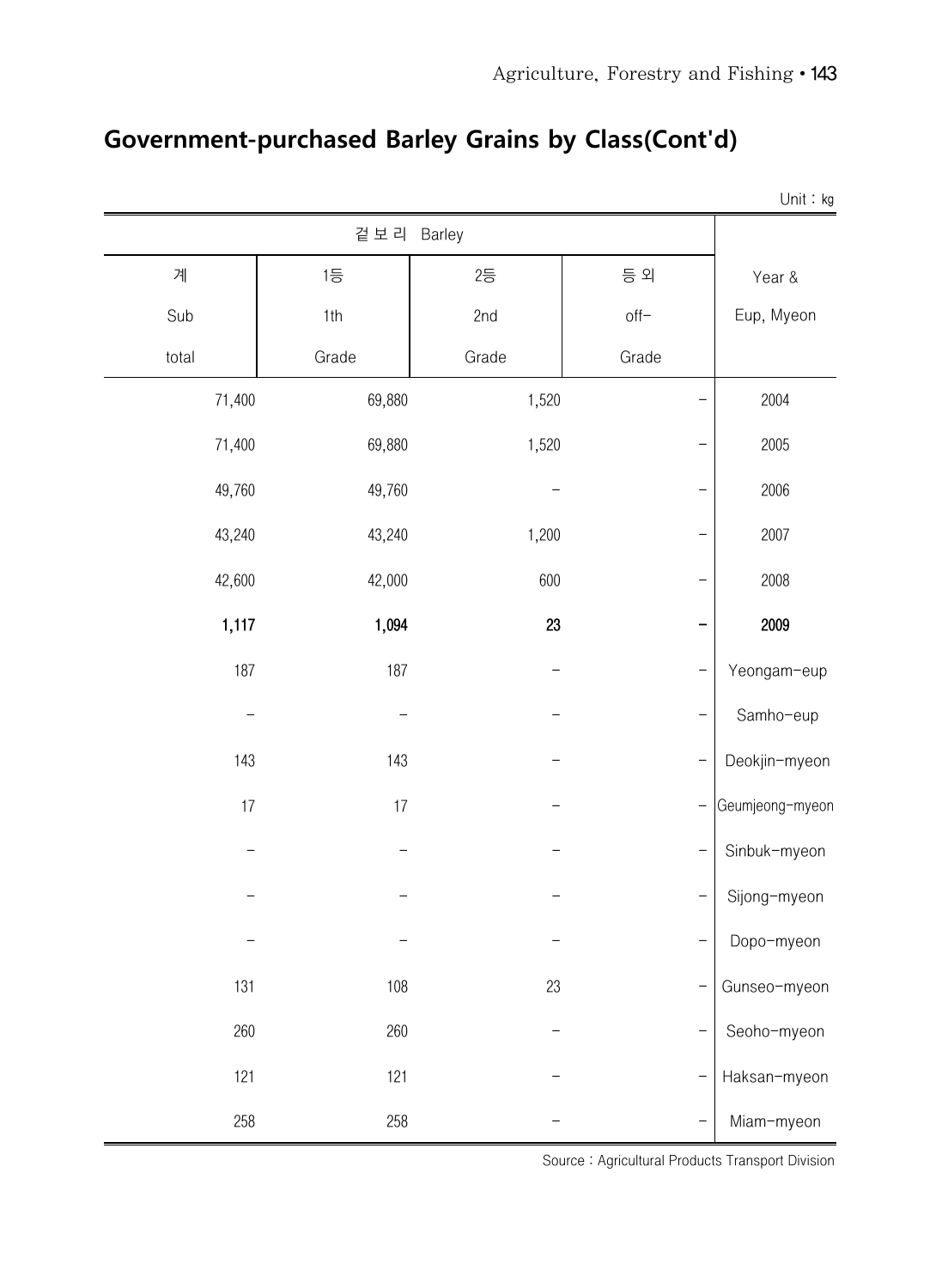## **12. 보 리 매 입 실 적(2-2)**

단위 : ㎏

|        | 쌀 보 리<br>Naked Barley |                 |                 |         |  |  |  |
|--------|-----------------------|-----------------|-----------------|---------|--|--|--|
| 연<br>별 | 계                     | $1\overline{5}$ | $2\overline{5}$ | 등 외     |  |  |  |
| 읍면별    |                       | 1th             | 2nd             | $of f-$ |  |  |  |
|        | Total                 | Grade           | Grade           | Grade   |  |  |  |
| 2004   | 1,874,156             | 1,732,045       | 142,111         |         |  |  |  |
| 2005   | 2,783,000             | 2,575,720       | 207,280         |         |  |  |  |
| 2006   | 1,710,680             | 1,056,800       | 550,800         | 103,080 |  |  |  |
| 2007   | 2,468,920             | 2,341,120       | 127,800         |         |  |  |  |
| 2008   | 2,219,880             | 2,122,460       | 95,920          | 1,800   |  |  |  |
| 2009   | 42,906                | 39,484          | 3,422           |         |  |  |  |
| 영암읍    | 3,521                 | 3,400           | 121             |         |  |  |  |
| 삼호읍    | 1,654                 | 1,369           | 285             |         |  |  |  |
| 덕진면    | 2,678                 | 2,643           | 35              |         |  |  |  |
| 금정면    | 3,167                 | 3,001           | 166             |         |  |  |  |
| 신북면    | 3,390                 | 3,072           | 318             |         |  |  |  |
| 시종면    | 1,131                 | 1,121           | 10              |         |  |  |  |
| 도포면    | 445                   | 445             |                 |         |  |  |  |
| 군서면    | 2,604                 | 2,231           | 373             |         |  |  |  |
| 서호면    | 10,955                | 10,697          | 258             |         |  |  |  |
| 학산면    | 7,793                 | 6,617           | 1,176           |         |  |  |  |
| 미암면    | 5,568                 | 4,888           | 680             |         |  |  |  |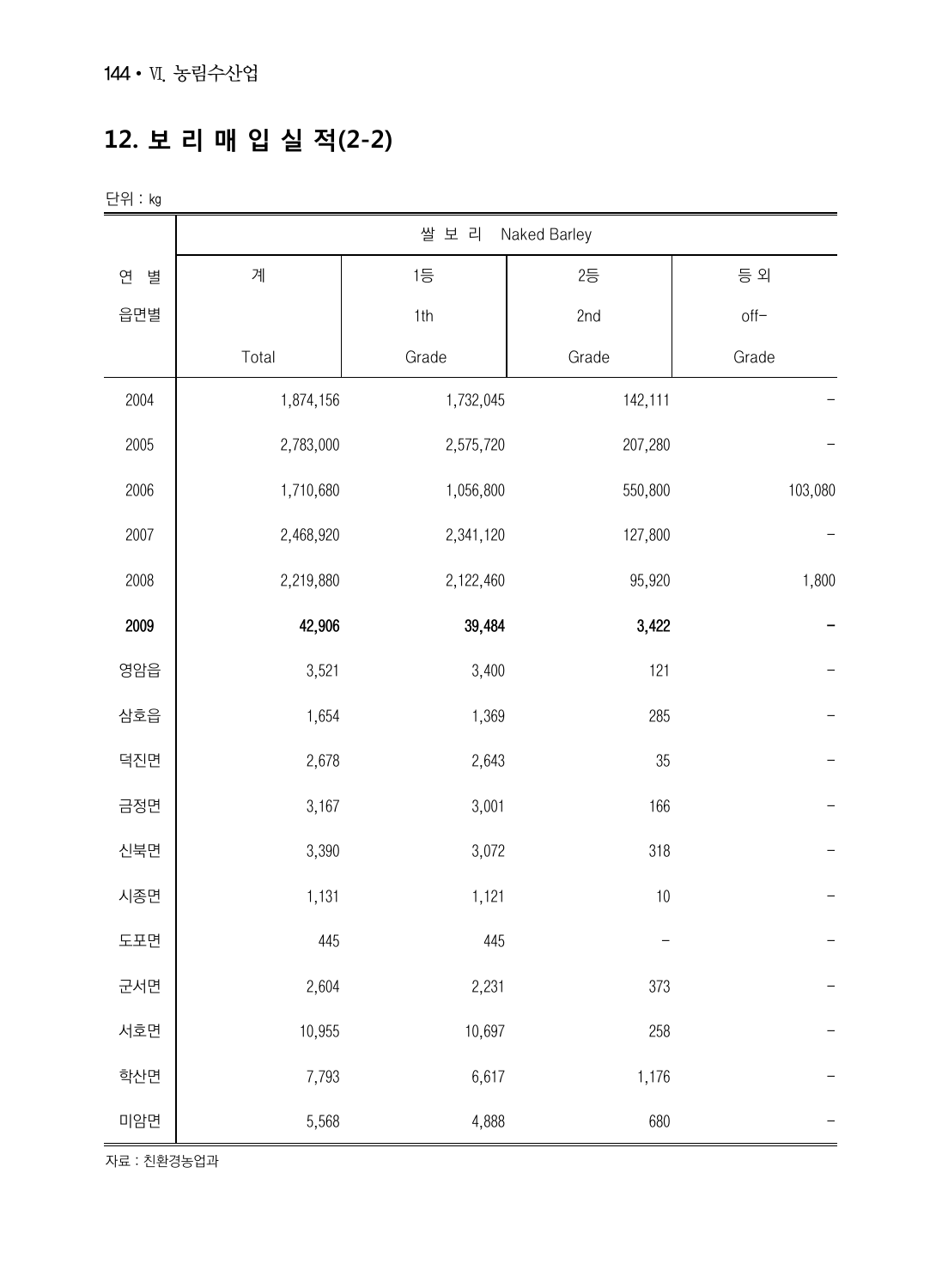## **Government-purchased Barley Grains by Class(Cont'd)**

|           |                 |                 |         | Unit: kg        |
|-----------|-----------------|-----------------|---------|-----------------|
|           | 맥 주 보 리         | Beer barley     |         |                 |
| 계         | $1\overline{5}$ | $2\overline{5}$ | 등 외     | Year &          |
|           | 1th             | 2nd             | $of f-$ | Eup, Myeon      |
| Total     | Grade           | Grade           | Grade   |                 |
| 3,315,160 | 739,800         | 2,370,800       | 204,560 | 2004            |
| 3,311,000 | 739,800         | 2,370,800       | 200,400 | 2005            |
| 1,805,920 | 117,720         | 926,240         | 761,960 | 2006            |
| 2,023,720 | 316,600         | 1,360,120       | 347,000 | 2007            |
| 2,271,640 | 521,280         | 1,572,080       | 178,280 | 2008            |
| 39,708    | 4,400           | 28,342          | 6,966   | 2009            |
| 5,402     | 890             | 3,267           | 1,245   | Yeongam-eup     |
| 2,025     | 77              | 1,435           | 513     | Samho-eup       |
| 1,204     | 386             | 761             | 57      | Deokjin-myeon   |
| 813       | 57              | 600             | 156     | Geumjeong-myeon |
| 875       | 75              | 708             | 92      | Sinbuk-myeon    |
| 157       |                 | 157             |         | Sijong-myeon    |
| 93        | 93              |                 |         | Dopo-myeon      |
| 4,429     | 1,507           | 2,269           | 653     | Gunseo-myeon    |
| 7,132     | 881             | 4,975           | 1,276   | Seoho-myeon     |
| 7,492     | 156             | 5,799           | 1,537   | Haksan-myeon    |
| 10,086    | 278             | 8,371           | 1,437   | Miam-myeon      |

Source : Environment Friendly Agriculture Division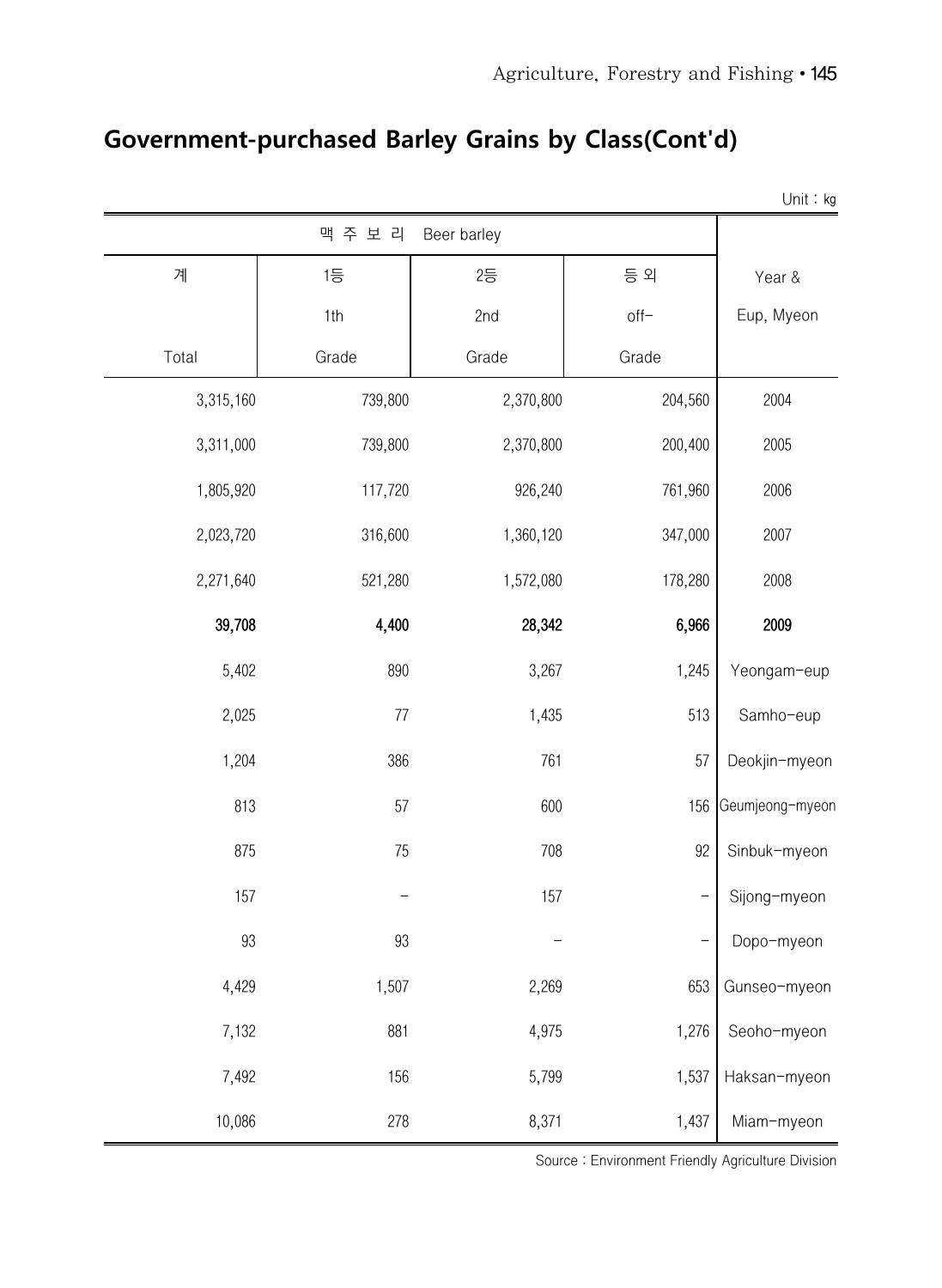#### **13. 정부관리양곡 보관창고**

단위 : ㎡, M/T

|        | 합계<br>Total      |        |            |            | Government-run warehouse | 농협창고       |                  |
|--------|------------------|--------|------------|------------|--------------------------|------------|------------------|
| 연<br>별 | 동수               | 면적     | 보관능력       | 동수         | 면적                       | 보관능력       | 동수               |
| 읍면별    | No. of           |        | Capacity   | No. of     |                          | Capacity   | No. of           |
|        | warehouses       | Area   | of Custody | warehouses | Area                     | of Custody | warehouses       |
| 2004   | $73\,$           | 25,801 | 45,573     |            |                          |            | 55               |
| 2005   | $73\,$           | 25,801 | 45,573     |            |                          |            | 55               |
| 2006   | 73               | 25,801 | 45,573     |            |                          |            | 55               |
| 2007   | 73               | 25,801 | 45,573     |            |                          |            | 55               |
| 2008   | 74               | 26,703 | 48,005     |            |                          |            | 55               |
| 2009   | $77\,$           | 28,579 | 51,818     |            |                          |            | 56               |
| 영암읍    | $\boldsymbol{9}$ | 3,521  | 6,391      |            |                          |            | $\sqrt{5}$       |
| 삼호읍    | 4                | 1,320  | 2,374      |            |                          |            | $\sqrt{3}$       |
| 덕진면    | $\,6\,$          | 2,146  | 3,706      |            |                          |            | $\sqrt{5}$       |
| 금정면    | $\sqrt{ }$       | 2,310  | 4,247      |            |                          |            | $\sqrt{4}$       |
| 신북면    | $\boldsymbol{6}$ | 2,352  | 4,342      |            |                          |            | $\mathbf 5$      |
| 시종면    | $\boldsymbol{9}$ | 2,970  | 5,306      |            |                          |            | $\boldsymbol{9}$ |
| 도포면    | $\boldsymbol{9}$ | 4,140  | 7,857      |            |                          |            | $\sqrt{3}$       |
| 군서면    | 8                | 2,640  | 4,948      |            |                          |            | $\overline{4}$   |
| 서호면    | $\overline{7}$   | 3,220  | 5,800      |            |                          |            | $\,6\,$          |
| 학산면    | $\overline{7}$   | 2,310  | 3,917      |            |                          |            | $\boldsymbol{7}$ |
| 미암면    | 5                | 1,650  | 2,930      |            |                          |            | $\sqrt{5}$       |

자료 : 친환경농업과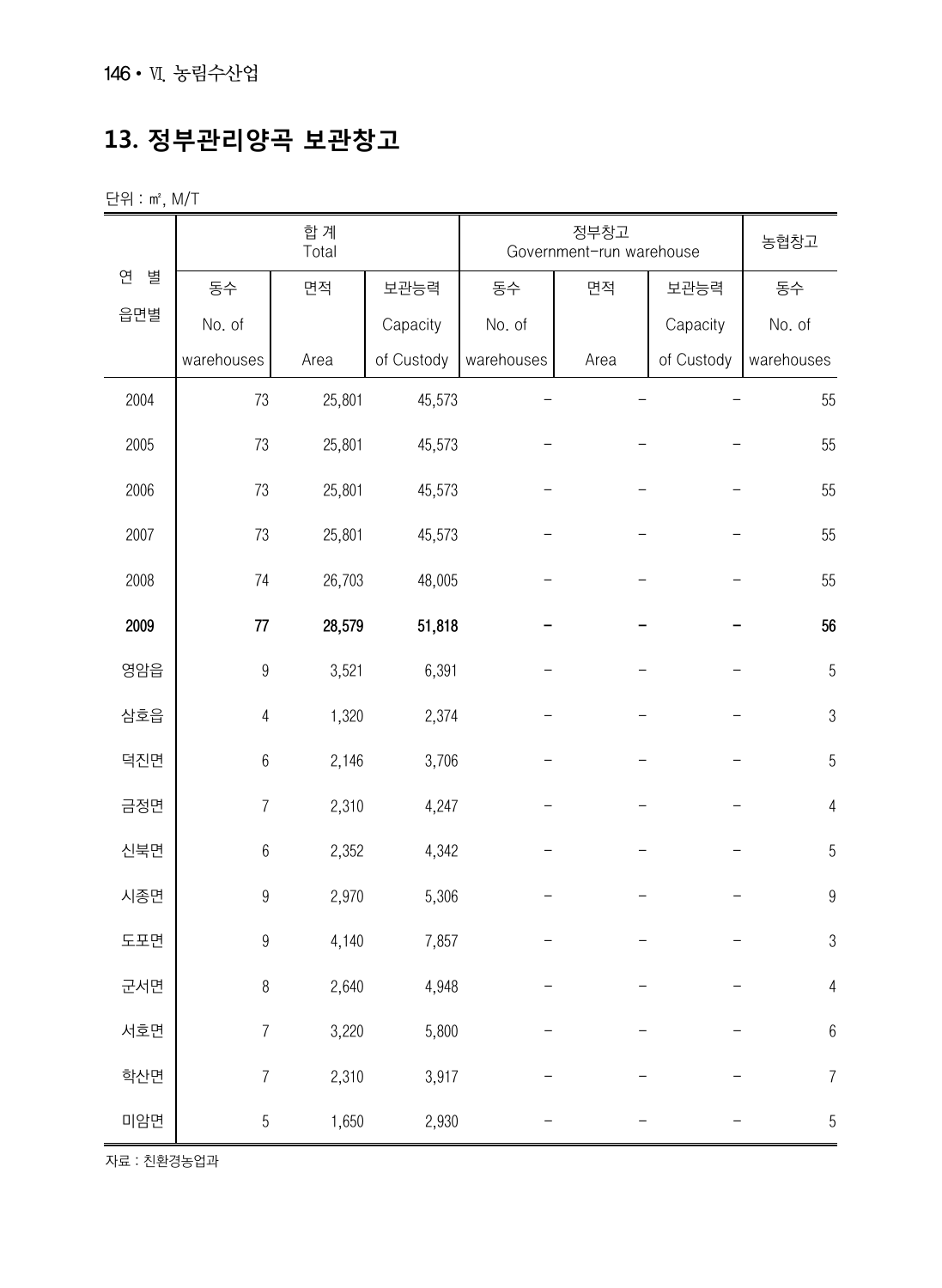|        |                       |        |                                     |          |                       |                           |            | Unit: m <sup>2</sup> , M/T |
|--------|-----------------------|--------|-------------------------------------|----------|-----------------------|---------------------------|------------|----------------------------|
|        | NCAF-run warehouse    |        | 통운창고<br>Korea Express-run warehouse |          |                       | 민간창고<br>Private warehouse |            |                            |
| 면적     | 보관능력                  | 동수     | 면적                                  | 보관능력     | 동수                    | 면적                        | 보관능력       | Year &                     |
|        | Capacity              | No. of |                                     | Capacity | No. of                |                           | Capacity   | Eup, Myeon                 |
| Area   | of Custody warehouses |        | Area                                |          | of Custody warehouses | Area                      | of Custody |                            |
| 18,892 | 32,776                |        |                                     |          | 18                    | 6,909                     | 12,797     | 2004                       |
| 18,892 | 32,776                |        |                                     |          | 18                    | 6,909                     | 12,797     | 2005                       |
| 18,892 | 32,776                |        |                                     |          | 18                    | 6,909                     | 12,797     | 2006                       |
| 18,892 | 32,776                |        |                                     |          | 18                    | 6,909                     | 12,797     | 2007                       |
| 18,496 | 32,716                |        |                                     |          | 19                    | 8,207                     | 15,289     | 2008                       |
| 19,013 | 33,716                |        |                                     |          | 21                    | 9,566                     | 18,102     | 2009                       |
| 1,870  | 3,457                 |        |                                     |          | $\overline{4}$        | 1,651                     | 2,934      | Yeongam-eup                |
| 990    | 1,760                 |        |                                     |          | 1                     | 330                       | 614        | Samho-eup                  |
| 1,816  | 3,092                 |        |                                     |          | 1                     | 330                       | 614        | Deokjin-myeon              |
| 1,320  | 2,378                 |        |                                     |          | $\sqrt{3}$            | 990                       | 1,869      | Geumjeong-myeon            |
| 1,692  | 3,094                 |        |                                     |          | 1                     | 660                       | 1,248      | Sinbuk-myeon               |
| 2,970  | 5,306                 |        |                                     |          |                       |                           |            | Sijong-myeon               |
| 1,155  | 2,009                 |        |                                     |          | $6\,$                 | 2,985                     | 5,848      | Dopo-myeon                 |
| 1,320  | 2,465                 |        |                                     |          | $\overline{4}$        | 1,320                     | 2,483      | Gunseo-myeon               |
| 1,920  | 3,308                 |        |                                     |          | $\mathbf{1}$          | 1,300                     | 2,492      | Seoho-myeon                |
| 2,310  | 3,917                 |        |                                     |          |                       |                           |            | Haksan-myeon               |
| 1,650  | 2,930                 |        |                                     |          |                       |                           |            | Miam-myeon                 |

#### **Warehouse of Government-controlled Grains**

Source : Environment Friendly Agriculture Division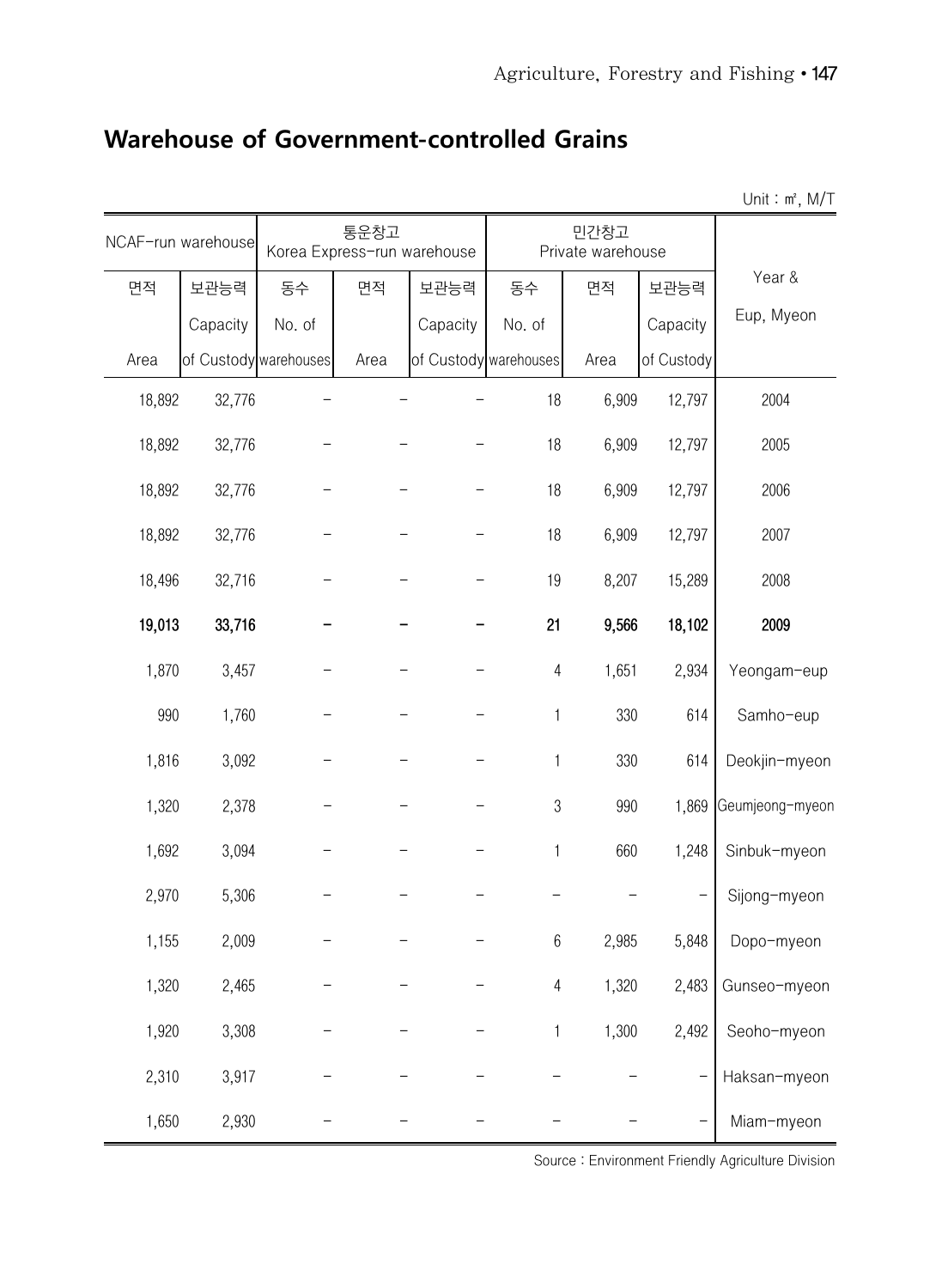## **14. 정부관리양곡 가공공장**

단위 : 개소, ㎡, M/T

| 연<br>별 | 공장수<br>No. of plants | 원동기(HP)<br>By motor type(HP) |              |                     |
|--------|----------------------|------------------------------|--------------|---------------------|
| 읍면별    |                      | 전동기<br>Electric motor        | 발동기<br>Motor | 정미<br>Polished rice |
| 2004   | $\mathbbm{1}$        | 595                          |              | 36                  |
| 2005   | $\mathbf{1}$         | 595                          |              | 36                  |
| 2006   | $\mathbf{1}$         | 595                          |              | 36                  |
| 2007   | $\mathbf{1}$         | 595                          |              | 36                  |
| 2008   | $\mathbf{1}$         | 595                          |              | $36\,$              |
| 2009   | $\mathbf{1}$         | 595                          |              | 36                  |
| 영암읍    |                      |                              |              |                     |
| 삼호읍    |                      |                              |              |                     |
| 덕진면    |                      |                              |              |                     |
| 금정면    |                      |                              |              |                     |
| 신북면    |                      |                              |              |                     |
| 시종면    |                      |                              |              |                     |
| 도포면    | $\mathbf{1}$         | 595                          |              | 36                  |
| 군서면    |                      |                              |              |                     |
| 서호면    |                      |                              |              |                     |
| 학산면    |                      |                              |              |                     |
| 미암면    |                      |                              |              |                     |

자료 : 친환경농업과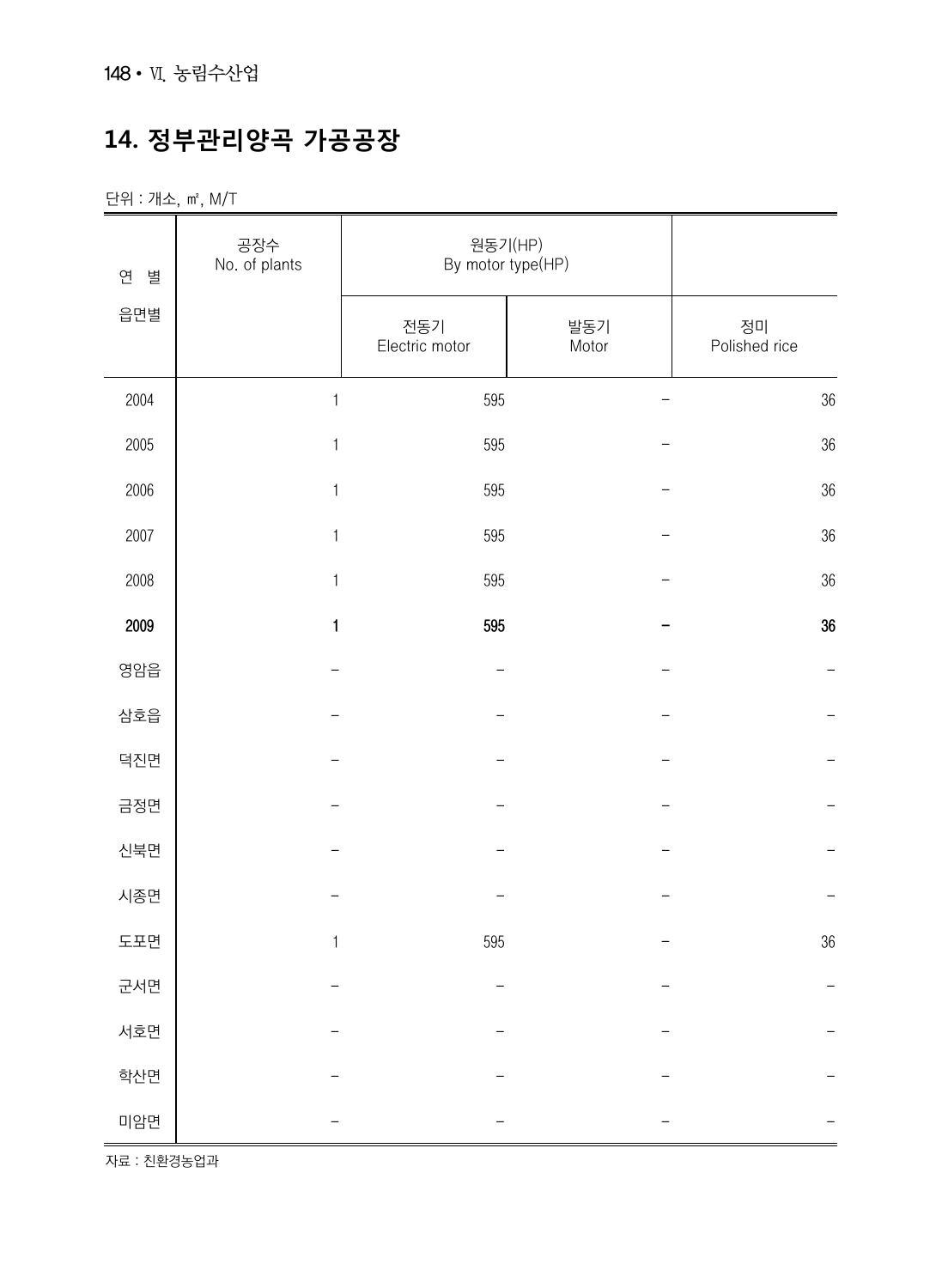|                       |                                  |                          | Unit: establishment, m <sup>2</sup> , M/T |
|-----------------------|----------------------------------|--------------------------|-------------------------------------------|
|                       | 생산능력(t/일)<br>Production capacity |                          | Year &                                    |
| 정맥<br>Polished barley | 압맥<br>Pressed wheat              | 제분<br>Flour              | Eup, Myeon                                |
| 12                    | 12                               |                          | 2004                                      |
| 12                    | 12                               |                          | 2005                                      |
| 12                    | 12                               |                          | 2006                                      |
| 12                    | 12                               |                          | 2007                                      |
| 12                    | 12                               |                          | 2008                                      |
| 12                    | 12                               |                          | 2009                                      |
|                       |                                  |                          | Yeongam-eup                               |
|                       |                                  |                          | Samho-eup                                 |
|                       |                                  |                          | Deokjin-myeon                             |
|                       |                                  | -                        | Geumjeong-myeon                           |
|                       |                                  | $\overline{\phantom{0}}$ | Sinbuk-myeon                              |
|                       |                                  |                          | Sijong-myeon                              |
| 12                    | 12                               |                          | Dopo-myeon                                |
|                       |                                  |                          | Gunseo-myeon                              |
|                       |                                  |                          | Seoho-myeon                               |
|                       |                                  |                          | Haksan-myeon                              |
|                       |                                  |                          | Miam-myeon                                |

## **Processing Plants of Government-controlled Grains**

Source : Environment friendly Agriculture Division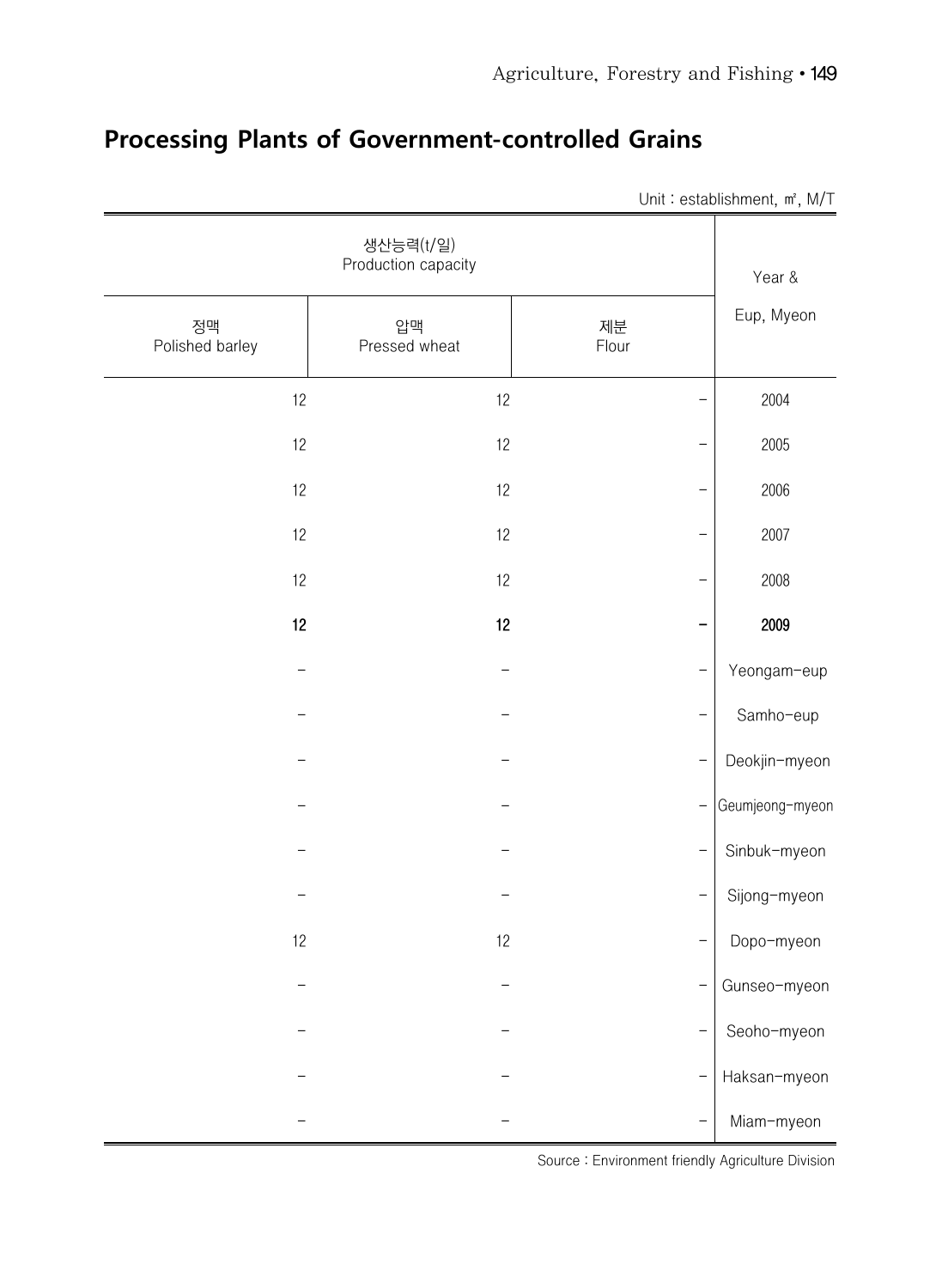## **15. 농업용 기구 및 기계보유**

단위 : 대

|        | 합 계    | 동력           | 트랙터   | 동력           | 수확기        |         |        |                  |
|--------|--------|--------------|-------|--------------|------------|---------|--------|------------------|
| 연<br>별 | Total  | 경운기          |       | 이앙기          |            | 콤바인     | 바인더    |                  |
| 읍면별    |        | Power tiller |       | Rice         | 계<br>Total | Combine |        | 계<br>Total       |
|        |        |              |       | transplanter |            |         | Binder |                  |
| 2004   | 16,013 | 7,854        | 2,671 | 3,216        | 1,136      | 83      | 1,053  | 8,970            |
| 2005   | 16,659 | 8,279        | 2,758 | 3,280        | 1,171      | 83      | 1,088  | 9,077            |
| 2006   | 16,199 | 7,836        | 2,999 | 3,176        | 1,094      | 41      | 1,053  | 2,343            |
| 2007   | 22,023 | 7,624        | 3,170 | 3,049        | 1,141      | 1,078   | 63     | 2,865            |
| 2008   | 21,770 | 6,896        | 3,052 | 2,875        | 1,168      | 1,113   | 55     | 2,659            |
| 2009   | 17,746 | 6,746        | 3,306 | 2,358        | 1,054      | 1,054   | -      | 403              |
| 영암읍    | 1,267  | 470          | 213   | 131          | 80         | 80      |        | $\boldsymbol{6}$ |
| 삼호읍    | 1,868  | 756          | 304   | 303          | 163        | 163     |        | $\,6\,$          |
| 덕진면    | 761    | 293          | 135   | 94           | 52         | 52      |        | $\boldsymbol{9}$ |
| 금정면    | 1,183  | 432          | 166   | 118          | 57         | 57      |        | 90               |
| 신북면    | 1,945  | 731          | 385   | 223          | 81         | 81      | —      | 161              |
| 시종면    | 3,400  | 1,208        | 626   | 538          | 166        | 166     | -      | 90               |
| 도포면    | 1,635  | 624          | 345   | 194          | 64         | 64      |        | 23               |
| 군서면    | 1,649  | 646          | 325   | 252          | 111        | 111     |        | $\overline{7}$   |
| 서호면    | 1,135  | 478          | 176   | 165          | 60         | 60      |        | $\overline{4}$   |
| 학산면    | 1,304  | 547          | 353   | 17           | 102        | 102     |        | $\sqrt{2}$       |
| 미암면    | 1,599  | 561          | 278   | 323          | 118        | 118     |        | $\sqrt{5}$       |

자료 : 친환경농업과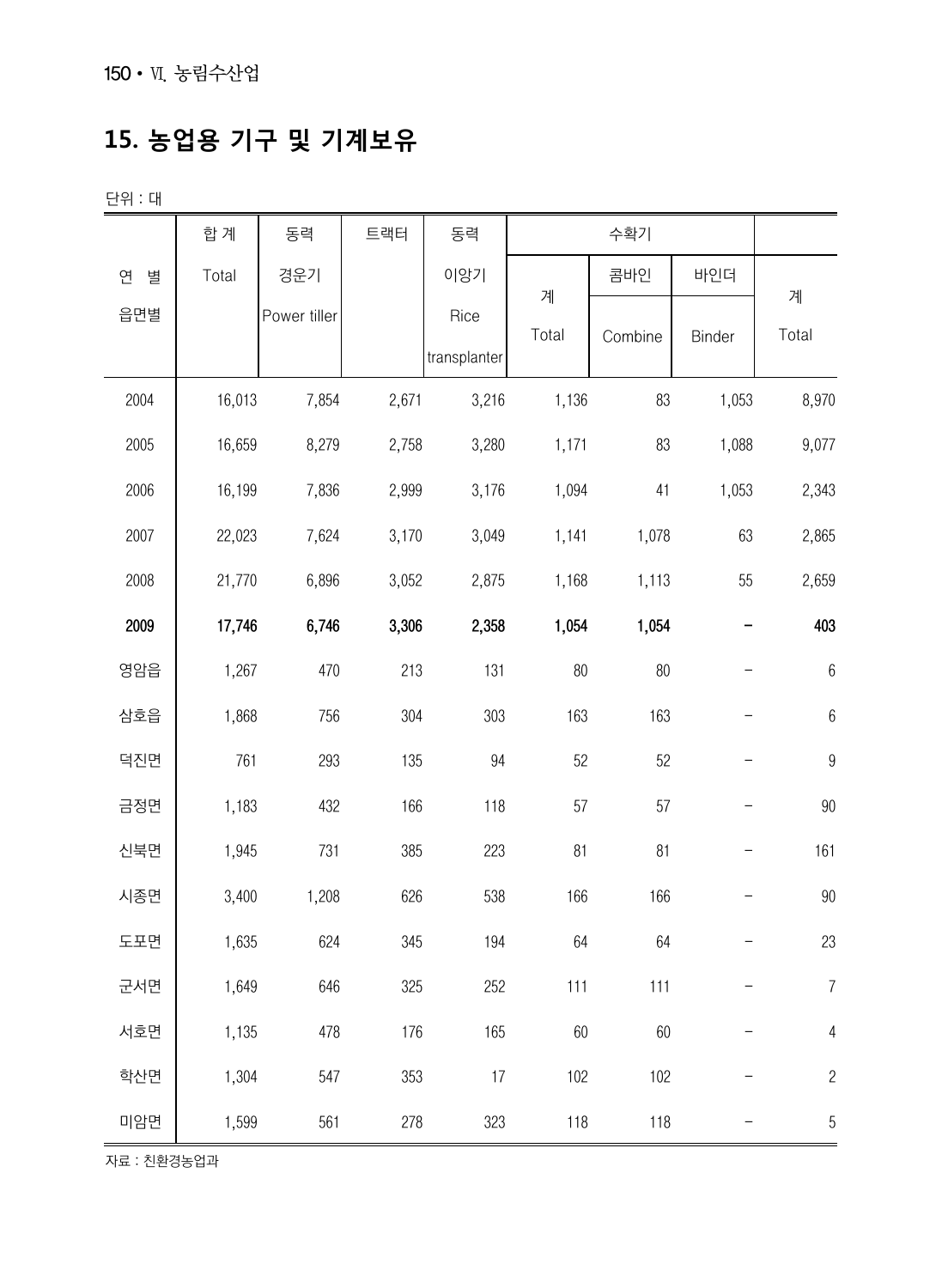Unit : EA

|                  | 동력방제기              |       |       |       |                   |       |     |            |                 |
|------------------|--------------------|-------|-------|-------|-------------------|-------|-----|------------|-----------------|
|                  | 주행형분무기             |       |       |       |                   | 건조기   |     | 관리기        | Year &          |
| 과수전용             | │수도일반형             | 분무기   | 살분무기  | 양수기   | 탈곡기               | Dryer | 파종기 | Controller | Eup, Myeon      |
|                  | SS for Paddy Field |       |       |       |                   |       |     |            |                 |
| 389              | 496                | 4,105 | 3,980 | 3,508 | 60                | 1,743 | 203 | 1,616      | 2004            |
| 387              | 600                | 4,105 | 3,985 | 3,508 | 60                | 1,783 | 203 | 1,682      | 2005            |
| 411              | 1,932              |       | —     | 3,778 | $\qquad \qquad -$ | 2,287 | —   | 1,870      | 2006            |
| 524              | 2,341              |       |       |       |                   | 2,296 |     | 1,878      | 2007            |
| 485              | 2,174              |       |       |       |                   | 2,389 |     | 2,731      | 2008            |
| 401              | $\sqrt{2}$         |       |       |       |                   | 2,446 |     | 1,433      | 2009            |
| $6\,$            |                    |       |       |       |                   | 276   |     | 91         | Yeongam-eup     |
| $\,6\,$          |                    |       |       |       |                   | 198   |     | 138        | Samho-eup       |
| $\boldsymbol{9}$ |                    |       |       |       |                   | 113   | —   | 65         | Deokjin-myeon   |
| 90               |                    |       |       |       |                   | 257   |     | 63         | Geumjeong-myeon |
| 161              |                    |       |       |       |                   | 165   |     | 199        | Sinbuk-myeon    |
| 89               | $\mathbf{1}$       |       |       |       |                   | 360   |     | 412        | Sijong-myeon    |
| 23               |                    |       |       |       |                   | 183   |     | 202        | Dopo-myeon      |
| $\boldsymbol{7}$ |                    |       |       |       |                   | 183   |     | 125        | Gunseo-myeon    |
| $\sqrt{3}$       | 1                  |       |       |       |                   | 215   |     | 37         | Seoho-myeon     |
| $\mathbf{2}$     |                    |       |       |       |                   | 279   |     | 4          | Haksan-myeon    |
| $\overline{5}$   |                    |       |       |       |                   | 217   |     | 97         | Miam-myeon      |

## **Agricultural Machinery Holdings**

Source : Environment Friendly Agriculture Division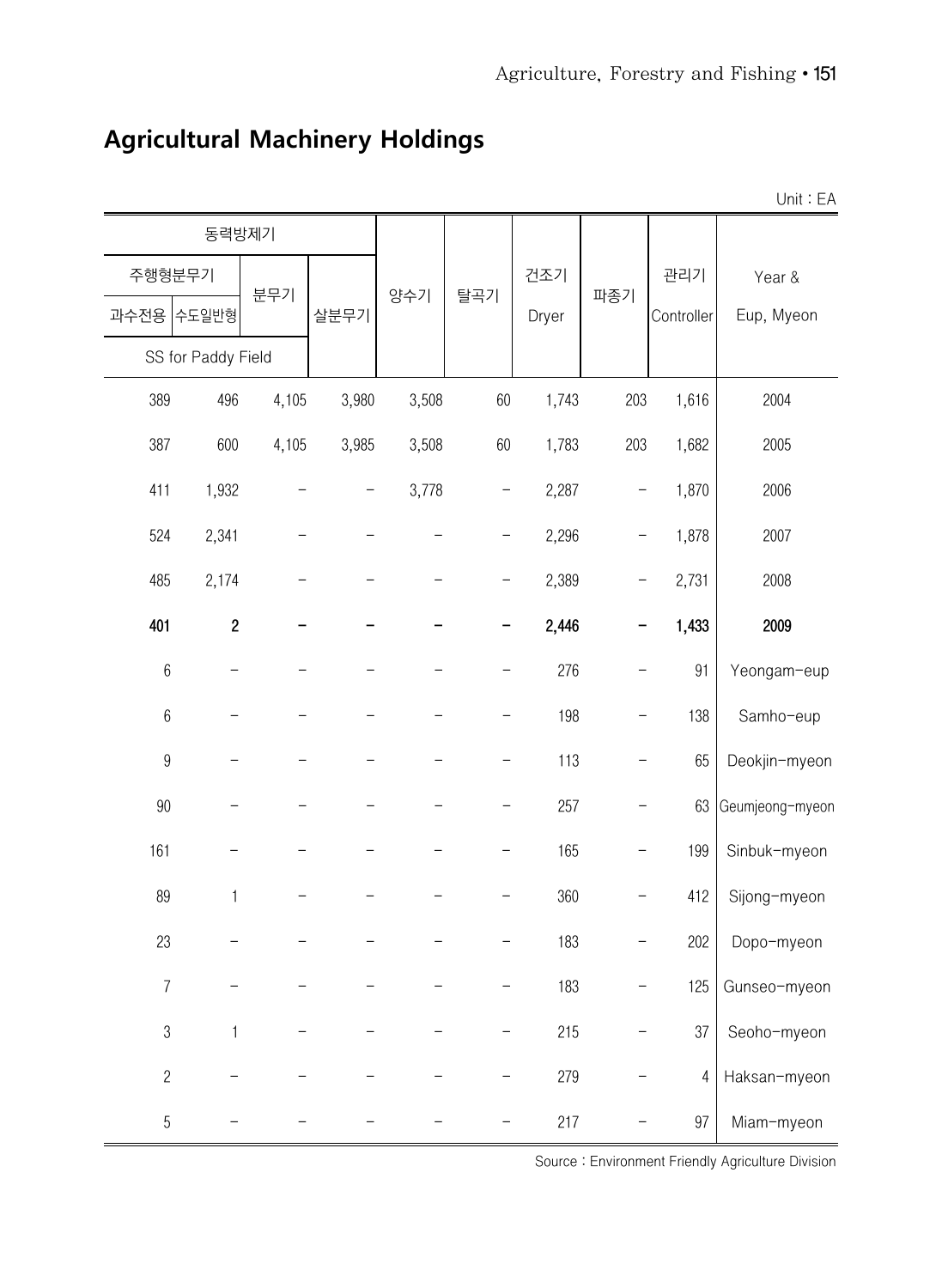## **16. 가축사육 가구 및 마리**

단위 : 호, 마리

|        | 한육우               |        | 젖소                |       | 돼 지               |        | 닭          |
|--------|-------------------|--------|-------------------|-------|-------------------|--------|------------|
| 연<br>별 | Native cattle     |        | Dairy cattle      |       | Pigs              |        | Chicken    |
|        | 사육호수              | 마리수    | 사육호수              | 마리수   | 사육호수              | 마리수    | 사육호수       |
|        | <b>Households</b> | Heads  | <b>Households</b> | Heads | <b>Households</b> | Heads  | Households |
| 2004   | 1,036             | 24,627 | 76                | 5,409 | 80                | 39,982 | 245        |
| 2005   | 1,031             | 25,123 | 51                | 4,784 | 77                | 48,381 | 326        |
| 2006   | 1,055             | 27,726 | 52                | 4,315 | 85                | 46,260 | 373        |
| 2007   | 1,009             | 28,642 | 46                | 3,760 | 90                | 47,429 | 301        |
| 2008   | 1,132             | 29,958 | 47                | 4,151 | 66                | 44,231 | 241        |
| 2009   | 1,135             | 31,044 | 53                | 5,378 | 58                | 42,049 | 204        |

|        | 사슴         |       | 토 끼        |         | 개          |        | 오 리        |
|--------|------------|-------|------------|---------|------------|--------|------------|
|        | Deer       |       |            | Rabbits | Dogs       | Ducks  |            |
| 연<br>별 | 사육호수       | 마리수   | 사육호수       | 마리수     | 사육호수       | 마리수    | 사육호수       |
|        | Households | Heads | Households | Heads   | Households | Heads  | Households |
| 2004   | 55         | 1,129 | 90         | 1,118   | 3,524      | 12,909 | 90         |
| 2005   | 54         | 1,155 | 60         | 1,118   | 3,615      | 12,919 | 91         |
| 2006   | 45         | 668   | 75         | 2,521   | 3,820      | 9,195  | 68         |
| 2007   | 45         | 527   | 78         | 667     | 2,759      | 7,653  | 145        |
| 2008   | 24         | 383   | 45         | 436     | 1,425      | 4,771  | 73         |
| 2009   | 23         | 309   | 50         | 474     | 1,767      | 7,191  | 79         |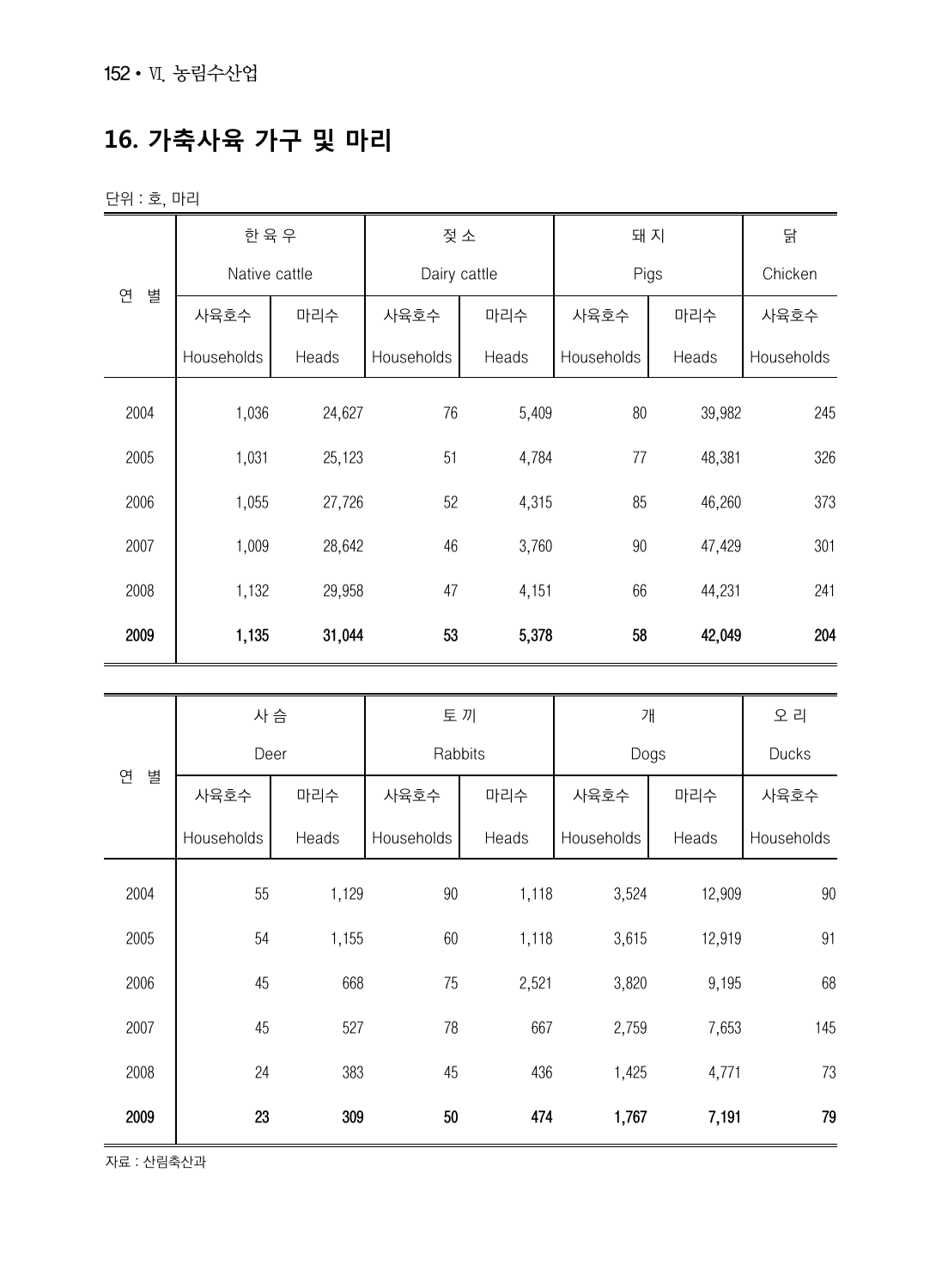| Unit: Household, Head |                |       |            |       |                      |                          |      |
|-----------------------|----------------|-------|------------|-------|----------------------|--------------------------|------|
|                       | 마 필            |       |            | 산 양   |                      | 면양                       |      |
|                       | Horses         |       | Goats      |       |                      | Sheep                    |      |
| 마리수                   | 사육호수           | 마리수   | 사육호수       | 마리수   | 사육호수                 | 마리수                      | Year |
| Heads                 | Households     | Heads | Households | Heads | Households           | Heads                    |      |
| 2,905,809             |                |       | 278        | 9,456 |                      | —                        | 2004 |
| 3,790,850             |                |       | 282        | 9,385 |                      | $\overline{\phantom{0}}$ | 2005 |
| 2,595,894             | 1              | 10    | 178        | 7,140 |                      | $\qquad \qquad -$        | 2006 |
| 2,050,416             | 1              | 3     | 209        | 3,758 | $\overline{2}$       | 10                       | 2007 |
| 3,071,944             | $\mathfrak 3$  | 14    | 73         | 3,998 |                      | $\overline{\phantom{0}}$ | 2008 |
| 2,769,754             | $\overline{c}$ | 11    | 59         | 3,317 | 1                    | 20                       | 2009 |
|                       |                |       |            |       |                      |                          |      |
|                       | 칠면 조           |       | 거 위        |       | 꿀 벌                  |                          |      |
|                       | Turkeys        |       | Goose      |       | Honey bees           |                          |      |
| 마리수                   | 사육호수           | 마리수   | 사육호수       | 마리수   | 사육호수                 | 군수                       | Year |
| Heade                 | Households     | Heads | Households | Heads | Households Group Num |                          |      |

## **Number of Livestock, Poultry and Feeders**

|           | 칠면 조           |                | 거 위              |                  | 꿀 벌        |            |      |
|-----------|----------------|----------------|------------------|------------------|------------|------------|------|
|           | Turkeys        |                | Goose            |                  | Honey bees |            |      |
| 마리수       | 사육호수           | 마리수            | 사육호수             | 마리수              | 사육호수       | 군수         | Year |
| Heads     | Households     | Heads          | Households       | Heads            | Households | Group Num. |      |
| 1,152,450 | 10             | 24             | 12               | 28               | 178        | 10,644     | 2004 |
| 1,104,460 | 10             | 25             | 13               | 35               | 176        | 10,748     | 2005 |
| 860,170   | $\overline{4}$ | 13             | 12               | 25               | 178        | 9,195      | 2006 |
| 929,214   | $\overline{2}$ | $\overline{4}$ | 13               | 30               | 140        | 7,276      | 2007 |
| 1,080,984 |                |                | $\sqrt{4}$       | $\boldsymbol{6}$ | 94         | 7,631      | 2008 |
| 1,238,130 |                |                | $\boldsymbol{6}$ | 29               | 114        | 8,913      | 2009 |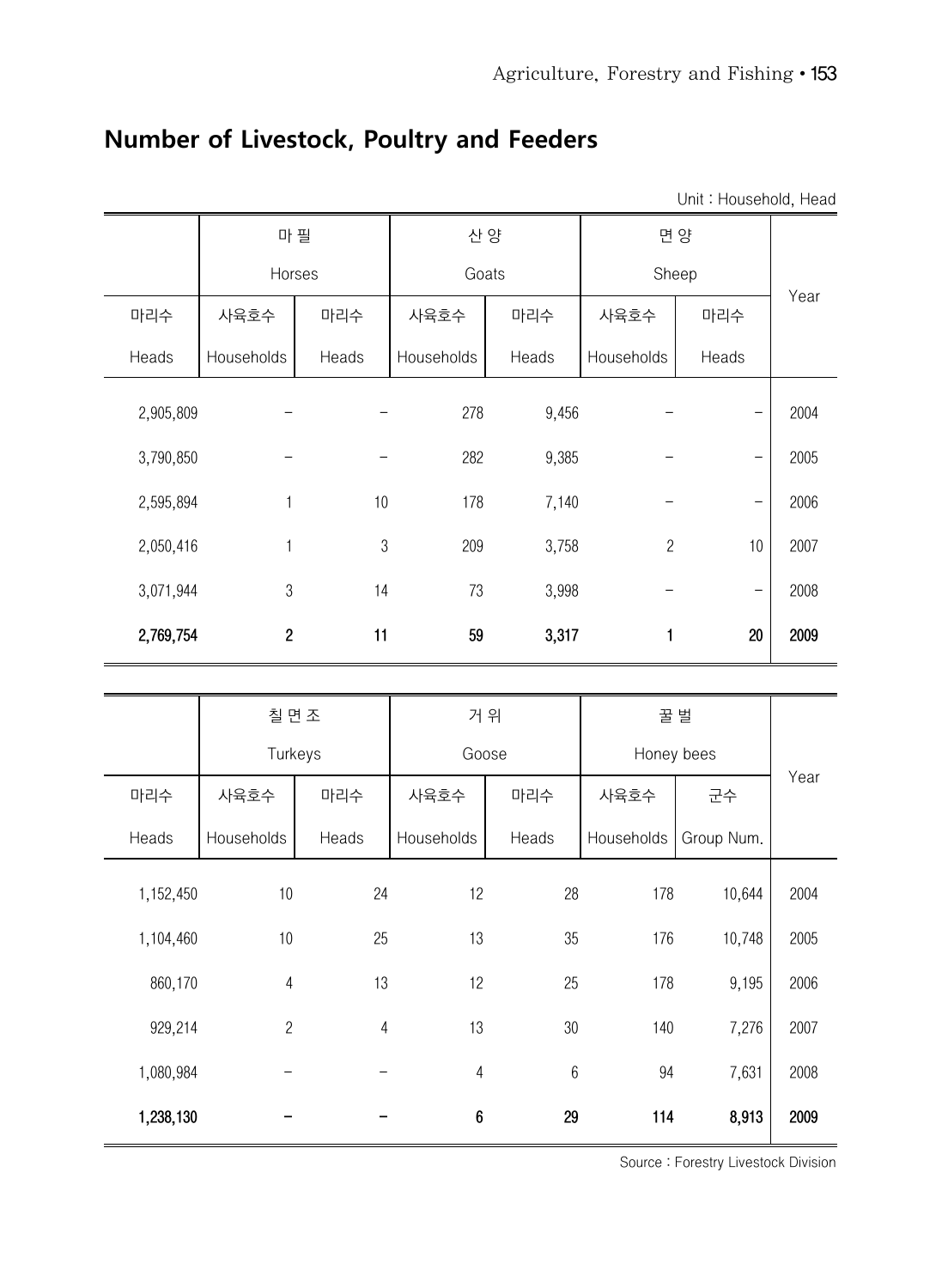## **17. 가축전염병 발생**

단위 : 마리

| 연 별<br>읍면별 | 기종저<br>Black leg | 돼지콜레라<br>Hog cholera | 돼지오제스키병<br>Aujeszky's | 돼지단독<br>Swine rysipelas |
|------------|------------------|----------------------|-----------------------|-------------------------|
| 2004       |                  |                      |                       |                         |
| 2005       |                  |                      |                       |                         |
| 2006       |                  |                      |                       |                         |
| 2007       |                  |                      |                       |                         |
| 2008       |                  |                      |                       |                         |
| 2009       |                  |                      |                       |                         |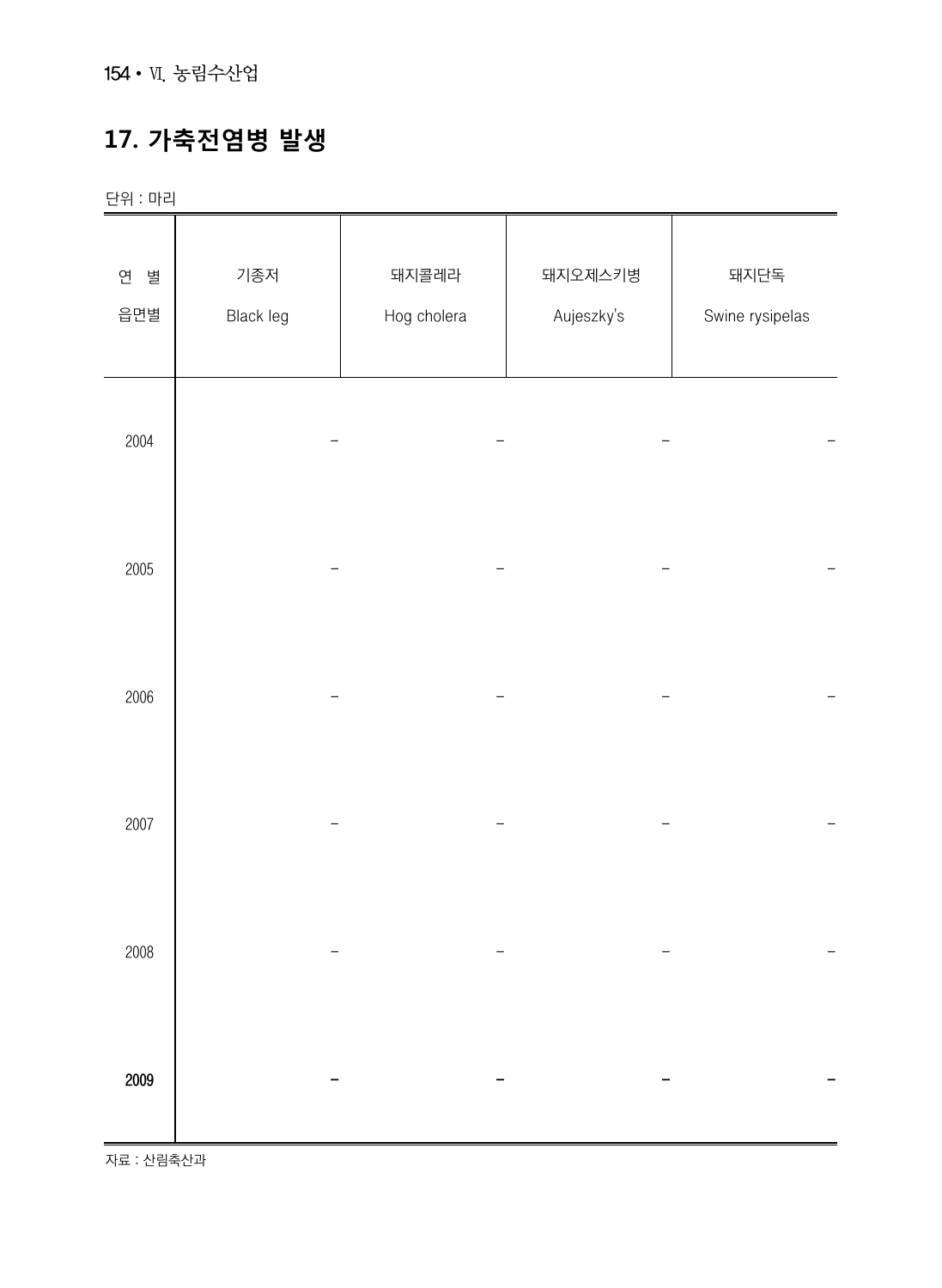| Unit: head |               |                         |                           |               |
|------------|---------------|-------------------------|---------------------------|---------------|
| Year       | 기 타<br>Others | 추백리<br>Pullorum disease | 뉴캣슬병<br>Newcastle disease | 광견병<br>Rabies |
| 2004       |               |                         |                           |               |
| 2005       | -             |                         |                           |               |
| 2006       | <sup>-</sup>  |                         |                           |               |
| 2007       | <sup>-</sup>  |                         |                           |               |
| 2008       | 96,824        |                         |                           |               |
| 2009       | 4,287         |                         |                           |               |

## **Infectious Livestock Diseases by Case**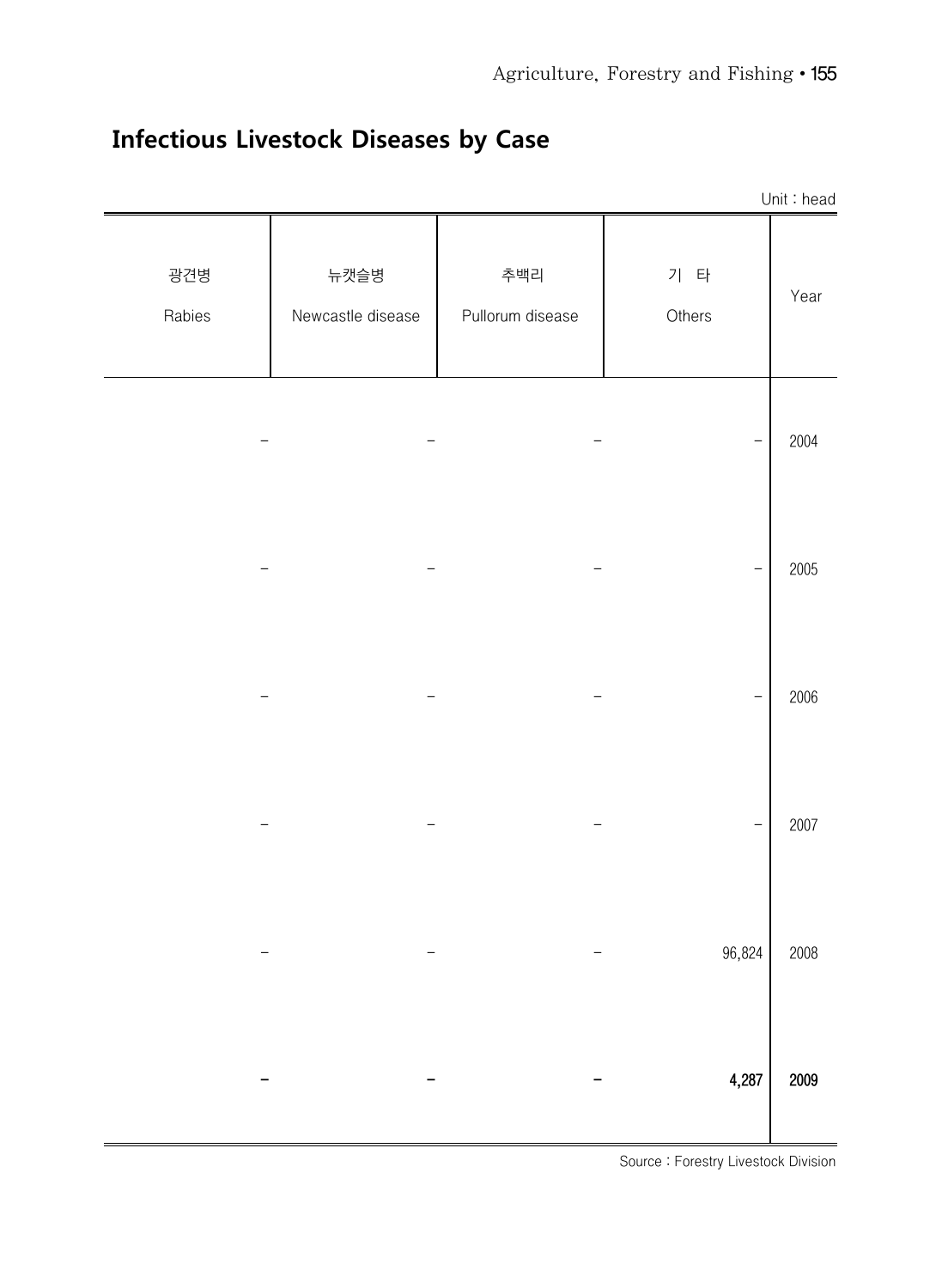## **18. 가축전염병 예방주사 실적**

단위 : 마리

| 분<br>구 | 탄<br>저<br>기종저<br>Anthrax,<br><b>Black leg</b> | 소전염성<br>비기관염<br>Infectious ovine<br>rhinotracheities | 돼 지<br>콜레라<br>Hog cholera | 돼지전염성<br>위 장 병<br>Transmissible<br>gastroenteritis | 돼<br>지<br>오제스키병<br>Aujeszky's |
|--------|-----------------------------------------------|------------------------------------------------------|---------------------------|----------------------------------------------------|-------------------------------|
| 2004   | 3,100                                         |                                                      | 160,400                   |                                                    |                               |
| 2005   | 3,100                                         |                                                      | 160,400                   |                                                    |                               |
| 2006   | 3,100                                         |                                                      | 160,400                   |                                                    |                               |
| 2007   | 4,720                                         |                                                      | 218,380                   |                                                    |                               |
| 2008   | 4,750                                         | 3,520                                                | 212,000                   | 9,200                                              |                               |
| 2009   | 1,510                                         | 4,300                                                | 188,960                   |                                                    |                               |
| 영암읍    | 150                                           | 430                                                  | 120                       |                                                    |                               |
| 삼호읍    | $80\,$                                        | 236                                                  | 240                       |                                                    |                               |
| 덕진면    | 140                                           | 414                                                  | 11,650                    |                                                    |                               |
| 금정면    | 110                                           | 318                                                  | 540                       |                                                    |                               |
| 신북면    | 120                                           | 346                                                  | 14,480                    |                                                    |                               |
| 시종면    | 150                                           | 426                                                  | 47,530                    |                                                    |                               |
| 도포면    | 140                                           | 398                                                  | 50,350                    |                                                    |                               |
| 군서면    | 130                                           | 366                                                  | 3,170                     |                                                    |                               |
| 서호면    | 150                                           | 420                                                  | 4,400                     |                                                    |                               |
| 학산면    | 200                                           | 554                                                  | 19,710                    |                                                    |                               |
| 미암면    | 140                                           | 392                                                  | 36,770                    |                                                    |                               |

자료 : 산림축산과

주 : 1) 돼지일본뇌염 기타에 포함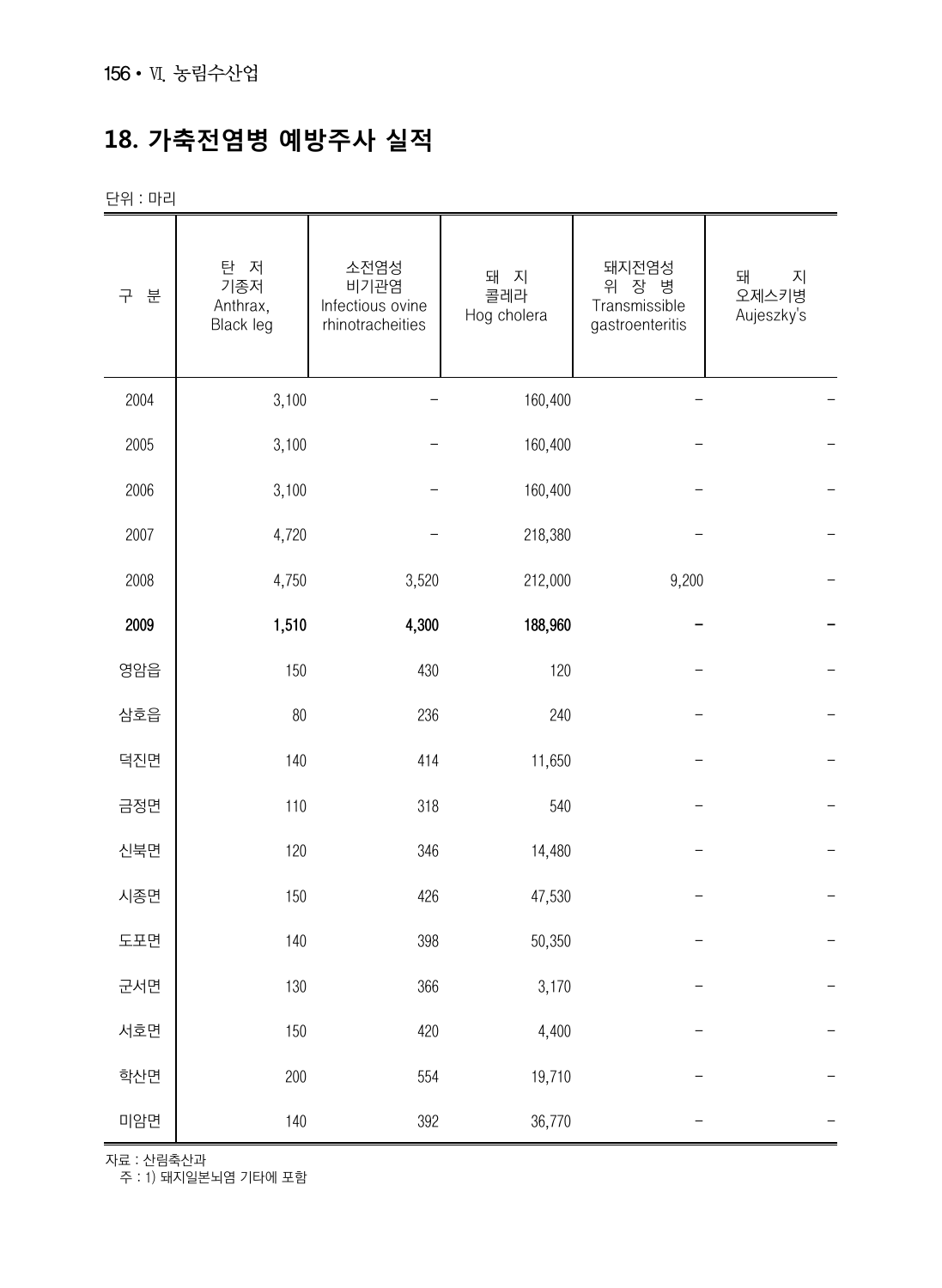|                              |               |                                  |                              |                  | Unit: head      |
|------------------------------|---------------|----------------------------------|------------------------------|------------------|-----------------|
| 뉴캣슬병<br>Newcastle<br>disease | 광견병<br>Rabies | 소유행열<br>Bovine epidemic<br>fever | 소아까바네병<br>Akabane<br>disease | 기 타<br>Others    | Year            |
|                              | 2,500         |                                  |                              | 8,797,630        | 2004            |
|                              | 2,500         |                                  |                              | 8,797,630        | 2005            |
|                              | 2,500         |                                  |                              | 8,797,630        | 2006            |
|                              | 3,501         |                                  |                              | 35,050           | 2007            |
| 12,937,000                   | 3,500         | 7,020                            | 3,672                        | 38,000<br>(일본뇌염) | 2008            |
| 6,900,000                    | 4,200         | 9,210                            | 6,480                        | 231,814          | 2009            |
| 261,000                      |               | 921                              | 648                          | 1,790            | Yeongam-eup     |
| 322,000                      | 38            | 504                              | 354                          | 6,649            | Samho-eup       |
| 651,000                      | 581           | 885                              | 624                          | 16,605           | Deokjin-myeon   |
| 253,000                      | 478           | 681                              | 480                          | 17,683           | Geumjeong-myeon |
| 897,000                      |               | 741                              | 522                          | 18,870           | Sinbuk-myeon    |
| 1,446,000                    | 1,465         | 912                              | 642                          | 33,667           | Sijong-myeon    |
| 976,000                      | 542           | 855                              | 600                          | 66,366           | Dopo-myeon      |
| 232,000                      | 155           | 786                              | 552                          | 5,262            | Gunseo-myeon    |
| 1,199,000                    | 421           | 897                              | 633                          | 7,234            | Seoho-myeon     |
| 310,000                      | 520           | 1,185                            | 834                          | 19,619           | Haksan-myeon    |
| 353,000                      |               | 843                              | 591                          | 38,069           | Miam-myeon      |

## **Livestock Vaccinated Against Infectious Diseases**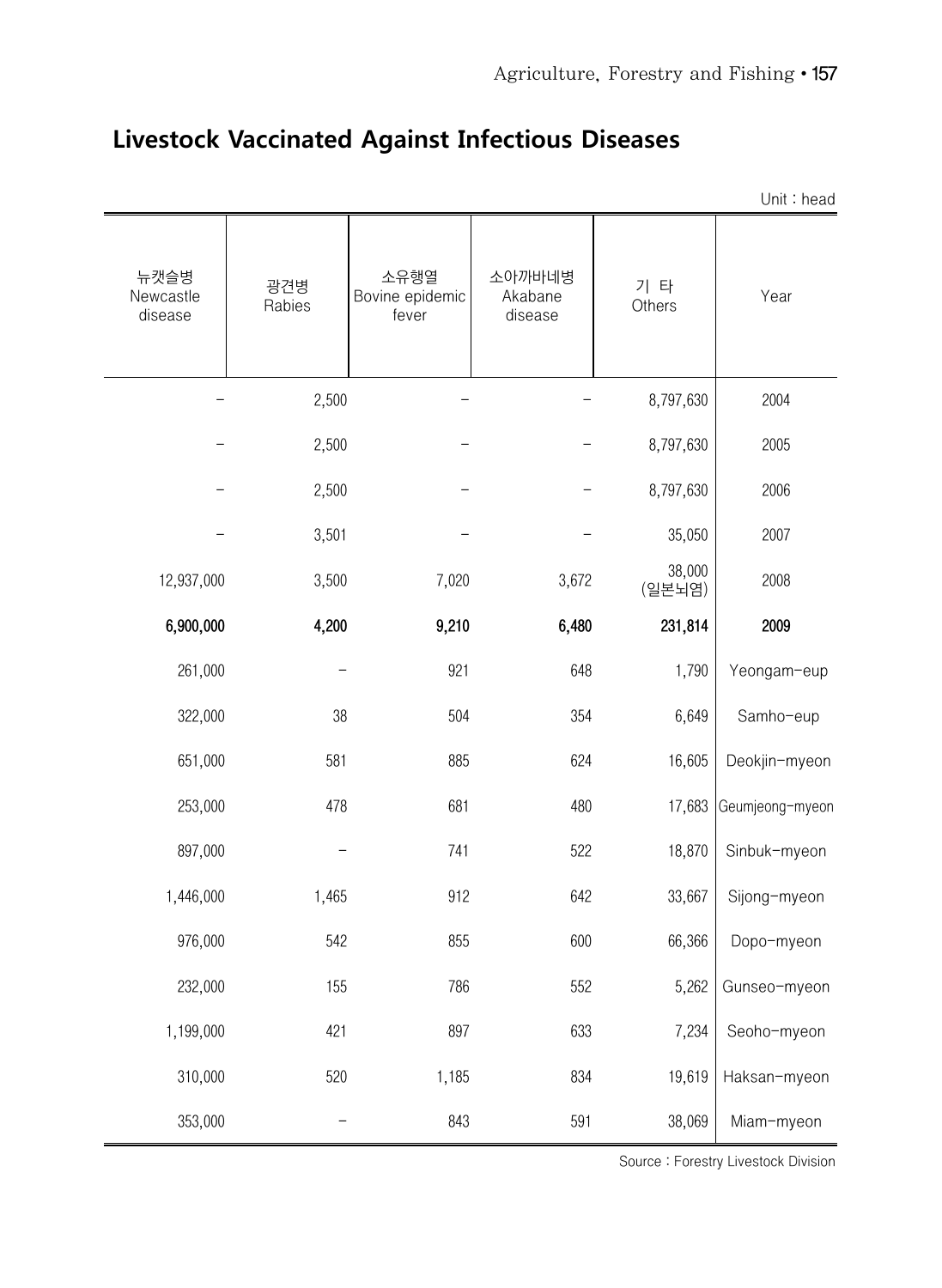## **19. 수 의 사 분 포**

단위 : 명

|        | 성별 Sex<br>직 업 별  |                  |                           |                  |                         |         |
|--------|------------------|------------------|---------------------------|------------------|-------------------------|---------|
| 연<br>별 | 계                | 남                | $\Theta$                  | 계                | 행정                      | 연구      |
|        |                  |                  |                           |                  | Admini-                 |         |
|        | Total            | Male             | Female                    | Total            | stration                | Reserch |
|        |                  |                  |                           |                  |                         |         |
| 2004   | $\boldsymbol{7}$ |                  |                           | $\boldsymbol{7}$ | $\mathbf{1}$            |         |
|        |                  |                  |                           |                  |                         |         |
|        |                  |                  |                           |                  |                         |         |
| 2005   | $\overline{7}$   |                  |                           | $\overline{7}$   | $\overline{c}$          |         |
|        |                  |                  |                           |                  |                         |         |
| 2006   | $\overline{7}$   |                  |                           | $\boldsymbol{7}$ | $\overline{c}$          |         |
|        |                  |                  |                           |                  |                         |         |
|        |                  |                  |                           |                  |                         |         |
| 2007   | $\,8\,$          | $\boldsymbol{7}$ | $\ensuremath{\mathsf{1}}$ | $\, 8$           | $\mathfrak{B}$          |         |
|        |                  |                  |                           |                  |                         |         |
|        |                  |                  |                           |                  |                         |         |
| 2008   | $\,8\,$          | $\boldsymbol{7}$ | $\mathbf{1}$              | $\, 8$           | $\mathfrak{B}$          |         |
|        |                  |                  |                           |                  |                         |         |
|        |                  |                  |                           |                  |                         |         |
| 2009   | $\boldsymbol{9}$ | $\pmb{8}$        | $\mathbf{1}$              | $\boldsymbol{9}$ | $\overline{\mathbf{4}}$ |         |
|        |                  |                  |                           |                  |                         |         |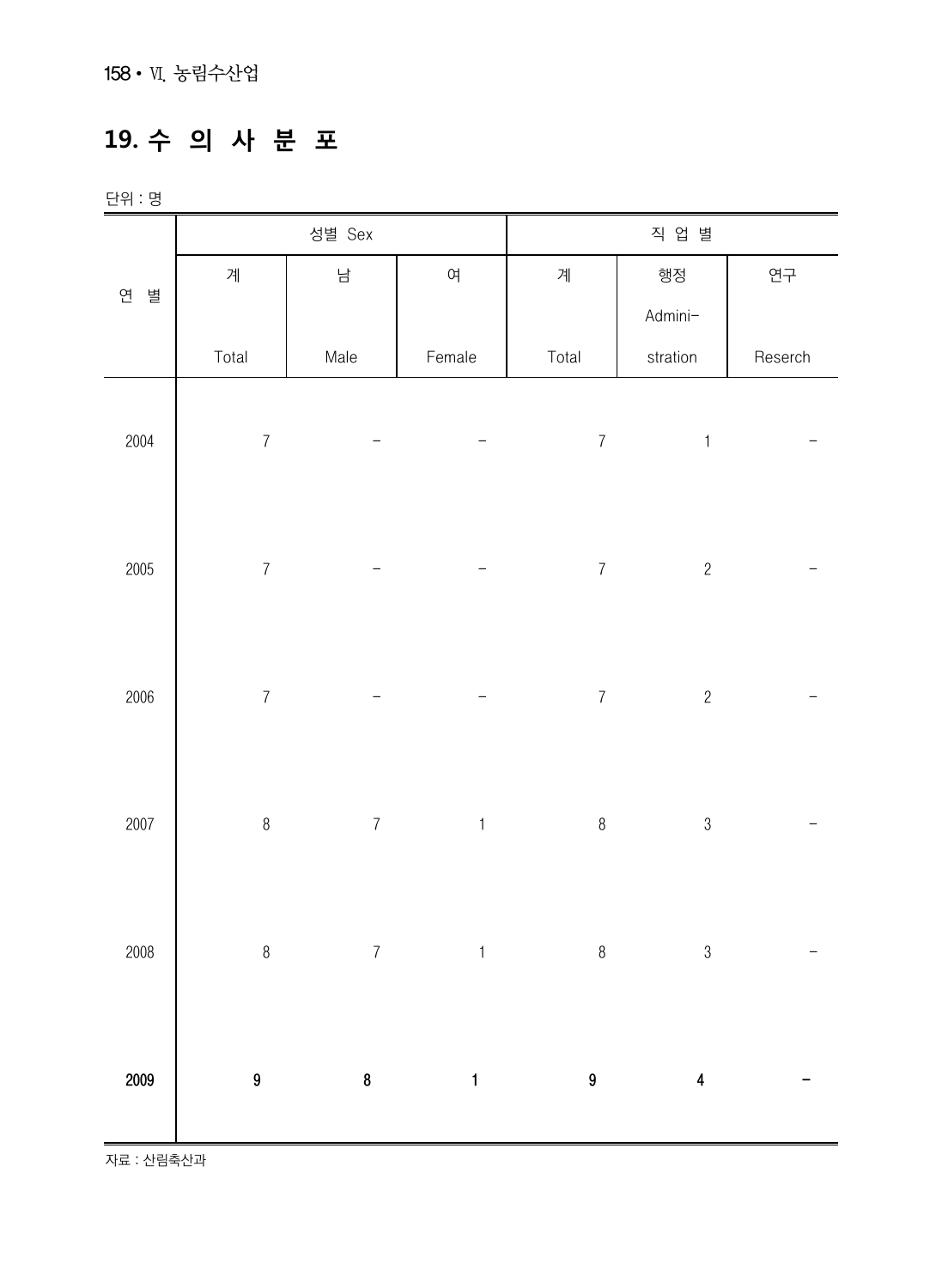| Unit: Person |               |             |        |              |                |  |  |  |  |
|--------------|---------------|-------------|--------|--------------|----------------|--|--|--|--|
|              | By Occupation |             |        |              |                |  |  |  |  |
|              | 기타            | 단체          | 학교     | 개업수의         | 공수의            |  |  |  |  |
| Year         |               |             |        |              | Public         |  |  |  |  |
|              | Others        | Corporation | School | Practitioner | Veterinarian   |  |  |  |  |
| 2004         | $\mathbf{1}$  |             |        |              | $\overline{5}$ |  |  |  |  |
| 2005         |               |             |        |              | $\overline{5}$ |  |  |  |  |
| 2006         |               |             |        |              | $\overline{5}$ |  |  |  |  |
| 2007         |               |             |        |              | $\overline{5}$ |  |  |  |  |
| 2008         |               |             |        |              | $\overline{5}$ |  |  |  |  |
| 2009         |               |             |        |              | $\sqrt{5}$     |  |  |  |  |

## **Number of Veterinarians**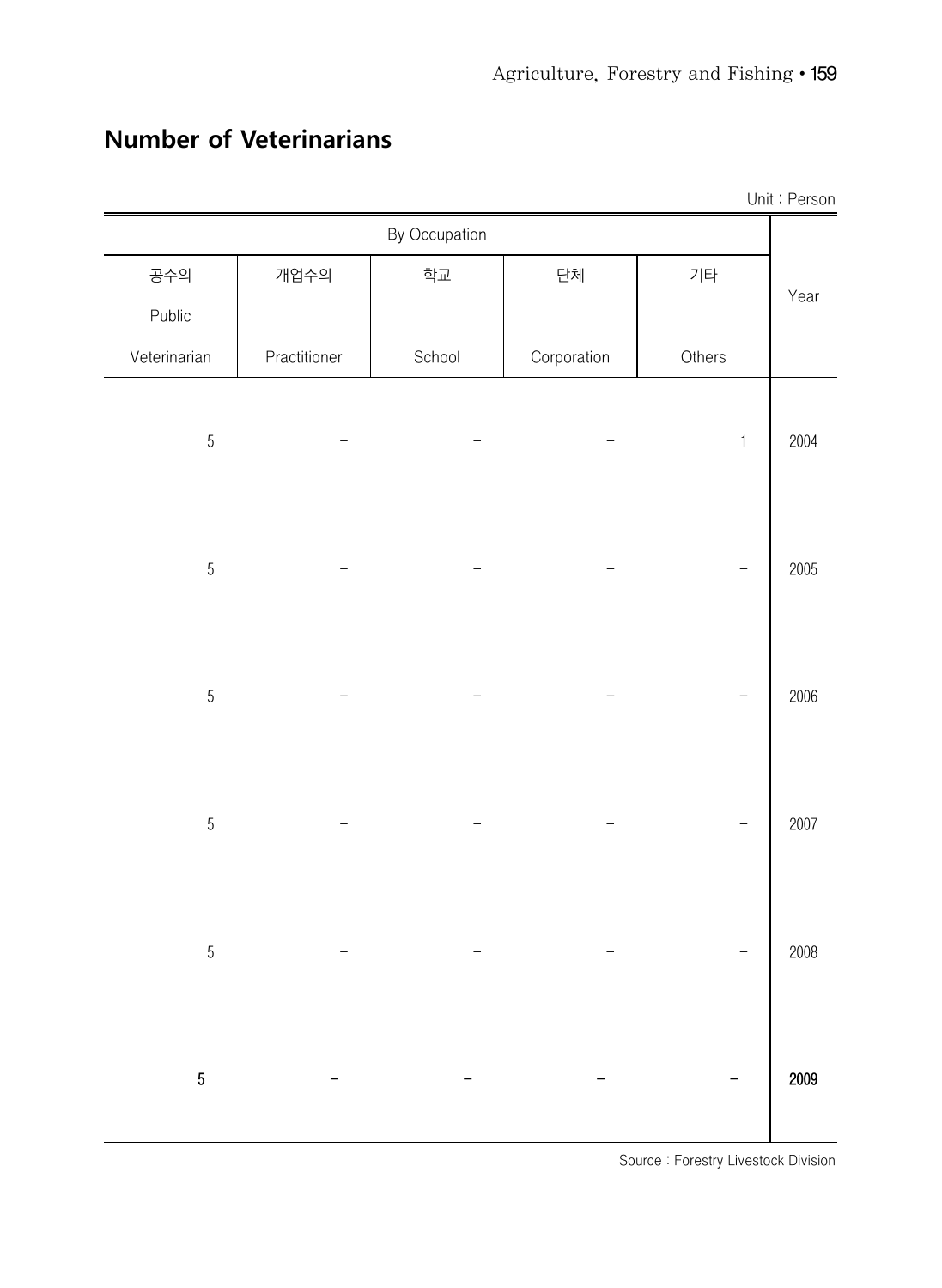#### **20. 배합사료 생산**

단위 : M/T

| 연<br>별 | 합 계     | 양계용         | 양돈용       |
|--------|---------|-------------|-----------|
| 읍면별    | Total   | For poultry | For swine |
| 2004   | 229,528 | 46,604      | 57,050    |
| 2005   | 212,340 | 46,649      | 46,328    |
| 2006   | 210,416 | 39,904      | 18,886    |
| 2007   | 244,135 | 44,993      | 30,499    |
| 2008   | 233,565 | 41,254      | 30,803    |
| 2009   | 228,737 | 45,273      | 20,324    |
| 영암읍    |         |             |           |
| 삼호읍    | 215,127 | 45,273      | 20,324    |
| 덕진면    |         |             |           |
| 금정면    |         |             |           |
| 신북면    |         |             |           |
| 시종면    |         |             |           |
| 도포면    |         |             |           |
| 군서면    | 13,610  |             |           |
| 서호면    |         |             |           |
| 학산면    |         |             |           |
| 미암면    |         |             |           |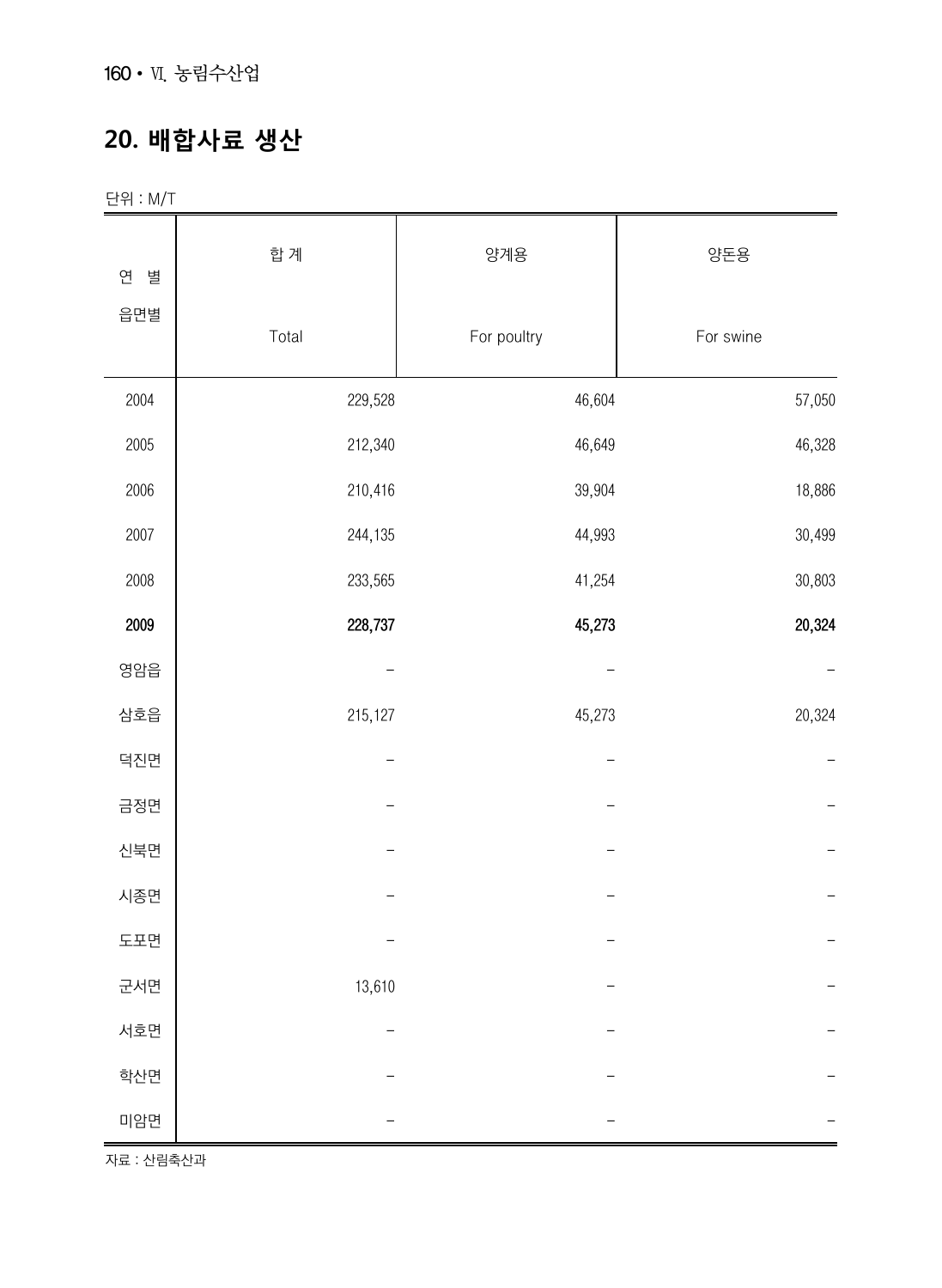|           |                 |                | Unit: M/T       |
|-----------|-----------------|----------------|-----------------|
| 낙농용       | 비육용             | 기타             | Year &          |
| For dairy | For beef cattle | Others         | Eup, Myeon      |
| 18,116    | 71,298          | 36,460         | 2004            |
| 19,303    | 75,518          | 24,541         | 2005            |
| 24,132    | 89,097          | 30,397         | 2006            |
| 24,061    | 114,818         | 29,804         | 2007            |
| 18,906    | 111,633         | 30,969         | 2008            |
| 20,220    | 120,114         | 22,806         | 2009            |
|           |                 |                | Yeongam-eup     |
| 20,220    | 106,504         | 22,806         | Samho-eup       |
|           |                 | $\overline{a}$ | Deokjin-myeon   |
|           |                 | Ξ              | Geumjeong-myeon |
|           |                 |                | Sinbuk-myeon    |
|           |                 |                | Sijong-myeon    |
|           |                 |                | Dopo-myeon      |
|           | 13,610          |                | Gunseo-myeon    |
|           |                 |                | Seoho-myeon     |
|           |                 |                | Haksan-myeon    |
|           |                 |                | Miam-myeon      |

#### **Production of Assorted Feed**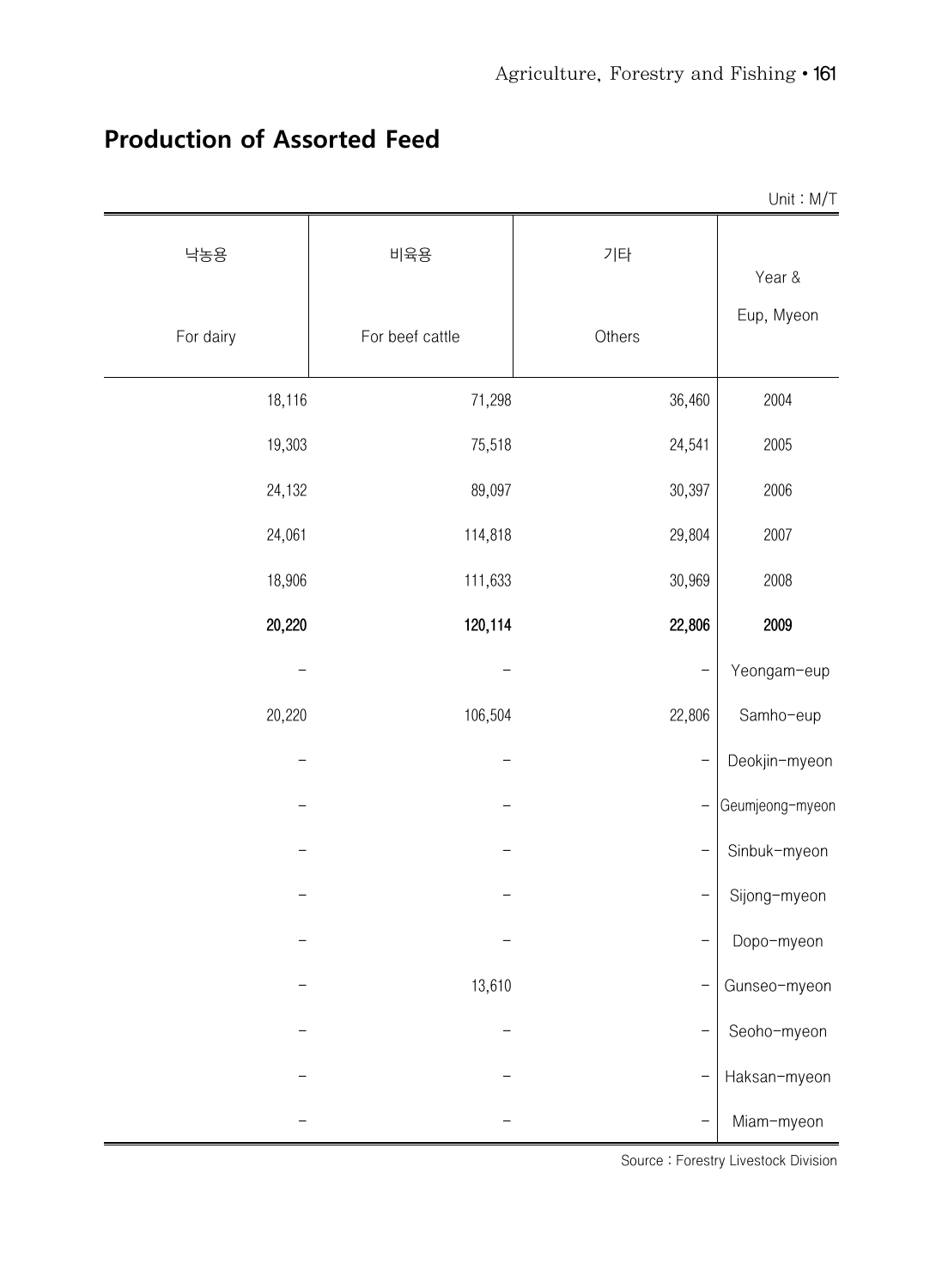## **21. 축산물 위생관계업소**

단위 : 개소

|        | 합 계            | 도축업                                | 집유업                            |              | Livestock products processing business | 축산물 가공업                      |                  |                                          |
|--------|----------------|------------------------------------|--------------------------------|--------------|----------------------------------------|------------------------------|------------------|------------------------------------------|
| 연<br>별 |                |                                    |                                | 계            | 식육가공업                                  | 식육포장<br>처리업                  | 유가공업             | 알가공업                                     |
| 읍면별    | Total          | Livestock<br>siaughter<br>business | Milk<br>collection<br>business | Total        | Meat<br>processing<br>business         | Meat<br>wrapping<br>business | Milk<br>business | Egg<br>processing processing<br>business |
| 2006   | 97             |                                    |                                | 1            |                                        | 1                            |                  |                                          |
| 2007   | 97             |                                    |                                | 1            |                                        | 1                            |                  |                                          |
| 2008   | 99             |                                    |                                | $\, 8$       | $\mathbf{1}$                           | $\overline{4}$               |                  | 1                                        |
| 2009   | 105            |                                    |                                | 10           | 3                                      | $\overline{\mathbf{4}}$      |                  | $\mathbf{1}$                             |
| 영암읍    | 26             |                                    |                                | $\mathbf{1}$ |                                        |                              |                  |                                          |
| 삼호읍    | 28             |                                    |                                | $\mathbf{2}$ | $\mathbf{1}$                           | 1                            |                  |                                          |
| 덕진면    | $\overline{2}$ |                                    |                                | $\sqrt{2}$   | 1                                      | 1                            |                  |                                          |
| 금정면    | $\sqrt{4}$     |                                    |                                |              |                                        |                              |                  |                                          |
| 신북면    | 13             |                                    |                                | $\sqrt{4}$   | $\mathbf{1}$                           | $\overline{c}$               |                  |                                          |
| 시종면    | 10             |                                    |                                |              |                                        |                              |                  |                                          |
| 도포면    | 5              |                                    |                                |              |                                        |                              |                  |                                          |
| 군서면    | $\overline{4}$ |                                    |                                |              |                                        |                              |                  |                                          |
| 서호면    | $\sqrt{3}$     |                                    |                                |              |                                        |                              |                  |                                          |
| 학산면    | $\sqrt{3}$     |                                    |                                |              |                                        |                              |                  |                                          |
| 미암면    | $\overline{7}$ |                                    |                                | 1            |                                        |                              |                  |                                          |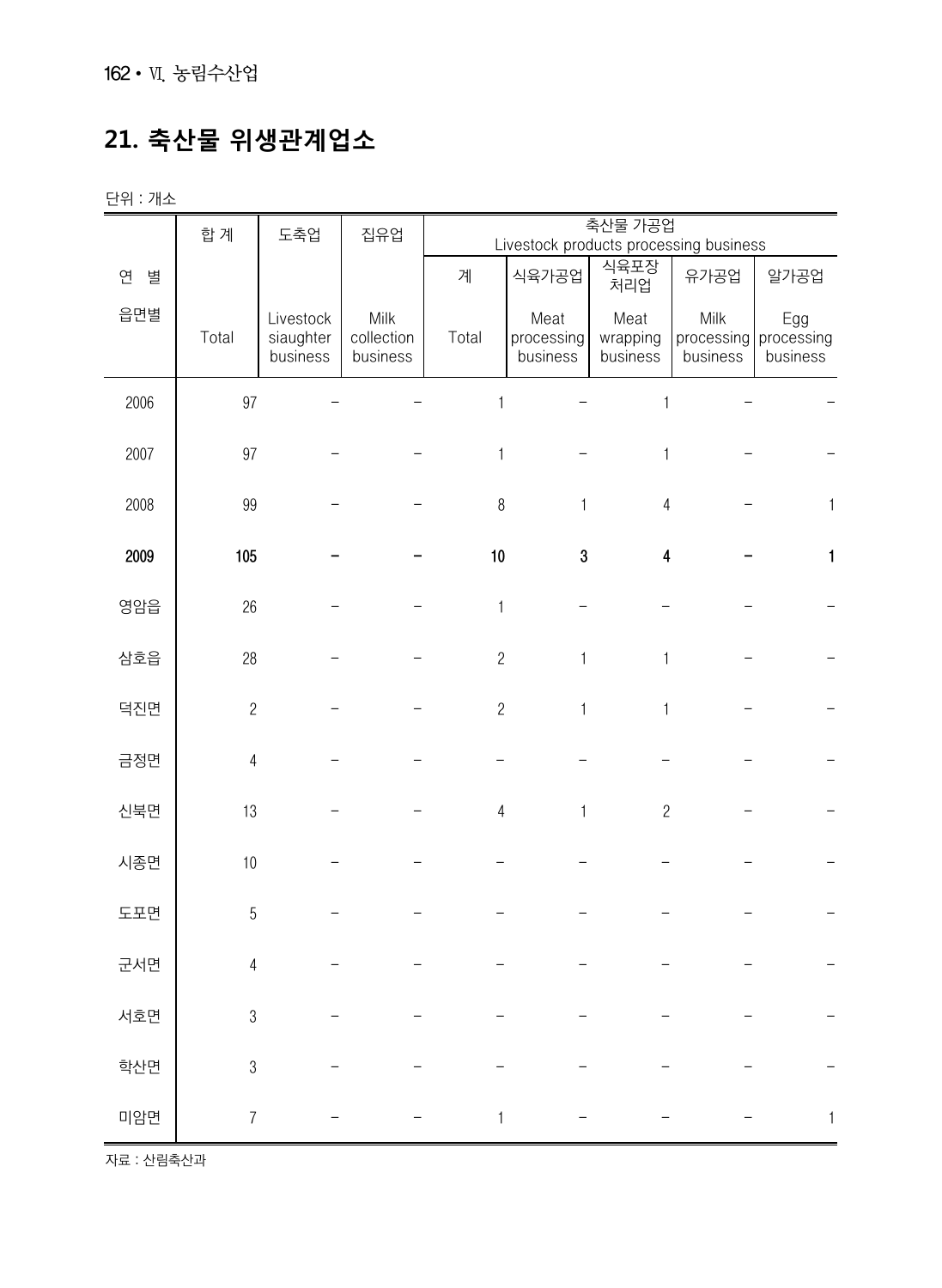## **Number of Licensed Livestock Products premised by Business Type**

Unit : establishment

| 축산물<br>보관업            | 축산물<br>운반업                 |                  |                        | 축산물 판매업 Livestock products sales business |                                       |                                                   |                 |
|-----------------------|----------------------------|------------------|------------------------|-------------------------------------------|---------------------------------------|---------------------------------------------------|-----------------|
| Livestock<br>products | Livestock<br>products      | 계                | 식육판매업                  | 식육부산물<br>전문판매업                            | 우유류<br>판매업                            | 축산물수입<br>판매업                                      | Year &          |
| storing<br>business   | transportation<br>business | Total            | Meat sales<br>business | Meat<br>by-producrs<br>saies<br>business  | Milk<br>products<br>sales<br>business | Livestock<br>products<br>import sales<br>business | Eup, Myeon      |
|                       |                            | 96               | 89                     |                                           | $\overline{7}$                        |                                                   | 2006            |
|                       |                            | 96               | 89                     |                                           | $\overline{7}$                        |                                                   | 2007            |
|                       | $\mathbf{2}$               | 91               | 84                     |                                           | $\overline{7}$                        |                                                   | 2008            |
|                       | $\overline{2}$             | 95               | 88                     |                                           | $\overline{7}$                        |                                                   | 2009            |
|                       | 1                          | 25               | 22                     |                                           | $\mathfrak 3$                         |                                                   | Yeongam-eup     |
|                       |                            | 26               | 23                     |                                           | $\mathfrak 3$                         |                                                   | Samho-eup       |
|                       |                            |                  |                        |                                           |                                       |                                                   | Deokjin-myeon   |
|                       |                            | $\overline{4}$   | $\sqrt{4}$             |                                           |                                       |                                                   | Geumjeong-myeon |
|                       | 1                          | $\boldsymbol{9}$ | 8                      |                                           | 1                                     |                                                   | Sinbuk-myeon    |
|                       |                            | 10               | $10$                   |                                           |                                       |                                                   | Sijong-myeon    |
|                       |                            | $\sqrt{5}$       | $\sqrt{5}$             |                                           |                                       |                                                   | Dopo-myeon      |
|                       |                            | 4                | 4                      |                                           |                                       |                                                   | Gunseo-myeon    |
|                       |                            | $\mathfrak{B}$   | $\mathfrak{S}$         |                                           |                                       |                                                   | Seoho-myeon     |
|                       |                            | $\boldsymbol{3}$ | $\mathfrak{Z}$         |                                           |                                       |                                                   | Haksan-myeon    |
|                       |                            | $\boldsymbol{6}$ | $6\,$                  |                                           |                                       |                                                   | Miam-myeon      |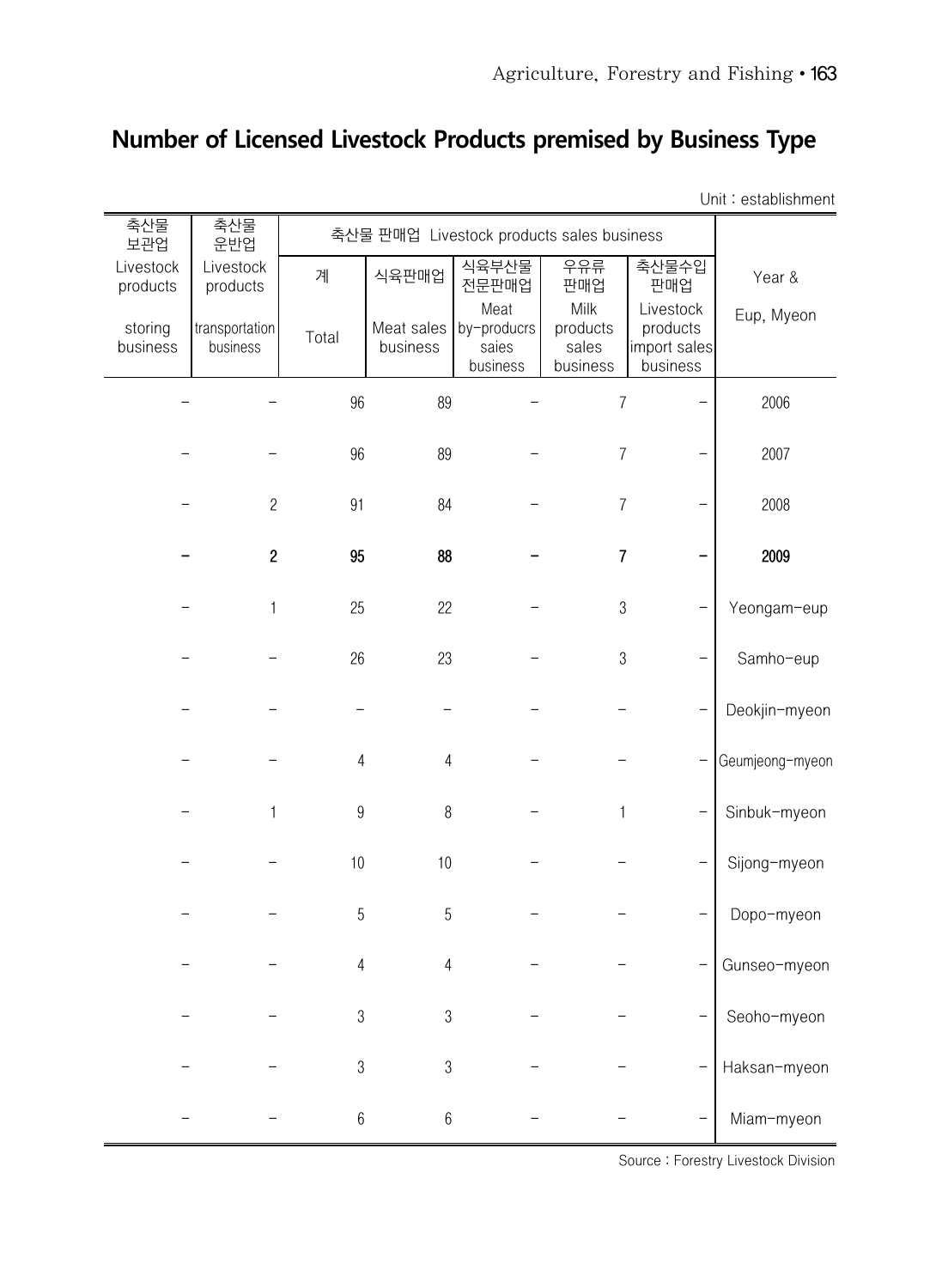#### **22. 소 유 별 임 야 면 적**

단위 : ha

|        | 합계     | 국 유 림          |                       |                        |
|--------|--------|----------------|-----------------------|------------------------|
| 연<br>별 |        |                | 산림청                   | 타부처소관                  |
| 읍면별    |        | National       | <b>Under Forestry</b> | Under other national   |
|        | Total  | forest         | Administration        | government authorities |
| 2004   | 23,545 | 2,819          | 2,436                 | 383                    |
| 2005   | 23,512 | 3,396          | 3,013                 | 383                    |
| 2006   | 23,502 | 3,450          | 3,067                 | 383                    |
| 2007   | 23,465 | 3,488          | 3,579                 | 393                    |
| 2008   | 23,245 | 3,491          | 3,097                 | 394                    |
| 2009   | 23,218 | 3,491          | 3,097                 | 394                    |
| 영암읍    | 3,121  | 1,300          | 1,279                 | 21                     |
| 삼호읍    | 1,471  | 206            | 42                    | 164                    |
| 덕진면    | 810    | $\overline{5}$ | 1                     | $\overline{4}$         |
| 금정면    | 5,067  | 251            | 221                   | 30                     |
| 신북면    | 1,859  | 15             | $10$                  | $\overline{5}$         |
| 시종면    | 895    | 12             | 5                     | $\overline{7}$         |
| 도포면    | 680    | 27             | $\, 8$                | 19                     |
| 군서면    | 2,119  | 873            | 868                   | $\overline{5}$         |
| 서호면    | 1,995  | $50\,$         | 41                    | $\boldsymbol{9}$       |
| 학산면    | 3,804  | 686            | 570                   | 116                    |
| 미암면    | 1,397  | 66             | 52                    | 14                     |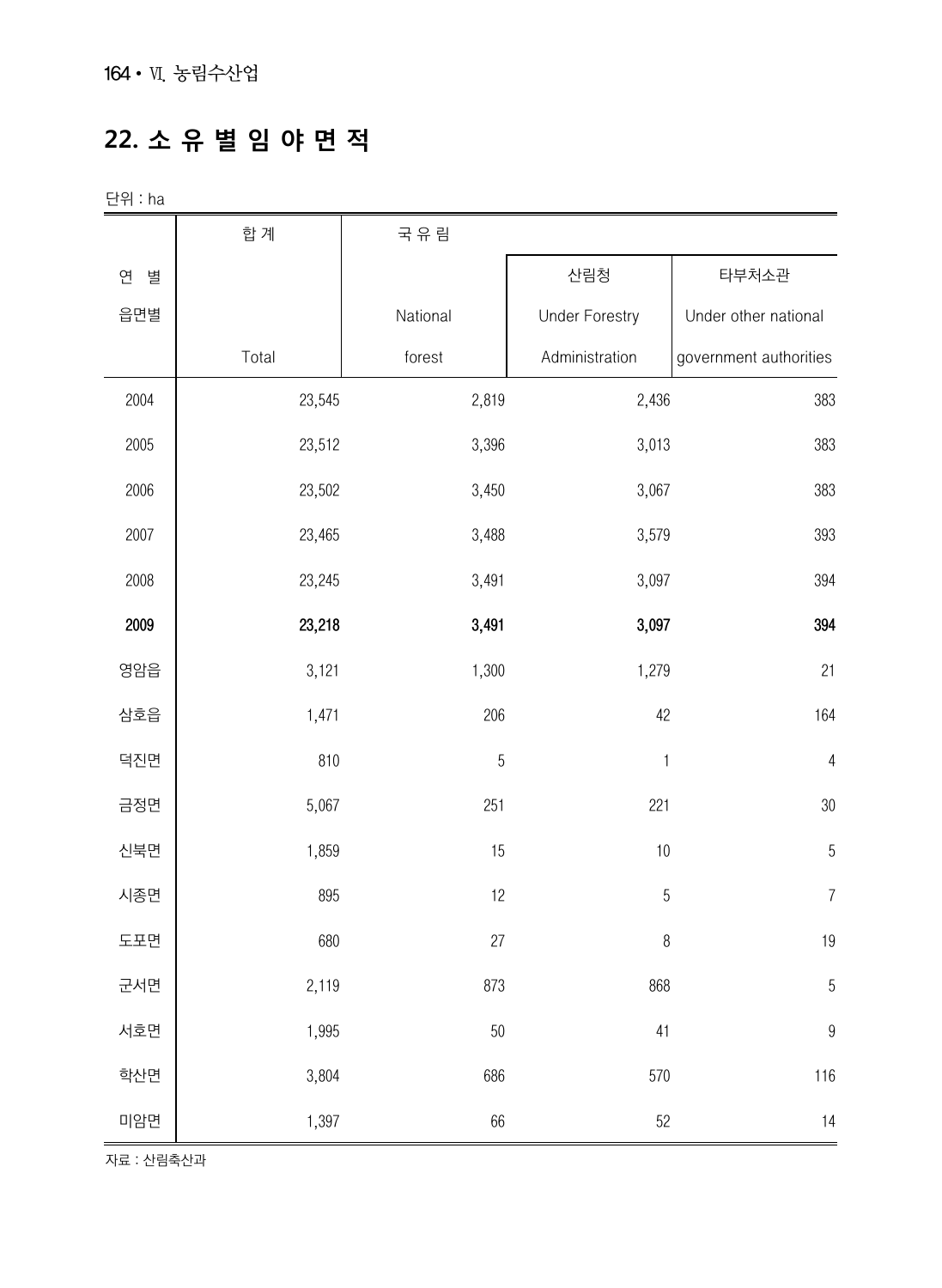|              |                |              |         | Unit: $ha$      |
|--------------|----------------|--------------|---------|-----------------|
| 공유림          |                |              | 사 유 림   |                 |
|              | 도유림            | 군유림          |         | Year &          |
| Public       | Province owned | County       | Private | Eup, Myeon      |
| forest       | forest         | owned forest | forest  |                 |
| 237          |                | 237          | 20,489  | 2004            |
| 237          |                | 237          | 19,879  | 2005            |
| 237          |                | 237          | 19,815  | 2006            |
| 237          |                | 237          | 19,740  | 2007            |
| 237          |                | 237          | 19,517  | 2008            |
| 237          |                | 237          | 19,490  | 2009            |
| 27           |                | 27           | 1,794   | Yeongam-eup     |
| $\sqrt{2}$   |                | $\sqrt{2}$   | 1,263   | Samho-eup       |
| $6\,$        |                | $6\,$        | 799     | Deokjin-myeon   |
| 35           |                | 35           | 4,781   | Geumjeong-myeon |
| 18           |                | 18           | 1,826   | Sinbuk-myeon    |
| $\sqrt{2}$   |                | $\sqrt{2}$   | 881     | Sijong-myeon    |
| $\mathbf{1}$ |                | $\mathbf{1}$ | 652     | Dopo-myeon      |
|              |                |              | 1,246   | Gunseo-myeon    |
| 24           |                | 24           | 1,921   | Seoho-myeon     |
| 61           |                | 61           | 3,057   | Haksan-myeon    |
| 61           |                | 61           | 1,270   | Miam-myeon      |

## **Area of Forest Land by Ownership**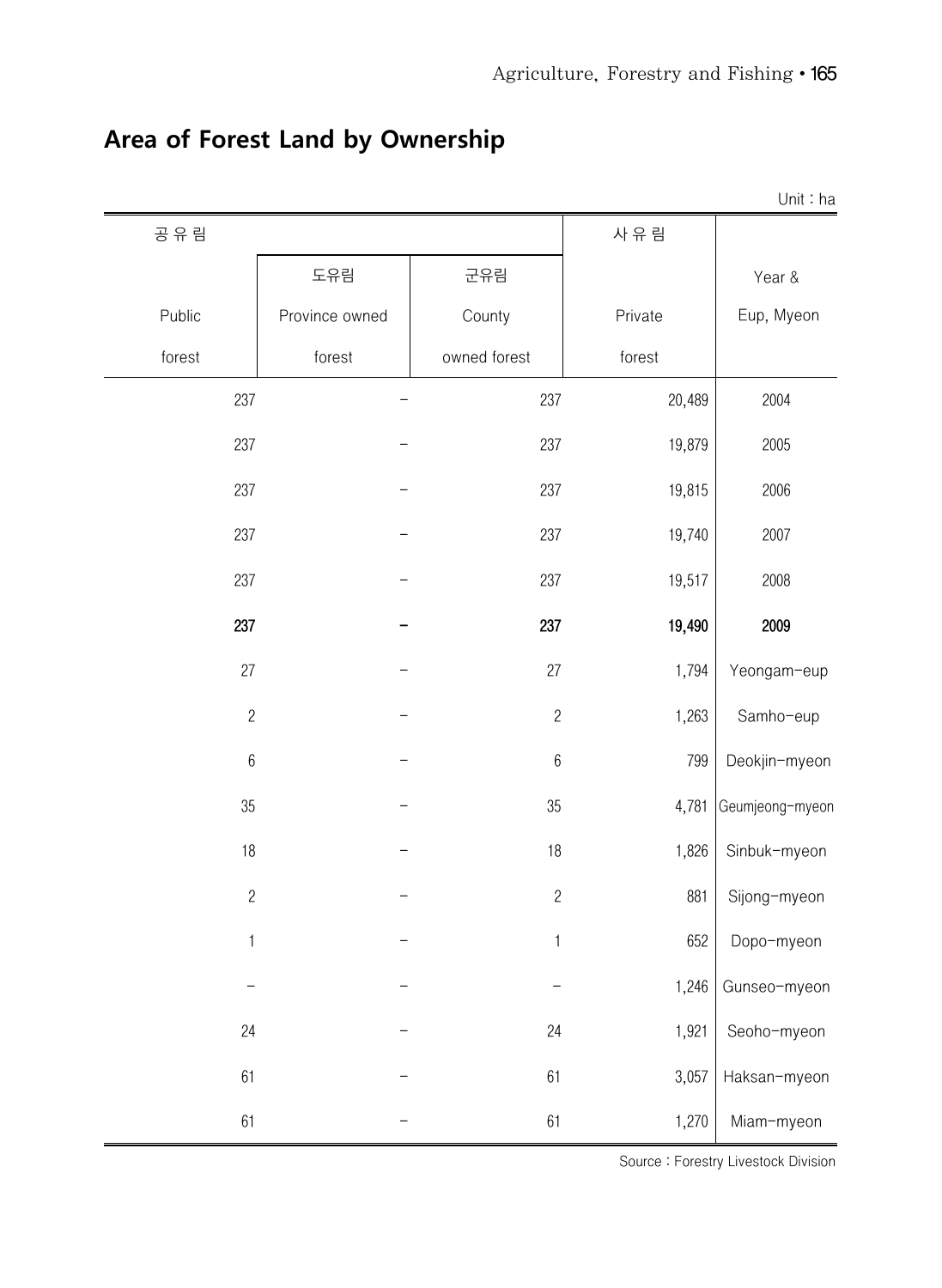#### **23. 임 상 별 산 림 면 적**

단위 : ha

|               | 합 계    | 입 목 지<br>Forest land with trees |         |             |       |        |  |
|---------------|--------|---------------------------------|---------|-------------|-------|--------|--|
| 연<br>별<br>읍면별 |        | 계                               | 침엽수림    | 활엽수림        | 혼효림   | 죽림     |  |
|               | Total  | Total                           | Conifer | Non-conifer | Mixed | Bamboo |  |
| 2004          | 21,109 | 20,029                          | 11,640  | 2,631       | 5,643 | 115    |  |
| 2005          | 23,512 | 22,345                          | 12,547  | 3,435       | 6,248 | 115    |  |
| 2006          | 23,502 | 22,348                          | 12,560  | 3,427       | 6,246 | 115    |  |
| 2007          | 22,132 | 22,132                          | 12,507  | 3,397       | 3,228 | 115    |  |
| 2008          | 23,245 | 22,157                          | 12,413  | 3,403       | 6,226 | 115    |  |
| 2009          | 23,219 | 22,152                          | 12,408  | 3,403       | 6,226 | 115    |  |
| 영암읍           |        | 3,173                           | 1,785   | 494         | 894   |        |  |
| 삼호읍           |        | 1,363                           | 767     | 210         | 386   |        |  |
| 덕진면           |        | 762                             | 427     | 118         | 217   |        |  |
| 금정면           |        | 4,768                           | 2,690   | 736         | 1,342 |        |  |
| 신북면           |        | 1,748                           | 984     | 270         | 494   |        |  |
| 시종면           |        | 838                             | 471     | 129         | 238   |        |  |
| 도포면           |        | 636                             | 355     | 99          | 182   |        |  |
| 군서면           |        | 1,991                           | 1,121   | 307         | 563   |        |  |
| 서호면           |        | 1,876                           | 1,055   | 292         | 529   |        |  |
| 학산면           |        | 3,576                           | 2,018   | 548         | 1,010 |        |  |
| 미암면           |        | 1,306                           | 735     | 200         | 371   |        |  |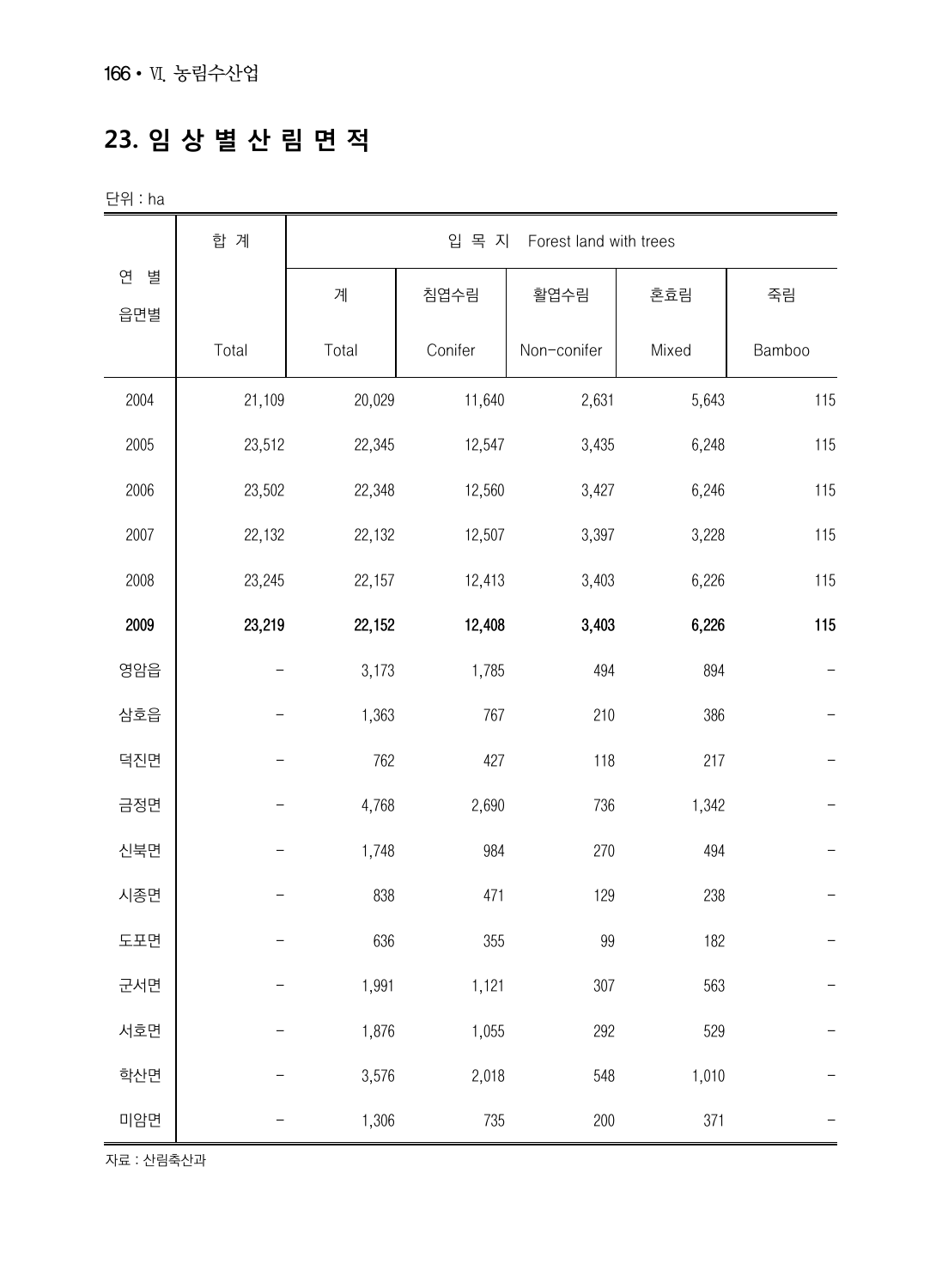|       |                                   |                  |           |               | Unit: ha             |  |  |  |
|-------|-----------------------------------|------------------|-----------|---------------|----------------------|--|--|--|
|       | 무 입 목 지<br>Un-stocked forest land |                  |           |               |                      |  |  |  |
| 계     | 미입목지                              | 황폐지              | 개간지       | 제지            | Year &<br>Eup, Myeon |  |  |  |
| Total | Un-stocked                        | Denuded          | Reclaimed | Miscellaneous |                      |  |  |  |
| 1,080 | 83                                |                  |           | 997           | 2004                 |  |  |  |
| 1,167 | 161                               | $\, 8$           |           | 998           | 2005                 |  |  |  |
| 1,154 | 144                               | $\, 8$           |           | 1,002         | 2006                 |  |  |  |
| 1,088 | 242                               | 8                |           | 808           | 2007                 |  |  |  |
| 1,088 | 242                               | $\, 8$           |           | 808           | 2008                 |  |  |  |
| 1,067 | 270                               | $\boldsymbol{6}$ |           | 791           | 2009                 |  |  |  |
|       |                                   |                  |           |               | Yeongam-eup          |  |  |  |
|       |                                   |                  |           |               | Samho-eup            |  |  |  |
|       |                                   |                  |           |               | Deokjin-myeon        |  |  |  |
|       |                                   |                  |           |               | Geumjeong-myeon      |  |  |  |
|       |                                   |                  |           | —             | Sinbuk-myeon         |  |  |  |
|       |                                   |                  |           |               | Sijong-myeon         |  |  |  |
|       |                                   |                  |           |               | Dopo-myeon           |  |  |  |
|       |                                   |                  |           |               | Gunseo-myeon         |  |  |  |
|       |                                   |                  |           |               | Seoho-myeon          |  |  |  |
|       |                                   |                  |           |               | Haksan-myeon         |  |  |  |
|       |                                   |                  |           |               | Miam-myeon           |  |  |  |

## **Area of Forest Land by Forest Type**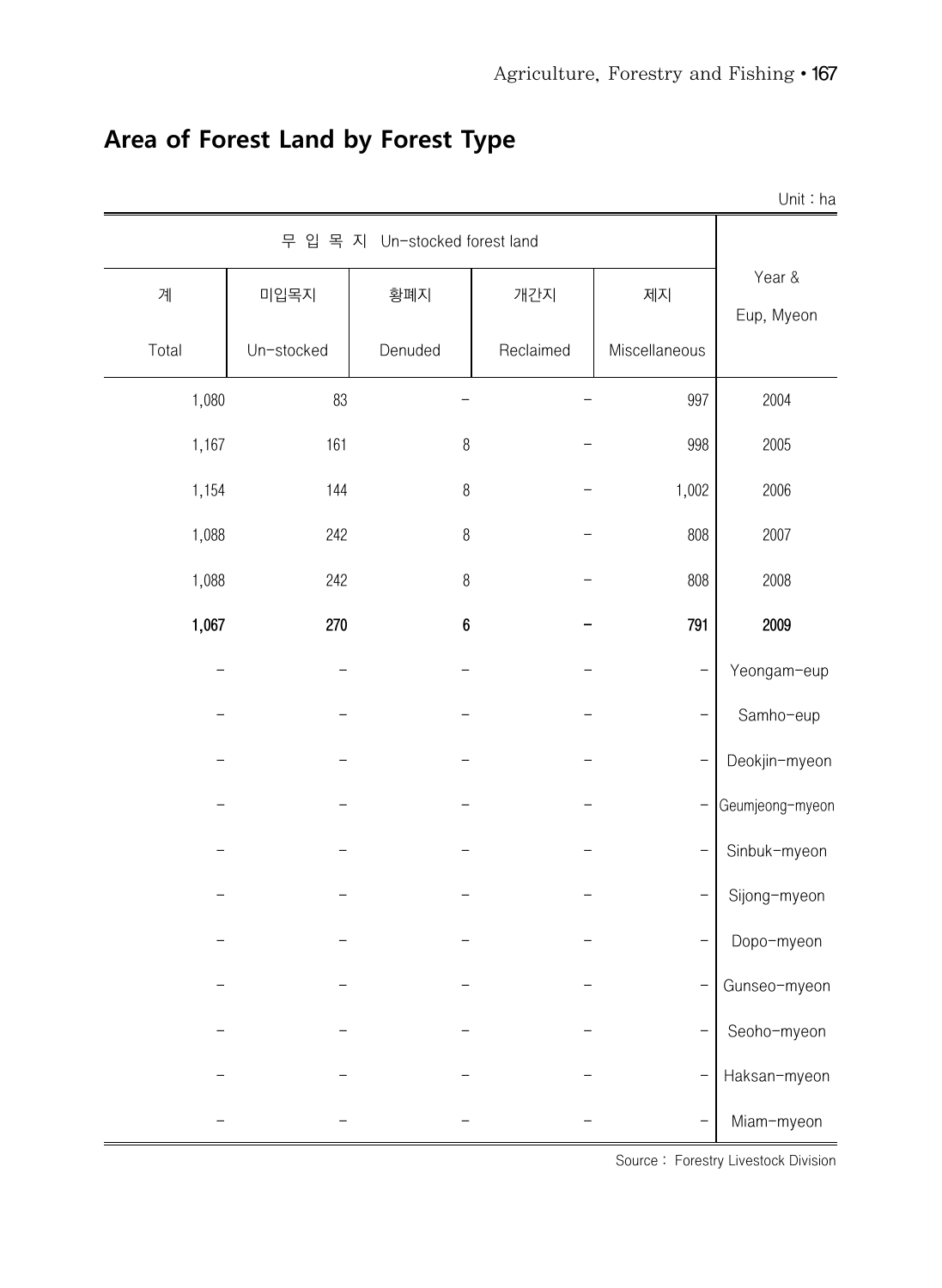#### **24. 임 상 별 임 목 축 적**

단위 : ㎥

| 연<br>별 | 합 계       | 침 엽 수     |
|--------|-----------|-----------|
| 읍면별    | Total     | Conifer   |
| 2004   | 1,385,273 | 777,768   |
| 2005   | 1,436,037 | 805,736   |
| 2006   | 1,561,577 | 774,048   |
| 2007   | 1,859,912 | 1,050,240 |
| 2008   | 2,013,257 | 1,143,363 |
| 2009   | 2,033,390 | 1,154,797 |
| 영암읍    | 284,346   | 161,168   |
| 삼호읍    | 130,411   | 74,442    |
| 덕진면    | 79,559    | 45,534    |
| 금정면    | 420,666   | 238,282   |
| 신북면    | 162,690   | 92,892    |
| 시종면    | 86,022    | 49,275    |
| 도포면    | 69,014    | 39,583    |
| 군서면    | 184,158   | 104,624   |
| 서호면    | 174,298   | 98,927    |
| 학산면    | 316,406   | 178,349   |
| 미암면    | 125,820   | 71,721    |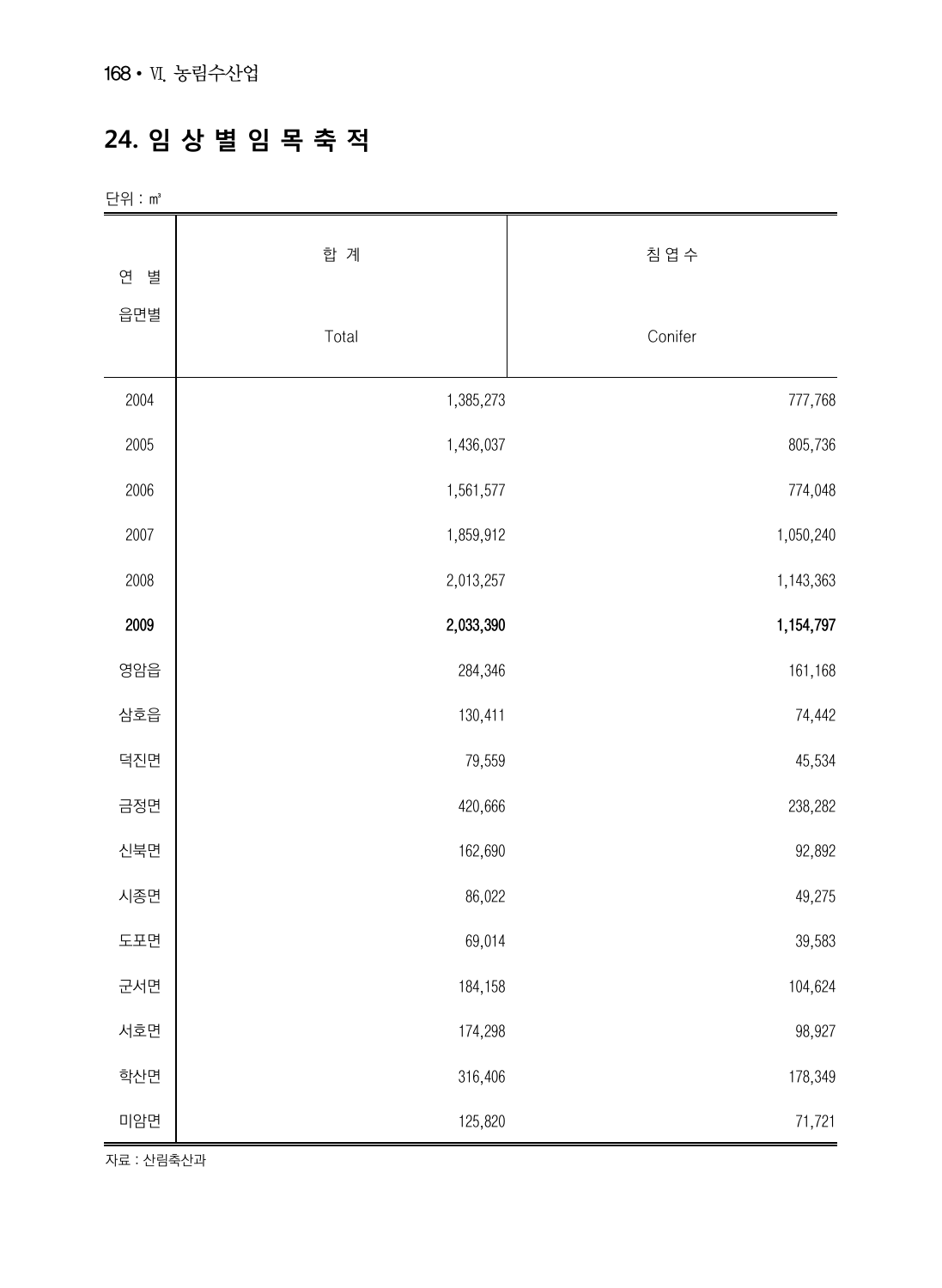|             |         |        | Unit: $m^3$     |
|-------------|---------|--------|-----------------|
| 활 엽 수       | 혼효림     | 죽 림    | Year &          |
| Non-conifer | Mixed   | Bamboo | Eup, Myeon      |
| 207,497     | 400,008 |        | 2004            |
| 214,437     | 415,864 |        | 2005            |
| 195,520     | 538,009 |        | 2006            |
| 288,643     | 521,029 |        | 2007            |
| 311,292     | 558,602 |        | 2008            |
| 314,405     | 564,188 |        | 2009            |
| 44,149      | 79,029  |        | Yeongam-eup     |
| 20,146      | 35,823  |        | Samho-eup       |
| 12,231      | 21,794  |        | Deokjin-myeon   |
| 65,313      | 117,071 |        | Geumjeong-myeon |
| 24,587      | 45,211  |        | Sinbuk-myeon    |
| 13,178      | 23,569  |        | Sijong-myeon    |
| 10,597      | 18,834  |        | Dopo-myeon      |
| 28,491      | 51,043  |        | Gunseo-myeon    |
| 27,202      | 48,169  |        | Seoho-myeon     |
| 49,225      | 88,832  |        | Haksan-myeon    |
| 19,286      | 34,813  |        | Miam-myeon      |

## **Growing Stock by Forest Type**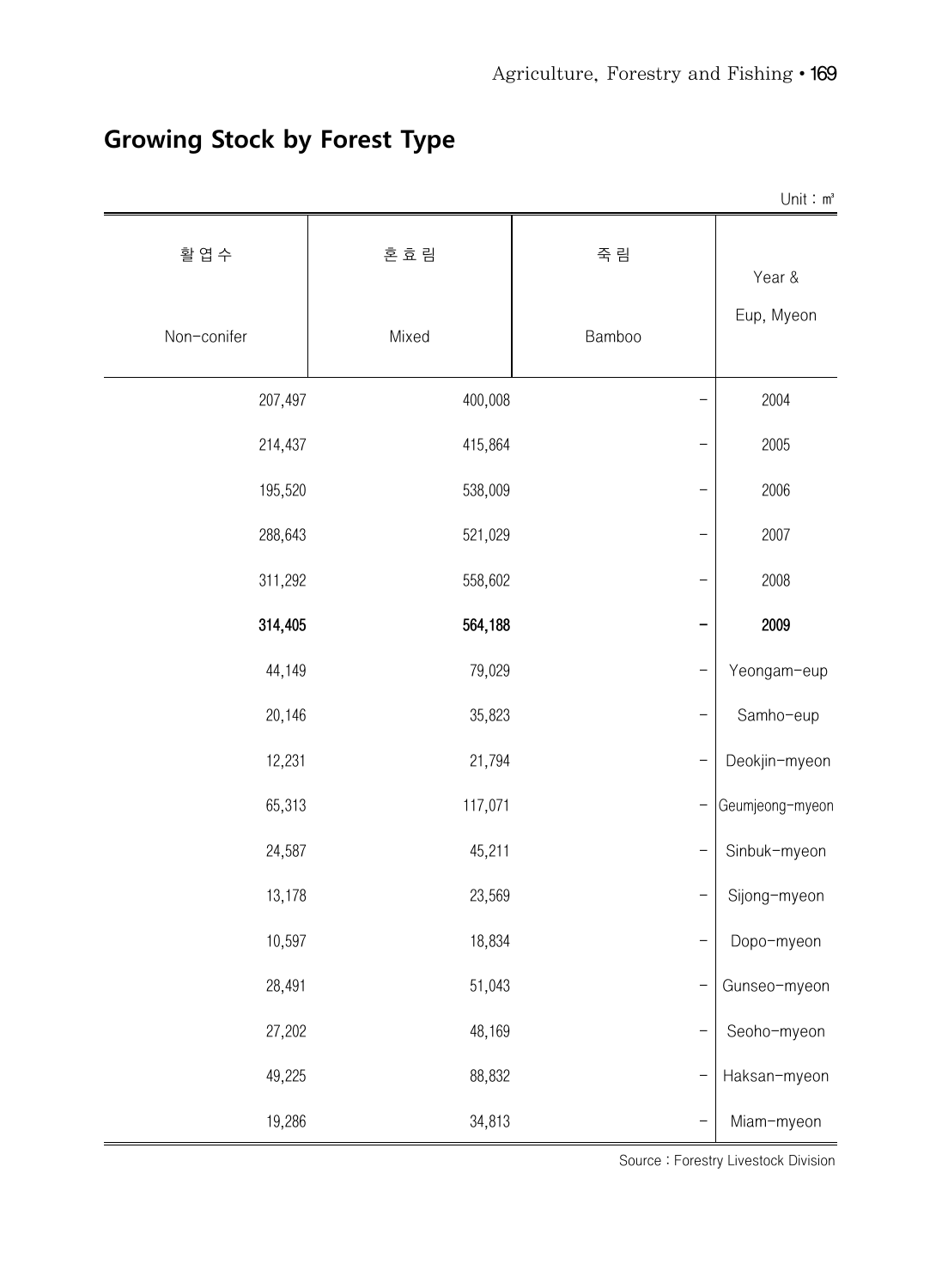#### **25. 임 산 물 생 산 량**

|        | 용재      | 죽재             | 연료    | 농용자재1)            | 종실 2)      | 버섯 3)    |
|--------|---------|----------------|-------|-------------------|------------|----------|
| 연<br>별 | $(m^3)$ | $(\triangleq)$ | (M/T) | $\left( t\right)$ | (kg)       | (kg)     |
| 읍면별    |         |                |       | Agricultural      | Wild fruit |          |
|        | Timber  | Bamboo         | Feul  | material          | and nuts   | Mushroom |
| 2004   | 3,360   | 300            |       |                   | 3,958,179  | 7,090    |
| 2005   | 7,928   |                |       |                   | 3,205,078  | 7,000    |
| 2006   | 3,978   |                |       |                   | 5,713,220  | 18,587   |
| 2007   | 10,927  |                |       |                   | 6,643,994  | 45,000   |
| 2008   | 13,926  |                |       |                   | 6,520,988  | 47,830   |
| 2009   | 8,740   |                |       |                   | 5,592,428  | 47,710   |
| 영암읍    | 1,499   |                |       |                   | 168,320    | 20,100   |
| 삼호읍    |         |                |       |                   | 17,330     | 2,500    |
| 덕진면    |         |                |       |                   | 133,786    |          |
| 금정면    | 6,727   |                |       |                   | 4,277,861  | 23,610   |
| 신북면    | 514     |                |       |                   | 487,491    | 1,500    |
| 시종면    |         |                |       |                   | 109,500    |          |
| 도포면    |         |                |       |                   | 142,200    |          |
| 군서면    |         |                |       |                   | 45,200     |          |
| 서호면    |         |                |       |                   | 176,070    |          |
| 학산면    |         |                |       |                   | 21,100     |          |
| 미암면    |         |                |       |                   | 13,570     |          |

자료 : 산림축산과

 주 : 1) 농용자재 : 녹비, 퇴비원료, 사료 2) 종실 : 밤, 호두, 잣, 대추, 도토리, 낙엽송실 은행, 기타 3) 버섯 : 송이, 표고, 목이, 느타리, 기타 4) 약용 : 약초, 산수유, 기타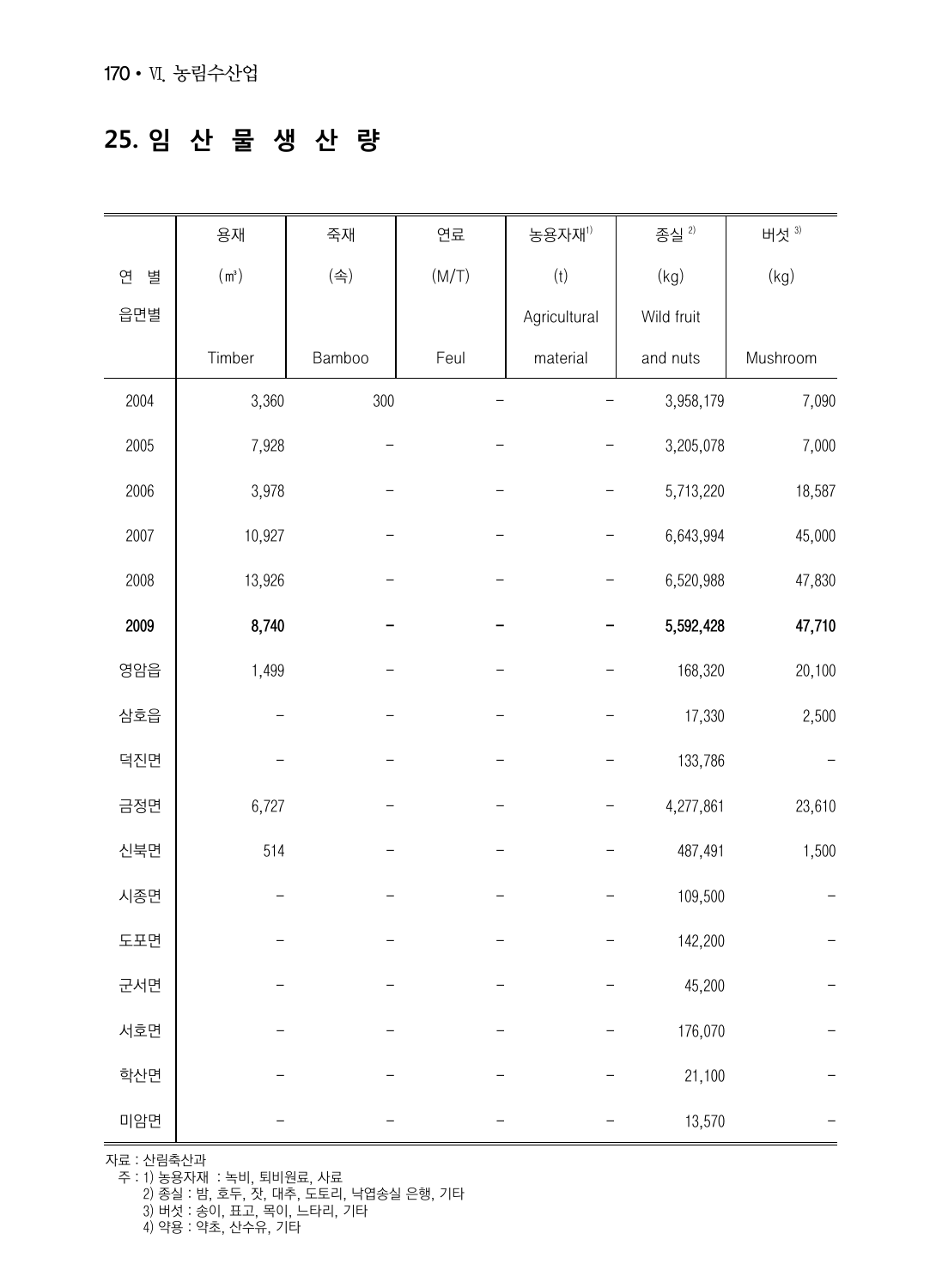| 섬유원료     | 수지    | 탄닌원료     | 약용 $4$    | 죽순     | 산나물                      |                 |
|----------|-------|----------|-----------|--------|--------------------------|-----------------|
| (kg)     | (kg)  | (kg)     | (kg)      | (kg)   | (kg)                     | Year &          |
| Fiber    |       | Tannin   | Medicinal | Banboo | Wild                     | Eup, Myeon      |
| material | Resin | material | use       | shoot  | vegetable                |                 |
|          |       |          |           | 15,038 | 40,950                   | 2004            |
|          |       |          |           | 9,530  | 40,010                   | 2005            |
|          |       |          |           |        | 13,922                   | 2006            |
|          |       |          | 111       | 3,000  | 19,480                   | 2007            |
|          |       |          | 111       |        | 9,300                    | 2008            |
|          |       |          | 250       |        | -                        | 2009            |
|          |       |          |           |        | <sup>-</sup>             | Yeongam-eup     |
|          |       |          |           |        |                          | Samho-eup       |
|          |       |          |           |        |                          | Deokjin-myeon   |
|          |       |          |           |        |                          | Geumjeong-myeon |
|          |       |          |           |        | $\overline{\phantom{0}}$ | Sinbuk-myeon    |
|          |       |          |           |        | $\qquad \qquad -$        | Sijong-myeon    |
|          |       |          |           |        |                          | Dopo-myeon      |
|          |       |          | 250       |        | $\qquad \qquad -$        | Gunseo-myeon    |
|          |       |          |           |        |                          | Seoho-myeon     |
|          |       |          |           |        |                          | Haksan-myeon    |
|          |       |          |           |        |                          | Miam-myeon      |

#### **Production of Forest Products**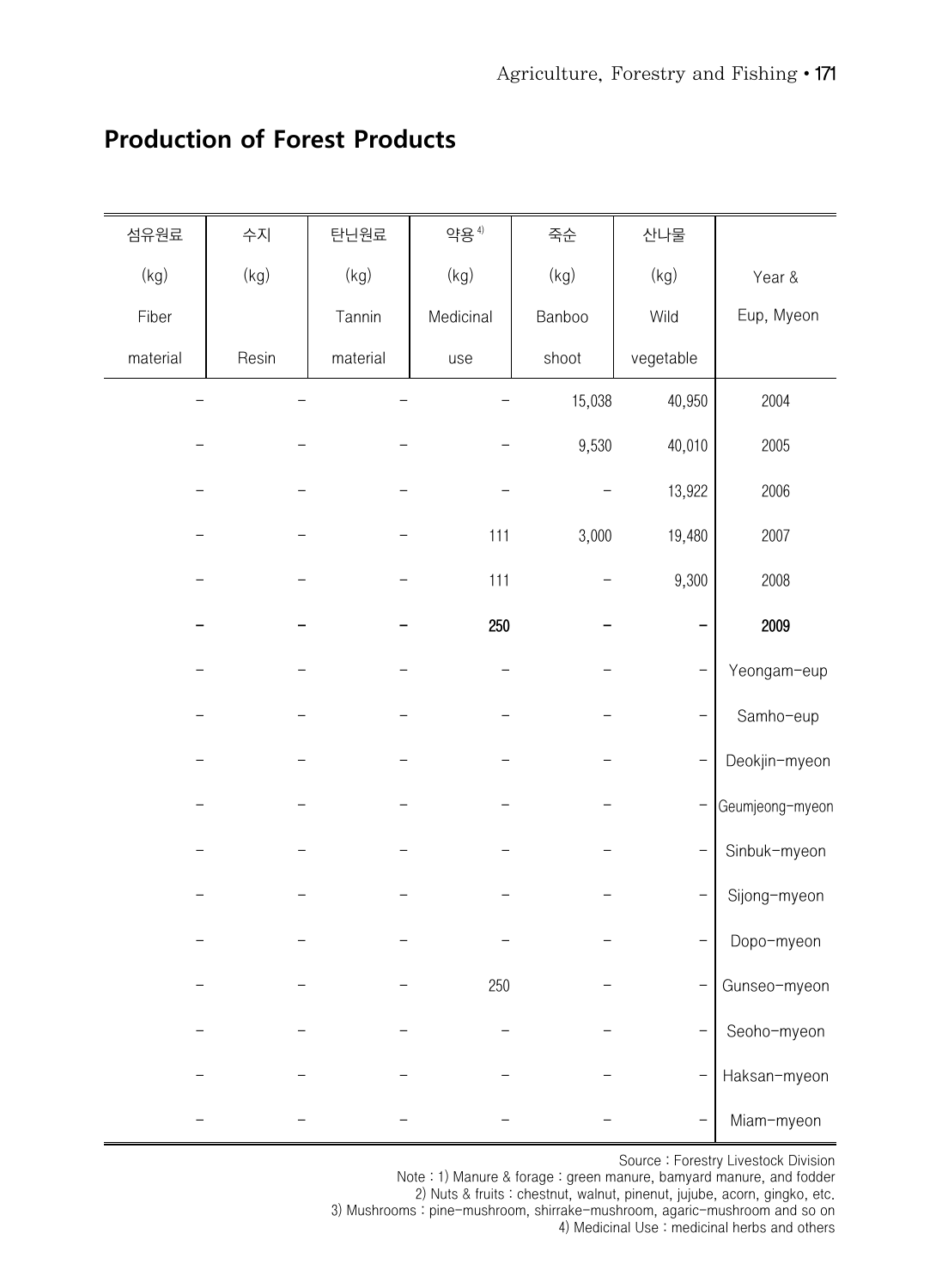172•Ⅵ. 농림수산업

## **26. 임목벌채 허가**

단위 : ha

|        | 합계          |        | 주 벌                     |        | 솎아베기         |                |
|--------|-------------|--------|-------------------------|--------|--------------|----------------|
| 연<br>별 | Total       |        | Final clearing          |        | Thinning     |                |
| 읍면별    | 면 적         | 재 적    | 면 적                     | 재 적    | 면 적          | 재 적            |
|        | Area        | Volume | Area                    | Volume | Area         | Volume         |
| 2007   | 127         | 10,735 |                         |        | $\mathbf{1}$ | $\overline{5}$ |
| 2008   | 58          | 5,791  | 23                      | 1,926  | $\mathbf{1}$ | 46             |
| 2009   | 117         | 12,495 | $\overline{\mathbf{4}}$ | 122    | 54           | 5,127          |
| 영암읍    | 21          | 2,058  |                         |        | 14           | 1,102          |
| 삼호읍    |             |        |                         |        |              |                |
| 덕진면    |             |        |                         |        |              |                |
| 금정면    | $75\,$      | 8,857  | $\sqrt{2}$              | 86     | $40\,$       | 4,025          |
| 신북면    | $14$        | 974    | $\overline{c}$          | $36\,$ |              |                |
| 시종면    |             |        |                         |        |              |                |
| 도포면    |             |        |                         |        |              |                |
| 군서면    | $\sqrt{3}$  | 10     |                         |        |              |                |
| 서호면    | $\,$ 5 $\,$ | 596    |                         |        |              |                |
| 학산면    |             |        |                         |        |              |                |
| 미암면    |             |        |                         |        |              |                |

자료 : 종합민원과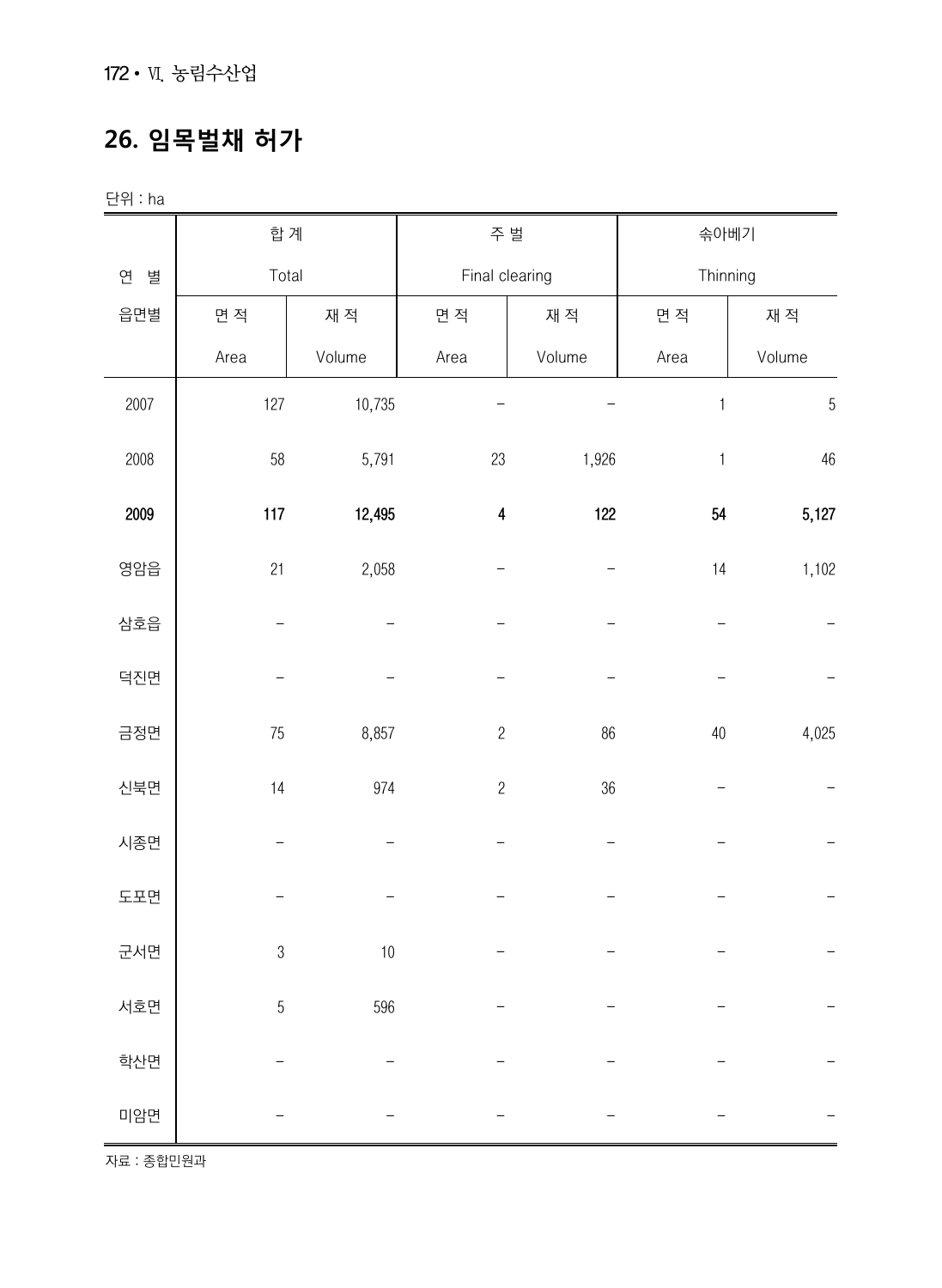# **Lumbering Permits**

|                       |        |        |        | Unit: ha        |
|-----------------------|--------|--------|--------|-----------------|
| 수종갱신                  |        | 기 타    |        |                 |
| Conversion of species |        | Others |        | Year &          |
| 면 적                   | 재 적    | 면 적    | 재 적    | Eup, Myeon      |
| Area                  | Volume | Area   | Volume |                 |
| 63                    | 5,480  | 64     | 5,250  | 2007            |
| 34                    | 3,818  |        |        | 2008            |
| 59                    | 7,247  |        |        | 2009            |
| $\,6$                 | 956    |        |        | Yeongam-eup     |
|                       |        |        |        | Samho-eup       |
|                       |        |        |        | Deokjin-myeon   |
| 33                    | 4,747  |        |        | Geumjeong-myeon |
| 12                    | 938    |        |        | Sinbuk-myeon    |
|                       |        |        |        | Sijong-myeon    |
|                       |        |        |        | Dopo-myeon      |
| $\sqrt{3}$            | $10$   |        |        | Gunseo-myeon    |
| $\mathbf 5$           | 596    |        |        | Seoho-myeon     |
|                       |        |        |        | Haksan-myeon    |
|                       |        |        |        | Miam-myeon      |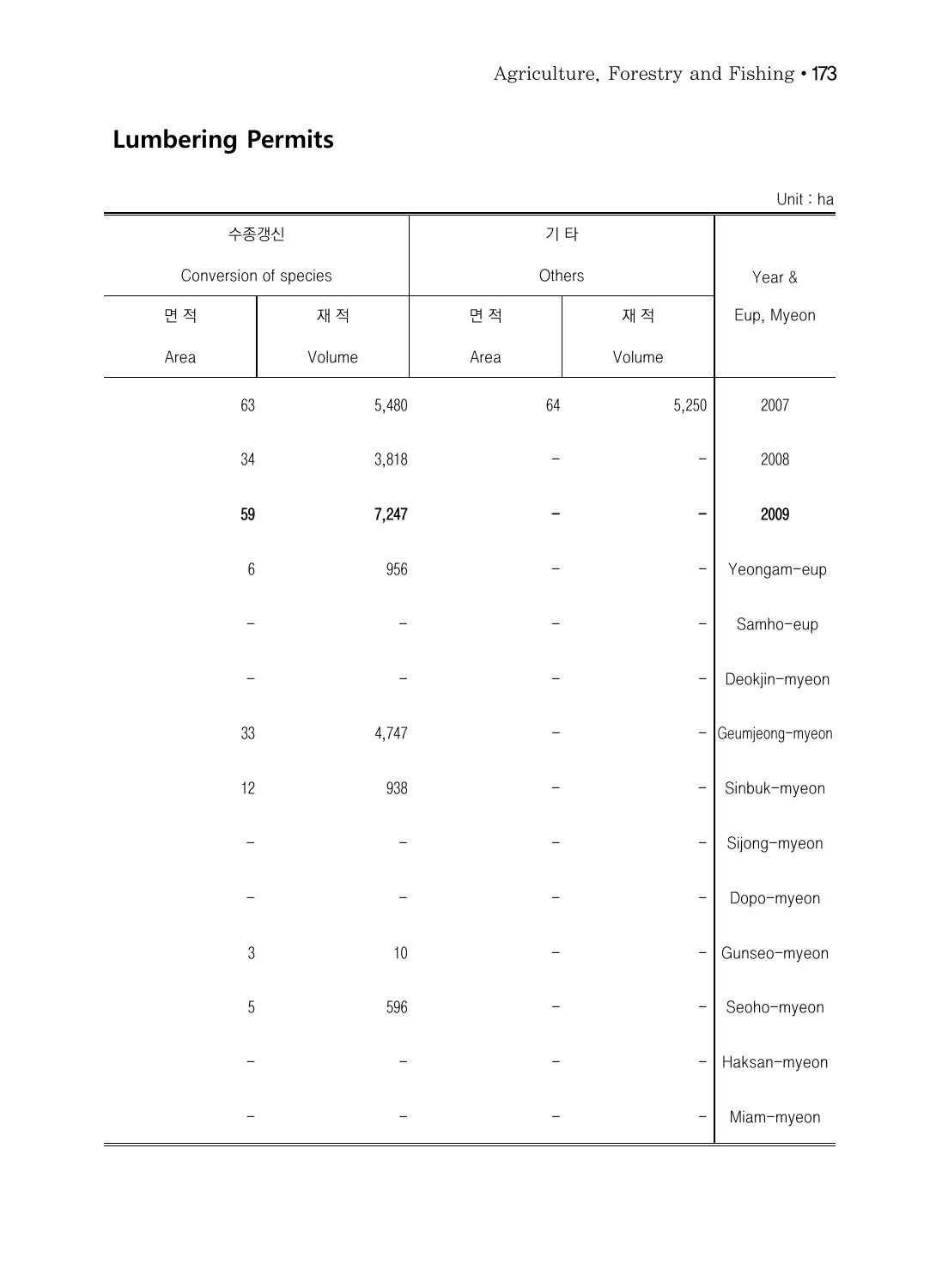#### 174•Ⅵ. 농림수산업

#### **27. 수 렵**

단위 : 건

|               | 수렵면허 Hunting license |                  |                  |                                             |  |  |  |
|---------------|----------------------|------------------|------------------|---------------------------------------------|--|--|--|
| 연<br>별<br>읍면별 | 계<br>Total           | 내국인<br>Native    | 외국인<br>Foreigner | 외교관 · 군인<br>Diplomat, military<br>personnel |  |  |  |
| 2004          | $\,6$                | $6\,$            |                  |                                             |  |  |  |
| 2005          | 28                   | 28               |                  |                                             |  |  |  |
| 2006          | 28                   | 28               |                  |                                             |  |  |  |
| 2007          | 17                   | 17               |                  |                                             |  |  |  |
| 2008          | $\boldsymbol{6}$     | $\boldsymbol{6}$ |                  |                                             |  |  |  |
| 2009          | $20\,$               | 20               |                  |                                             |  |  |  |
| 영암읍           | $\boldsymbol{6}$     | $6\,$            |                  |                                             |  |  |  |
| 삼호읍           | $\mathfrak 3$        | $\mathfrak{B}$   |                  |                                             |  |  |  |
| 덕진면           | $\sqrt{2}$           | $\sqrt{2}$       |                  |                                             |  |  |  |
| 금정면           | $\mathbf{1}$         | $\mathbf{1}$     |                  |                                             |  |  |  |
| 신북면           | $\overline{c}$       | $\sqrt{2}$       |                  |                                             |  |  |  |
| 시종면           | $\overline{c}$       | $\sqrt{2}$       |                  |                                             |  |  |  |
| 도포면           | $\mathbf{1}$         | $\mathbf{1}$     |                  |                                             |  |  |  |
| 군서면           | $\mathbf{1}$         | $\mathbf{1}$     |                  |                                             |  |  |  |
| 서호면           |                      |                  |                  |                                             |  |  |  |
| 학산면           | 1                    | 1                |                  |                                             |  |  |  |
| 미암면           | $\mathbf{1}$         | $\mathbf{1}$     |                  |                                             |  |  |  |

자료 : 환경보전과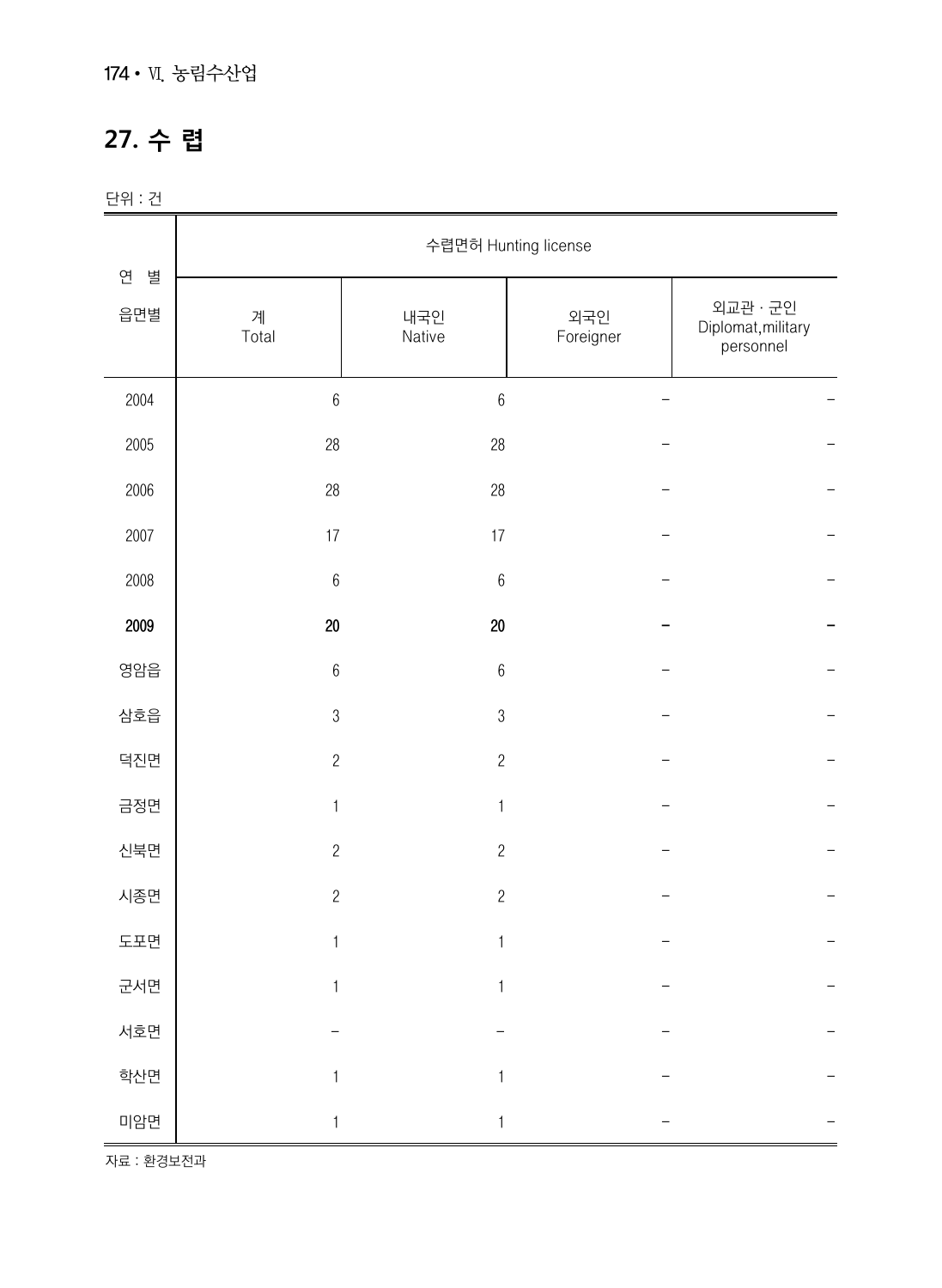## **Hunting**

|                |                         |                  |                                             |                                      |                                     | Unit: Case           |
|----------------|-------------------------|------------------|---------------------------------------------|--------------------------------------|-------------------------------------|----------------------|
|                | 포획승인 Permits of hunting |                  |                                             | 포획량(마리)                              |                                     |                      |
| 계<br>Total     | 내국인<br>Native           | 외국인<br>Foreigner | 외교관 · 군인<br>Diplomat, military<br>personnel | Amount of<br>game taken or<br>hunted | 수렵수입액(천원)<br>Income from<br>hunting | Year &<br>Eup, Myeon |
|                |                         |                  |                                             |                                      |                                     | 2004                 |
|                |                         |                  |                                             |                                      |                                     | 2005                 |
| 524            | 524                     |                  |                                             | 818                                  | 35,000                              | 2006                 |
|                |                         |                  |                                             |                                      |                                     | 2007                 |
| 676            | 676                     |                  |                                             | 957                                  | 49,709                              | 2008                 |
| $\overline{c}$ | $\overline{c}$          |                  |                                             |                                      | 40                                  | 2009                 |
|                |                         |                  |                                             |                                      |                                     | Yeongam-eup          |
|                |                         |                  |                                             |                                      |                                     | Samho-eup            |
|                |                         |                  |                                             |                                      |                                     | Deokjin-myeon        |
|                |                         |                  |                                             |                                      |                                     | Geumjeong-myeon      |
|                |                         |                  |                                             |                                      |                                     | Sinbuk-myeon         |
|                |                         |                  |                                             |                                      |                                     | Sijong-myeon         |
|                |                         |                  |                                             |                                      |                                     | Dopo-myeon           |
|                |                         |                  |                                             |                                      |                                     | Gunseo-myeon         |
|                |                         |                  |                                             |                                      |                                     | Seoho-myeon          |
|                |                         |                  |                                             |                                      |                                     | Haksan-myeon         |
|                |                         |                  |                                             |                                      |                                     | Miam-myeon           |

Source : Environment Preservation Division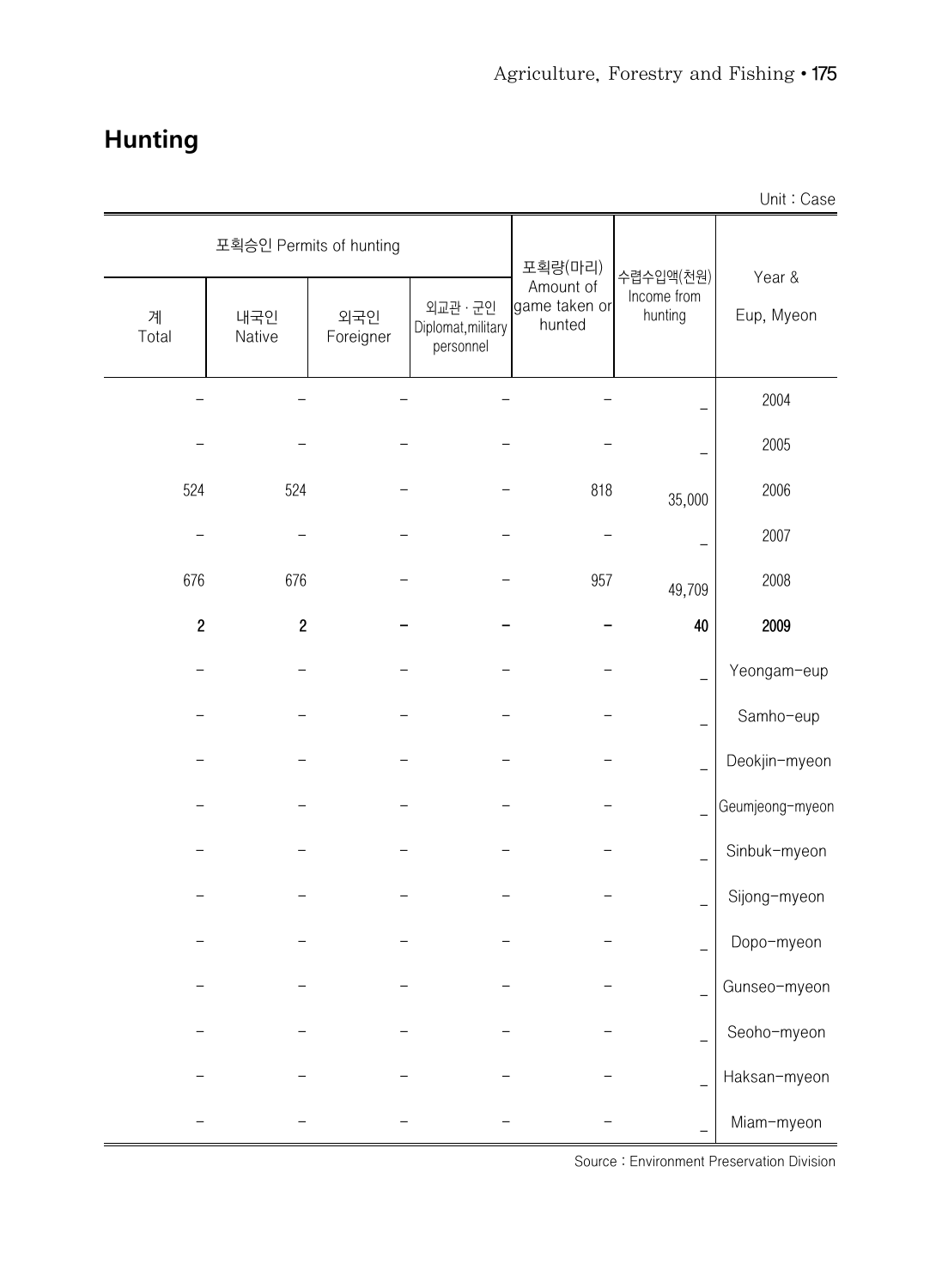176•Ⅵ. 농림수산업

## **28. 수렵면허장 발급**

## **Hunting License Issues**

| ΩI |  |
|----|--|
|    |  |

단위 : 건 Unit : Case

| 연<br>별 | 계                | 1 종            | 2종         | 3종        | Year            |
|--------|------------------|----------------|------------|-----------|-----------------|
| 읍면별    | Total            | Class I        | Class II   | Class III | Eup, Myeon      |
| 2004   | $6\,$            | $\,6\,$        |            |           | 2004            |
| 2005   | 28               | 27             | 1          |           | 2005            |
| 2006   | 28               | 26             | $\sqrt{2}$ |           | 2006            |
| 2007   | 17               | 16             | 1          |           | 2007            |
| 2008   | $6\,$            | $\,6\,$        |            |           | 2008            |
| 2009   | $20\,$           | $20\,$         |            |           | 2009            |
| 영암읍    | $\boldsymbol{6}$ | $\,6\,$        |            |           | Yeongam-eup     |
| 삼호읍    | $\sqrt{3}$       | $\mathfrak{B}$ |            |           | Samho-eup       |
| 덕진면    | $\sqrt{2}$       | $\overline{c}$ |            |           | Deokjin-myeon   |
| 금정면    | $\mathbf{1}$     | $\mathbf{1}$   |            |           | Geumjeong-myeon |
| 신북면    | $\sqrt{2}$       | $\sqrt{2}$     |            |           | Sinbuk-myeon    |
| 시종면    | $\overline{c}$   | $\overline{c}$ |            |           | Sijong-myeon    |
| 도포면    | $\mathbf{1}$     | $\mathbf{1}$   |            |           | Dopo-myeon      |
| 군서면    | $\mathbf{1}$     | 1              |            |           | Gunseo-myeon    |
| 서호면    |                  |                |            |           | Seoho-myeon     |
| 학산면    | 1                | 1              |            |           | Haksan-myeon    |
| 미암면    | $\mathbf{1}$     | 1              |            |           | Miam-myeon      |

자료 : 환경보전과 Source : Environment Preservation Division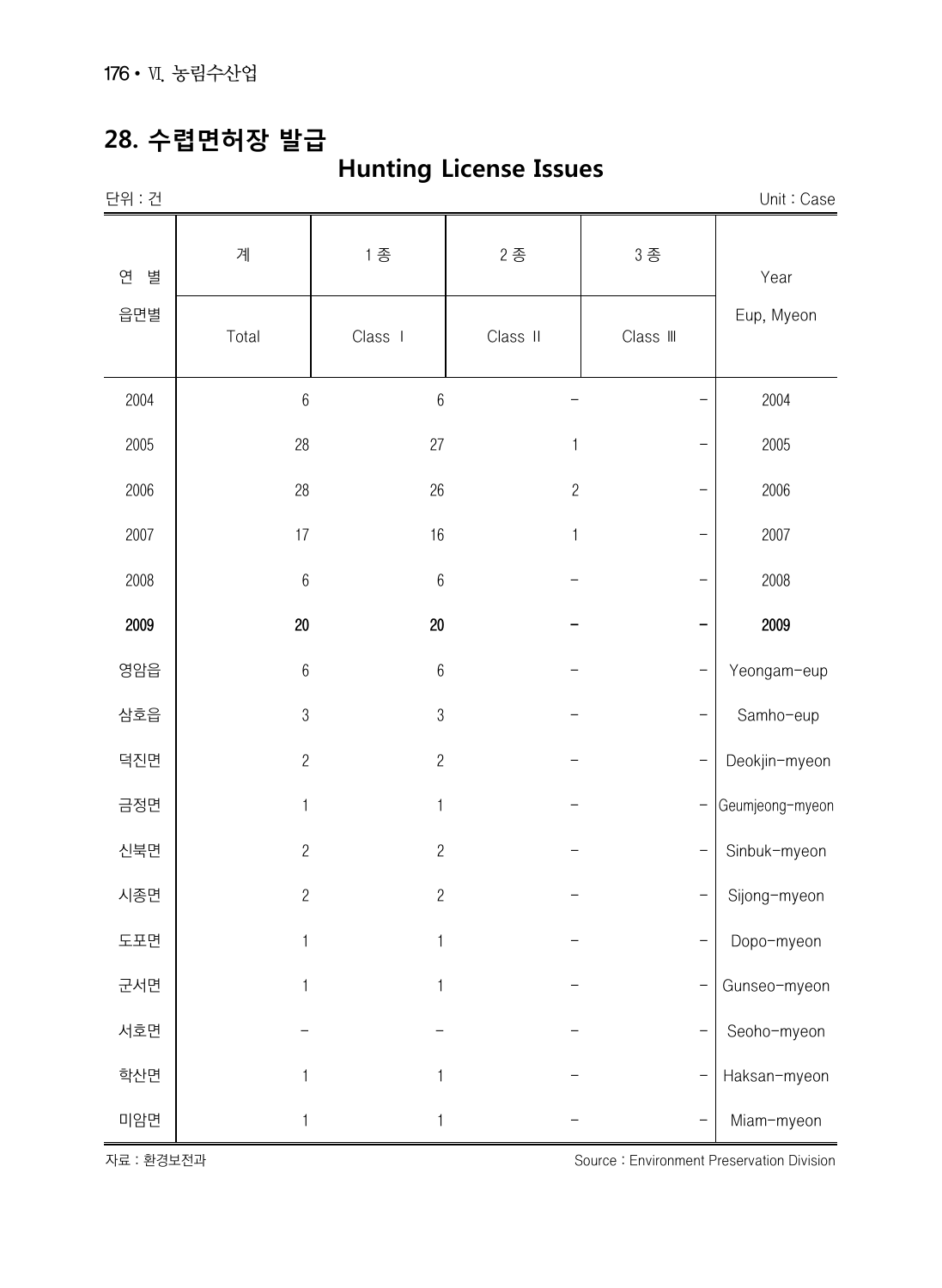## **29. 사 방 사 업**

단위 : ha, 천본, 천원, km

|        |                  | 합 계      |           |      | 산지 및 해안사방<br>Hillside and coastal |        |
|--------|------------------|----------|-----------|------|-----------------------------------|--------|
| 연<br>별 |                  | Total    |           |      | Erosion Control                   |        |
| 읍면별    | 면적               | 식재본수     | 공사비       | 면적   | 식재본수                              | 공사비    |
|        | Area             | Seedings | Cost      | Area | Seedings                          | Cost   |
| 2004   | $\overline{c}$   |          | 441,000   |      |                                   |        |
| 2005   |                  |          | 24,000    |      |                                   | 24,000 |
| 2006   | 1                |          | 180,000   |      |                                   |        |
| 2007   | $\mathbf{2}$     |          | 500,000   |      |                                   |        |
| 2008   | $\sqrt{2}$       |          | 739,298   |      |                                   |        |
| 2009   | $\boldsymbol{6}$ |          | 1,529,758 |      |                                   |        |
| 영암읍    | $\overline{c}$   |          | 509,919   |      |                                   |        |
| 삼호읍    |                  |          |           |      |                                   |        |
| 덕진면    |                  |          |           |      |                                   |        |
| 금정면    | 1                |          | 254,960   |      |                                   |        |
| 신북면    | 1                |          | 254,960   |      |                                   |        |
| 시종면    |                  |          |           |      |                                   |        |
| 도포면    |                  |          |           |      |                                   |        |
| 군서면    |                  |          |           |      |                                   |        |
| 서호면    |                  |          |           |      |                                   |        |
| 학산면    |                  |          |           |      |                                   |        |
| 미암면    | $\overline{c}$   |          | 509,919   |      |                                   |        |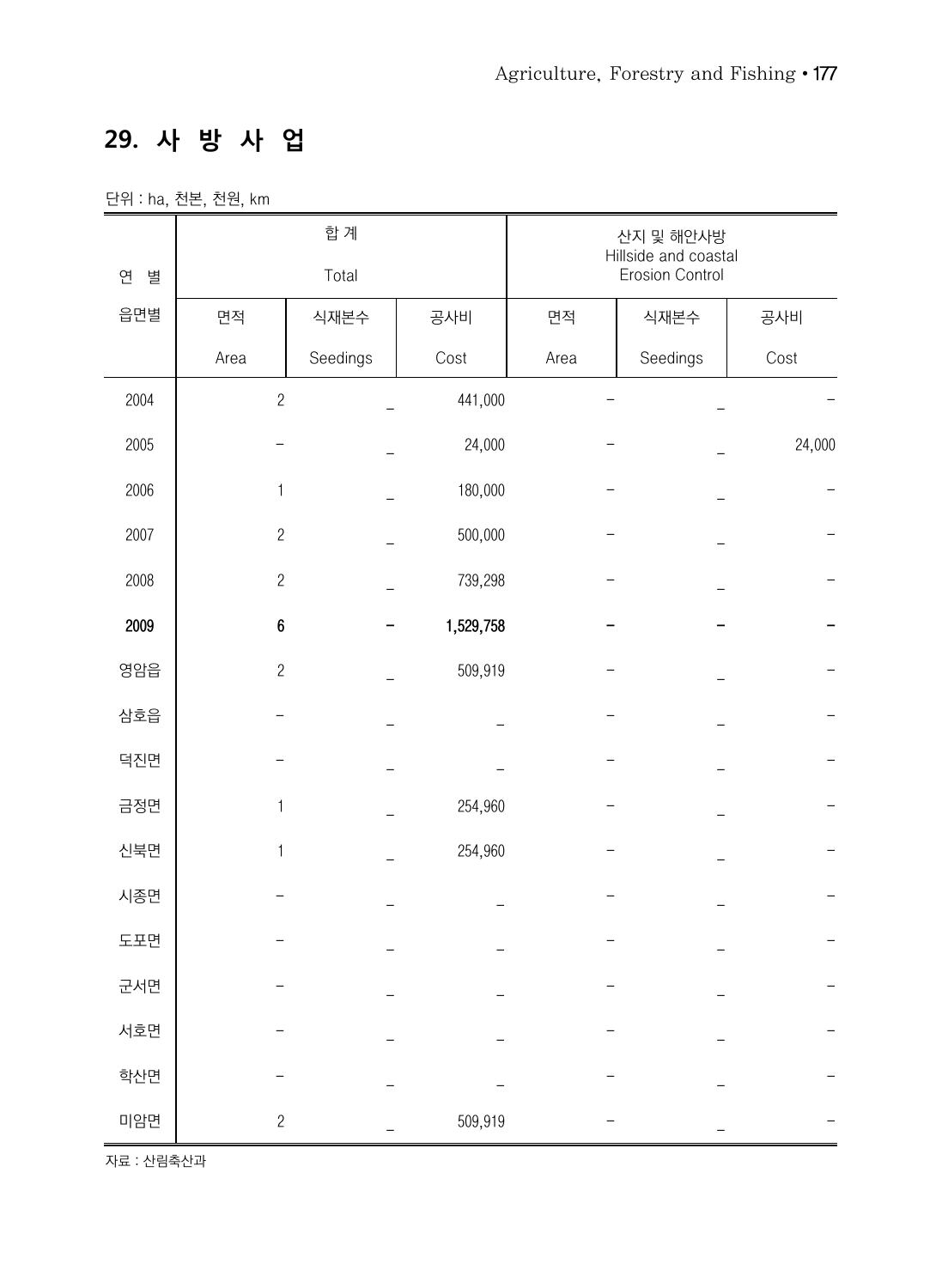#### **Erosion Control**

Unit : ha, 1,000tress, 1,000Won, km

| 야계사방                          |         | 사방댐                           |           |                 |
|-------------------------------|---------|-------------------------------|-----------|-----------------|
| Stream Channel<br>Improvement |         | <b>Erosion Control</b><br>dam | Year &    |                 |
| 공사비                           | 연장      | 개소                            | 공사비       | Eup, Myeon      |
| Cost                          | Length  | Place                         | Cost      |                 |
| 1                             | 191,000 | 1                             | 250,000   | 2004            |
| 1                             | 168,347 | $\mathbf{1}$                  | 220,450   | 2005            |
| $\mathbf{1}$                  | 180,000 |                               |           | 2006            |
|                               |         | $\sqrt{2}$                    | 500,000   | 2007            |
|                               |         | $\sqrt{2}$                    | 739,298   | 2008            |
|                               |         | $\boldsymbol{6}$              | 1,529,758 | 2009            |
|                               |         | $\overline{c}$                | 509,919   | Yeongam-eup     |
|                               |         |                               |           | Samho-eup       |
|                               |         |                               |           | Deokjin-myeon   |
|                               |         | 1                             | 254,960   | Geumjeong-myeon |
|                               |         | 1                             | 254,960   | Sinbuk-myeon    |
|                               |         |                               |           | Sijong-myeon    |
|                               |         |                               |           | Dopo-myeon      |
|                               |         |                               |           | Gunseo-myeon    |
|                               |         |                               |           | Seoho-myeon     |
|                               |         |                               |           | Haksan-myeon    |
|                               |         | $\overline{c}$                | 509,919   | Miam-myeon      |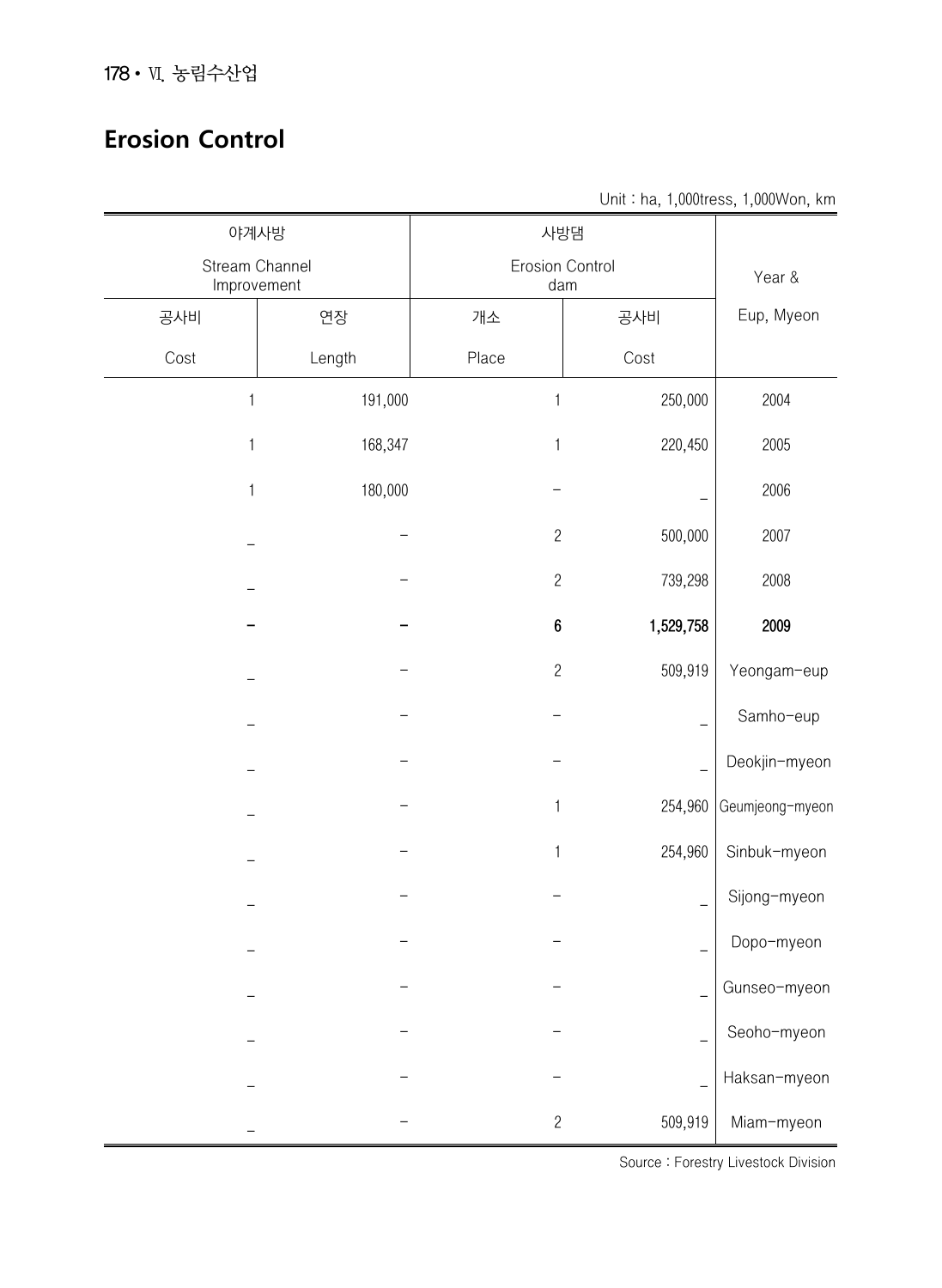## **30. 조 림**

단위 : ha, 천본

|        | 합계       |           | 경제수                    |           | 조경수     |           |
|--------|----------|-----------|------------------------|-----------|---------|-----------|
| 연<br>별 | Total    |           | Long-term rotation spp |           |         |           |
| 읍면별    | 면적       | 본수        | 면적                     | 본수        | 면적      | 본수        |
|        | Area     | Seedlings | Area                   | Seedlings | Area    | Seedlings |
| 2004   | 133.0    | 371.0     | 105.0                  | 347.0     | 18.0    | $9.0\,$   |
| 2005   | 98.0     | 217.0     | 88.0                   | 212.0     | 20.0    | 5.0       |
| 2006   | 89.6     | 186.0     | 72.0                   | 168.2     | 8.6     | $4.3\,$   |
| 2007   | 48.0     | 90.0      | 32.0                   | 69.0      | $3.0\,$ | 1.5       |
| 2008   | 75.0     | 98.5      | 60.5                   | 59.4      | $1.5\,$ | 27.6      |
| 2009   | $50.0\,$ | 78.0      | 20.0                   | 48.0      |         |           |
| 영암읍    | 13.0     | 19.2      | 4.0                    | 10.7      |         |           |
| 삼호읍    |          |           |                        |           |         |           |
| 덕진면    | $1.0\,$  | 3.0       | $1.0\,$                | 3.0       |         |           |
| 금정면    | 26.0     | 38.7      | 12.0                   | 27.7      |         |           |
| 신북면    | $7.0\,$  | 10.5      |                        |           |         |           |
| 시종면    |          |           |                        |           |         |           |
| 도포면    |          |           |                        |           |         |           |
| 군서면    | $3.0\,$  | 6.6       | 3.0                    | $6.6\,$   |         |           |
| 서호면    |          |           |                        |           |         |           |
| 학산면    |          |           |                        |           |         |           |
| 미암면    |          |           |                        |           |         |           |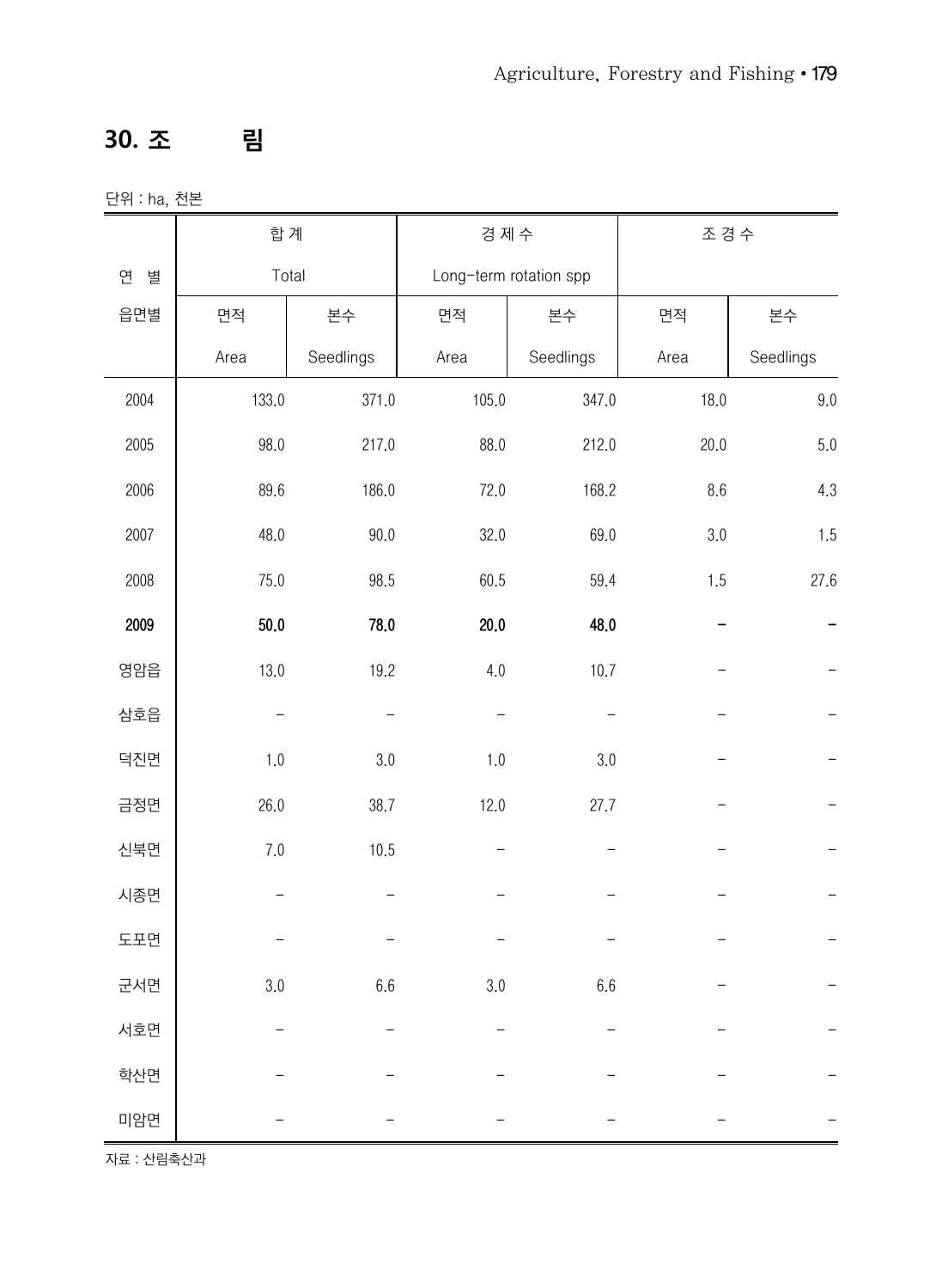## **Reforestation by Project**

Unit : ha, 1,000 seedlings

| 큰나무       |           | 유실수       |           | 기 타    |           |                 |
|-----------|-----------|-----------|-----------|--------|-----------|-----------------|
| Stock spp |           | Fruit spp |           | Others |           | Year &          |
| 면적        | 본수        | 면적        | 본수        | 면적     | 본수        | Eup, Myeon      |
| Area      | Seedlings | Area      | Seedlings | Area   | Seedlings |                 |
| 10.0      | 15.0      |           |           |        |           | 2004            |
| 8.0       | 12.0      |           |           |        |           | 2005            |
| 9.0       | 13.5      |           |           |        |           | 2006            |
| 13.0      | 19.5      |           |           | 26.0   |           | 2007            |
|           |           |           |           | 13.0   | 11.5      | 2008            |
| 15.0      | 22.5      |           |           | 15.0   | 7.5       | 2009            |
| 4.0       | 6.0       |           |           | 5.0    | 2.5       | Yeongam-eup     |
|           |           |           |           |        |           | Samho-eup       |
|           |           |           |           |        |           | Deokjin-myeon   |
| 4.0       | 6.0       |           |           | 10.0   | $5.0\,$   | Geumjeong-myeon |
| 7.0       | 10.5      |           |           |        |           | Sinbuk-myeon    |
|           |           |           |           |        |           | Sijong-myeon    |
|           |           |           |           |        |           | Dopo-myeon      |
|           |           |           |           |        |           | Gunseo-myeon    |
|           |           |           |           |        |           | Seoho-myeon     |
|           |           |           |           |        |           | Haksan-myeon    |
|           |           |           |           |        |           | Miam-myeon      |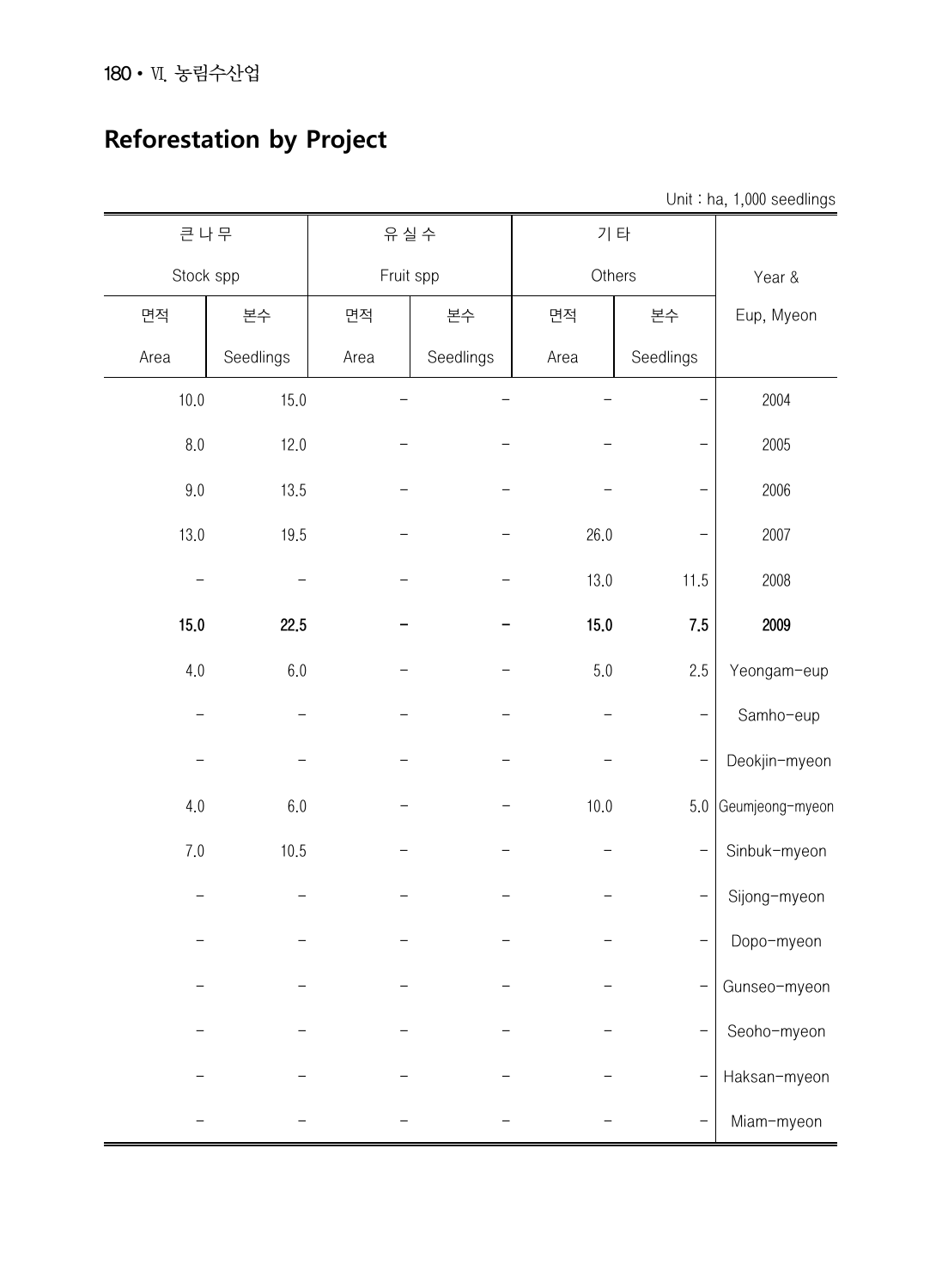## **31. 산 림 피 해**

단위 : ha, 천원

|        | 합계             |       |                   | 도벌    |                |                   | 무허가벌채                   |                           |                   |
|--------|----------------|-------|-------------------|-------|----------------|-------------------|-------------------------|---------------------------|-------------------|
| 연<br>별 |                | Total |                   |       | De-forestation |                   |                         | Unauthorized tree-cutting |                   |
| 읍면별    | 건수             | 면적    | 피해액               | 건수    | 면적             | 피해액               | 건수                      | 면적                        | 피해액               |
|        | Cases          | Area  | Amount<br>damaged | Cases | Area           | Amount<br>damaged | Cases                   | Area                      | Amount<br>damaged |
| 2004   | $\overline{9}$ | 1.42  | 9,065             |       |                |                   |                         |                           |                   |
| 2005   | 10             | 1.00  | 11,506            |       |                |                   | 1                       | 0.10                      | $\sqrt{3}$        |
| 2006   | $\overline{4}$ | 0.74  | 17,111            |       |                |                   |                         |                           |                   |
| 2007   | 32             | 5.29  | 158,454           |       |                |                   |                         |                           |                   |
| 2008   | $\overline{c}$ | 0.56  | 13,296            |       |                |                   |                         |                           |                   |
| 2009   | 17             | 3.41  | 25,764            |       |                |                   | $\overline{\mathbf{4}}$ | 0.90                      | 114               |
| 영암읍    |                |       |                   |       |                |                   |                         |                           |                   |
| 삼호읍    |                |       |                   |       |                |                   |                         |                           |                   |
| 덕진면    |                |       |                   |       |                |                   |                         |                           |                   |
| 금정면    |                |       |                   |       |                |                   |                         |                           |                   |
| 신북면    | $\overline{4}$ | 0.76  | 7,600             |       |                |                   |                         |                           |                   |
| 시종면    |                |       |                   |       |                |                   |                         |                           |                   |
| 도포면    | $\sqrt{2}$     | 0.52  | 9,800             |       |                |                   |                         |                           |                   |
| 군서면    | $\mathbf{1}$   | 0.05  | 520               |       |                |                   |                         |                           |                   |
| 서호면    | $\sqrt{2}$     | 0.70  | 896               |       |                |                   | $\mathbf{1}$            | 0.50                      | 36                |
| 학산면    |                |       |                   |       |                |                   |                         |                           |                   |
| 미암면    | $\, 8$         | 1.38  | 6,948             |       |                |                   | $\sqrt{3}$              | 0.40                      | $78\,$            |

자료 : 산림축산과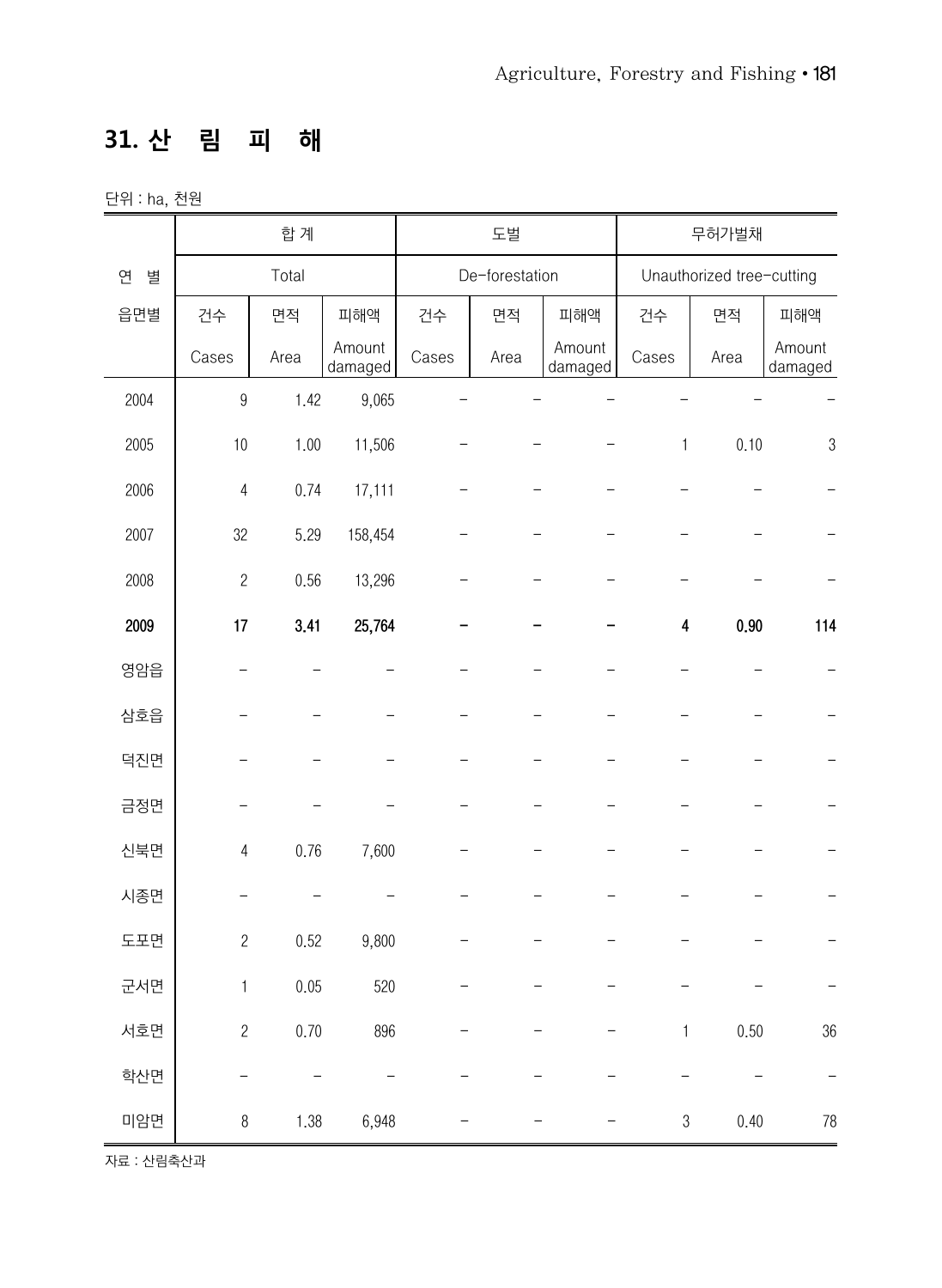182•Ⅵ. 농림수산업

# **Forest Damage**

Unit : ha, 1,000 won

|                | 불법산림형질변경                 |                   |            | 산불       |                   | 기타           |        |                   |                 |
|----------------|--------------------------|-------------------|------------|----------|-------------------|--------------|--------|-------------------|-----------------|
|                | 산림훼손 Forest exploitation |                   |            | Mt. Fire |                   |              | Others |                   | Year &          |
| 건수             | 면적                       | 피해액               | 건수         | 면적       | 피해액               | 건수           | 면적     | 피해액               | Eup, Myeon      |
| Cases          | Area                     | Amount<br>damaged | Cases      | Area     | Amount<br>damaged | Cases        | Area   | Amount<br>damaged |                 |
| $\overline{7}$ | 0.94                     | 8,461             | $\sqrt{2}$ | 0.48     | 604               |              |        |                   | 2004            |
| $6\,$          | 0.50                     | 9,791             | $\sqrt{2}$ | 0.30     | 645               | 1            | 0.10   | 1,067             | 2005            |
| $\sqrt{3}$     | 0.50                     | 11,432            |            |          |                   | $\mathbf{1}$ | 0.24   | 5,679             | 2006            |
| 15             | 3.00                     | 158,454           | 17         | 2.00     |                   |              |        |                   | 2007            |
|                |                          |                   |            |          |                   |              |        |                   | 2008            |
| 13             | 2.51                     | 25,650            |            |          |                   |              |        |                   | 2009            |
|                |                          |                   |            |          |                   |              |        |                   | Yeongam-eup     |
|                |                          |                   |            |          |                   |              |        |                   | Samho-eup       |
|                |                          |                   |            |          |                   |              |        |                   | Deokjin-myeon   |
|                |                          |                   |            |          |                   |              |        |                   | Geumjeong-myeon |
| 4              | 0.76                     | 7,600             |            |          |                   |              |        |                   | Sinbuk-myeon    |
|                |                          |                   |            |          |                   |              |        |                   | Sijong-myeon    |
| $\mathbf{2}$   | 0.52                     | 9,800             |            |          |                   |              |        |                   | Dopo-myeon      |
| 1              | 0.05                     | 520               |            |          |                   |              |        |                   | Gunseo-myeon    |
| $\mathbf{1}$   | 0.20                     | 860               |            |          |                   |              |        |                   | Seoho-myeon     |
|                |                          |                   |            |          |                   |              |        |                   | Haksan-myeon    |
| $\sqrt{5}$     | 0.98                     | 6,870             |            |          |                   |              |        |                   | Miam-myeon      |

Source : Forestry Livestock Division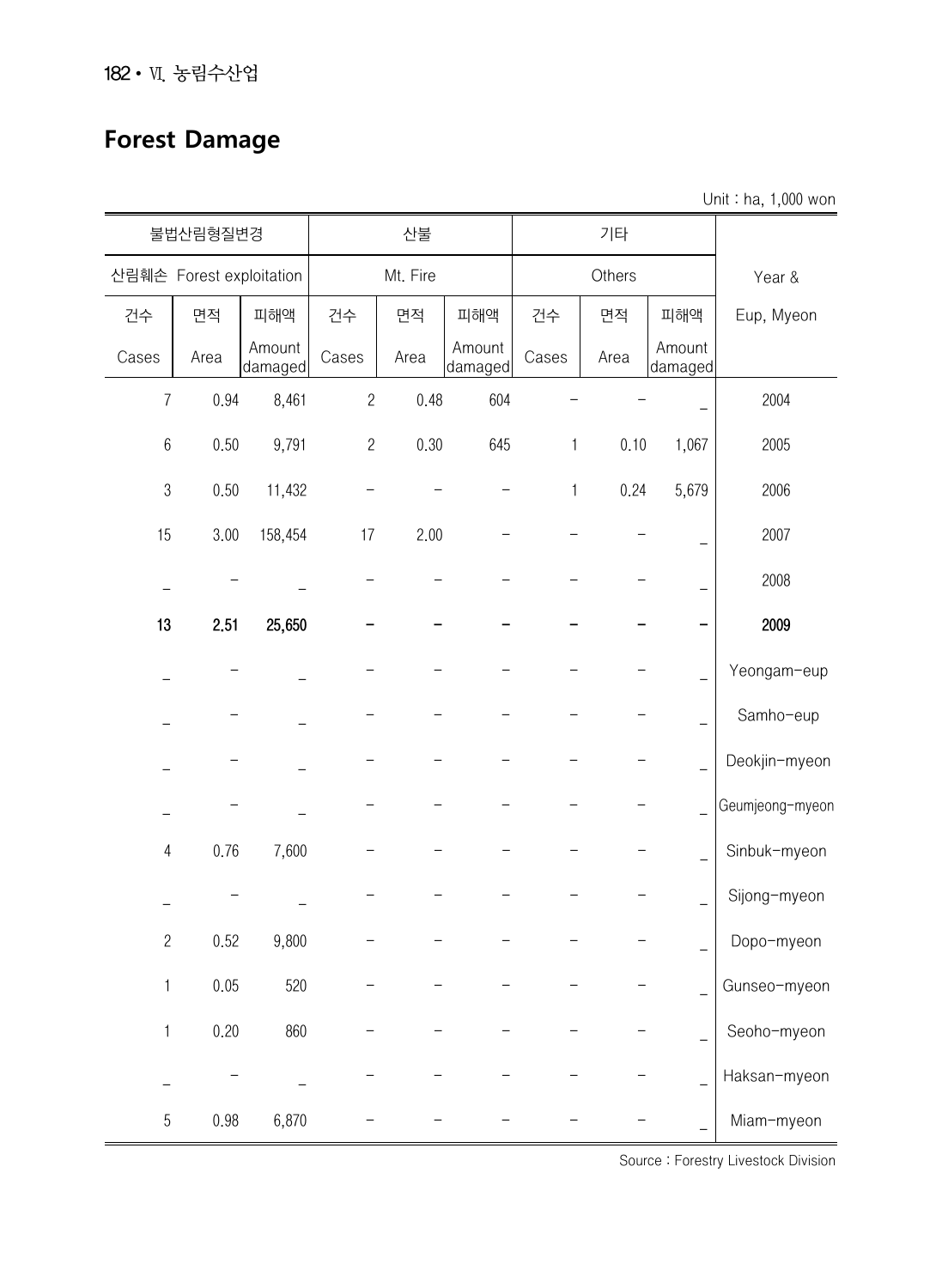#### **32. 어 가 및 어 가 인 구**

단위 : 가구, 명

|        |         | $\Theta$                     | 가         | Fishery Households |        |           |
|--------|---------|------------------------------|-----------|--------------------|--------|-----------|
|        | 합 계     | 전 업                          | 겸 업       |                    |        | Part time |
| 연<br>별 |         |                              | 소 계       | 제1종                |        | 제2종       |
|        | Grand   | $\ensuremath{\mathsf{Full}}$ |           |                    |        |           |
|        | Total   | time                         | Sub total | $Class-1$          |        | $Class-2$ |
| 2004   | 188     | $68\,$                       |           | $120$              | $50\,$ | $70\,$    |
| 2005   | $76\,$  | $17\,$                       |           | $59\,$             | $46\,$ | $13\,$    |
| 2006   | 189     | $69\,$                       |           | $120$              | $50\,$ | $70\,$    |
| 2007   | 238     | $98\,$                       |           | $140\,$            | $73\,$ | $67\,$    |
| 2008   | $302\,$ | $123\,$                      |           | 179                | $97\,$ | 82        |
| 2009   | 290     | 120                          |           | $170\,$            | 90     | $80\,$    |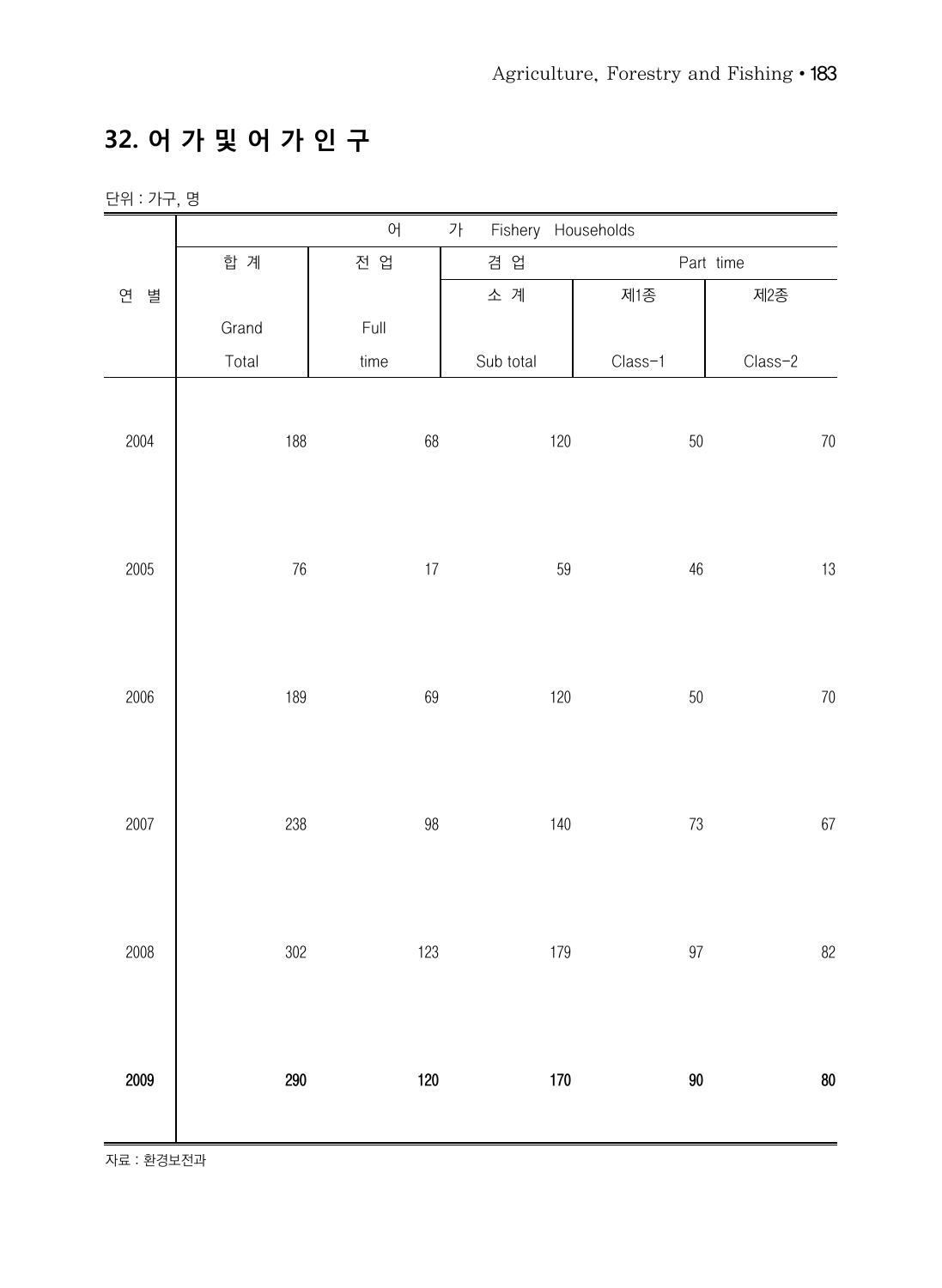## **Fishery Households and Population**

Unit : Household, Person

|       | 어 가 인 구 Fishery population |      |        | 어업종사자 Fishery workers |           |      |        |      |
|-------|----------------------------|------|--------|-----------------------|-----------|------|--------|------|
| 계     |                            | 남    | 여      | 계                     |           | 남    | 여      |      |
|       | 호당인구                       |      |        |                       | 호당종사자     |      |        | Year |
|       | Per                        |      |        |                       | Per       |      |        |      |
| Total | Household                  | Male | Female | Total                 | Household | Male | Female |      |
| 688   | 3.66                       |      |        |                       |           |      | —      | 2004 |
| 271   | 3.57                       | 127  | 144    | 126                   | 1.65      | 59   | 67     | 2005 |
| 689   | 3.65                       | 367  | 322    | 271                   | 1.43      | 205  | 66     | 2006 |
| 727   | 3.05                       | 385  | 342    | 311                   | 1.31      | 213  | 98     | 2007 |
| 849   | 2.81                       | 476  | 373    | 430                   | 1.42      | 306  | 124    | 2008 |
| 824   | 3.05                       | 444  | 380    | 430                   | 1.44      | 310  | 120    | 2009 |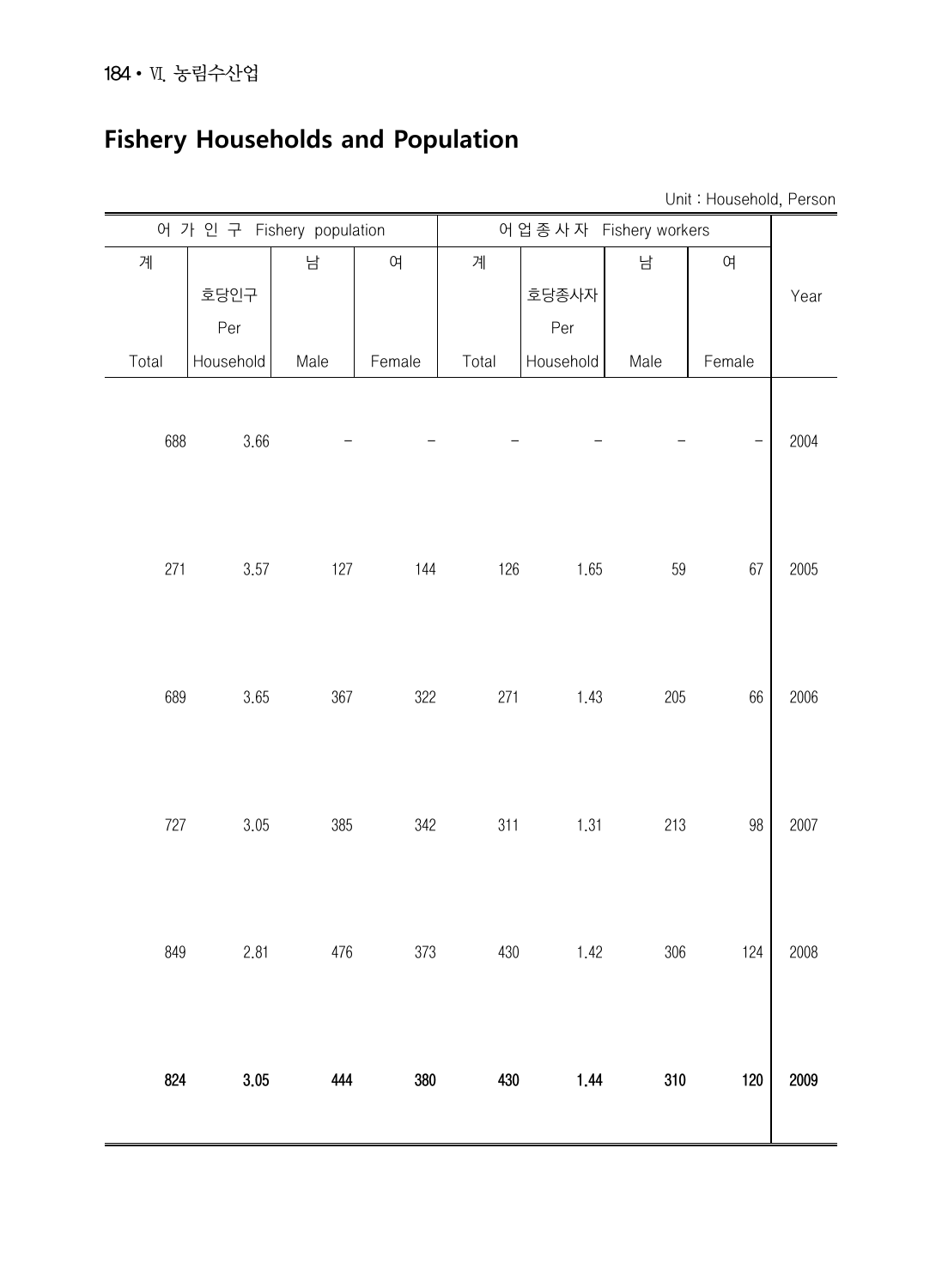# **33. 어 선 보 유**

단위 : 척, 톤

|        |           | 총      | 계      | Grand Total       |        |                       | 1톤미만             |
|--------|-----------|--------|--------|-------------------|--------|-----------------------|------------------|
| 연<br>별 | 합 계 Total |        |        | 동 력 Power vessels |        | 무동력 Non-power vessels | (척수)             |
| 읍면별    | 척<br>수    | 톤<br>수 | 척<br>수 | 톤<br>수            | 척<br>수 | 톤<br>수                |                  |
|        | Vessel    | G/T    | Vessel | G/T               | Vessel | G/T                   | Under 1ton       |
| 2004   | 217       | 670.00 | 217    | 670.00            |        |                       | 71               |
| 2005   | 207       | 613.00 | 207    | 613.00            |        |                       | $72\,$           |
| 2006   | 226       | 578.00 | 226    | 578.00            |        |                       | $77\,$           |
| 2007   | 192       | 548.00 | 192    | 548.00            |        |                       | $74\,$           |
| 2008   | 180       | 477.85 | 180    | 477.85            |        |                       | 69               |
| 2009   | 206       | 543    | 206    | 543               |        |                       | 65               |
| 영암읍    | 5         | 2.92   | 5      | 2.92              |        |                       | $\overline{4}$   |
| 삼호읍    | 147       | 430.87 | 147    | 430.87            |        |                       | 36               |
| 덕진면    |           |        |        |                   |        |                       |                  |
| 금정면    |           |        |        |                   |        |                       |                  |
| 신북면    |           |        |        |                   |        |                       |                  |
| 시종면    | $6\,$     | 7.49   | 6      | 7.49              |        |                       | $\overline{4}$   |
| 도포면    |           |        |        |                   |        |                       |                  |
| 군서면    | 5         | 7.35   | 5      | 7.35              |        |                       | $\overline{4}$   |
| 서호면    | 15        | 29.42  | 15     | 29.42             |        |                       | 4                |
| 학산면    | 8         | 10.05  | $\, 8$ | 10.05             |        |                       | $\,6$            |
| 미암면    | 20        | 54.66  | 20     | 54.66             |        |                       | $\boldsymbol{7}$ |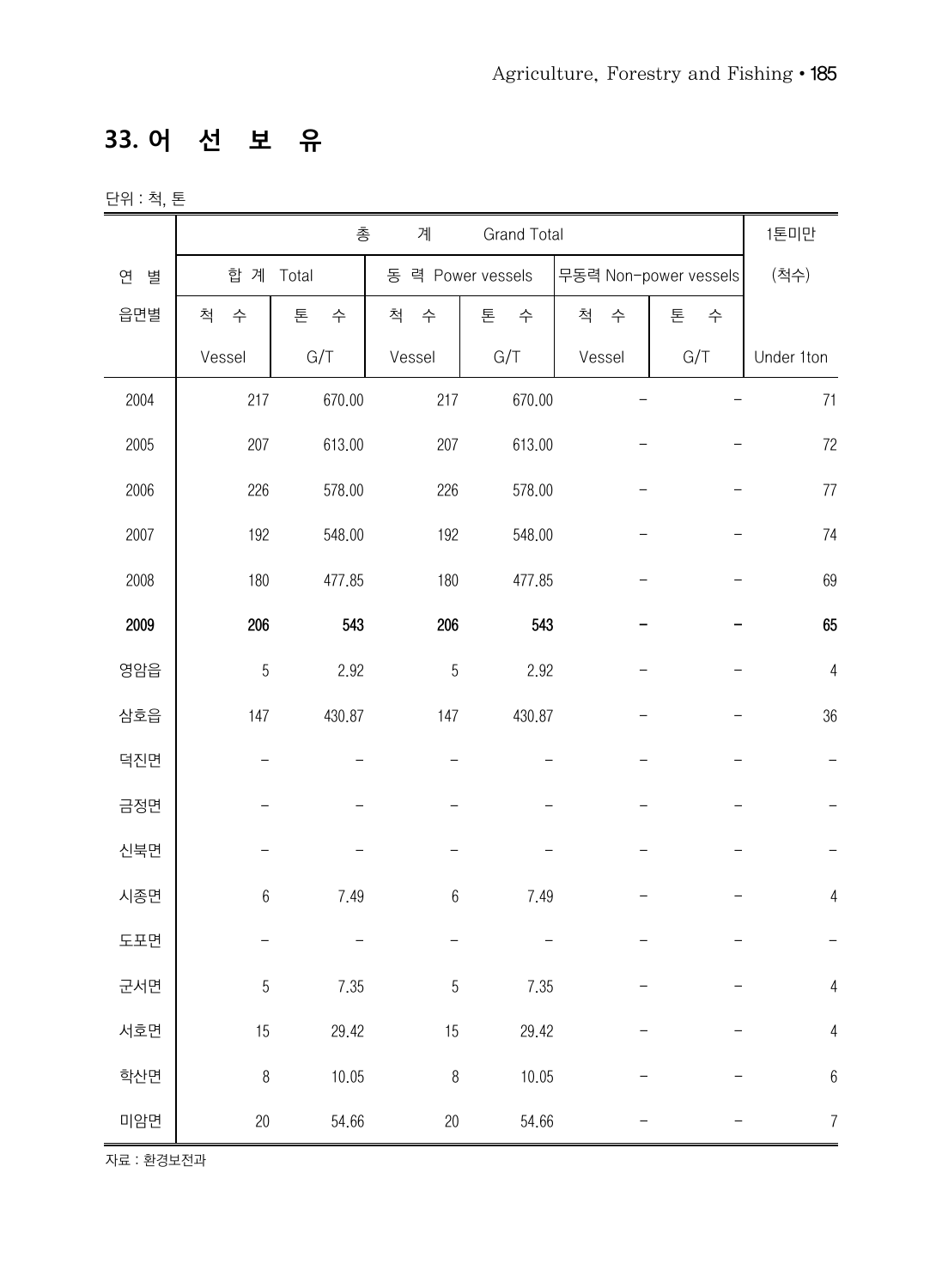## **Fishing Vessel Ownership**

| $1 \sim 5E$    | $5 \sim 10$ 톤   | 10~20톤         | 20~30톤           | 30~50톤           | 50~100톤           | 100톤                     |                 |
|----------------|-----------------|----------------|------------------|------------------|-------------------|--------------------------|-----------------|
| 미만             | 미만              | 미만             | 미만               | 미만               | 미만                | 이상                       | Year &          |
|                |                 |                |                  |                  |                   | $100$ ton                | Eup, Myeon      |
| $1 \sim 5$ ton | $5 \sim 10$ ton | $10\nu 20$ ton | $20 \sim 30$ ton | $30 \sim 50$ ton | $50 \sim 100$ ton | and over                 |                 |
| 105            | 40              | $\mathbf{1}$   |                  |                  |                   |                          | 2004            |
| 103            | 31              |                |                  |                  |                   |                          | 2005            |
| 118            | 31              |                |                  |                  |                   |                          | 2006            |
| 86             | 32              |                |                  |                  |                   |                          | 2007            |
| 86             | 25              |                |                  |                  |                   |                          | 2008            |
| 55             | 28              |                |                  |                  |                   |                          | 2009            |
| $\mathbf{1}$   |                 |                |                  |                  |                   |                          | Yeongam-eup     |
| 44             | 26              |                |                  |                  |                   |                          | Samho-eup       |
|                |                 |                |                  |                  |                   |                          | Deokjin-myeon   |
|                |                 |                |                  |                  |                   | $\overline{\phantom{0}}$ | Geumjeong-myeon |
|                |                 |                |                  |                  |                   |                          | Sinbuk-myeon    |
|                |                 |                |                  |                  |                   |                          | Sijong-myeon    |
|                |                 |                |                  |                  |                   |                          | Dopo-myeon      |
|                |                 |                |                  |                  |                   |                          | Gunseo-myeon    |
| $\overline{7}$ |                 |                |                  |                  |                   |                          | Seoho-myeon     |
| 1              |                 |                |                  |                  |                   |                          | Haksan-myeon    |
| $\mathbf{2}$   | $\overline{c}$  |                |                  |                  |                   |                          | Miam-myeon      |
|                |                 |                |                  |                  |                   |                          |                 |

Unit : Vessel, ton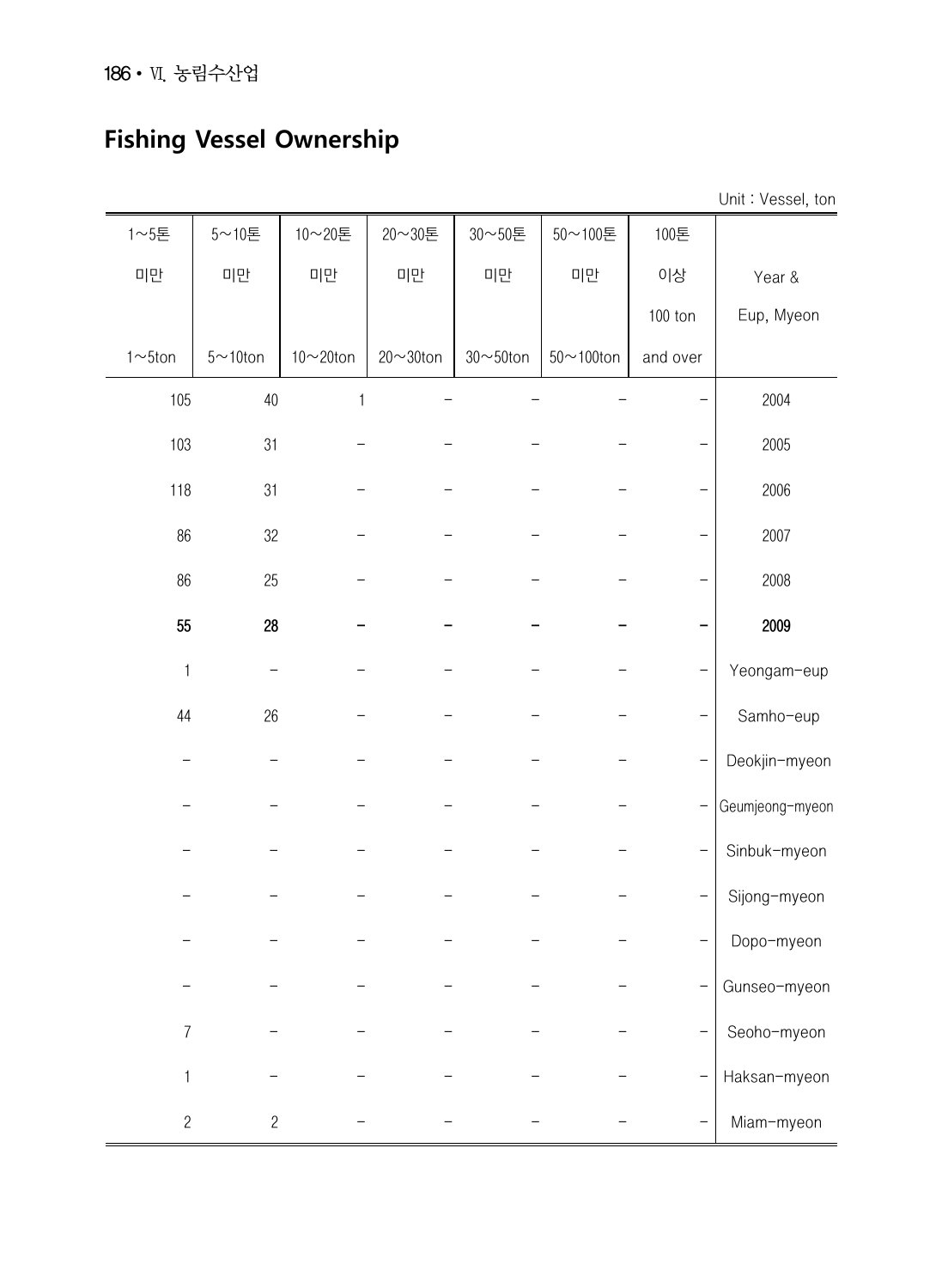## **34. 어선신고현황신고어업(무동력선)**

단위 : 건

| 연<br>별 |                | 신고어업                         |                                     |
|--------|----------------|------------------------------|-------------------------------------|
| 읍면별    | 합 계<br>Total   | 맨손어업<br>Fishery without gear | 나잠어업<br>Diving fishery without gear |
| 2004   | 74             | $74$                         |                                     |
| 2005   | $72\,$         | 71                           |                                     |
| 2006   | 69             | 68                           |                                     |
| 2007   | $70\,$         | 69                           |                                     |
| 2008   | 78             | $77\,$                       |                                     |
| 2009   | 71             | 44                           |                                     |
| 영암읍    | $\,6$          | $\sqrt{3}$                   |                                     |
| 삼호읍    | 21             | 18                           |                                     |
| 덕진면    | $\overline{c}$ |                              |                                     |
| 금정면    | $\mathbf{1}$   |                              |                                     |
| 신북면    | $\mathfrak 3$  |                              |                                     |
| 시종면    | $\mathfrak{B}$ | $\mathbf{1}$                 |                                     |
| 도포면    | $\mathbf{1}$   |                              |                                     |
| 군서면    | $\overline{4}$ | $\sqrt{4}$                   |                                     |
| 서호면    | $\overline{c}$ | $\sqrt{2}$                   |                                     |
| 학산면    | $\overline{4}$ |                              |                                     |
| 미암면    | 24             | $16\,$                       |                                     |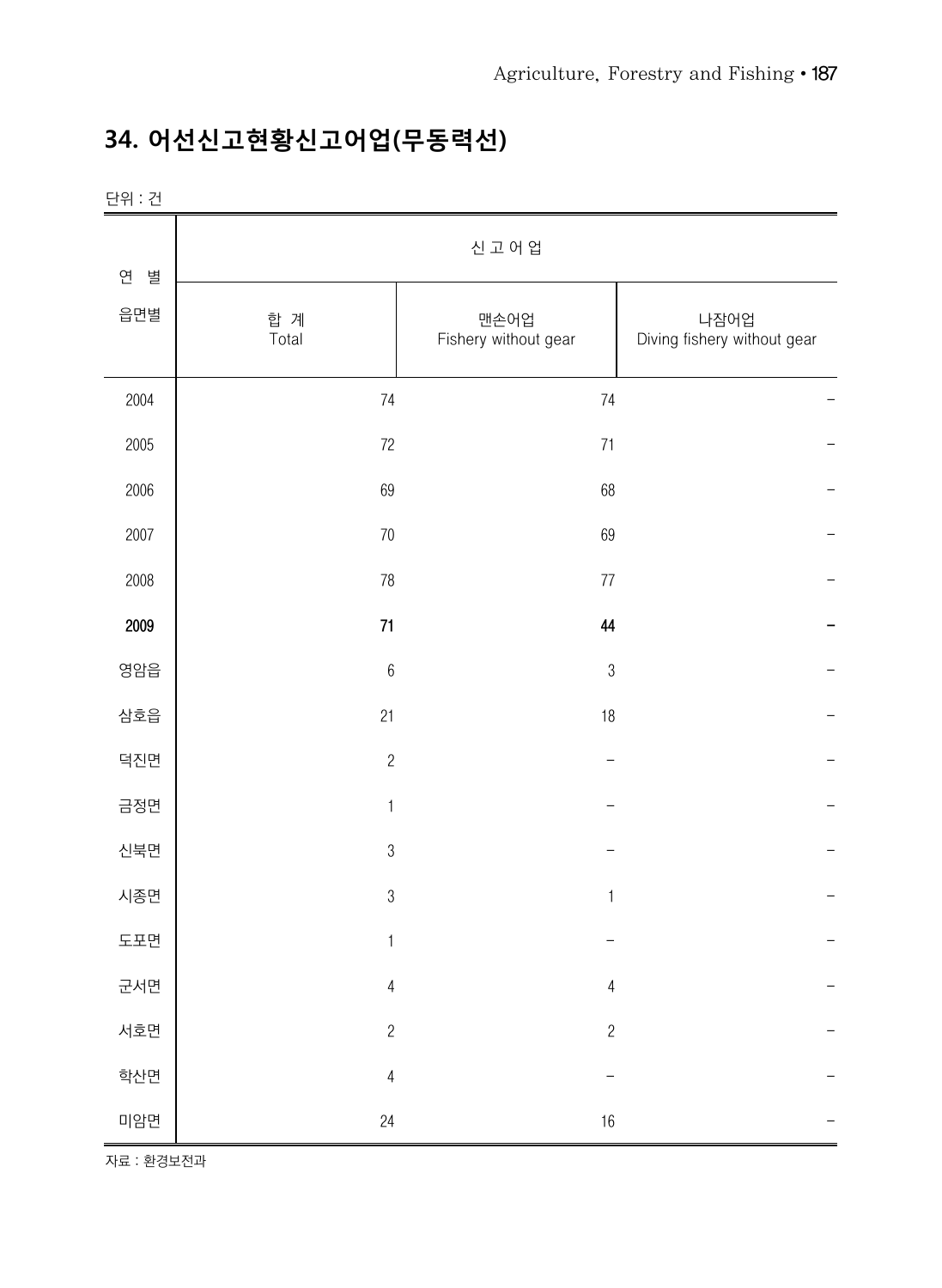|                          |                                    |                                                | Unit: case      |
|--------------------------|------------------------------------|------------------------------------------------|-----------------|
|                          | Reported fishery                   |                                                | Year &          |
| 투망어업<br>Cast net fishery | 육상양식어업<br>Land cultivating fishery | 육상종묘생산어업<br>Fishery producing land<br>seedling | Eup, Myeon      |
|                          |                                    |                                                | 2004            |
|                          | 1                                  |                                                | 2005            |
|                          | 1                                  |                                                | 2006            |
|                          | 1                                  |                                                | 2007            |
|                          | 1                                  |                                                | 2008            |
|                          | 26                                 | 1                                              | 2009            |
|                          | $\sqrt{3}$                         |                                                | Yeongam-eup     |
|                          | $\overline{c}$                     | 1                                              | Samho-eup       |
|                          | $\sqrt{2}$                         |                                                | Deokjin-myeon   |
|                          | 1                                  |                                                | Geumjeong-myeon |
|                          | $\sqrt{3}$                         |                                                | Sinbuk-myeon    |
|                          | $\overline{c}$                     |                                                | Sijong-myeon    |
|                          | 1                                  |                                                | Dopo-myeon      |
|                          |                                    |                                                | Gunseo-myeon    |
|                          |                                    |                                                | Seoho-myeon     |
|                          | $\overline{4}$                     | —                                              | Haksan-myeon    |
|                          | $\, 8$                             |                                                | Miam-myeon      |

## **Notifications of Boat Fishing(Non-motored)**

Source : Environment Preservation Division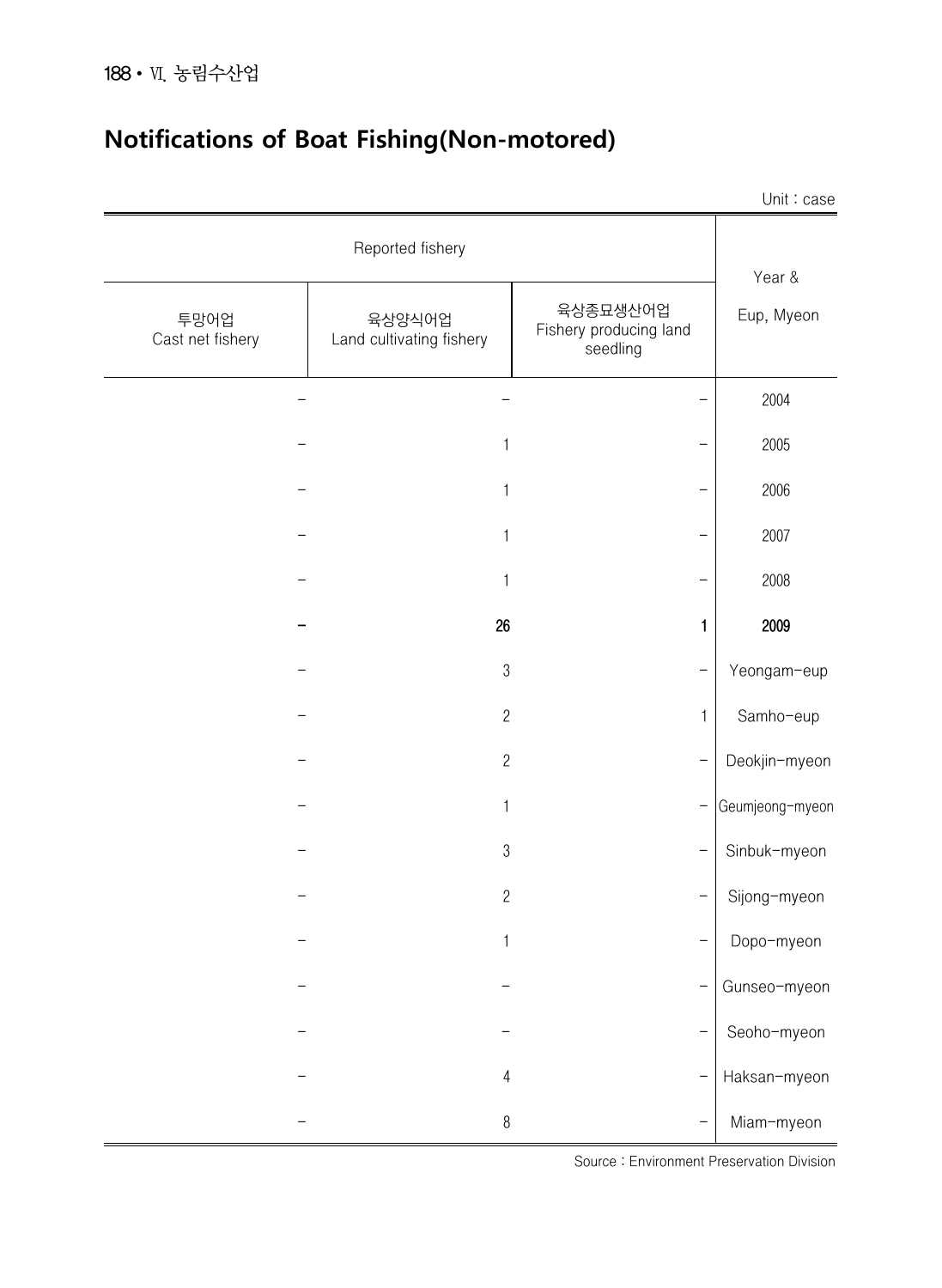## **35. 연안어업 처분건수(8톤미만)**

단위 : 건

| 연<br>별<br>읍면별 | 계<br>Total     | 자망<br><b>Gill Nets</b> | 안강망<br>Stow Nets | 선망<br>Purse eines |
|---------------|----------------|------------------------|------------------|-------------------|
| 2004          | 213            | $77\,$                 | $\mathbf{1}$     |                   |
| 2005          | 210            | 73                     |                  |                   |
| 2006          | 199            | 66                     |                  |                   |
| 2007          | 162            | 54                     |                  |                   |
| 2008          | 137            | 39                     |                  |                   |
| 2009          | $150\,$        | 39                     |                  |                   |
| 영암읍           |                |                        |                  |                   |
| 삼호읍           | 125            | 31                     |                  |                   |
| 덕진면           |                |                        |                  |                   |
| 금정면           |                |                        |                  |                   |
| 신북면           |                |                        |                  |                   |
| 시종면           | $\overline{c}$ |                        |                  |                   |
| 도포면           |                |                        |                  |                   |
| 군서면           | $\mathbf{1}$   | $\mathbf{1}$           |                  |                   |
| 서호면           | $\sqrt{3}$     | $\sqrt{2}$             |                  |                   |
| 학산면           | $\sqrt{3}$     |                        |                  |                   |
| 미암면           | $16\,$         | $\sqrt{5}$             |                  |                   |

자료 : 환경보전과 (! 양조망 없네)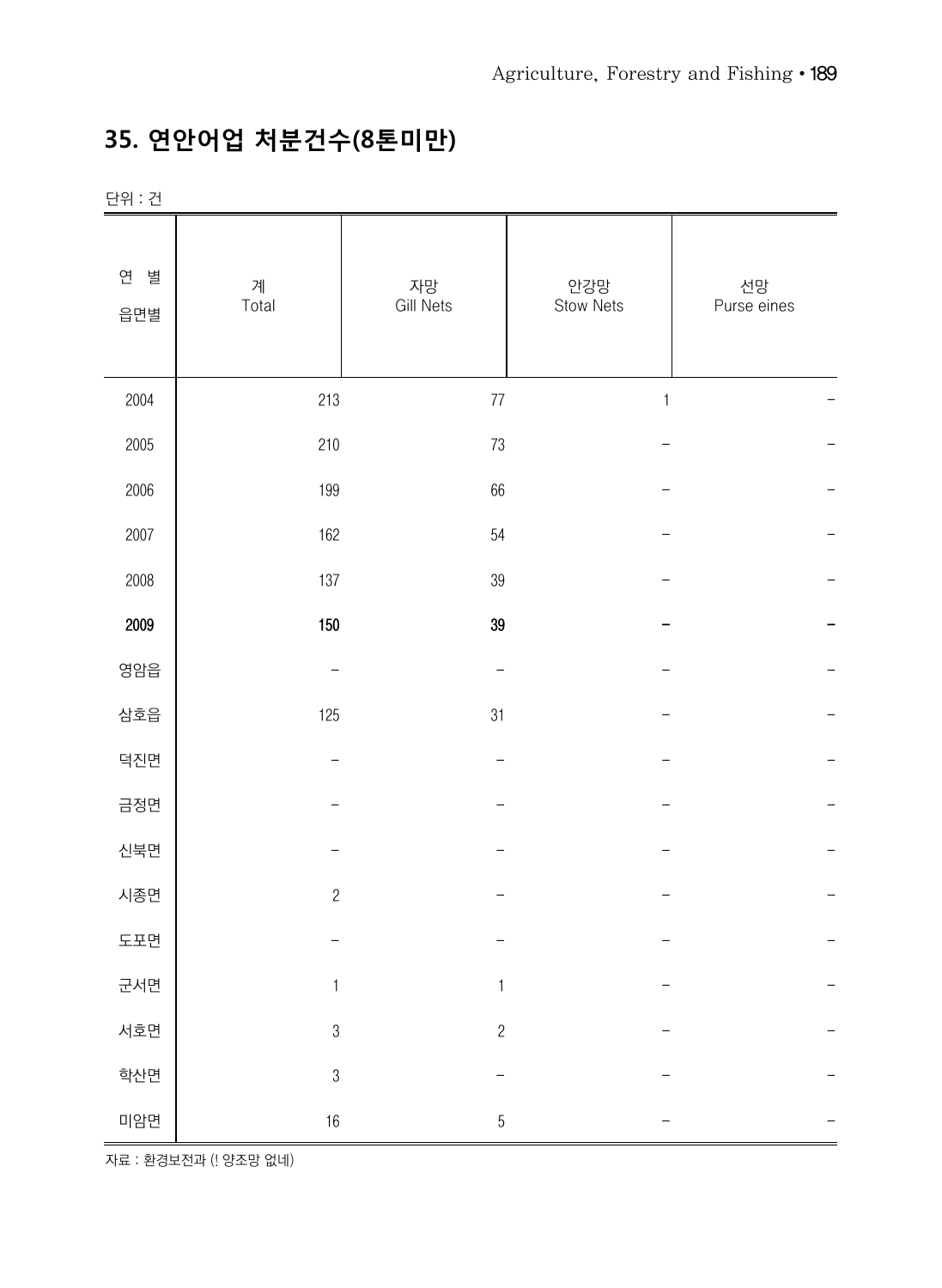## **Coastal Boat Fishing(Under 8tons)**

|                            |                    |                 |                 |                  | $O(n + VU)$          |
|----------------------------|--------------------|-----------------|-----------------|------------------|----------------------|
| 복합<br>Composite<br>Fishery | 통발<br><b>Traps</b> | 들망<br>Lift Nets | 조망<br>Beam rawl | 선인망<br>Drag Nets | Year &<br>Eup, Myeon |
| 120                        | 15                 |                 |                 |                  | 2004                 |
| 125                        | 12                 |                 |                 |                  | 2005                 |
| 123                        | $10$               |                 |                 |                  | 2006                 |
| 98                         | $10$               |                 |                 |                  | 2007                 |
| $90\,$                     | $\,8\,$            |                 |                 |                  | 2008                 |
| 103                        | 8                  |                 |                 |                  | 2009                 |
|                            |                    |                 |                 |                  | Yeongam-eup          |
| 87                         | $\overline{7}$     |                 |                 |                  | Samho-eup            |
|                            |                    |                 |                 |                  | Deokjin-myeon        |
|                            |                    |                 |                 |                  | Geumjeong-myeon      |
|                            |                    |                 |                 |                  | Sinbuk-myeon         |
| $\sqrt{2}$                 |                    |                 |                 |                  | Sijong-myeon         |
|                            |                    |                 |                 |                  | Dopo-myeon           |
|                            |                    |                 |                 |                  | Gunseo-myeon         |
| $\mathbf{1}$               |                    |                 |                 |                  | Seoho-myeon          |
| $\sqrt{3}$                 |                    |                 |                 |                  | Haksan-myeon         |
| $10\,$                     | 1                  |                 |                 |                  | Miam-myeon           |

Unit : Vessel, ton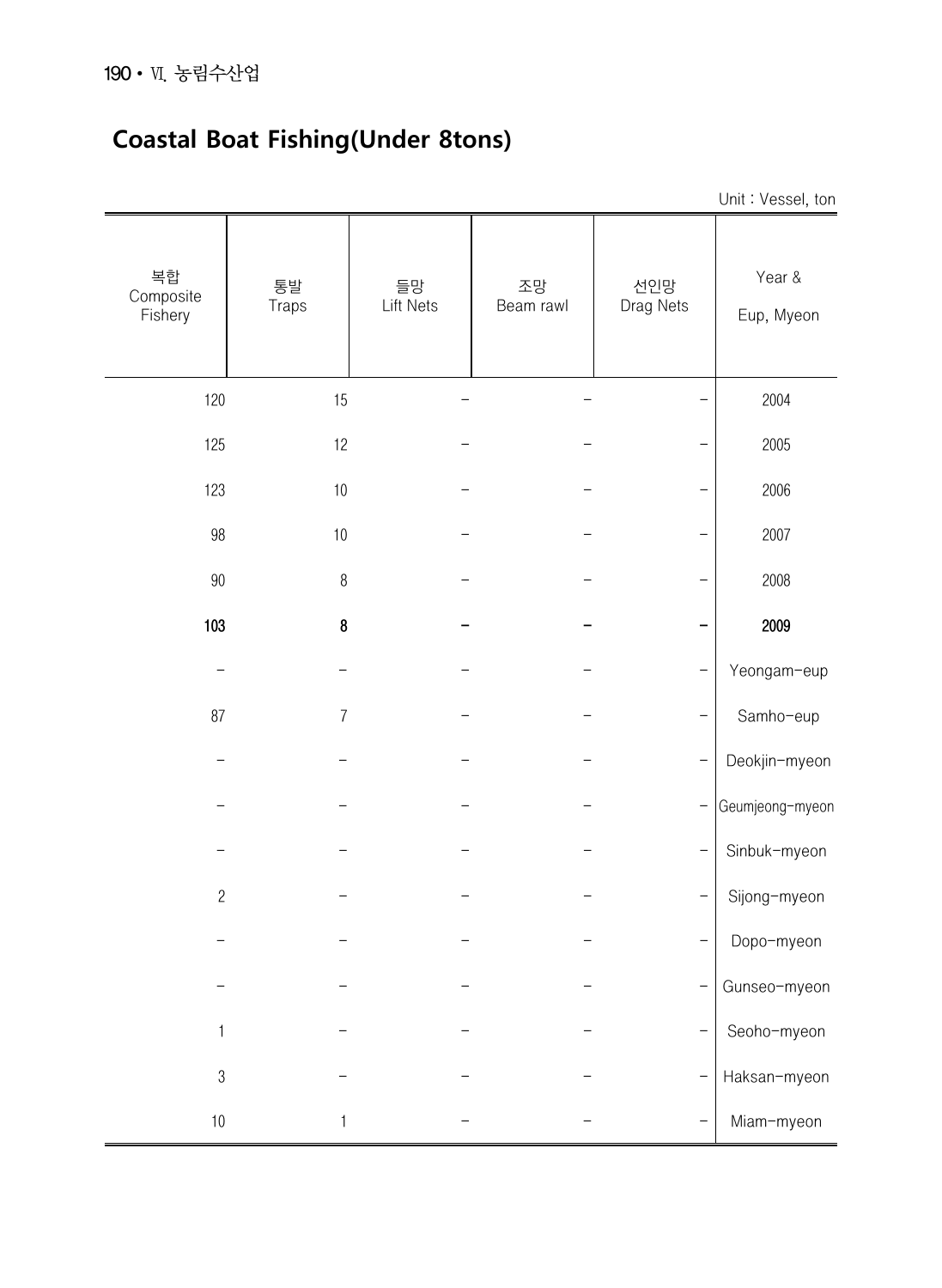#### **36. 수산물 어획고**

단위 : M/T, 천원

| 연도별  | 합       | 계         | 어       | 류         | 갑 각 류            |         |
|------|---------|-----------|---------|-----------|------------------|---------|
|      | 수 량     | 금 액       | 수 량     | 금 액       | 수 량              | 금 액     |
| 2004 | $350\,$ | 784,200   | $180\,$ | 720,000   | $10\,$           | 5,200   |
| 2005 | 339     | 764,100   | $170\,$ | 710,000   | $\boldsymbol{9}$ | 5,100   |
| 2006 | 430     | 4,510,000 | 428     | 4,474,000 | $\sqrt{2}$       | 36,000  |
| 2007 | 609     | 7,488,625 | 584     | 7,379,000 | $10$             | 104,000 |
| 2008 | 526     | 7,468,000 | 511     | 7,218,000 | 15               | 250,000 |
| 2009 | 553     | 7,620,000 | 543     | 7,500,000 | $10\,$           | 120,000 |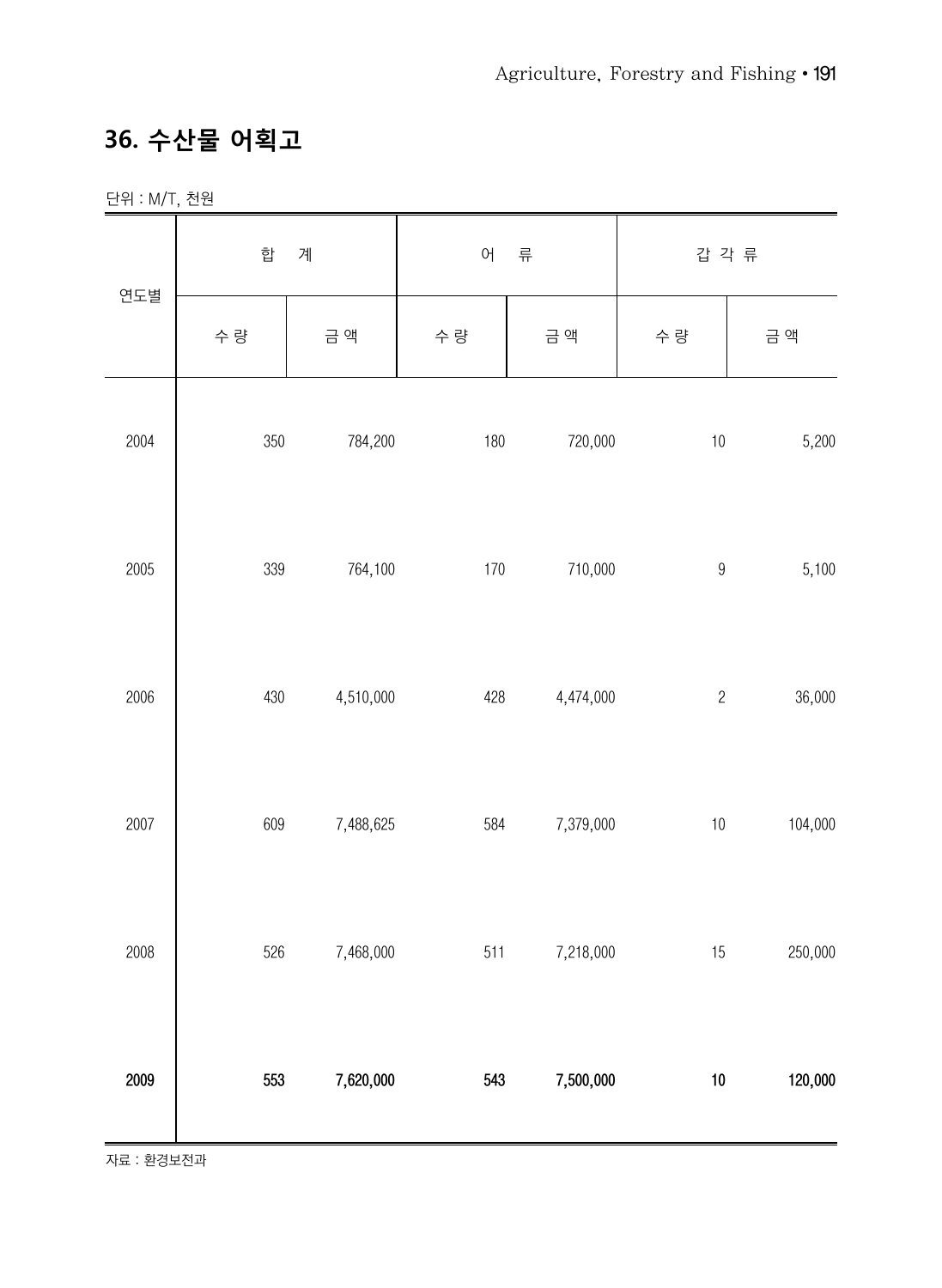# **Catches by Fishery Sector**

| Unit: |                          |      |        |         |                   |     |      |     |  |
|-------|--------------------------|------|--------|---------|-------------------|-----|------|-----|--|
| Year  |                          | 해 조류 |        | 기타수산물   |                   | 패   | 연체동물 |     |  |
|       | 금 액                      | 수 량  | 금 액    | 수 량     | 금 액               | 수 량 | 금 액  | 수 량 |  |
| 2004  | —                        |      | 59,000 | $180\,$ |                   |     |      |     |  |
| 2005  | $\overline{a}$           |      | 49,000 | $160\,$ | $\qquad \qquad -$ |     |      |     |  |
| 2006  | $\overline{a}$           |      | 36,000 | $93\,$  |                   |     |      |     |  |
| 2007  | $\overline{\phantom{0}}$ |      | 5,625  | 15      |                   |     |      |     |  |
| 2008  | $\overline{a}$           |      |        |         |                   |     |      |     |  |
| 2009  |                          |      |        |         |                   |     |      |     |  |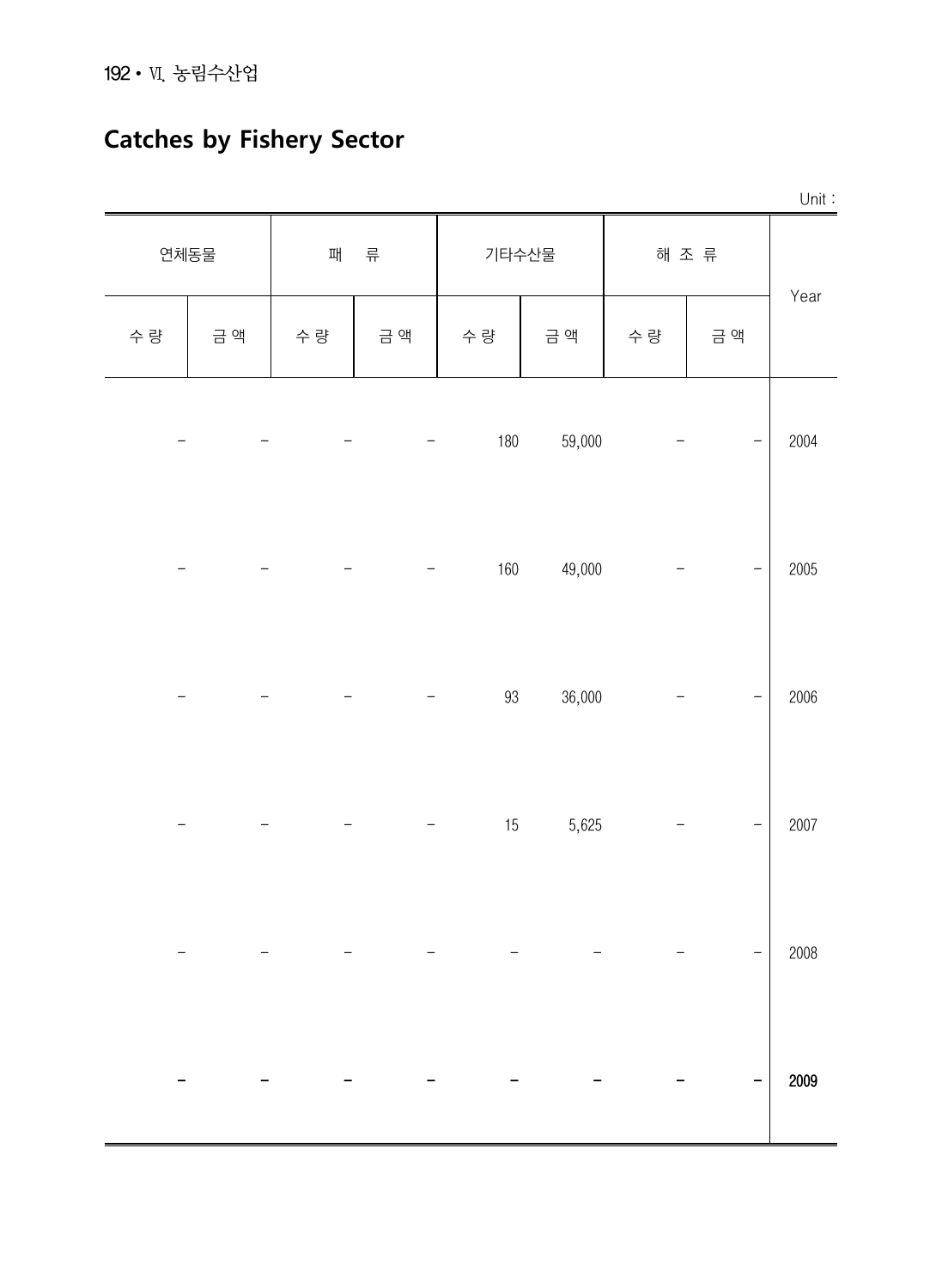#### **37. 친환경농산물 인증현황**

단위 : 건, ha, 톤

|        |        | 합 계                | Total   |         | 유기농산물 Organic                |                                     |         |                |
|--------|--------|--------------------|---------|---------|------------------------------|-------------------------------------|---------|----------------|
| 연<br>별 | 건수     | 농가수                | 면적      | 인증량     | 건수                           | 농가수                                 | 면적      | 인증량            |
| 읍면별    | NO. of | No. of             | Total   |         | NO. of                       | No. of                              | Total   |                |
|        | Cases  | Househ<br>$-$ olds | Area    | Amounts | Cases                        | Househ<br>$-$ olds                  | Area    | Amounts        |
| 2005   | 71     | 484                | 866.2   | 18,378  |                              |                                     |         |                |
| 2006   | 181    | 2,032              | 2,912.5 | 40,381  |                              | $\sqrt{3}$<br>4.0<br>$\overline{7}$ |         | 108            |
| 2007   | 324    | 3,420              | 5,133.0 | 50,898  | $\sqrt{4}$                   | $\overline{4}$                      | 4.0     | 37             |
| 2008   | 454    | 6,254              | 7,199.0 | 51,177  | $\overline{4}$<br>$\sqrt{4}$ |                                     | $8.0\,$ | 19             |
| 2009   | 459    | 7,400              | 7,835.6 | 76,578  | $\sqrt{5}$                   | 5                                   | 8.3     | 130            |
| 영암읍    | $30\,$ | 308                | 313.5   | 3,086   | $\mathbf{1}$                 | $\mathbf{1}$                        | $0.9\,$ | $\overline{4}$ |
| 삼호읍    | 22     | 235                | 130.9   | 1,347   | $\mathbf{1}$                 | 1                                   | 0.2     | $\sqrt{3}$     |
| 덕진면    | 55     | 988                | 1,026.3 | 7,201   |                              |                                     |         |                |
| 금정면    | 16     | 805                | 840.8   | 7,473   |                              |                                     |         |                |
| 신북면    | 45     | 331                | 542.1   | 19,374  | $\mathbf{1}$                 | $\mathbf{1}$                        | 3.3     | 43             |
| 시종면    | 117    | 1,672              | 1,935.6 | 14,520  | $\mathbf{1}$                 | $\mathbf{1}$                        | 0.7     | 67             |
| 도포면    | 45     | 266                | 528.1   | 7,220   | $\mathbf{1}$                 | $\mathbf{1}$                        | 3.2     | 13             |
| 군서면    | 54     | 1,016              | 778.7   | 3,834   |                              |                                     |         |                |
| 서호면    | $26\,$ | 726                | 665.4   | 3,437   |                              |                                     |         |                |
| 학산면    | 29     | 442                | 440.8   | 2,558   |                              |                                     |         |                |
| 미암면    | $20\,$ | 611                | 633.4   | 6,528   |                              |                                     |         |                |

자료 : 친환경농업과(2007년 전환기유기농산물 폐지)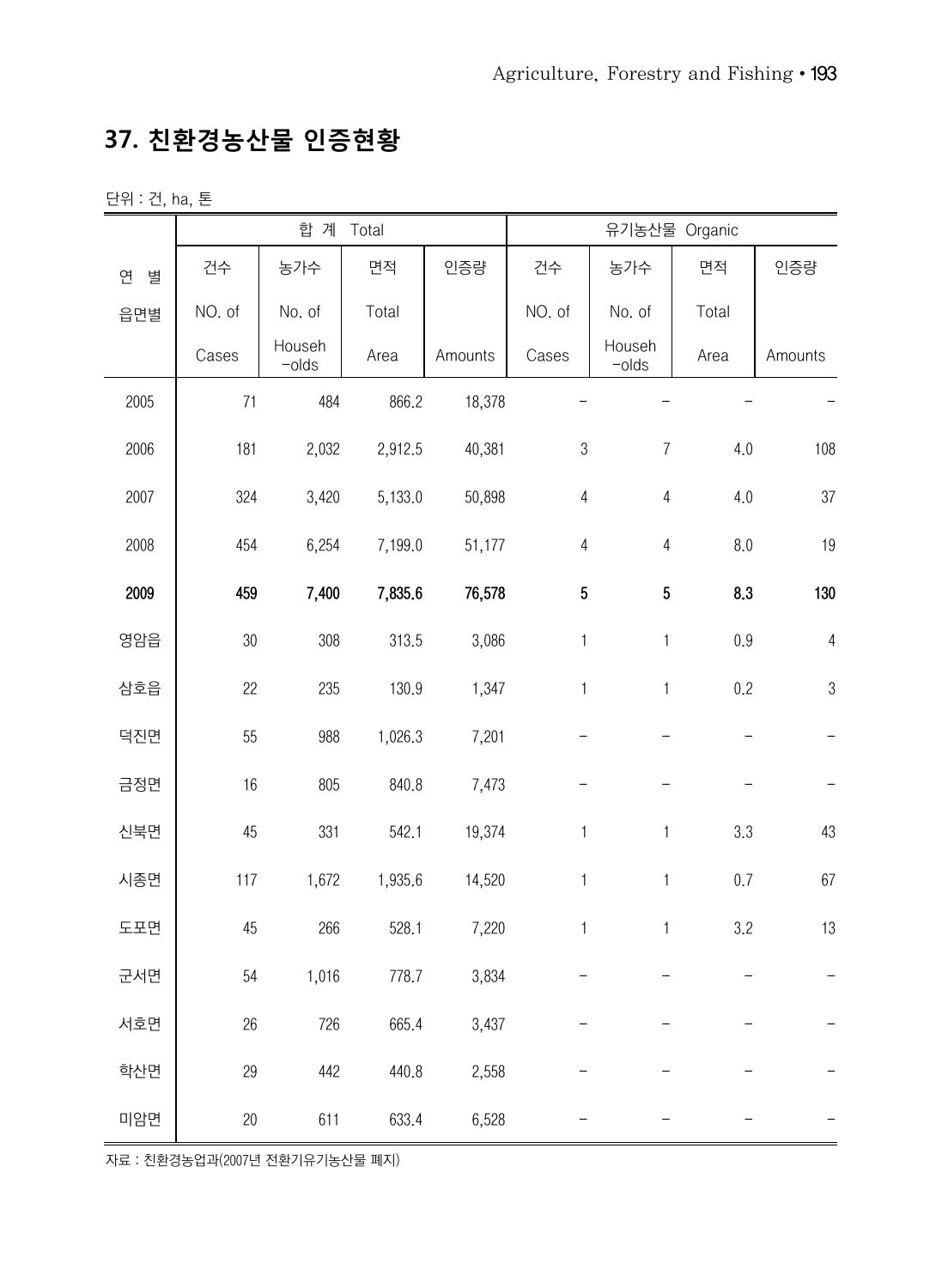## **Certification of Environment-friendly farming**

Unit : case, ha, ton

|                | 무농약 농산물 Pesticide Free |         |         |        |            | 저농약 농산물 Low-Pesticide |         |                 |
|----------------|------------------------|---------|---------|--------|------------|-----------------------|---------|-----------------|
| 건수             | 농가수                    | 면적      | 인증량     | 건수     | 농가수        | 면적                    | 인증량     | Year &          |
| NO. of         | No. of                 | Total   |         | NO. of | No. of     | Total                 |         | Eup, Myeon      |
| Cases          | Household-s            | Area    | Amounts | Cases  | Households | Area                  | Amounts |                 |
| 7              | $\overline{7}$         | 11.4    | 230     | 88     | 190        | 854.8                 | 18,148  | 2005            |
| 42             | 76                     | 107.1   | 1,037   | 136    | 1,949      | 2,800.8               | 39,236  | 2006            |
| 82             | 380                    | 274.0   | 4,801   | 238    | 3,036      | 48,550.0              | 46,060  | 2007            |
| 153            | 1,087                  | 842.0   | 5,148   | 297    | 5,163      | 6,349.0               | 46,010  | 2008            |
| 177            | 1,763                  | 1,501.3 | 12,100  | 277    | 5,632      | 6,326.0               | 64,348  | 2009            |
| 14             | 136                    | 109.4   | 1,247   | 15     | 171        | 203.2                 | 1,835   | Yeongam-eup     |
| 21             | 234                    | 130.7   | 1,344   |        |            |                       |         | Samho-eup       |
| 20             | 180                    | 197.6   | 1,718   | $35\,$ | 808        | 828.7                 | 5,483   | Deokjin-myeon   |
| $6\,$          | 107                    | 64.0    | 325     | 10     | 698        | 776.8                 | 7,148   | Geumjeong-myeon |
| 12             | 55                     | 45.0    | 1,862   | 32     | 275        | 493.8                 | 17,469  | Sinbuk-myeon    |
| 47             | 386                    | 442.3   | 2,677   | 69     | 1,285      | 1,492.6               | 11,776  | Sijong-myeon    |
| $\overline{7}$ | 19                     | 38.4    | 765     | $37\,$ | 246        | 486.5                 | 6,442   | Dopo-myeon      |
| 25             | 294                    | 173.4   | 839     | 29     | 722        | 605.3                 | 2,995   | Gunseo-myeon    |
| 11             | 225                    | 201.0   | 923     | 15     | 501        | 464.4                 | 2,514   | Seoho-myeon     |
| $\overline{7}$ | 48                     | 27.4    | 135     | 22     | 394        | 413.4                 | 2,423   | Haksan-myeon    |
| $\overline{7}$ | 79                     | 72.1    | 265     | 13     | 532        | 561.3                 | 6,263   | Miam-myeon      |

Source : Environment Friendly Agriculture Division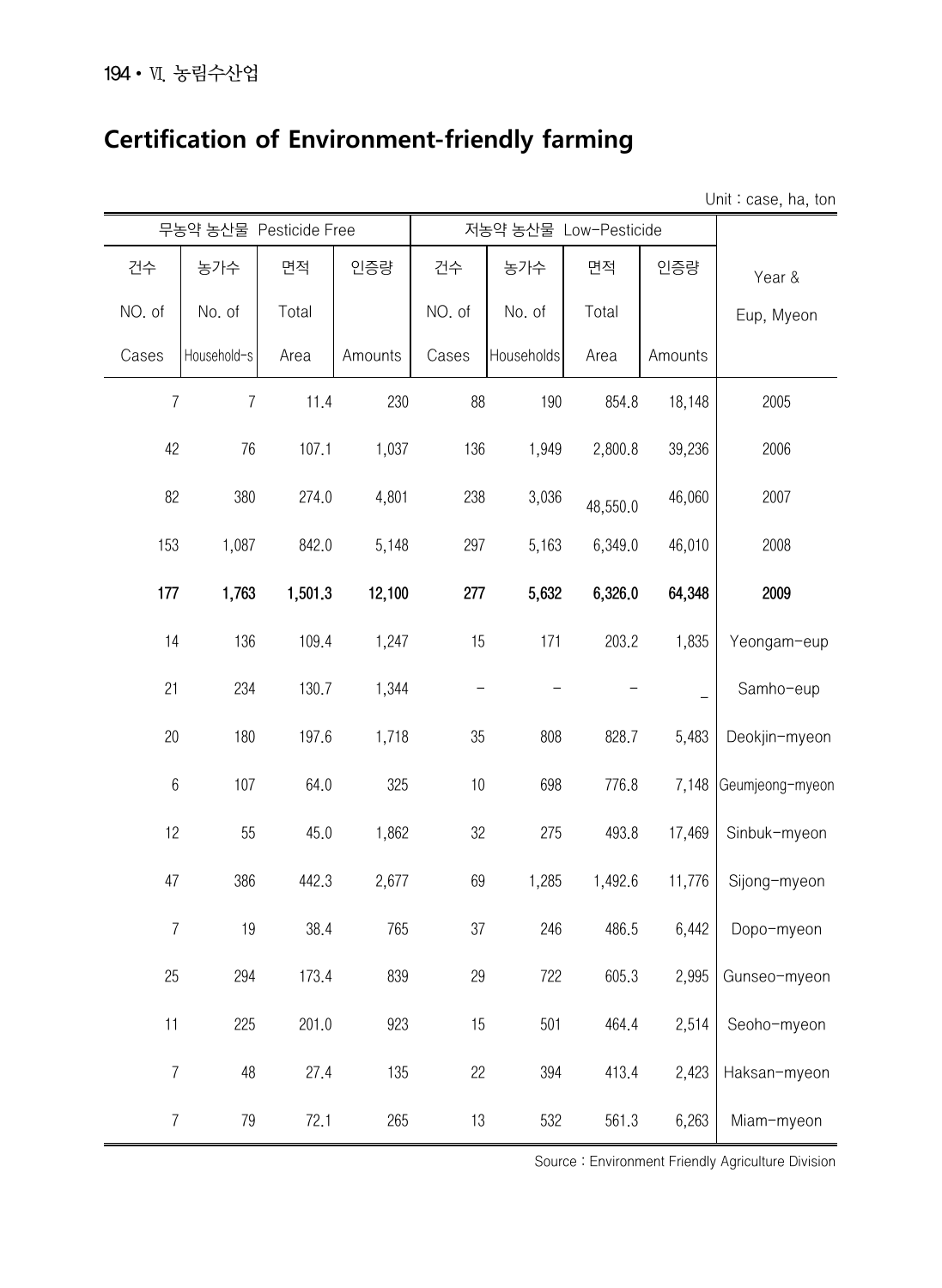#### **38. 화훼류 재배현황**

단위 : ha, 천본

|        |         | 합 계        |         | 절화류         | 분화류         |            | 난류   |            |  |
|--------|---------|------------|---------|-------------|-------------|------------|------|------------|--|
| 연<br>도 |         | Total      |         | Cut flowers | Pot flowers |            |      | Orchidacea |  |
|        | 면적      | 생산량        | 면적      | 생산량         | 면적<br>생산량   |            | 면적   | 생산량        |  |
|        | Area    | Production | Area    | Production  | Area        | Production | Area | Production |  |
| 2006   | 11.8    | 3,923.5    | $9.5\,$ | 3,911.0     |             |            |      |            |  |
|        |         |            |         |             |             |            |      |            |  |
| 2007   | $7.9\,$ | 3,398.5    | 4.7     | 3,386.0     | $0.9\,$     |            |      |            |  |
| 2008   | $\,8.9$ | 15,487.0   | $5.8\,$ | 2,987.0     | $0.8\,$     |            |      |            |  |
| 2009   | 9.4     | 7,203.0    | 6.5     | 3,203.0     | 0.9         | 3,900.0    |      |            |  |

자료 : 친환경농업과

주 : 1) 구근류, 종자·종묘류 포함